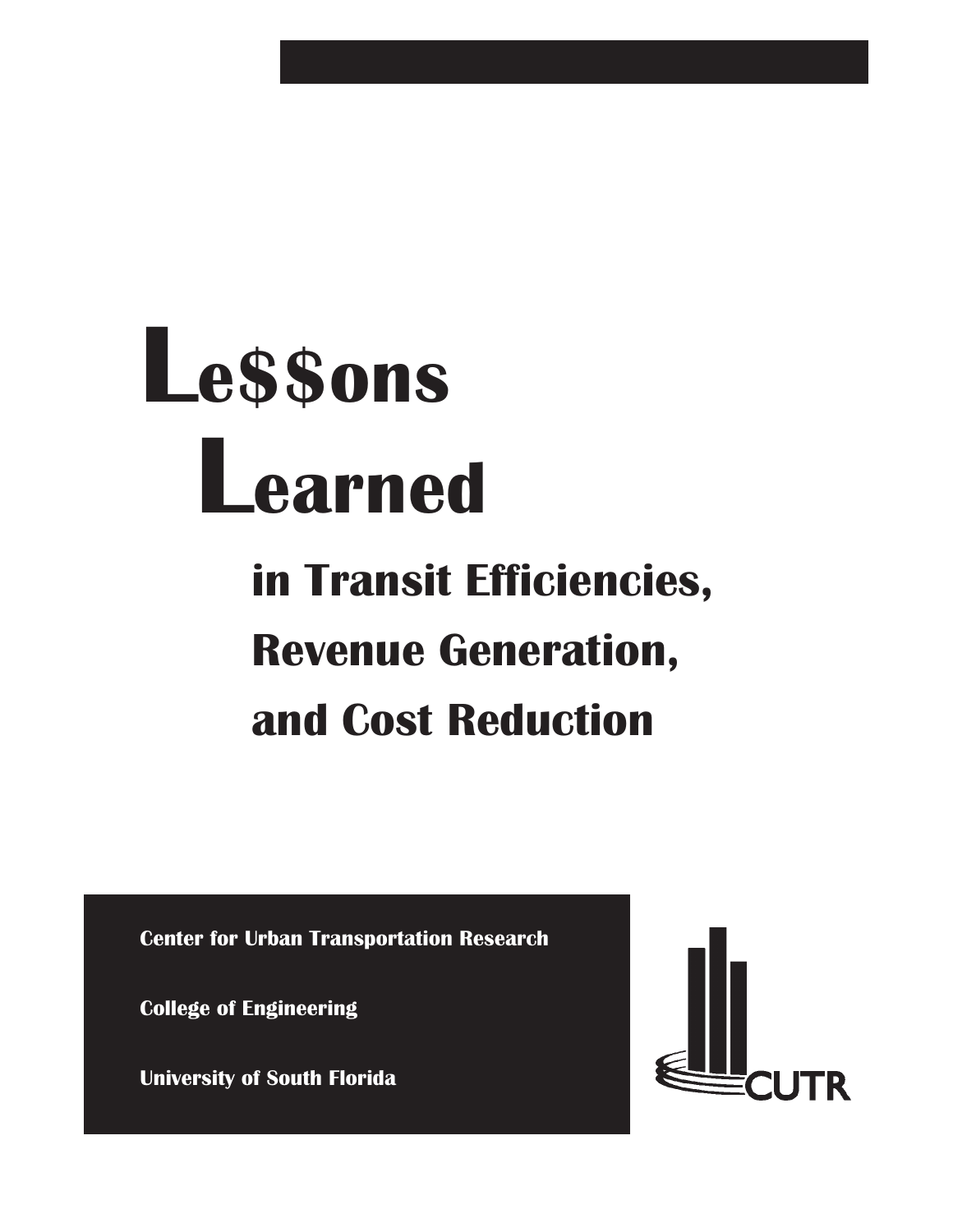# **Acknowledgments**

The Center for Urban Transportation Research (CUTR) would like to acknowledge the assistance of many people who helped in various ways to enhance the quality of this report. The drafts of the survey instrument were tested and completed by Celia Kupersmith, General Manager of Citifare and the Regional Transportation Commission (Reno, Nevada), Gregg Cook, General Manager of the Ann Arbor Transportation Authority, Jay Goodwill, Director of Sarasota County Area Transit, and Ron Nawrocki, Director of Budget and Management Analysis for MARTA.

CUTR thanks Tony Kouneski and Dennis Kouba of APTA for their help in increasing the response to the survey by advising the transit community about the survey and project in an article in the June 10, 1996 issue of Passenger Transport.

In addition, the following transit professionals reviewed the draft of the report and offered constructive comments for improving the final report:

> Sheila Barbarini Transit Planning Manager Regional Public Transportation Authority (Phoenix)

> > Susan Hafner General Manager Riverside Transit Agency

Carla L. Lakatos Director Marketing/Planning Miami Valley Regional Transit Authority

Neal Manske Interim Public Transit Director Public Transportation Department (Phoenix)

Perry Maull Director Regional Transit System (Gainesville, FL)

> John Neff Director of Policy Analysis APTA

Richard Schreiner Director of Service Development Housatonic Area Regional Transit District

JoAnn Woodhall Transportation Planner Kitchener Transit (Ontario, Canada)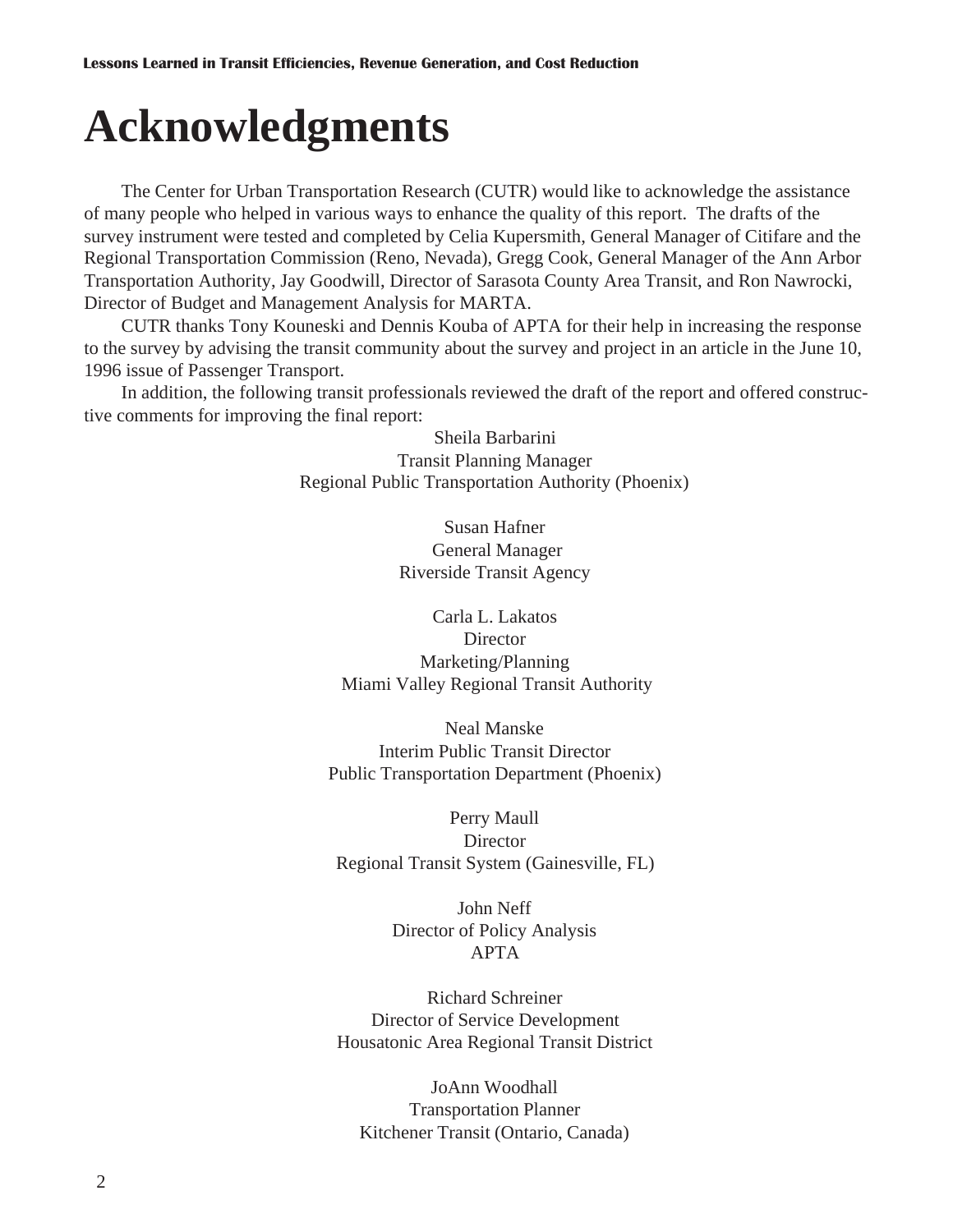CUTR is grateful to every transit system that responded to the survey. The name of each person who responded to the survey is provided in Appendix B of this report. Without their willingness to share their success stories, this report would not be possible.

Any references to specific products in this report should not be regarded as an endorsement of those products by CUTR. Transit agencies that have reported positive experiences with those products should be contacted for further information.

### **Kitchener Transit (Ontario, Canada)**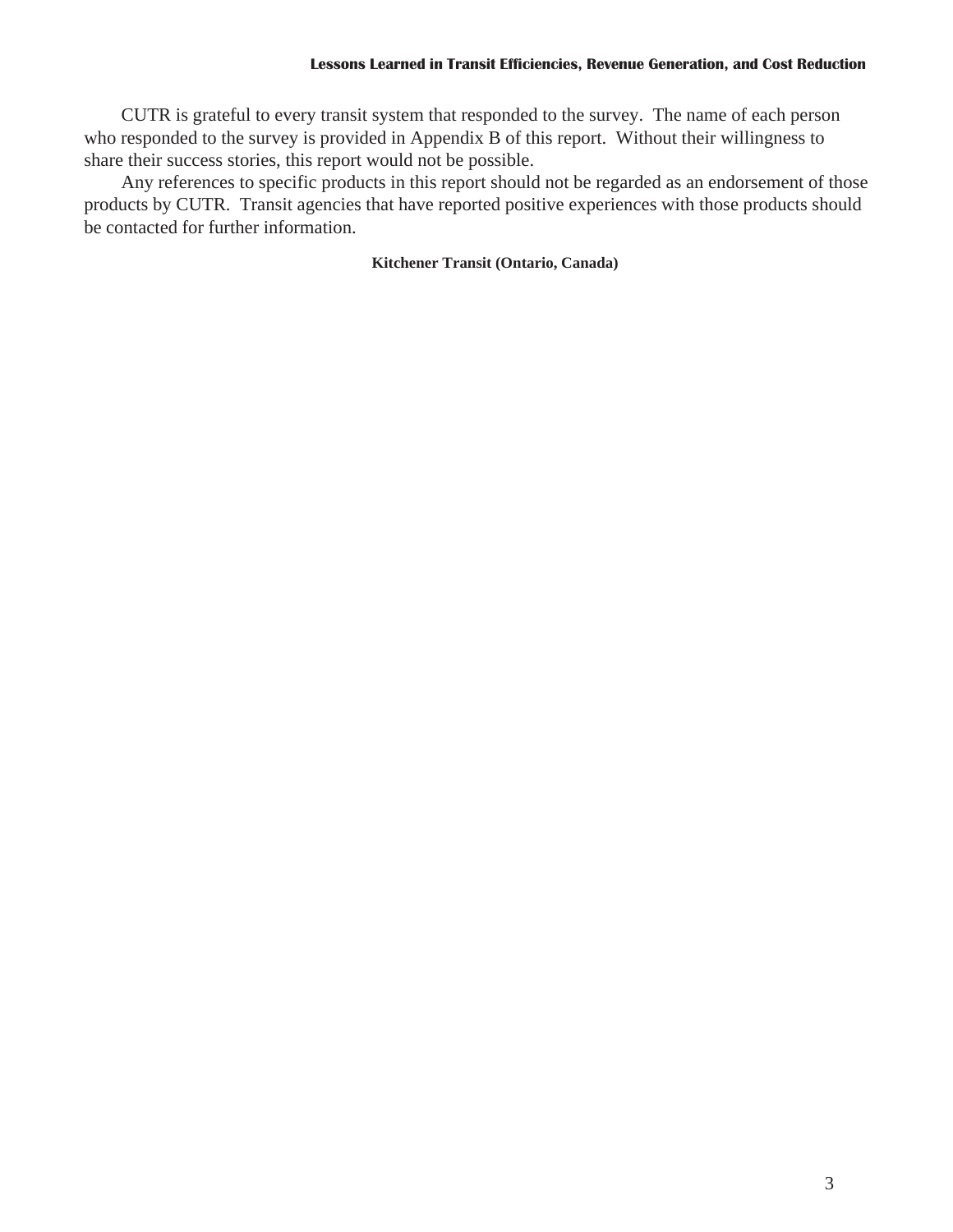# **Introduction Background**

Transit systems throughout the country are struggling with the burdens of decreased federal

operating assistance and increasing costs caused by legislative mandates such as the Americans with Disabilities Act (ADA) and drug testing. Resistance to increasing taxes at the local level has made it more difficult to secure the funds necessary to maintain service, while expenses continue to rise.

Too often, transit agencies have taken the quickest path to balancing their budgets. According to a survey conducted by the American Public Transit Association (APTA), 56 percent of all transit systems had raised their fares an average of 26 percent in Fiscal Year 1995 and/or 1996, while 48 percent of all systems cut an average of 12 percent of their vehicle miles of fixed-route service during that same time period. These actions, however, normally contribute to ridership declines, thereby eroding the primary goals of most transit agencies to help increase mobility, decrease traffic congestion, and improve air quality.

Public transit agencies seem to face an unending series of challenges as their external environments change and create new pressures. However, it is generally not advisable for a service industry that emphasizes "Customer Service" to reduce service and raise prices as primary options when dealing with tight budgets. Making passengers bear the brunt of tight budgets by paying more and/or getting less is not being customer friendly, and can easily start a spiral of decreasing ridership and revenue. Industries that wish to retain competitive positions should look first to increase productivity or reduce costs to continue to remain attractive to customers who have choices. While public transit agencies serve customers that many regard as "captive," in truth, every passenger has options on how, or how often, they travel.

### **Purpose of Project**

Transit agencies are no different than virtually all other public agencies, private companies, or households in at least one fundamental respect: all of them need money to function. Securing sufficient funds to operate has been perhaps the biggest challenge facing transit systems in the past few years. The purpose of this research project was to gather and redistribute information on how transit agencies are finding ways to either generate new revenues or reduce costs *without harming the best interests of their passengers.* This research was inspired by the Small Operators' Forums held at APTA's Annual Conferences. At these sessions, there are no formal speakers or agendas. Instead, a facilitator encourages everyone in attendance to share their successes (or failures) in any number of areas of common interest among transit managers. There is a lively and informal exchange of valuable experiences that enables all participants to learn from each other. Similarly, this research project was based on the idea that transit agencies have a great deal to learn from each other in the areas of raising new revenue or reducing costs. Indeed, a few agencies indicated that they are spending less money on consultants and more time on the phone with their fellow operators as one way to reduce their costs.

### **Methodology**

The information provided in this report was obtained through a survey that was sent to over 400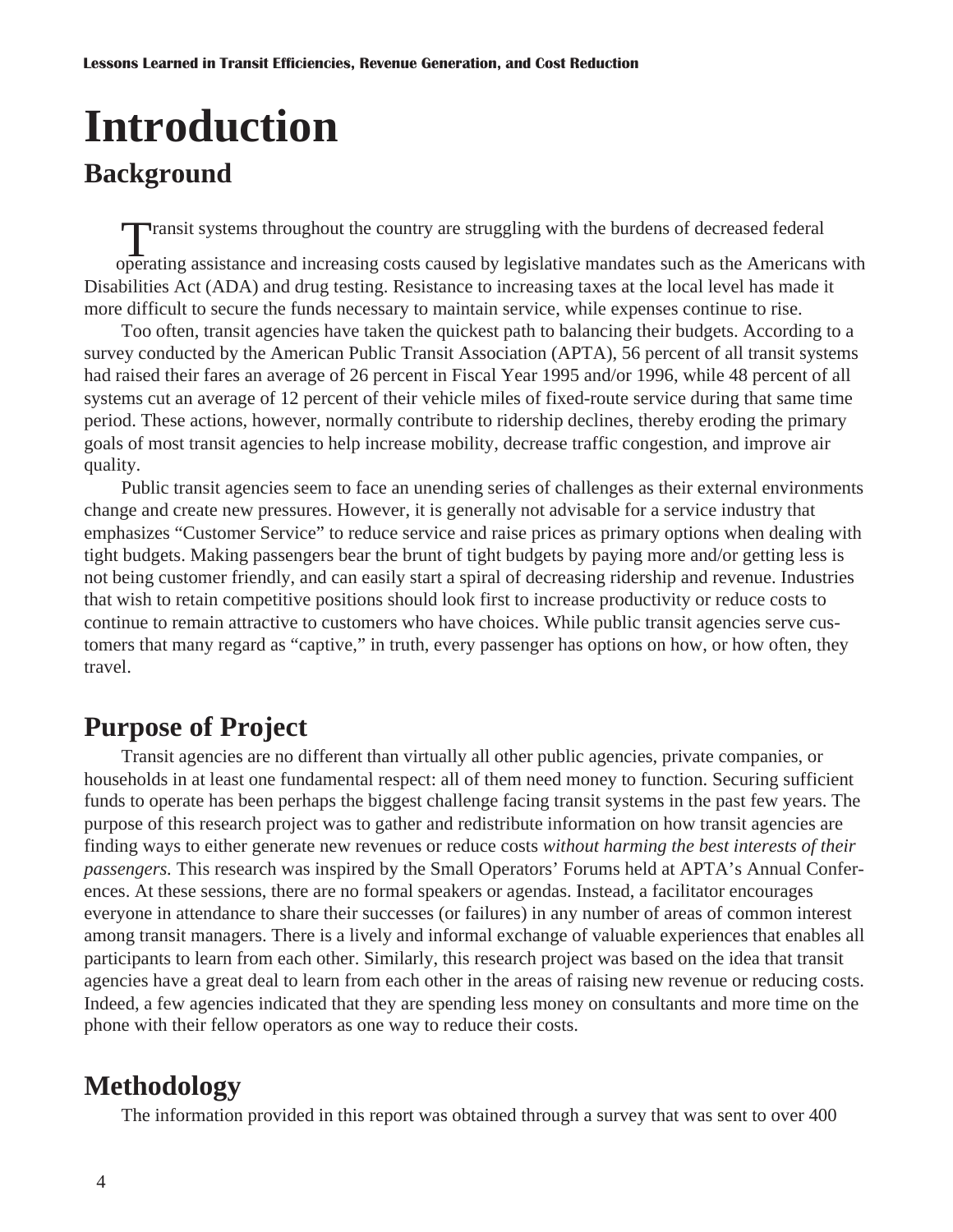transit agencies in the United States. A test survey form was first developed and sent to seven transit agencies that were personally contacted and asked to participate. The fact that only two of these seven agencies responded to the test survey provided an indication that it would be difficult to obtain responses from the industry. There appeared to be a few challenges in obtaining the information. First, transit agency managers claim to be bombarded with surveys. Answering questions from their Board of Directors is a necessity; answering a survey from a university is not. Hence, most surveys are going to go to the bottom of the "things to do" pile. More than a few sarcastically indicated that the way they were saving money was by not responding to surveys.

The major cause for the low response rate was probably the nature of the survey instrument. The survey did not use a "check the box" multiple choice format that respondents could quickly complete. This project was looking for *new* ideas and methods being used by transit systems to make new revenues or save money. Hence, *narrative* responses were needed, offering explanations of the techniques in enough detail (usually a full paragraph or more) to be easily understood. This type of open-ended survey takes more time for agencies to complete, and clearly discouraged the majority of agencies from responding. Finally, the survey was complex in the sense that new ideas on generating revenues or saving money could come from any of the operating divisions within a transit agency. Since no one person in the agency had all the information readily available, the survey became that much more difficult to complete.

The final survey instrument was modified based on feedback from the test survey to make it less bulky and intimidating (see Appendix A). Every agency was promised a copy of the final report if they answered the survey, and the cover letter noted that an award would be given to the agency that demonstrated the most outstanding examples of creative and effective techniques. In addition, while each agency was asked to respond in writing if they could, they were also advised to respond by phone or email if it was more convenient to do so. Three agencies did respond via e-mail. No agency initiated a phone response. Thirty-five transit agencies responded to the final survey by regular mail.

Twenty other agencies were called and asked if they would please respond if another copy of the survey was faxed to them. Most of those agencies did respond. Finally, twenty additional agencies were contacted by phone and provided information to the author in that way. In the end, over 340 ideas were submitted by 65 transit agencies who took the trouble to share their success. Ten other agencies claimed they had nothing to report or no time to report it. The total of 75 agencies represented an 18.75 percent response rate. Clearly, there are many more ideas to identify from the industry, but the information in this report should prove very useful.

### **Report Format**

This report attempts to "make sense" of the 180 unduplicated revenue generating or cost saving techniques by finding the common traits among them. Each reported technique is therefore included in one of six categories or "themes" that help simplify the fundamental character of each technique. By understanding these basic themes, transit leaders can more effectively encourage their managers to recognize similar opportunities in their own systems. The six themes are:

*Positive Opportunism* - This theme describes those actions taken by transit agencies that take advantage of their unique assets including advertising space, facilities, equipment, employees, and passengers, all of which have value to others and can become profit centers..

*Partnerships* - Transit agencies have expanded their list of partners far beyond the state and federal governments, leveraging their limited resources by attracting non-traditional sources of support that pay partially or fully for new services or facilities where they would not otherwise be feasible.

*Cooperation* - This theme includes additional examples of transit systems working with public or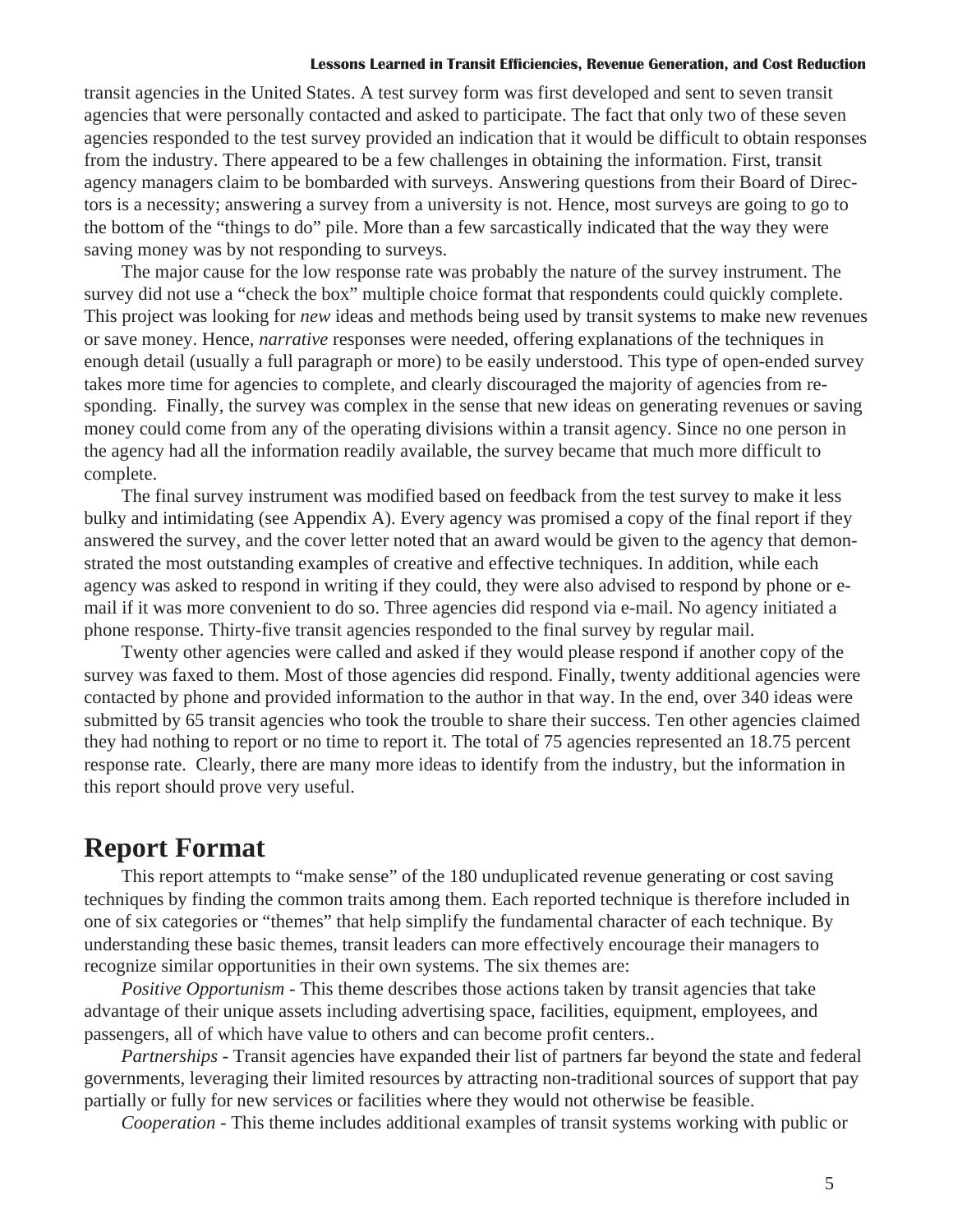private entities to improve what they are already doing in a manner that saves money, gains friends, and improves the agency's image.

*Service Planning, Marketing, or Delivery Methods* - Transit systems are becoming more disciplined and efficient in the traditional methods of providing service, or are finding completely new and more cost-effective ways to serve the traveling public.

*Maximizing Capital Budgets* - Strategic use of capital funds can reduce operating costs while increasing productivity and improving service levels without increasing operating budgets.

*Improved Management of Resources -* Transit agencies are reducing their costs by questioning the status quo through modifying the management of their organization, resources, expenses, and processes.

Each idea submitted by every agency is explained in enough detail to give the reader at least the basic information needed to understand the concept. The transit agency that submitted the idea is also identified. If the reader wants more information, they are encouraged to call that agency. Appendix B provides the name, agency, address, and phone number of the person who submitted the information from each agency.

The Center for Urban Transportation Research (CUTR) prides itself in performing research that is relevant and useful. We are certain every transit agency will find at least one new idea (and probably many more) that will help them generate new revenue or reduce costs. CUTR would also like to see this sharing of information among transit agencies continue. While conferences and journals are very helpful, the Internet provides even more opportunities for universal and immediate sharing of information. This report will be accessible via CUTR's web page at *http://www.cutr.eng.usf.edu*. All transit agencies are invited to provide summary descriptions of new techniques via E-mail to *volinski@cutr.eng.usf.edu*. All new techniques received after this report will be incorporated into CUTR's Web site.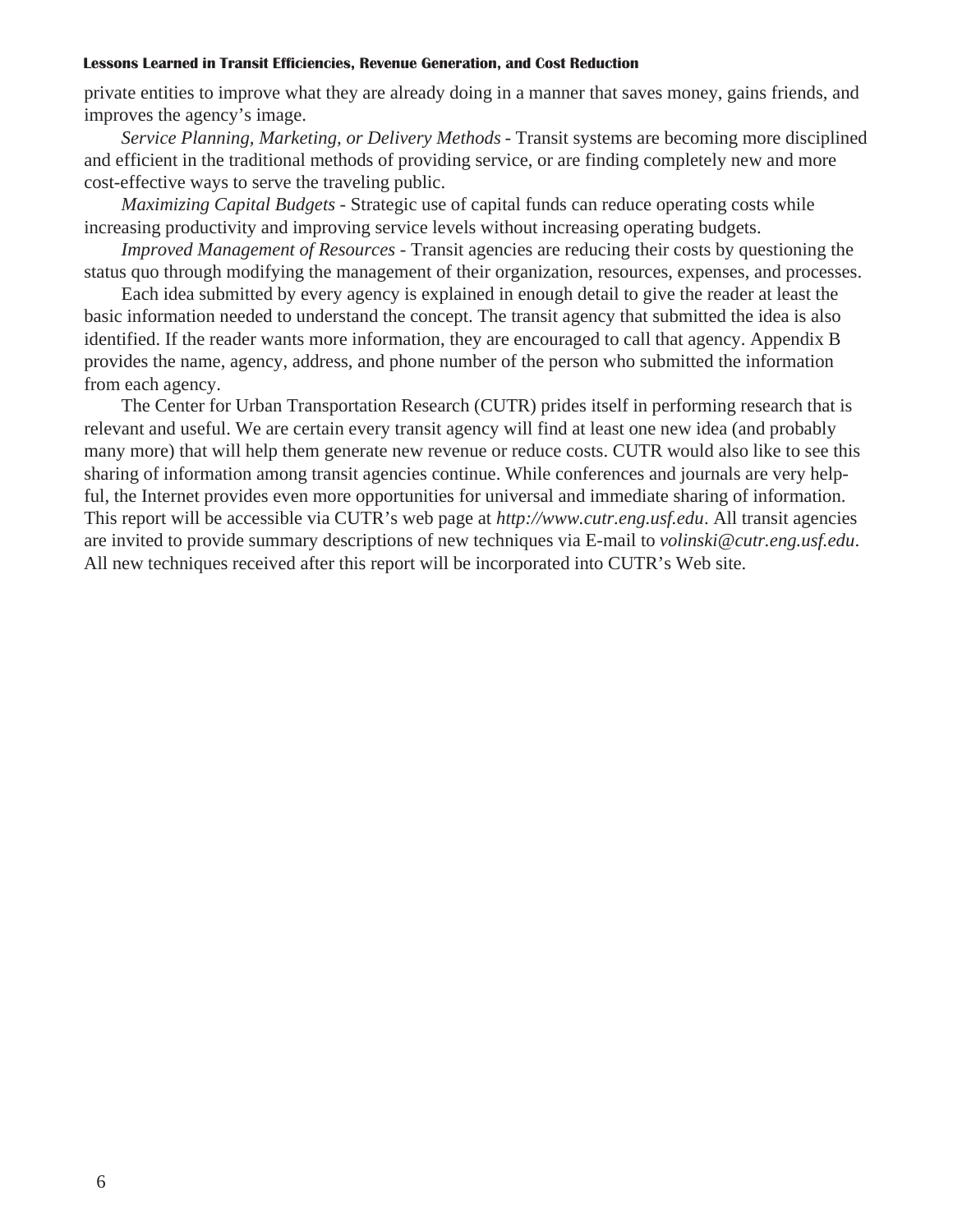## **THEME I Positive Opportunism**

Transit systems are sometimes regarded by pessimists as black holes of unending expenses.

Until recently, there has been little recognition that transit systems can also have multiple "profit centers" that are capable of generating revenues beyond those collected through the farebox. Transit employees might not view their own assets as being particularly unique since they are common to most transit agencies. They also will not recognize the opportunities to take advantage of their assets if they don't look outside their own borders of responsibility. Various transit assets have real value to a multitude of other parties who might have no special interest in transit itself.

Transit agencies are quickly learning to take advantage of their unique assets. This could be referred to as being opportunistic. However, opportunism often implies a sacrifice of principle. There is nothing harmful in what transit agencies are doing to take advantage of their unique assets. Hence, these actions are referred to in this report as being within a theme called "Positive Opportunism." This is fostered by looking for opportunities to link with other public and private agencies who can benefit from transit's properties, facilities, equipment, employees, or passengers. The actions taken by transit systems in all of these categories are explained in greater detail below.

### **Sale of Advertising Rights**

Clearly, this technique is the most common method used by transit agencies across the country to generate non-farebox revenue. Transit systems now sell the rights for companies to advertise on buses, benches, shelters, station platforms, rail cars, automated guideway cars, schedules, transfers, passes, ticket books, system maps, property, etc. One wonders what the limit is. Will we see supervisors' vehicles carrying advertisements as taxis do, or operators' uniforms with patches promoting private products on them as professional tennis players do?

The transit system can realize cash revenue, or be compensated in trade (e.g., getting "free" advertising on radio stations that are advertising on the bus). The "trade" items can also provide prizes that can be given away as part of marketing campaigns, or to use as prizes for bus or rail roadeos. The advertising space on the bus provides no end of generating opportunities for good will with community agencies who might be allowed to advertise on the bus or train at no cost on a space-available basis (when all space is not sold out). Described below are examples of transit systems who reported gaining revenues or other benefits from selling advertising rights.

- 1. Springs Transit modified its on-bus advertising contracts to allow for "vinyl wrap" buses, resulting in a fourfold increase in advertising revenues. The agency also changed its bus bench contract and the city ordinances to allow for bus shelter advertising that will generate \$100,000 per year for 150 shelters. (Colorado Springs, Colorado)
- 2. The Sheboygan Transit Commission expanded the sale of advertising on their buses from rear frame only to side (\$600 per bus per month) and rear (\$750 per bus per month) frames. Some of the space was sold to radio stations who paid partially in cash and partially in trade, allowing for promotion of the transit service on those radio stations. The trade was recognized by its value and checks were exchanged. By allowing transit to expense this trade, it increased state subsidy by 42 cents on the dollar since it was a recognized transit expense. (Sheboygan, Wisconsin)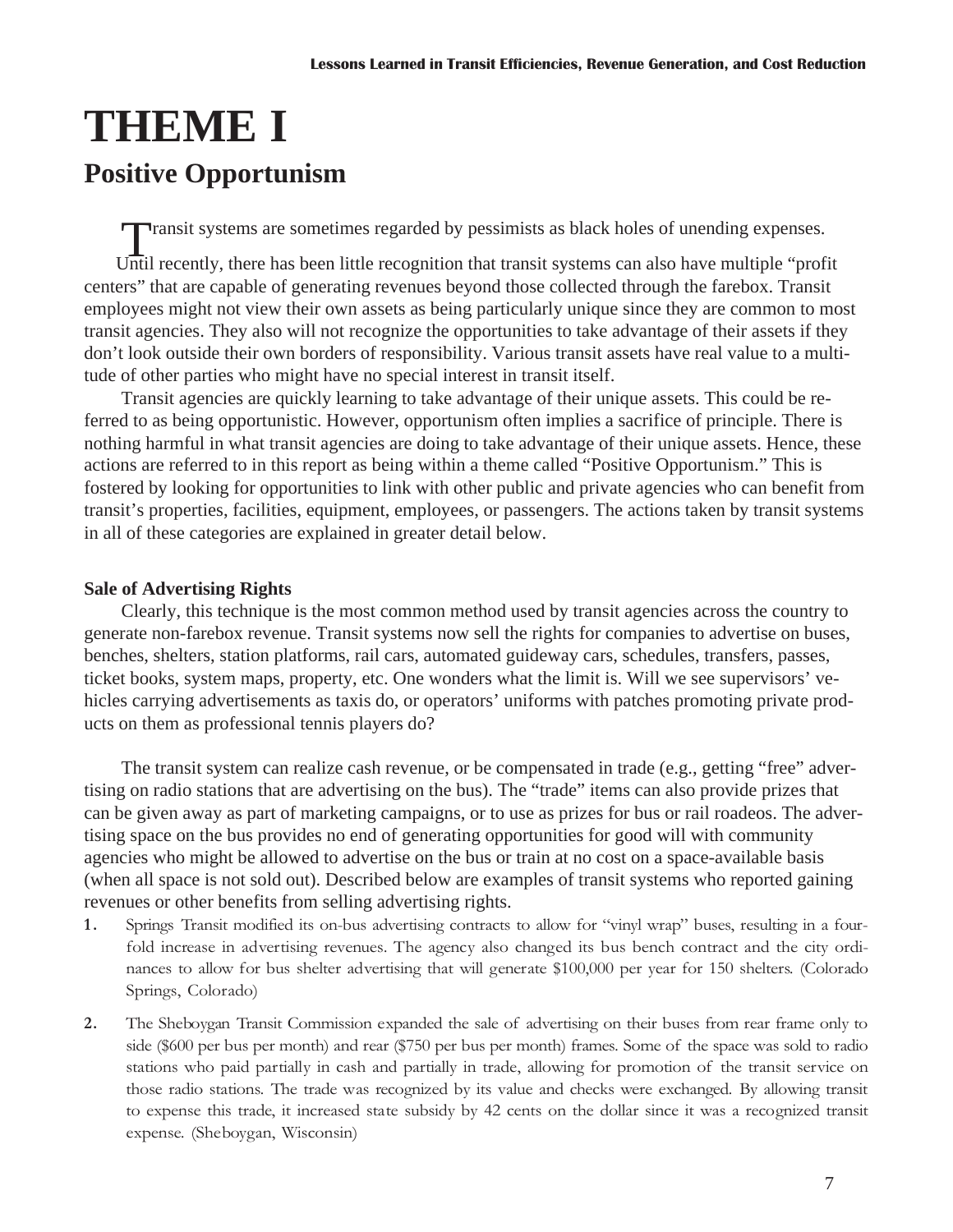- 3. The Central Ohio Transit Authority brought the on-bus advertising function in-house and increased revenues from \$300,000 per year to \$1,000,000 per year, for an increase of \$700,000 or 1.5 percent of the annual operating budget. All sales are handled by a single staff marketing professional who is paid partially by salary and partially by commission. The emphasis is on selling ad space to *local* companies, which not only generates more money, but results in COTA establishing closer relationships with local businesses who now have another reason to support transit in the community. (Columbus, Ohio)
- 4. At PENTRAN, advertising revenue on buses and vans is the agencys greatest revenue generator, having produced enough income to provide the local match for the Capital Improvement Program since 1991. The program is administered in-house and offers three approaches for advertisers. They can either pay for individual racks on buses at rates that encourage multi-month purchases, or they can participate in the Adopt-A-Van or Adopt-A-Bus program. The "adoption" programs provide advertisers with exclusive access to the vehicles' interiors and exteriors. There is a one-time preparation charge of \$750 for painting the bus a base color prior to the application of graphics and returning the bus to PENTRAN colors at the end of the contract. The advertising charge for a one year contract is \$800 per month, and \$750 a month for a two-year contract. The respective charges for the Adopt-A-Van program are \$300, \$300, and \$250. (Hampton, Virginia)
- 5. The Golden Gate Bridge, Highway, and Transportation District anticipates collecting \$500,000 per year for exterior on-bus side advertising with only non-permanent adhesive vinyl (not frames) to cut down on operational costs. In addition, the agency is seeking proposals to sell advertising in Golden Gate Bridge toll and Golden Gate Transit ticket books. More than 1.2 million toll and transit books are printed annually. Advertising in both books will be standardized to better attract advertisers and will be available on both sides of a one-sheet insert. The number of inserts could be increased if additional advertisers justify the added cost. The program is intended to offset District costs of printing ticket books, for a potential annual savings of \$123,000. (San Rafael, California)
- 6. At Golden Gate Transit, a Request for Proposals (RFP) was issued for a private contractor to rebuild, maintain, and sell advertising on 106 GGT bus stop shelters, and to reconstruct kiosks at its San Rafael Transportation Center and Larkspur and San Francisco Ferry Terminals for continuation of advertising sales. Advertising revenues will be \$48,000 from shelters and \$93,000 from kiosks. In addition, an annual savings of \$100,000 in cleaning and construction maintenance is estimated, for a total combined annual gain of \$241,000 per year. (San Rafael, California)
- 7. TheBus Logo-Licensing Agreement provides a 6 percent royalty payment for use of "TheBus" logo on T-Shirts, coffee cups, etc. (Similar to the University of Hawaii athletic department). This program generates about \$20,000 per year, based on the popularity of TheBus with tourists and many residents. (Oahu Transit Services, Inc. - Honolulu, Hawaii)
- 8. Santa Clarita Transit has agreements with contractors to install and maintain transit amenities (benches, shelters, and trash receptacles) at no cost to the City in exchange for the right to advertise. This saves \$360,000 in the construction cost of 56 shelters (plus \$48,000 in annual maintenance expense), as well as the \$200,000 expense of installing 224 bus benches (44 with trash receptacles) and the \$55,000 annual maintenance expense. The innovation is that instead of collecting a percentage of advertising revenue, the city opted to maximize the provision of shelters by requiring the contractors to provide non-advertising shelters and benches. (Santa Clarita, California)
- 9. In King County, the normal sale of space on the outside and inside of buses generates approximately \$2.3 million annually. The "commercial painted bus program" has generated an additional \$268,000 since 1994. Limiting the number of painted buses to ten per year, they charge \$3,000 per month for a 40-foot bus and \$4,000 a month for a 60 foot bus under contracts that typically last one year. The advertiser pays all costs of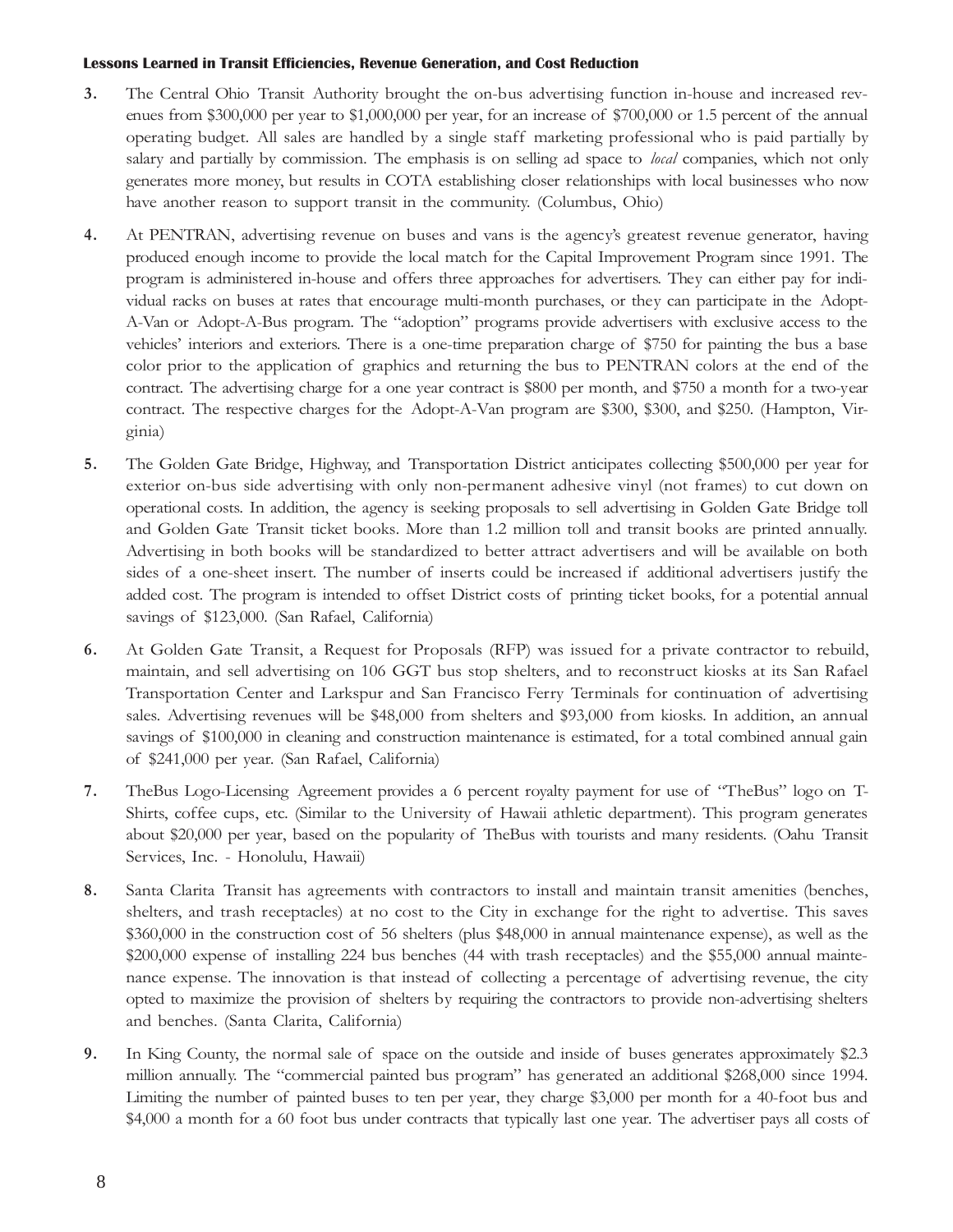production, applying the design, and restoring the coach to its original colors. Payment is in a combination of cash and trade (media ads or gift certificates from restaurants which are then used as incentives to encourage pass sales or HOV use). Metro also receives a "posting credit" which is used to cover the contractor's cost of posting non-commercial, transit-related exterior or interior signs including bus fare information, safety and conduct messages, and special transit promotion messages. Normally the contractor would charge between \$1 and \$15 for the labor involved with placing transit promotion placards and signs. However, in this case the contractor absorbs this expense within the percentage of retained advertising revenues. The "posting credit" has saved the operating budget over \$100,000 since 1994. (Seattle, Washington)

- 10. LYNX does not approach on-bus advertising as a by-product, but as a primary product, making it an active division that generates revenues. LYNX invested in a Macintosh Computer System and hired artists to both design and paint the buses. There are stringent quality controls and all art work must be agreed to by the client and LYNX. They accept no advertising for products that can't be used by a minor. This generates \$3,000,000 in cash and trade (for a system of only 200 buses), including television advertising during the Super Bowl and other highly rated programs. (Orlando, Florida)
- 11. The Sacramento Regional Transit District generates \$160,000 annually from advertising on light rail vehicles in addition to \$300,000 generated from on-bus advertising. (Sacramento, California)
- 12. In Sacramento, shelter and bench advertising is provided through a contractor, with the transit agency receiving 10 percent of the gross advertising revenue which is \$200,000 annually. The contractor acquires and installs the shelters and benches. The contractor also maintains the shelters, saving the agency at least \$150,000 annually. (Sacramento, California)
- 13. MARTA currently has contracts with private contractors, and agreements with local governments, to place over 250 shelters along bus routes. The shelters are erected by the contractor at no cost to MARTA. The contractor rents advertising space on these shelters, and is responsible for repairs, lighting, and trash removal. MARTA nets approximately \$150,000 annually, with an additional \$150,000 paid by the contractor to local governments. MARTA avoids the expense of constructing each shelter (\$8,000 per shelter) and its maintenance and repair (approximately \$2,000 per year). (Atlanta, Georgia)
- 14. MARTA frequently trades advertising space and promotions on the system with local newspapers and radio and television stations for space and airtime to advertise MARTA. Only excess, unsold space is offered for barter, so no potential revenue is lost. In some years MARTA has saved over \$500,000 in advertising expenses. (Atlanta, Georgia)
- 15. The Eastern Contra Costa Transit Authority has a contract with an advertising shelter agency to install, maintain, and replace bus stop shelters. This contract has decreased the time needed to research, buy, and maintain bus stop shelters; the time to apply for permits; and the \$3,000 a year per shelter the agency was spending for maintenance and insurance. Part of the cost to the agency was the time spent developing the contract and negotiating with the members of the Joint Powers Authority to approve the style of shelters. The advertising shelter agency pays a percentage of their advertising revenues to each city within the Joint Powers Authority as well as ECCTA. (Antioch, California)
- 16. The Regional Transportation Commission in Reno hired an additional staff member to function solely as an in-house transit advertising sales professional (working for straight salary). Posters are placed on RTC buses by the agencys maintenance employees. Revenues increased from \$70,000 per year in 1994 to \$125,000 in 1995 and are projected to be \$200,000 for FY 1996. Sales promotional efforts have been targeted at key local business sectors, and the salesperson has created long-term relationships with local businesses rather than one-time customers. (Reno, Nevada)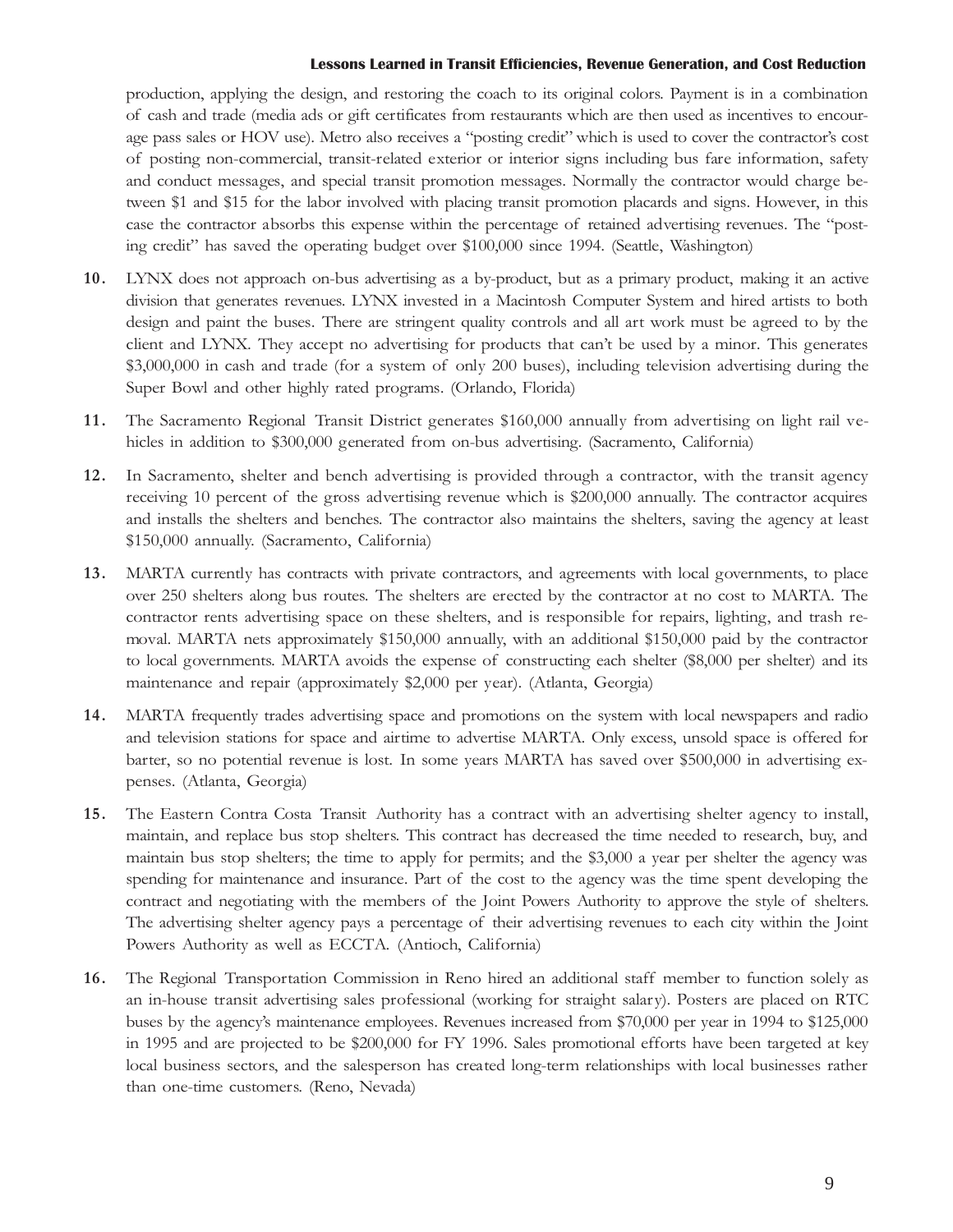- 17. In addition to advertising on the sides and rear of the bus, Santa Monica Municipal Bus Lines traded out the front advertising space to a local radio station for advertising on the air. A review revealed that the Bus Lines could make more money selling the space at a flat rate to the concessionaire. The Bus Lines is now guaranteed \$90,000 annually for the front space, plus \$15,000 support for its Bus Roadeo and \$3,000 for other prizes and contests. This new income is far in excess of the value of the trade out. (Santa Monica, California)
- 18. A new five-year, on-bus advertising contract which included whole-bus advertising became effective at the Washington Metropolitan Area Transit Authority (WMATA) on January 1, 1995, and provided for minimum guaranteed revenue of \$1.88 million over the term of the contract. The maximum potential revenue from whole-bus advertising over the five-year term could be as much as \$1.2 million per year (above and beyond the \$1.88 million guarantee). However, the whole-bus advertising program was discontinued because of aesthetic concerns voiced by citizens. (Washington, D.C.)
- 19. Revenue from advertising on buses has increased by 22 percent in a year for the Regional Transportation District, to a total of \$2.2 million. Full wrap (painted) buses have gained in popularity (generating \$340,000 in 1995). RTD has streamlined its procedures allowing Denver Transit Advertising to concentrate on sales, and RTD no longer advertises its own services on the buses during the busy advertising season of June through September. (Denver, Colorado)
- 20. The Regional Transportation Commission conducted a baseline transit advertising sales effectiveness study to measure the effectiveness of external advertising on transit vehicles. Using a set of Citifare buses and benches, the study provided valuable information on the effect of the quantity of displays, placement on the bus, response over time, size of display, and what types of persons respond to different displays. This has convinced local and regional advertisers of the effectiveness of transit advertising and increased revenues by \$50,000 annually. (Reno, Nevada)

### **Utilizing Transit Facilities To Generate New Revenues**

Transit facilities have intrinsic value to transit agencies, but they can also have value to a variety of other agencies including telecommunications companies, neighboring businesses, investment firms, school boards, and municipalities. Taking advantage of these common interests can generate new revenues, good will, support, and favorable community response for transit agencies. Even agency downsizing provides opportunities for profit by leasing or selling surplus space. Examples of exercising positive opportunism through transit facilities are provided below.

- 1 . Golden Gate Transit is considering the sale or lease of approximately 2.7 acres of surplus property, all of which was acquired with local funds, next to its Santa Rosa Bus Terminal. An unofficial estimate of the fair market value of the surplus property is \$550,000. GGT has a saying that they have never lost money on the purchase of land, and is not hesitant to purchase enough land for possible expansion. The original purchase price of the land in the 1970s was \$20,000. (San Rafael, California)
- 2. LYNX has an agreement with a full service waste management company that pays 10 cents for every gallon of waste oil generated by LYNX (approximately 2,500 gallons per month), while charging \$25 per barrel to collect and dispose of crushed oil filters. The revenue received for the waste oil and the expenses associated with the crushed oil filters cancel each other out. However, the agreement has saved LYNX \$4,500 per year from previous costs associated with disposing of such items. All waste oil products collected are carefully manifested and only sold to companies that agree not to subcontract any part of the disposal process. In addition, the waste oil taken from LYNX is tested by the waste management company with a portable tester to provide further evidence that the oil from the transit agency is not contaminated. (Orlando, Florida)
- 3. In Puerto Rico, a private company provides service on one bus route that has been contracted and uses 33 percent of a terminal owned by the Metropolitan Bus Authority. This company shares the expense of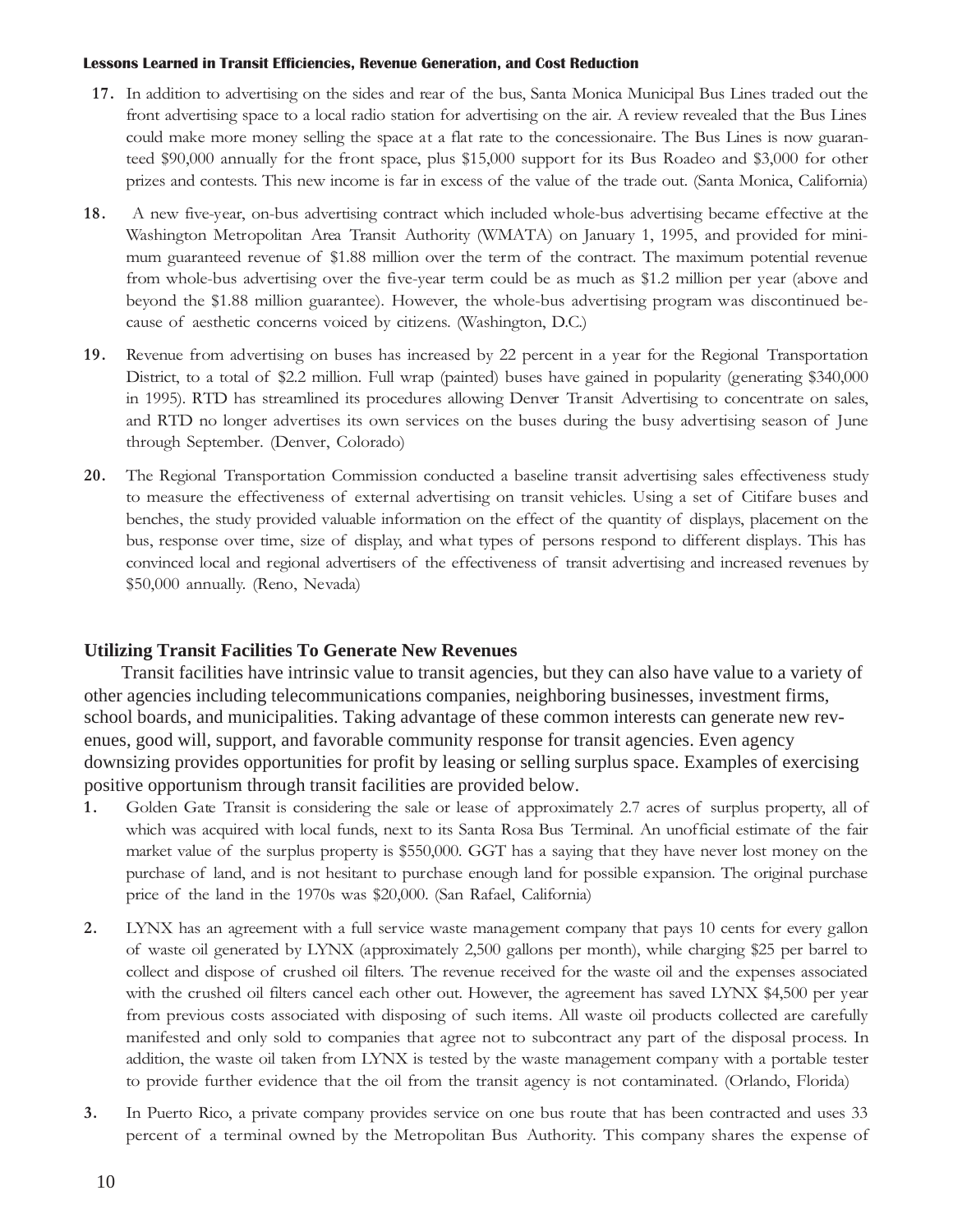paying for maintenance at the terminal. In addition, parking spaces that became available due to downsizing of the administrative staff were rented to another governmental agency located nearby. For these two items the agency is receiving \$236,357 annually, representing 0.7 percent of the operating budget. (San Juan, Puerto Rico)

- 4. The Regional Transportation District leases the air rights over a portion of the Civic Center bus transfer facility which is located underground at one end of the 16th Street Mall in downtown Denver. The air rights are used for a multi-story office building that generates rental payments to the District currently established at \$216,901 for 1997 and scheduled to increase by one percent per year through the year 2074. As collateral for the lease, the District must maintain an account balance with a minimum market value of \$1,500,000 in an escrow account, the interest on which accrues to the District until the lease expires. This amount in escrow is in a part of the District's restricted assets. (Denver, Colorado)
- 5. The Eastern Contra Costa Transit Authority (Tri-Delta Transit) leases a portion of their operating/administration facility to Laidlaw Transit, Inc., who currently provides services to the agency under contract. Laidlaw works from the same facility to provide services for another entity under a different contract. Tri-Delta Transit tends to get "free" hours of maintenance service from Laidlaw since their mechanics might not be needed full time for work on the other contract. This arrangement allows Tri-Delta Transit to enjoy an economy of scale, as Laidlaw provides extra mechanics, supervisors, and drivers at no additional cost to ECCTA. Laidlaw does this because they realize a savings by operating out of the facility, and want to remain as good tenants. In addition to a monthly space lease charge, Laidlaw is also charged a portion of the facility operating overhead (electricity, landscaping, repairs). This has resulted in a cost savings of approximately 3.5 percent of the total operating budget, and a higher level of service and employees. ( Antioch, California)
- 6. Escambia County Area Transit contracts with County departments and non-profit agencies to maintain the vehicles of these departments and agencies from its transit facilities. Accounting must be kept separate as no federal funds are eligible to be used to perform non-transit related activities. The primary concern is space and time. Implementation is somewhat difficult and much thought needs to be given. However, "profits" made from this activity (approximately \$160,000 per year) are used to offset the cost of mass transit. (Pensacola, Florida)
- 7. Recent budgetary cutbacks resulted in The Central New York Regional Transportation Authority (Centro) having spare space in its facilities. All vacant space in its administrative offices, as well as bus maintenance bays and storage areas (in one case by a private charter firm), have been leased, producing annual revenue of \$40,000. (Syracuse, New York)
- 8. WMATA anticipates receiving a minimum of \$23 million in operating revenue over the next 10 years through leases to private businesses and agencies of its fiber optics network along WMATA rights-of-way. This program will yield approximately \$2 million dollars a year for WMATA while allowing telecommunications providers to give improved service to their customers. (Washington, D.C.)
- 9. MARTA leases available space along the rail line to the telecommunication industry. This includes leasing available system duct to telecommunication affiliates for fiber optic cable, leasing real estate for telecommunication towers, and leasing areas in stations and tunnels for cellular phone equipment. Unsolicited proposals were received from the telecommunications industry. Implementation costs were less than \$250,000, resulting in returns of \$500,000 annually. (Atlanta, Georgia)
- 10. An RFP was issued inviting the private sector to address BART's needs for telecommunications improvements and to propose a revenue-generating use of BARTs rights-of-way. As a result, an agreement was reached with MFS Network Technologies (MFSNT) to develop a "Conduit System" within BART's r-o-w. MFSNT will then generate revenue by marketing and operating the Conduit System for use by private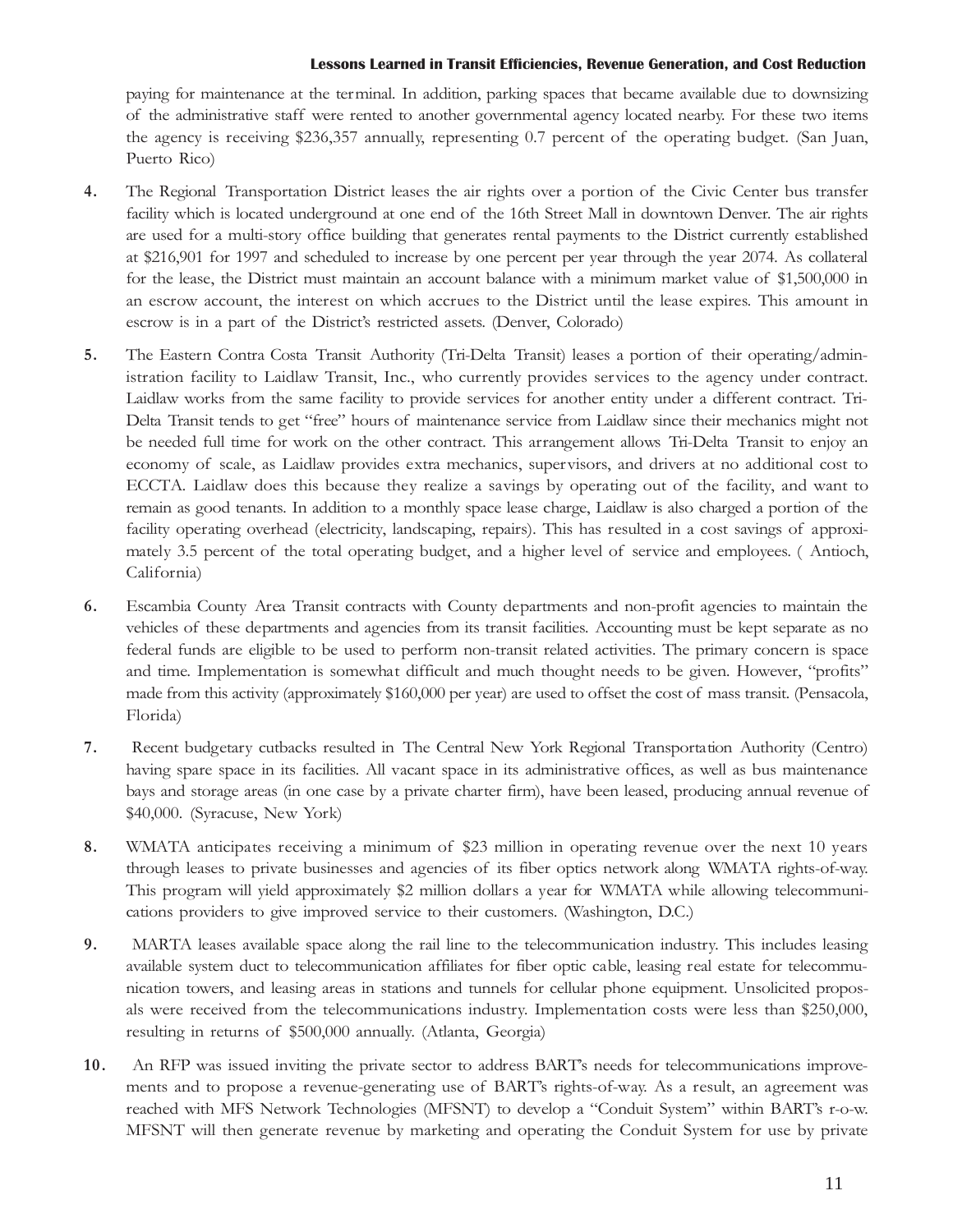telecommunications companies for a fee. The revenue generated will be split by BART and MFSNT with 91 percent of gross revenue to BART and 9 percent to MFSNT. Annual payments to BART should reach \$1.0 million. Additional agreements are being negotiated. The intent is to generate at least sufficient annual revenue from third party use of BART's r-o-w to cover BART's annual obligation of \$5.5 million to pay off its own telecommunication improvements which will be designed, constructed, and integrated by MFSNT. Financing in the amount of approximately \$44,600,000 will be provided by Pitney Bowes Credit Corporation via a Lease-Purchase Agreement. (Oakland, California)

- 11. Dallas Area Rapid Transit is pursuing changes to state legislation that will make feasible the use of U.S. based leasing techniques to generate as much as \$5 million in up-front cash from their administration and light rail facilities. (Dallas, Texas)
- 12. York County Transportation Authority (Community Transit) has agreements to perform maintenance on city vehicles from its transit maintenance facilities. This provides some additional revenue and builds stronger relationships with other public bodies. (York, Pennsylvania)
- 13. New York City Transit charged \$75 for copies of books used to bid construction projects, which did not cover the cost of producing the book. By raising the fee to \$125, the agency will earn over \$200,000 additional revenue per year. (New York, New York)
- 14. The Metro-Dade Transit Agency (MDTA) plans to enter leveraged lease-back agreements to generate upfront revenue from its transit maintenance facilities, parking garages, and the Metrorail and Metromover guideways. (Miami, Florida)
- 15. MDTA leased an area under its Metrorail guideway to a developer who is building a supermarket on the adjacent property. The leased area will be used for parking, generating an annual rent of \$27,000. This concept is attracting many other owners of property adjacent to the Metrorail guideway. This not only generates revenue for MDTA, but also places the burden of maintenance on the adjacent property owner. (Miami, Florida)
- 16. The Capital Area Transit Authority is considering accepting outside work generated by requests from municipalities and local school districts for maintenance of their fleets at the transit maintenance facilities. They cur rently maintain rubber-wheel trolley vehicles owned by the state of Michigan. (Lansing, Michigan)
- 17. Through a Livable Communities Initiative grant, Corpus Christi Regional Transportation Authority bought an old bank building and designed a transfer facility around it. The authority rents space to private businesses including a barber shop and florist. The investment in the transfer center also helped spur other development in the immediate area. (Corpus Christi, Texas)

### **Utilizing Transit Equipment To Generate New Revenues**

Similar to its facilities, transit agencies control equipment that is somewhat unique within a community and can provide more opportunities to generate revenues. Sometimes the revenues are considerable (e.g., leveraged leases for buses and rail cars). Other times the revenue generated might be relatively small, but they provide the transit agency with another chance to gain friends, support, and a positive image in the community. Examples of these opportunities are provided below.

1 . Palm Tran more than doubled its bus service in 1996. In anticipation of the need for new maps, schedules, and other printed materials, it purchased a \$250,000 printing press with 80 percent federal funding. The press has the capacity to produce all of Palm Tran's printed material at half the cost of private printers. Palm Tran has agreed with Palm Beach County to allow county personnel to run the press, and the excess capacity of the press is used to sell services to other county departments. It is estimated that the \$50,000 local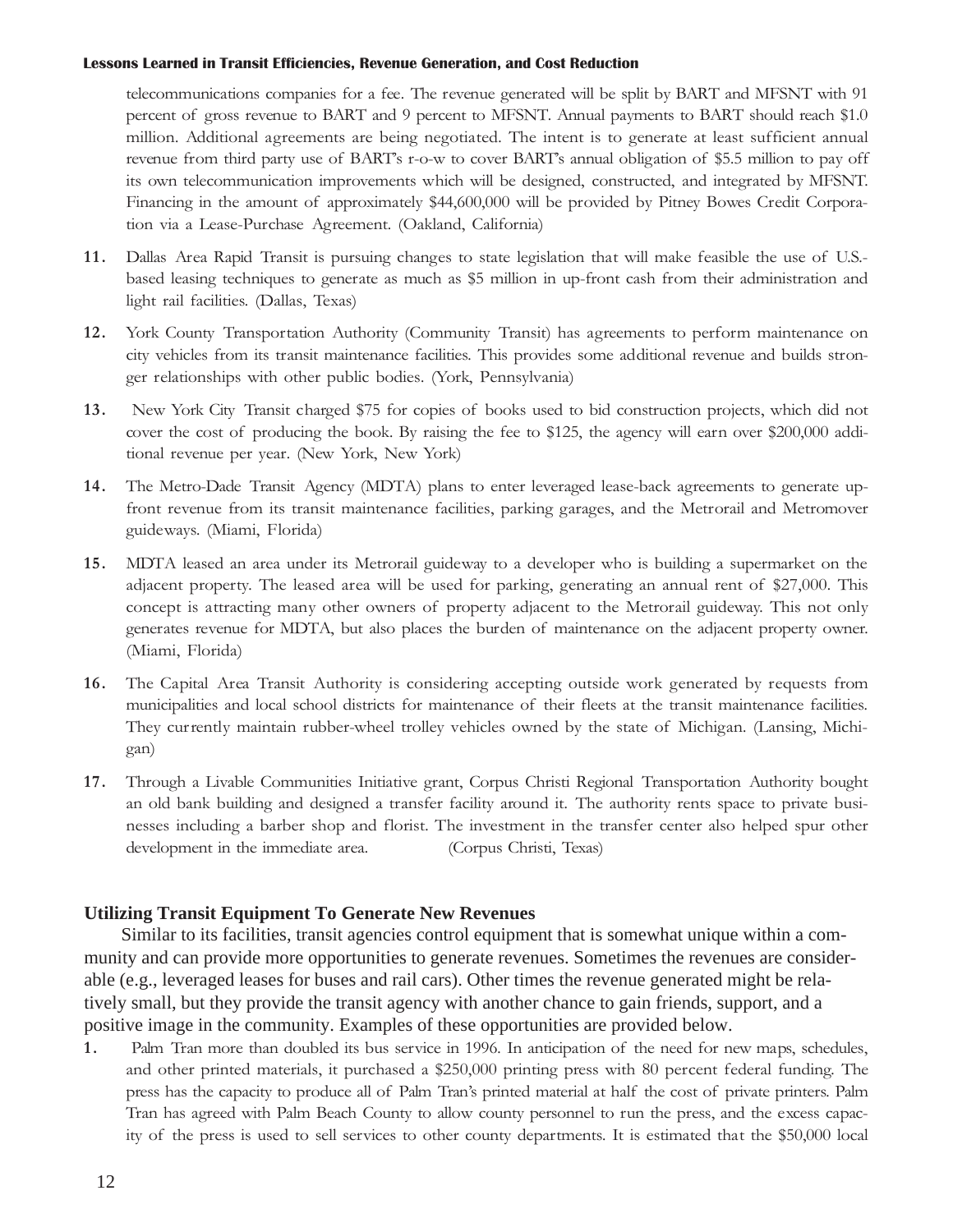share of the cost of the equipment will save \$1,000,000 over the expected ten-year life of the press. (Palm Beach County, Florida)

- 2. Ben Franklin Transit has 100 Ford vanpool vans and 30 paratransit vehicles that are on Ford chassis. With this fleet and their facility and tools, the transit agency applied for and gained designation as a Ford Authorized Warranty Center. Ben Franklin Transit now performs all the warranty work required on their fleet and are paid by Ford at a negotiated hourly rate (\$34.80) that is higher than the agencys labor costs. Ford also pays Ben Franklin Transit 20 percent above each parts cost as administrative fees. Furthermore, Ford provides training to the agencys mechanics for free. There is little controversy since BFT only does warranty work on its own vehicles, and the margin for profit for warranty work for private dealers is minimal. Ford dealers were unable to quickly turn around warranty work prior to BFT's designation as a warranty center. Consequently, they are also enjoying the advantage of less down time for their fleet. Ford is now interested in using BFT as a test center for new vehicles, and would provide the agency with free test vehicles and pay for necessary repairs at the rates noted above. (Richland, Washington)
- 3. Six sale/leaseback transactions have generated \$18 million for The Metropolitan Transit Development Board in San Diego since 1981. All of the light rail vehicles and 97 new compressed natural gas (CNG) buses have been "sold" for tax purposes involving different parties in Japan, Germany, and the United States. Interpretation of leaseback laws is suggesting that facilities (such as maintenance buildings) might be eligible, as well as the re-leasing of already leased vehicles. (San Diego, California)
- 4. The Sacramento Regional Transit District entered a cross-border lease with Deutsche Bank AG for 10 light rail vehicles. This agreement, though carrying some risks, provides SRTD with \$500,000 as a transaction fee, representing approximately 3 percent of the appraised value of the 10 light rail vehicles. (Sacramento, California)
- 5. Since July 1990, New Jersey Transit has entered into a number of agreements to sell and lease back various properties owned by the corporation to either a foreign or domestic entity seeking favorable tax treatment, resulting in an up-front benefit paid to NJ Transit. Since 1990, the agency has received a total financial benefit of approximately \$3.5 million from various leases on rail cars, locomotives, and buses. This revenue has allowed the agency to avoid fare increases and reduce reliance on federal and state subsidies. (Newark, New Jersey)
- 6. A cross-border lease agreement with DB Export-Leasing GmbH for 11 light rail vehicles allowed the Regional Transportation District to sell and lease back the vehicles for a period of 18 years, providing net additional proceeds of \$600,000 to RTD. In addition, RTD entered into three, seven-year cross-border leasing agreements and other related agreements with JL Massive, JL Elbert, and JL Persephone Lease Companies, LTD., for a total of 85 buses. The additional revenue generated by these transactions were approximately \$600,000. (Denver, Colorado)
- 7. New Jersey Transit invested \$480,000 for 13 simulators designed by in-house staff and built by outside contractors. The simulators enable instructors to train more drivers in less time than with traditional methods. Use of the simulators is expected to result in annual savings of approximately \$100,000 by cutting training costs, reducing accidents, and lowering insurance premiums. (Newark, New Jersey)
- 8. One hundred buses were acquired by the Port Authority of Allegheny County (PAT), using cross-border financing techniques with the assistance of contracted legal, financial advisory, and financial arranger services paid from the proceeds of the transaction. Net revenue produced was approximately \$500,000, effectively reducing the cost per bus by \$5,000 per unit. (Pittsburgh, Pennsylvania)
- 9. Centro subcontracts to private charter bus companies that find it to their advantage to lease some or all of Centros 22 over-the-road (MCI) coaches. Those vehicles are used by Centro for daily peak hour express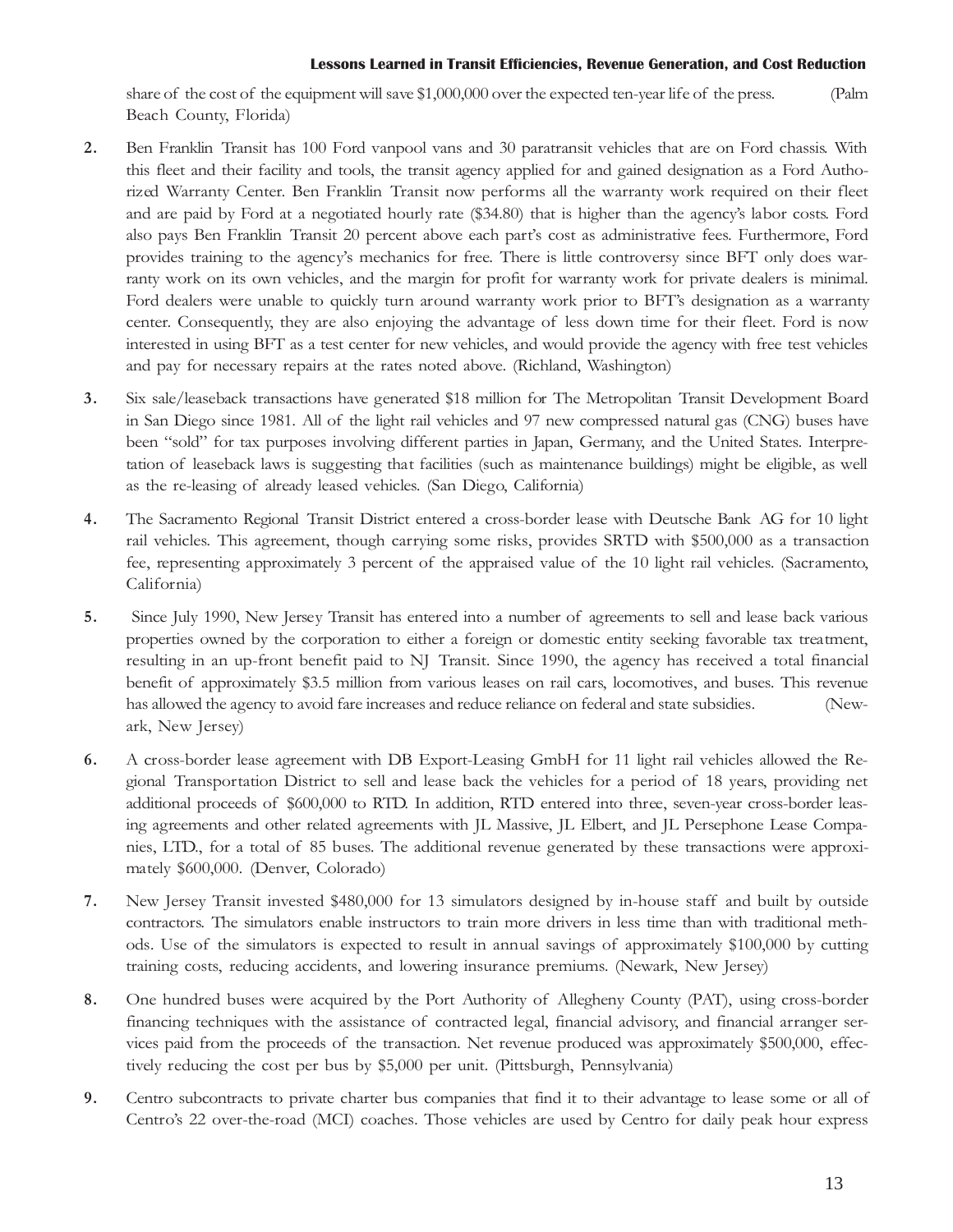service and regional bus service, but are generally available during off-peak, weekends, and evenings. Centro has an agreement with three charter carriers that have kept their fleet size small enough to cover routine demands, and then use Centro buses for infrequent events requiring more capacity, resulting in a win-win solution for all parties. This activity provided Centro with over \$60,000 in new net revenue. (Syracuse, New York)

- 10. The Capital Area Transit Authority operates rubber-wheel trolleys owned by the state as part of regular fixed-route service during the week. On weekends, these vehicles are available for charter for minimums of four hours at \$85 per hour. CATA has gained the approval of the private bus company in the community by requiring those interested in chartering the trolleys to make arrangements through the private company. In this manner, people believe the private company is responsible for the service, and the company receives a \$25 administrative fee for taking each reservation. (Lansing, Michigan)
- 11. Golden Gate Bus Transit provides bus service from Santa Rosa and Larkspur to most preseason and regular season San Francisco 49er home football games. This service is only offered during off-peak, non-commute hours and does not interfere with regular fixed-route service. During the 1995-96 season, net profit from ticket sales was nearly \$13,000. (San Rafael, California)
- 12. Suntran is planning on utilizing Chance CNG trolley buses to provide charter service through areas of great tourist interest. Though they have not yet started the service, they hope the Federal Transit Administration will allow such service to be provided on the basis of the uniqueness of the product. Suntran believes it can charge \$300 an hour. There has been at least one request per week for such service, which could generate approximately \$1500 per month in new net revenue. (Albuquerque, New Mexico)
- 13. Centro, with 20 Ford paratransit vans, has become an authorized Ford warranty center. Centro now performs the warranty repairs and gets paid by Ford in a manner resulting in profits for the agency. Their designation as a warranty dealer also allows them to compete for warranty work on other Ford vehicles owned by social service agencies that also provide paratransit service with vehicles that have been purchased through a state Government Services Agreement contract. (Syracuse, New York)
- 14. DART will utilize cross-border leasing techniques for a major bus purchase and for their light rail and commuter rail vehicles to generate almost \$20 million that DART will receive in up-front cash. (Dallas, Texas)
- 15. MetroLink Commuter Rail utilized a United States Leveraged Lease for all 98 of its cars and engines, receiving \$21 million in up-front cash which has been reserved for capital maintenance purposes. (Los Angeles, California)
- 16. Metro-Dade Transit will lease its Metrorail cars to a lessor that can claim tax benefits as a result of its investment in the transaction, followed by a leveraged leaseback of those assets to MDTA. This is expected to generate \$6 million in proceeds. (Miami, Florida)
- 17. At Capital Area Transportation Authority, the bus wash machines are used to clean not only their own buses, but other municipal fleet vehicles and private Recreational Vehicles, which are very popular in Michigan. In addition, CATA serves as a subcontractor to a local bus rebuilder, whereby CATA performs brake repairs for the rebuilder due to the availability of their brake lathe. CATA usually works on two sets of brakes per week for \$150 and has generated approximately \$6,000 per year. This allows the bus rebuilder to avoid the cost of a new brake lathe (\$45,000) which is only needed occasionally. The job is not labor intensive, and requires no additional mechanics to be hired at CATA. (Lansing, Michigan)
- 18. Durham Area Transit Authority has identified cleaning and washing vehicles from other City Departments and private organizations such as Duke University and Southern Coach as an opportunity for new rev-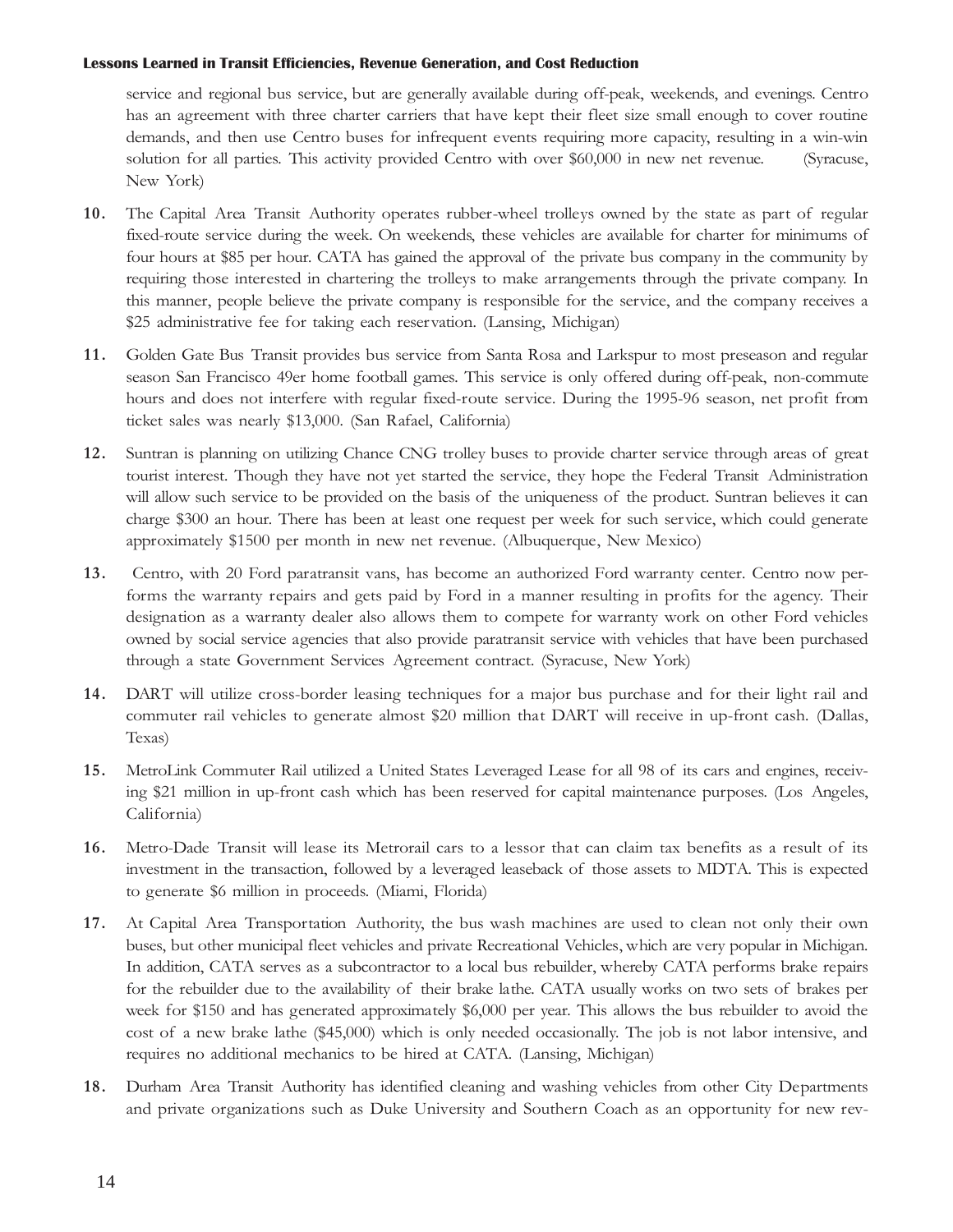enues. They are also exploring opportunities to maintain heavy duty diesel vehicles for selected markets. (Durham, North Carolina)

### **Taking Advantage of Transit's Employees as Unique Assets**

Labor may well be the single largest expense of most transit agencies, but transit's employees can also make significant contributions towards generating revenues or reducing costs. As one transit consultant good-naturedly noted, for every pair of hands you hire, you get a brain thrown in for free. They contribute cost-saving ideas through employee suggestion programs, offer special expertise to other public and private agencies, and are indispensable participants in "gainsharing" programs. More detailed explanations of techniques in this subcategory are provided below.

- 1. As noted in the previous "Equipment" subcategory, New Jersey Transit purchased 13 simulators to train their own operators more effectively, and has cut costs of training and liability by \$100,000. In addition, the agency has received state certification for providing bus driver training to other agencies and is anticipating \$100,000 in annual revenues associated with NJ Transit trainers providing this service. (Newark, New Jersey)
- 2. Durham Area Transit Authority will take advantage of their unique personnel expertise by providing hazardous materials training for private or public organizations, training and certifying other bus operators within DATA territory, and conducting security checks for other bus operations in North Carolina. (Durham, North Carolina)
- 3. To promote a more entrepreneurial environment, Centro requires that all staff members are responsible for all elements of their sections' budgets. Each one is encouraged to establish "profit centers" and to be as aggressive as possible in finding opportunities to generate new revenues. They are required to re-examine all their processes and relationships. Their advertising contract was renegotiated to open up more inventory for sale, and they are managing garage and surface lots much more aggressively to maintain market competitiveness. (Syracuse, New York)
- 4. In 1992, the government of Argentina decided to privatize their national commuter railroad system. Private businesses were invited to bid on seven different commuter rail and subway lines located in the capital of Argentina. One of the requirements for the contract with the Argentine government was that they have a contract for technical assistance with an existing rail operator. BART was selected to provide that technical expertise over a ten- year period. The annual element of the contract consists of two components. BART receives an annual fee of \$50,000 automatically. An additional \$50,000 is paid to BART as a non-refundable deposit for any requests for technical assistance received during the year. Work requests beyond the \$50,000 deposit are billed and received before the work begins. Subject areas BART staff have provided technical assistance on include Management and Organizational Structure, Organizational Issues, Fare Collection, Budgeting, Physical Review of Locomotives, Shop Maintenance, Maintenance Shop Work Flow, Locomotive Reliability, and a Modern Commuter Rail Study. Total billings on this project have been \$1,600,000. BART staff contributing to this contract have included staff from Rolling Stock, Transportation, Engineering, Budget, and Joint Development. After fully recovering all costs and overhead expenses, the Argentina project has contributed \$400,000 after three years. (Oakland, California)
- 5. Similarly, BART was selected by Parsons Brinckerhoff to provide operational training to the transit operator of the new commuter railroad in Cairo, Egypt. BART developed training materials, student texts, and instructor's guides for all six of the classes for Instructors, Train Drivers, Station Masters, Station Attendants, Local Switch Board, and Central personnel. BART staff have provided the training and gone to France to study the central equipment at the factory and at railroads in France where it is being utilized.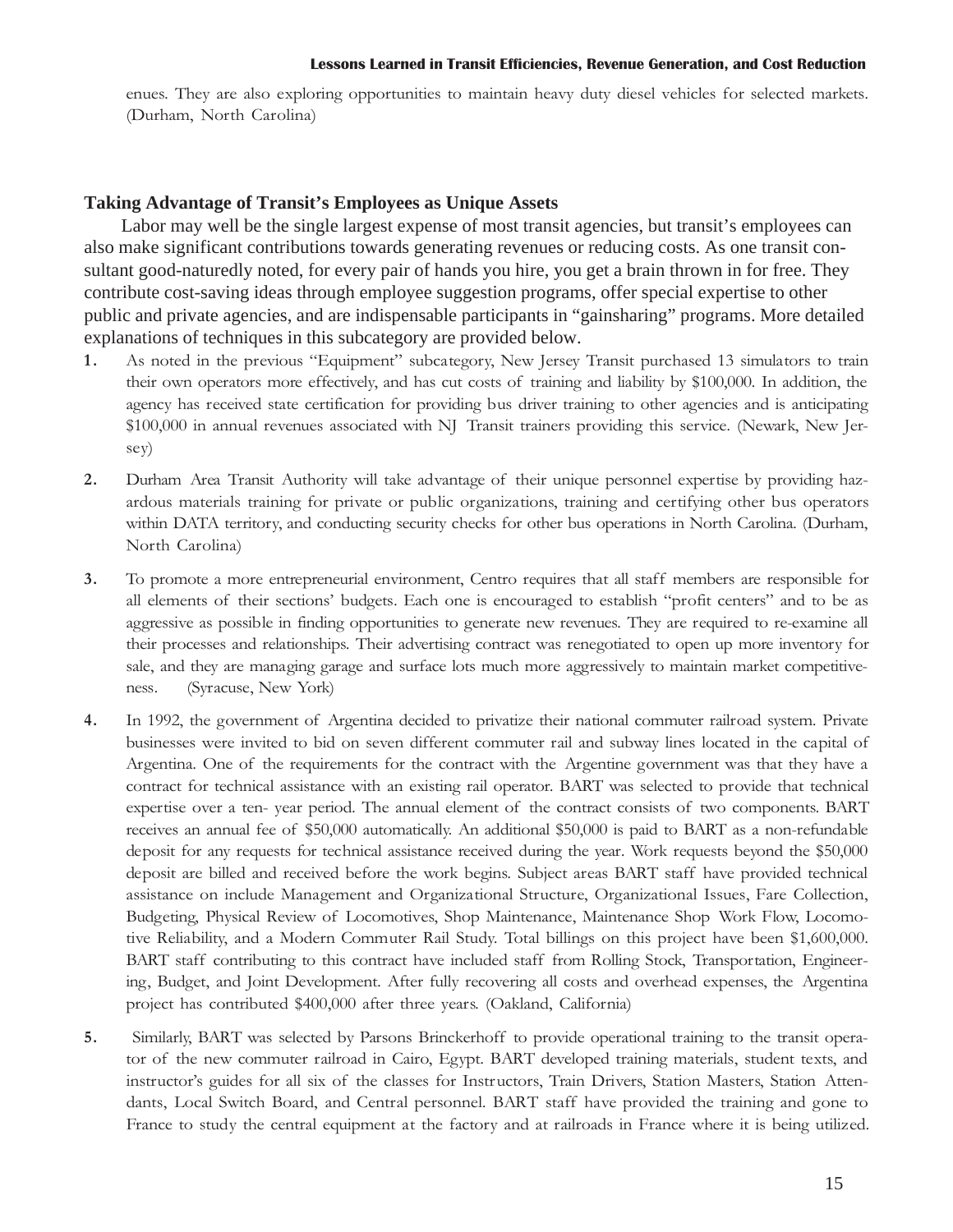This one-year contract has utilized personnel from Transportation and Rolling Stock. The contract is expected to extend approximately one more year. Total billings to date have been \$1 million. After fully recovering all costs and overhead expenses, the Cairo project has contributed \$250,000 to BART. (Oakland, California)

- 6. Metro Area Transit has instituted a bonus plan for all employees that provides cash payments if the agency achieves certain thresholds, including coming in under budget, decreased absenteeism, safety, and reduced accidents. Eighty-five percent of all employees qualified for the \$550 bonus. An external auditor confirmed the agency finished the year \$600,000 under budget. (Omaha, Nebraska)
- 7. The Metropolitan Transit Authority in Houston established a successful gainsharing program for salaried personnel to focus their attention on control/reduction of operating costs. An outside consultant was hired for \$100,000 to ensure an objective review. The cost target was defined as the total operating expenses excluding contingency. Any savings below the cost target were to be shared by METRO and the employees equally, assuming the ridership threshold of the previous years ridership was achieved. If the current year ridership was equal to or less than the ridership of the prior year, the salaried employees would earn 40 percent of their share of savings. If the current year ridership was equal to or greater than the previous years ridership, the salaried employees would earn between 40 percent and 100 percent of their share, apportioned in relationship achieved between threshold and target ridership. The program resulted in \$5 million in savings, with \$1 million paid out to salaried employees for a net savings to the Authority of approximately \$4 million (or 1.7 percent of the annual operating budget). "Only" \$1 million was paid to salaried employees because the ridership threshold was not met. (Houston, Texas)

### **Taking Advantage of Transit's Passengers as Unique Assets**

Access to transit's customers is valuable to entities other than transit agencies. They represent a market for other goods or services that can be effectively reached given their use of transit vehicles or facilities. Clearly, some of the advertising noted in subcategory A is an example of that, as well as the routine placement of concession machines at terminals. However, there are other instances where both public and private entities are willing to pay for access to transit's passengers, as noted below:

- 1. At Golden Gate Transit, "Merry Ferry" special promotions for two weeks before Christmas include free fashion shows, wine tasting, music, and visits from Santa, all provided by restaurants and retailers to promote themselves to a captive ferry audience. This adds value to utilizing transit, and helps build ridership and revenue. Ridership increased 202 percent compared with the same runs during the rest of the winter on weekends and 121 percent on weekdays. (San Rafael, California)
- 2. "Lunch for the Office Bunch" on the GGT Sausalito ferry encourages lunch getaways during the summer with a variety of live entertainment. "Jazz on the Ferry" on summer Fridays also attracts additional riders who see a good time and extra value in these trips. (San Rafael, California)
- 3. Centro has recently developed monthly passes and 10-pack tokens as fare media. All passengers who purchase these fare media also receive a coupon booklet that provides them with discounts at local retail stores (e.g., Dunkin Donuts). The coupons are produced by the companies participating in the coupon program after Centro gives the companies specifications. However, Centro is also charging each participating vendor \$500 per month for the rights to have access to their passengers through this program. Centro suggests picking the first few participating companies judiciously and possibly offer them a deal that benefits the companies as well. (Syracuse, New York).
- 4. Centro negotiated a deal with AT&T for the installation of telephones in bus shelters. Centro receives \$100 per month per phone, plus a percentage of revenue. In addition, the phones are programmed to allow callers to dial "\*BUS" for a free connection to Centro's customer service information center. Phones are pro-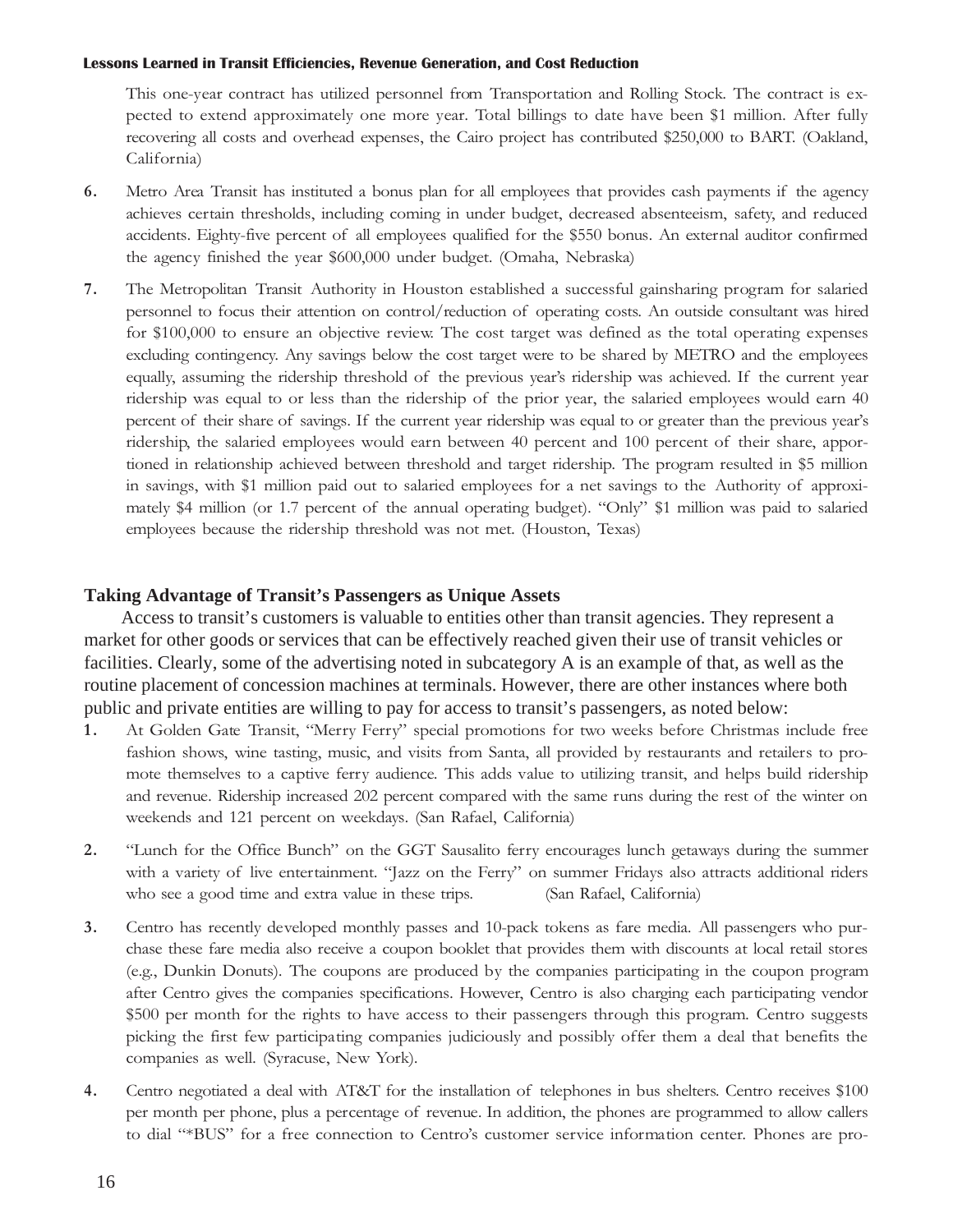grammed to shut off after midnight as a way of cooperating with local police who are concerned that such facilities are used to consummate illegal activities. (Syracuse, New York)

- 5. Schools in northern Kentucky experience attendance problems, and attribute some of the problems to transportation. The school board agreed to pay for all students carried by the Transit Authority of Northern Kentucky. TANK now gives more emphasis to attract student passengers, keeps electronic tallies of their boardings, and invoices the school districts for all students they carry. (Fort Wright, Kentucky)
- 6. In WMATAs rail system, pay telephones were initially placed in the mezzanine area of each station. As a means of increasing revenue, it was thought that the platform location would be a more convenient location for phones for passengers, encouraging the use of phones for impulse calling with no fear of missing a train. There was no cost to implement this change, since the exchange carrier was already under contract to provide pay telephone service. In Fiscal Year 1989, prior to the installation of platform telephones, revenue for the use of pay telephones was \$76,500. It is projected that in Fiscal Year 1996, the amount of revenue generated from pay telephones now on platforms will exceed \$700,000. (Washington, D.C.)
- 7. The Metropolitan Transit Development Board awards a single Master Concessionaire contract to administer the various concession operations at transit sites in the San Diego area. This Master Concessionaire solicits for mobile kiosks ("push carts") at major bus stops and park-and-ride lots. These push carts sell transit tickets and passes, soda, coffee, post cards, and other small merchandise. They bring in small amounts of revenue for the transit systems, but add presence to the stop area. Goodwill donation facilities, with attendants, add a low-key use and some additional presence at similar sites. (San Diego, California)
- 8. In 1992, BART staff retained consultant assistance to assess the viability of a competitive solicitation to secure a new pay telephone contract in order to generate additional revenue. At the time, Pacific Bell had the pay phone concession contract with BART; there were approximately 525 phones on BART property being used by BART transit patrons and BART was guaranteed \$500,000 per year in revenue from these phones. Based on the consultant's analysis, BART released an RFP to solicit a new contract to generate additional revenue and services for its patrons. Five proposals were received and evaluated. Amtel Communications, Inc., was selected by BART. The new pay phone contract was for a minimum annual guarantee of \$1.0 million, or 40 percent of gross income, whichever was greater. (Oakland, California)

"A wise man will make more opportunities than he finds."  $-$  Francis Bacon

 I dont know anything about luck. Ive never banked on it, and Im afraid of people who do. Luck to me is something else: hard work - and realizing what is opportunity and what is not." - Lucille Ball

### **Key Lessons Learned in Taking Advantage of Transit Employees and Passengers as Assets**

- 1. Market your full product line-Transit employees gain special expertise in areas such as safety training, HAZMAT handling, and security that can be sold to other agencies with transportation functions. Efforts can even be international in scope.
- 2. Think win-win—Collectively, transit employees can help achieve agency goals while saving money if there are clear performance goals and reasonable incentives tied to those goals. This is good for the individual employee, the organization, and group morale.
- 3. Add value-Joint promotions provide wonderful oppor tunities to "treat" your customers and give them extra value for their choice of transit. This increases ridership and revenue and builds customer loyalty.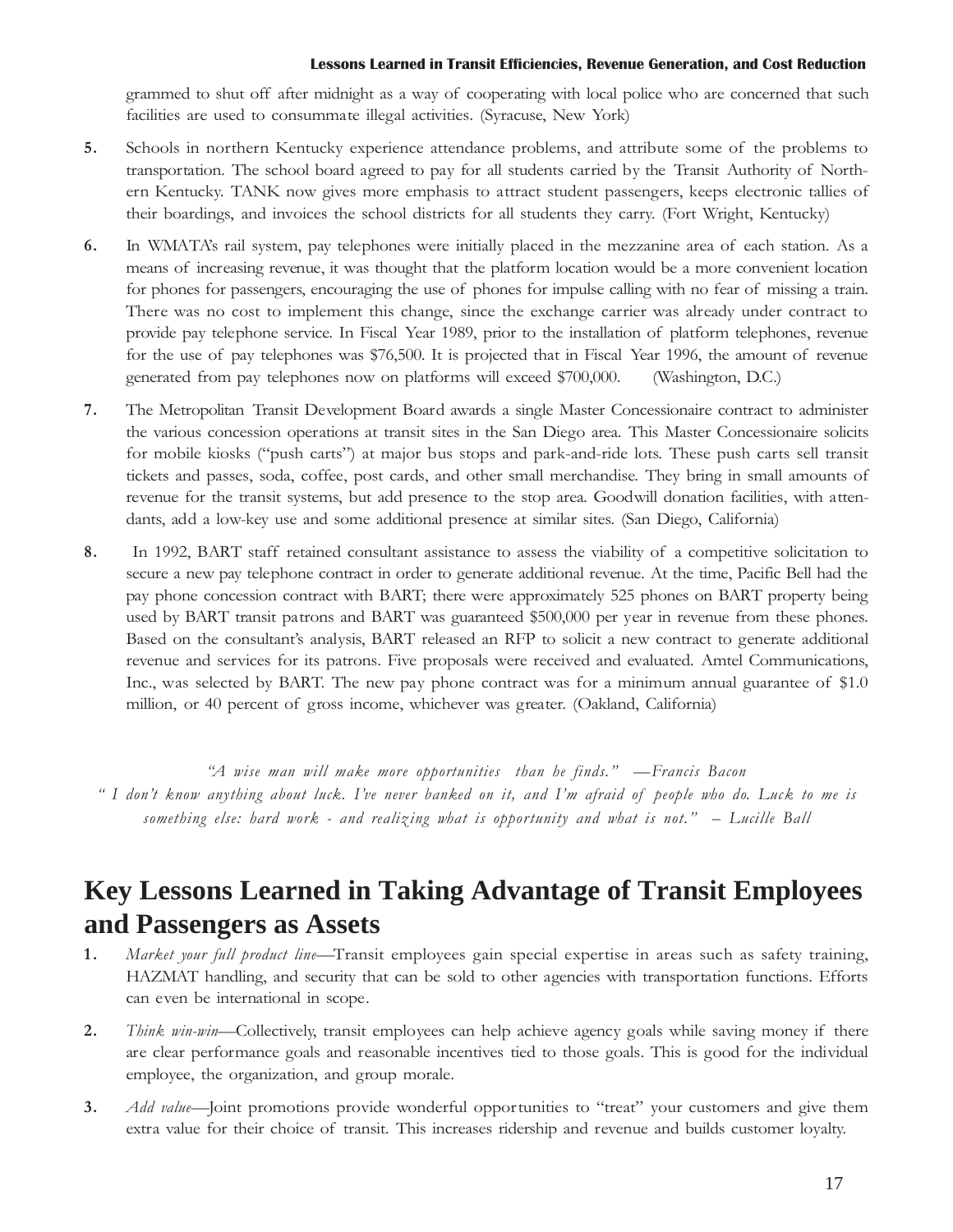- 4. No one gets to see the Wizard-Discount coupons issued to regular passengers are excellent value-adders by themselves, but transit agencies can also charge companies for the right to give those coupons to customers. This same principle applies to telephones at transit facilities, concessions, or other services. They not only provide revenue for the transit agency, but a convenience for the passenger as well, and add "presence" and security to the facility.
- 5. It's the passenger, stupid—When locating any services or conveniences (such as telephones), think like a passenger and place the services where they are most likely to be used most frequently.

### **Key Lessons Learned in Sale of Advertising Rights**

- 1. Develop local relationships-Consider retaining (versus outsourcing) responsibility for the advertising-onvehicle function. Systems report that revenues have increased substantially as a result, but just as important, more advertising is paid for by local companies. This results in more relationships being formed with local businesses, who then have more reasons to support transit in the community. Transit systems would be well served by conducting a market analysis that demonstrates the visibility and effectiveness of advertising on transit vehicles and property.
- 2. Art sells—Transit agencies should retain artistic control of the end product. The transit agency is, after all, the owner of the vehicle. This will help improve the appearance of the vehicle and increase the communitys interest in the transit fleet. It will also help prevent the substantial losses in potential revenue that occur when local communities object (sometimes with good reason) to whole-bus advertising. The better the artwork on the bus, the greater the chance for increased revenues since it is that much more attractive and unique.
- 3. Make them feel special—Whole bus advertising adds a new dimension to advertisers since it conveys a sense of ownership of the bus. It personalizes and customizes the vehicle, causing an even stronger sense of closeness between the advertising business and the transit system. This can result in the advertising business taking additional supportive actions, such as adopting (maintaining) stops, offering discounted passes to employees, supporting local transit roadeos, etc.
- 4. Enjoy the flexibility prudently—Each transit agency should maximize the benefits of the flexibility inherent in receiving cash or trade (such as "free" advertising or other items of value that can be awarded to passengers or employees). However, if possible, the agency should try to trade only unsold advertising space.
- 5. Maintain what you obtain—If the bus shelter advertising program is outsourced, require that company to provide wastepaper baskets and to maintain the shelter regularly. A shelter that is a littered eyesore might be worse than no shelter at all.
- 6. Share the wealth—If possible and appropriate, share some revenues gained through advertising on benches and shelters with the municipalities in which the facilities are located. They are then more likely to be more helpful in permitting additional shelters and taking other actions supportive of transit.
- 7. Maximize the services received—If private companies are utilized to perform the advertising on-vehicle function, get credit for posting fees (don't let them charge for placing public service posters on the vehicle).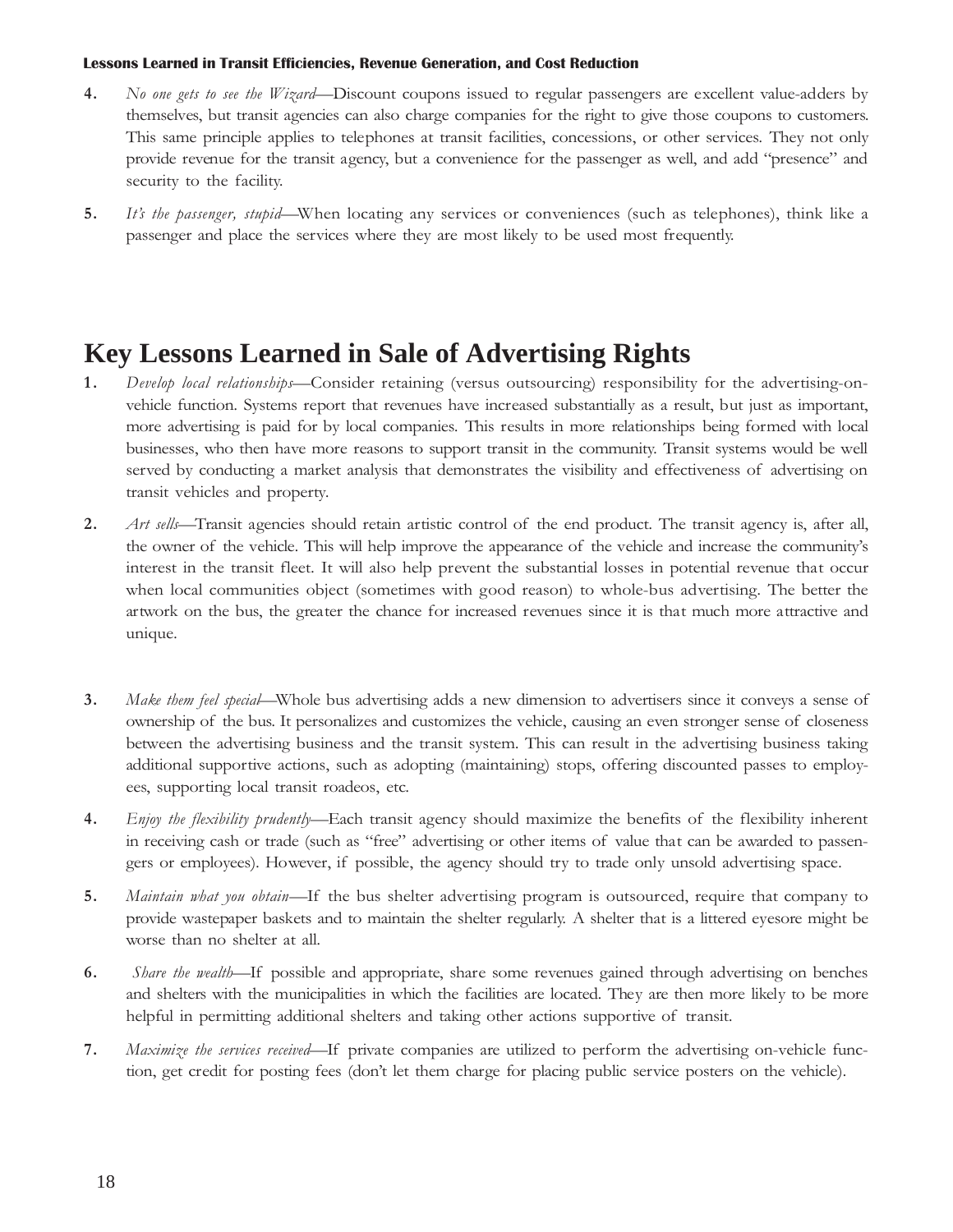### **Key Lessons Learned In Facilities and Equipment That Help Generate New Revenues**

- 1. Diversify—Work can be performed for other public and private agencies from transit facilities. This can help generate additional revenue and build relationships with other agencies.
- 2. Be a gracious host-Other agencies can work in your facilities, whether the space is made available due to downsizing, or the space is more deliberately provided through contracting of services.
- 3. Location, location, location—A transit agency's property may be valuable for its air rights or the access it might provide others such as telecommunications companies for installing cables, towers, or telephones at transit facilities. Other businesses that passengers utilize frequently can also locate at transit facilities, generating revenues and providing convenience for the passengers.
- 4. Take the money and run (your service)—Transit agencies can purchase rolling stock and facilities, then simultaneously sell these to an investor who in turn leases them back to the transit system. The tax benefits and depreciation value are shared with the transit operator through reduced lease costs, providing the transit agency with a considerable up-front cash payment.
- 5. Technician, heal thyself-Special relationships can be developed with vehicle manufacturers to enable a transit agency to become certified as an authorized warranty center, resulting in payments made to the agency for warranty repairs performed on their own or other vehicles.
- 6. Isn't that special?—Specialized, expensive capital equipment such as printing presses, brake lathes, bus wash machines, simulators, over-the-road coaches, and rubber-wheeled trolleys can be used to perform work for other agencies or clients. While the transit agency must be sensitive to possible protests from private companies, it can actually enhance its image as a community asset if the equipment improves the efficiency of local businesses.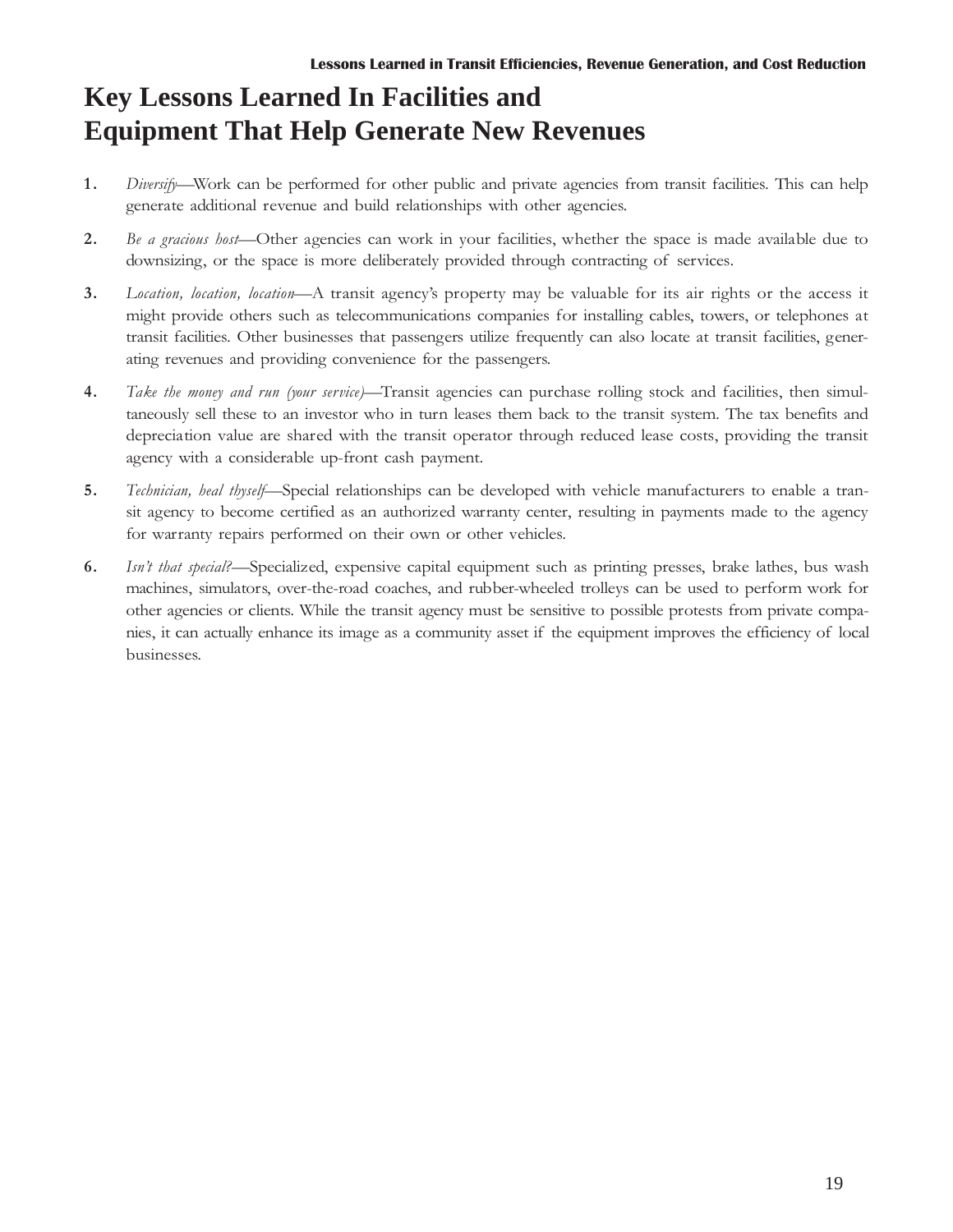# **THEME II**

### **Partnerships**

Transit agencies have often referred to the federal and state governments as their partners in

various transit projects. The federal government remains an active partner in helping to fund capital projects, but it is steadily reducing its contributions for operating assistance. Some state governments have helped pick up the federal operating slack, but there are few examples of states that have made up the difference entirely. There is a need for transit agencies to expand their list of partners to include major employers, universities, municipalities, downtown development authorities, public school districts, and various other entities. Transit systems can leverage their limited resources by forging new partnerships that can bring non-traditional sources of support. These new partnerships allow transit agencies to provide services or facilities where they would not otherwise be feasible. These relationships are typically initiated by the other partners, which should encourage transit agencies to more assertively pursue and offer such opportunities.

Transit and transportation are all about *linkages*, allowing people to travel for many different life functions. Given the critical need for mobility in American society, it shouldn't be surprising that there are other entities that also regard the mobility provided by transit as critical to their own success. Examples of how transit agencies have gained new partners is provided in greater detail below

### **Private Sector Partners Supportive of New Transit Service**

Transit agencies have found new partners among private businesses and major employers who regard transit as important to their own self interests, and are willing to pay fully or partially for new service that would otherwise not be possible to provide.

- 1 . Springs Transit implemented a new three-year route (that might be made permanent) between a hospital and a remote parking lot. The hospital is undergoing major renovation and is using the land for the previous employee parking as the base for a new building. Displaced employee parking was moved to the site about a mile away. Springs Transit provides open-door transit service, but the hospital pays 100 percent of the fully-allocated costs to operate the route. (Colorado Springs, Colorado)
- 2. Milwaukee County Transit implemented the Employer Trip Reduction Response (ETRR) Program in 1995. This program allows the system to respond to employer requests for new and additional transit services in areas located more than one-half mile from the nearest transit service. This program helps reduce air pollution and improves access to jobs for unemployed Milwaukee residents. One of the requirements of the ETRR Program is that benefitting employers participate in funding the local cost of the services. Other funding has come from the Congestion Mitigation & Air Quality (CMAQ) Program, state, and fares. No Milwaukee County Transit funds are used to support these services. As many as 12 employers have contributed a total of over \$90,000 per year towards the cost of these services. (Milwaukee, Wisconsin)
- 3. In the Orlando area, the Seminole Towne Center (the newest mall in the region) approached the City of Sanford about serving the site with transit. The developer contributes \$10,000 to LYNX toward the cost of the service, and the City of Sanford matches that contribution. (Orlando, Florida)
- 4. LYNX operates under an agreement with the International Drive Master Transit and Improvement District for 15-minute frequency service from 6:00 a.m. to 1:30 a.m., serving the corridor that supports Walt Disney World, Sea World, Universal Studios, Disney/MGM Studios, Epcot Center, 23,800 hotel rooms, and the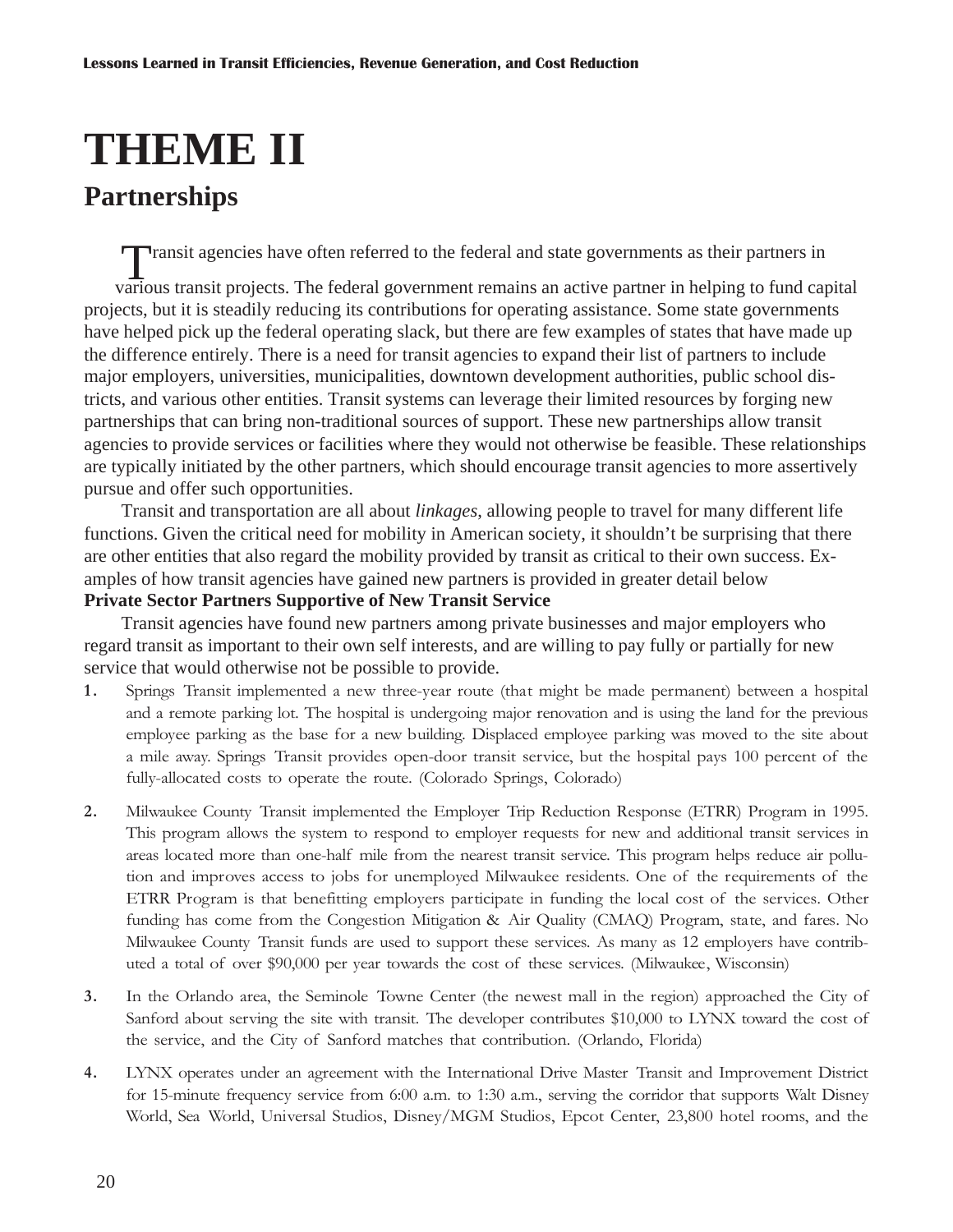convention center. LYNX receives \$1,623,000 per year (all fully-allocated costs for the service minus fares collected) from the District. A separate operating division was created within LYNX to ensure operators receive special training for events in the district, fare instruments, customer service, information dissemination, etc. The division has its own dedicated fleet of vehicles. LYNX gets this opportunity over the private sector in large part because of its outstanding and colorful image. (Orlando, Florida)

- 5. The Indianapolis Public Transportation Corporation was approached by 20 employers who pooled their resources and paid 70 percent of the expense of providing late evening and weekend bus services due to an employee shortage problem caused by the lack of transportation for such workers (e.g., fast food restaurants, movies, hotels, etc.). Out of pocket expenses for surveys cost \$5,000. Where possible, service on the street was reprogrammed to reduce the cost of meeting the employers' needs. The program is called MetroWorks, and has increased ridership in the late evenings. (Indianapolis, Indiana)
- 6. Escambia County Area Transit entered into an agreement with two malls to underwrite the cost of transportation from the Pensacola Naval Air Station to the malls during the weekend and on nights when normal bus service was unavailable. The malls decided to split all costs not covered by the farebox on a 50/ 50 basis. This premium service is provided at no cost to taxpayers and is open door. Implementation costs were minimal. (Pensacola, Florida)
- 7. The largest hospital in the region had a shortage of 400 parking spaces and reached an agreement with Community Transit to establish a park-and-ride service that not only provided direct service for hospital employees but also allowed the authority to restructure and improve its service in the area at no additional cost. The \$140,000 received from the hospital covered all expenses related to service improvements and provided 8,000 new passengers per month. The hospital has also agreed to subsidize the cost of transit passes for its employees. (York, Pennsylvania)

### **Public Sector Partners Supportive of New Transit Service**

There are numerous public agencies such as cities, universities, development authorities, and public schools that have interests that can be best served by helping to fund transit service improvements that are targeted to their areas of interest. These partnerships also allow the transit agency to improve its services and image, while gaining more "friends" in the community.

- 1 . PACE entered into an agreement with the Waukegan School District, which was closing one of two schools and would be experiencing much higher student transportation costs. The school district agreed to pay PACE \$186.50 per student to allow students to ride fare-free from 6:00 a.m. to 8:00 p.m., with only minimal additional service being provided. Ridership increased by over 50 percent. All costs associated with additional service are covered 100 percent through the agreement. This has not been duplicated in other parts of the service area due to active resistance from private operators of school transportation services. (Arlington Heights, Illinois)
- 2. A new two-directional, 10 minute frequency shuttle provided by King County Metro was made available to all employees and residents between Microsoft campuses and park-and-ride lots. This new service was funded through an FTA demonstration grant, with contributions from the City of Redmond and the Overlake Transportation Management Association. Due to low ridership, it was canceled in February 1997, but served as an example of the services that can be provided through public partnership. (Redmond, Washington)
- 3. LYNX receives funding from a number of public partners to provide new services in its region. The University of Central Florida voluntarily contributes \$50,000 (through student fees) for fixed routes and circulators that serve the university. The City of Orlando pays LYNX \$52,560 annually for shuttle services provided from Downtown to the Centroplex. The Orange County Convention Center also pays LYNX \$25,850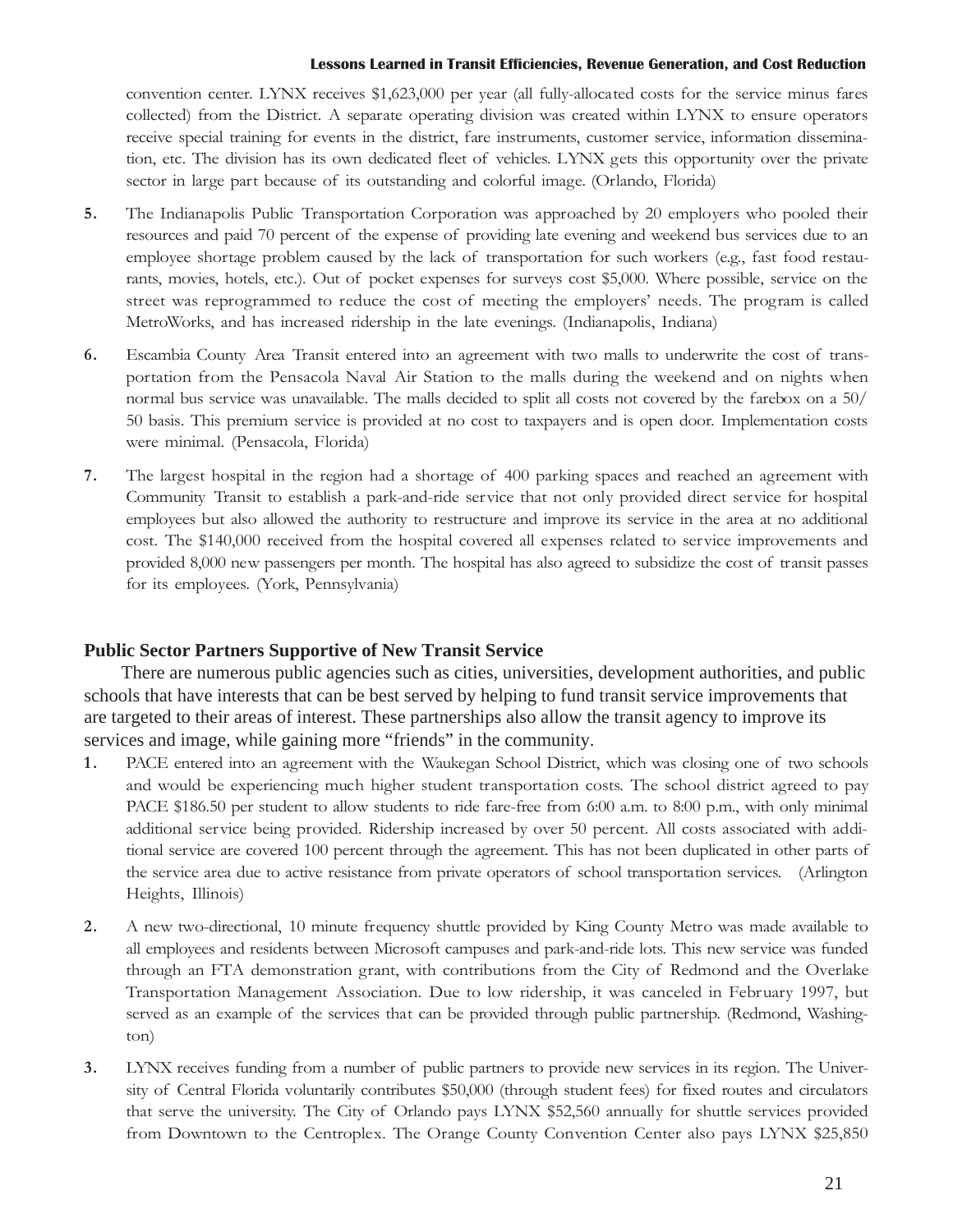annually for shuttle services from the parking area to the door. The Downtown Development Board sponsors (\$513,000 annually) theFreebie, a downtown circulator with 5-minute headways from 6:20 a.m. to 7:00 p.m. (Orlando, Florida)

- 4. Centro contracts with two universities to provide service in a manner that generates new revenues and riders. In one contract, they receive fixed revenue per vehicle hour that more than covers their costs, allowing them to provide fare-free service for everyone on exclusive campus routes. In another contract, Centro provides service that goes through areas of the city as well as the campus, and receives revenue from the university based on estimated boardings, while operating open-door service throughout. (Syracuse, New York)
- 5. Capital District Transit Authority signed agreements with two universities to provide most of their transportation services. All additional costs were covered through the agreements which provide \$200,000 in new revenues. The revenues are secured through the charging of student fees by the universities, which allow students to ride for free. While the agreements are generally revenue neutral for CDTA, the opportunity to provide service to the universities allowed them to modify nearby routes to improve the overall quality of service in the area, and should ultimately result in increased ridership and revenue. (Albany, New York)
- 6. The Metropolitan Transit Development Board was able to garner 54 percent of the region's federal CMAQ funding for transit. A major part of the CMAQ is dedicated for construction of future Light Rail Transit (LRT) extensions. However, CMAQ has also been approved and used for operation of new bus and LRT services, which is allowed for up to three years of the new service. (San Diego, California)
- 7. All municipalities that have Madison Metro bus service contribute the net local share, including capital, of operating the applicable service. In addition, the Madison Metro School District pays for the routes that are added during the school year to accommodate the students, and the University of Wisconsin pays for the special campus routes. These contributions total \$1.4 million annually. In addition, Dane County purchases group access service from Madison Metro, providing the agency with \$118,000 in revenue annually. (Madison, Wisconsin)
- 8. Broward County Transit has reached agreements with seven different cities in the County that reduce costs by 90 percent while quadrupling ridership in areas of relatively low demand. BCT acquires small, accessible minibuses with its federal and state grants and leases those vehicles to the participating cities for one dollar a year per vehicle. In addition, BCT provides each city with \$18,000 per year, per vehicle to help pay for operating costs. However, each city is responsible for operating and maintaining the vehicles with their own staff. BCT provides free training and technical assistance in scheduling, placing bus stops, and developing printed material, if requested. The service provided is far more flexible than that provided by BCT, and has much more local energy to help it succeed. These agreements have reduced BCT's costs of providing service from \$180,000 per year to \$18,000 per year per vehicle, and ridership has typically tripled or quadrupled due to the greater marketing effort made at the city level. This service also helps reduce BCT's cost of providing paratransit service, since the minibuses are accessible and able to provide route deviation service. (Pompano Beach, Florida)
- 9. The Sacramento Regional Transportation Commission participated in a fund swap negotiated by the Sacramento Area Council of Governments. The Sacramento Regional District (SRTD) provided \$39.3 million in unusable state capital funds to the Metropolitan Transportation Commission, who in turn gave SRTD \$32.7 million in highway funds. SRTD gave these highway funds to the city of Folsum for a new bridge. In turn, Folsum will pay SRTD \$40.4 million over 12 years to pay for the operation of an extension of the light rail system. (Sacramento, California)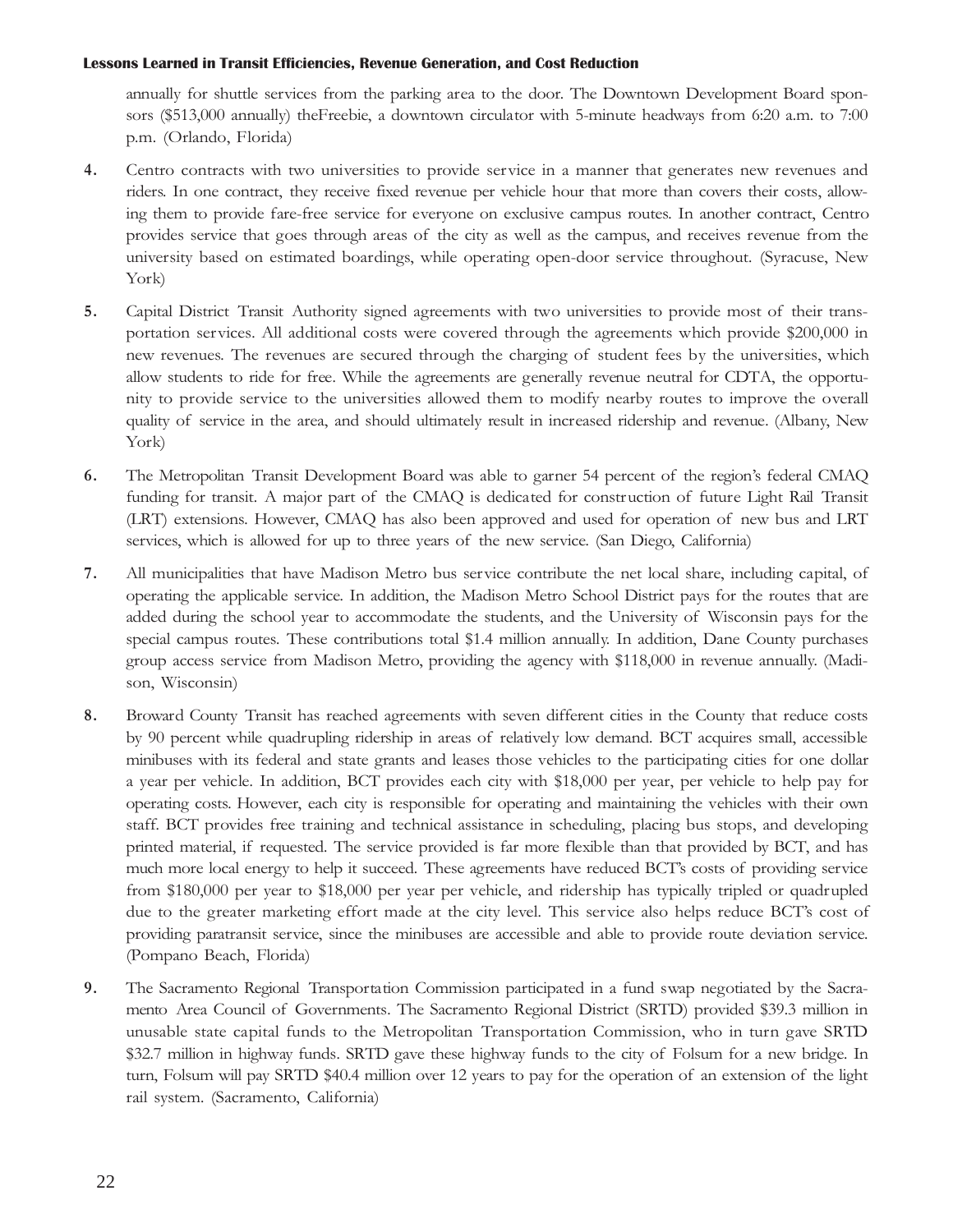### **Public or Private Entities Assisting with New Transit Facilities or Equipment**

New partners such as cities, air quality boards, or private businesses have shown theirwillingness to partner with transit agencies to pay for all or substantial portions of the costs of new transit facilities or equipment ranging from alternative fueled buses to major transfer stations.

- 1 . At Napa Valley Transit, all buses are equipped with signal pre-emption that is triggered automatically when buses are more than five minutes late. The Opticom signal works off of a global positioning system (GPS) which also does real time vehicle tracking. Napa Valley Transit was chosen by the 3M Company as a demonstration site for the development of this integrated system. Consequently, the transit agency paid \$130,000 for only the signal pre-emption upgrade portion of the system. (Napa, California)
- 2. Since 1991, the Sacramento Regional Transit District has benefitted from the Intermodal Surface Transportation Efficiency Act (ISTEA) flexibility by receiving \$18.8 million in CMAQ and \$4.6 million in Surface Transportation Program (STP) funds for multiple projects including new alternative fueling facilities, bicycle lockers, 20 CNG buses, ADA improvements, light rail line extensions, double tracking, and environmental remediation. (Sacramento, California)
- 3. Pierce Transit encouraged partnering on capital projects with other jurisdictions using state dollars to leverage federal dollars resulting in new capital revenue. The agency then allocated the saved local revenue dollars to service improvements. (Tacoma, Washington)
- 4. Metra has partnered with private businesses to make existing parking available to Metra commuters on a shared basis. Businesses and organizations size their parking facilities to meet their own peak parking demand period. When this time period is different than when rail commuters require parking, an opportunity to jointly use the facility is possible. This scenario increases parking capacity available to commuters and at the same time provides revenue in the form of parking fees to the lot owner. This program has led to making 2,527 more parking spaces available, which would have cost Metra over \$10 million (\$4,000 per space). (Chicago, Illinois)
- 5. A partnership venture between MARTA, the State of Georgia, and Atlanta Gas Light Company (AGLC) has substantially reduced the cost to MARTA to implement and operate a new CNG fleet of 118 buses. AGLC provided \$3 million for construction of a CNG fueling facility and \$2.9 million toward the expense of the buses (covering the difference between the cost of diesel buses and CNG buses). It also agreed to provide heavy maintenance for the fueling facility for 20 years and guaranteed a set price for fuel for five years. The State of Georgia also provided \$5.8 million for the procurement of the buses, and the U.S. Department of Energy provided \$500,000 as well. (Atlanta, Georgia)
- 6. Centro partnered with Niagra Mohawk Utilities for the installation of a CNG fueling facility. State and federal grants paid for 90 percent of the fueling facility, with Niagara Mohawk paying the 10 percent local share of \$350,000. In addition, the utility company paid the local share difference between the cost of 20 conventional diesel fuel buses and a similar number of CNG buses (\$500,000). In exchange, Centro will purchase fuel from Niagara Mohawk. (Syracuse, New York)
- 7. The City of Schenectady agreed to serve as a supplementary sponsor along with the Capital District Transit Authority for a new downtown boarding center, providing \$50,000 of the \$225,000 local match. (Schenectady, New York)
- 8. WMATA has entered into an agreement with a private developer (RF&P), whereby the developer will design and build a new Metrorail station as part of a new 342-acre development (Potomac Yard Project). This 16,000,000-square foot, mixed-use development was approved by the City of Alexandria on the condition RF&P builds and designs the Metrorail station at no capital cost to WMATA whatsoever. The cost to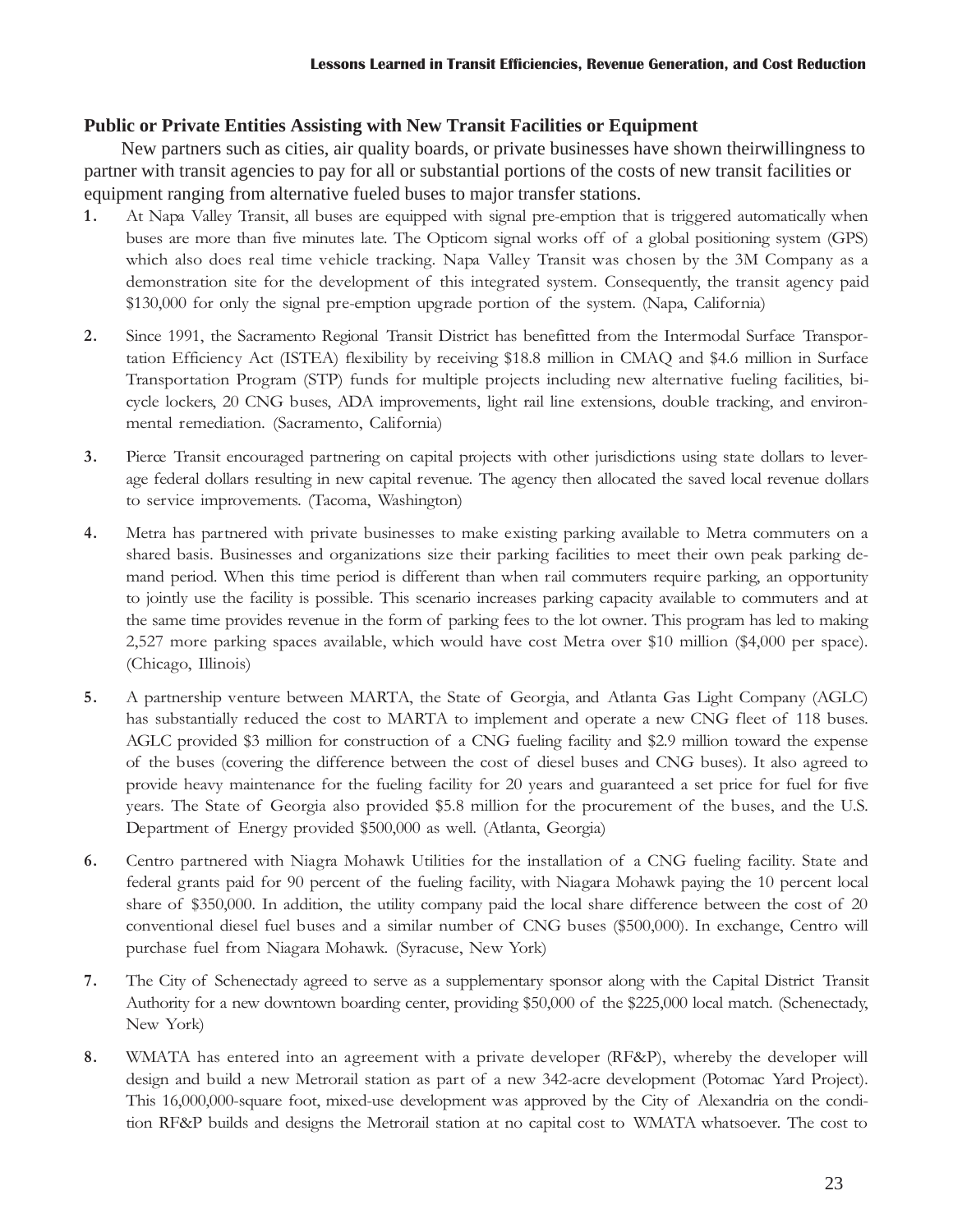design and build the station is anticipated to exceed \$25 million. The developer is responsible for all costs associated with the project which will be deeded over to WMATA, which will operate and maintain the station. It is anticipated that the new station and development will generate sufficient riders (estimated at 14,600 per day) to more than offset the cost of operation. (This is no different than having a small development pay for and install a bus stop at a subdivision). The project will provide for a bus loading/unloading facility as well as a kiss-and-ride facility. (Washington, D.C.)

- 9. The Metropolitan Transit Development Board is partnering with the local redevelopment agency to use some transit capital funding, along with local capital improvement and redevelopment monies, to complete a ten-block street improvement project. Included will be a rehabilitation and improvement of two light rail transit stations, along with a major corridor change to create supportive transit uses in and around the corridor. The MTDB has also partnered with cities to use a combination of federal and local funds to build sidewalks that include improved bus stops designed to be consistent with ADA requirements. (San Diego, California)
- 10. Large and small examples of joint development in San Diego all result in increasing transit ridership which increases revenue (in addition to whatever lease revenues might be made). Examples range from a LRT station where a child care facility was developed along with residential uses on the site, to stations where multi-story office uses are part of the station. (San Diego, California)
- 11. In San Diego, the local match for new CNG buses was provided through Air Pollution Control District vehicle registration fee revenues, and the local utility took financial responsibility for building the required fueling stations. (San Diego, California)
- 12. Suntran partnered with the city of Albuquerque and a new developer to expand its ridership and park-andride facilities. As part of the local development review process, a new mall was required to purchase 100 monthly bus passes each month for five years, and provided \$85,000 for a park-and-ride facility in the general vicinity. In addition, the mall would need to make available 600 parking spaces for park-and-ride purposes for major community events such as the annual balloon fiesta. (Albuquerque, New Mexico)
- 13. Community Transit has received funds from the State Environmental Protection Agency (EPA) to pay for the difference of the cost of diesel and CNG buses (saving \$180,000) and for the majority of the cost of the fueling station (saving \$160,000). That facility is also used to serve other agencies, and the agency will charge an administrative fee at a few cents per gallon of fuel. (York, Pennsylvania)
- 14. Two major joint developments have occurred at two Metrorail stations in Miami, with a third major development nearing reality at a Metromover station. The joint development at the Dadeland South Metrorail station includes two class "A" office buildings totaling over 410,000 square feet, with 40,000 square feet of retail and a 305 room luxury Marriott hotel, and is expected to generate over \$900,000 annually in lease payments to MDTA. The joint development at the Dadeland North station includes 320,000 square feet of multi-story retail space, and anticipates the construction of a hotel and office building. Depending on the completion of the phases, the estimated annual rent at buildout will range from \$400,000 to \$1,468,000. MDTA is currently entertaining two proposals for joint development at one of its downtown Miami Metromover stations. The proposals are for mixed-use residential, retail, entertainment, and hotel development that is expected to generate rent from between \$150,000 to \$350,000 per year. All of these developments generate additional ridership that also generates additional operating revenue for MDTA. For instance, the additional ridership expected to be generated by the Dadeland North project is 200,000 passengers per year. (Miami, Florida)
- 15. Metro-Dade Transit reached an agreement with Mount Sinai Hospital to build a joint-use, multi-modal transit facility on the hospital grounds. The facility will house a transit terminal, a joint-use parking garage, and a rehabilitation center for the hospital. The transit elements of this project will be financed through a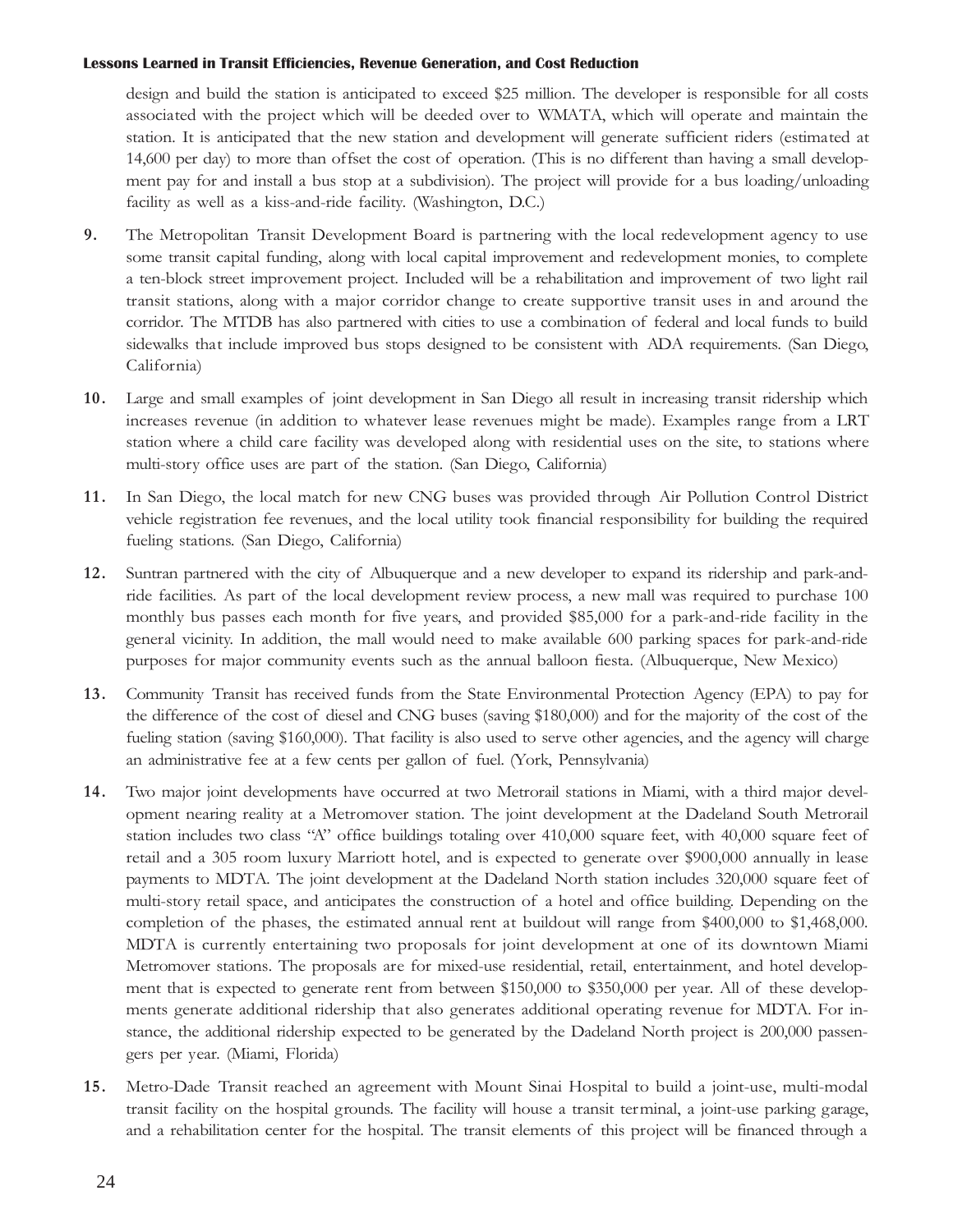grant from the FTA (\$3 million). The hospital donation of the land serves as the local match for the project, saving \$300,000 in local match dollars. (Miami, Florida)

- 16. Another example of MDTAs partnerships is with the Omni Mall, which paid for the design and construction of an aerial skybridge connecting the Omni Metromover station to the Omni Mall. The Mall also pays 23 percent (around \$50,000 annually) of the maintenance and security expenses for the Omni Metromover Station. (Miami, Florida)
- 17. All of the buses at Napa Valley Transit have bike racks made possible by grants obtained from the local Air Quality Management District. The District also paid for the installation of bike lockers in twelve locations throughout the county. (Napa, California)

### **Public or Private Entities That Support Existing Transit Service**

Both public and private entities can take a variety of actions that help promote the utilization of existing transit service. These actions can make transit a more attractive alternative, resulting in increased ridership and revenue, and sometimes reducing a transit agency's costs.

- 1 . Milwaukee County Transit developed partnerships with the University of Wisconsin-Milwaukee and Marquette University whereby the universities pay \$29 per student per semester to MCTS and all students who wish to use service ride free. The program is called UPASS. The revenue impact is minimal, though receiving the revenue up-front from the universities is helpful, and use of the system by more students is expected to generate additional regular fare trips. In essence, MCTS found a way to increase ridership, ease parking and congestion in and around the universities, increase mobility for students, and develop stronger community relations without additional public funding. (Milwaukee, Wisconsin)
- 2. Santa Clarita Transit partners with 16 local businesses to display transit system timetables and sell monthly passes. Instead of receiving commissions, the businesses benefit from increased traffic. The businesses also gain greater visibility by being a pass sales outlet since their names are included in any printed material produced by the system advising people where they can buy passes. (Santa Clarita, California)
- 3. A ridership partnership between the Port Authority of Allegheny County (PAT) and the University of Pittsburgh began as a pilot project during FY 1996. PAT created a special fare zone, the U-Zone, in which the University of Pittsburgh faculty, staff, and students could ride for free by showing their university I.D. There was no significant operational impact, as existing bus service was revised and only staff time was involved. PAT received \$4,000 per week from the University initially. The rates have been renegotiated in a four-year agreement that calls for the University to pay PAT on a per-rider basis, with graduated payments each year. PAT now receives \$33,000 per month and expects to double this revenue over the next four years. The project has generated 1.2 million rides on an annual basis. (Pittsburgh, Pennsylvania)
- 4. The Livermore/Amador Valley Transit Authority has an agreement with the Hacienda Business Park whereby employees of the business park are issued flash passes that allow them to ride the buses at no cost. The business park pays a flat amount per month to the agency based on deep discount rates that provide a 40 ride punch pass for only \$24. (Livermore, California)
- 5. The Metropolitan Transit Development Board's "Adopt a bus stop" program reduces maintenance costs where adjacent businesses or residences "sign up" to maintain the bus stop in front of their building. (San Diego, California)
- 6. Madison Metro has arrangements with the University of Wisconsin and Edgewood College to provide semester passes to students. The schools will reimburse Metro for the estimated lost revenue. The benefits to Metro will be increased ridership and the potential for future customers and revenue. (Madison, Wisconsin)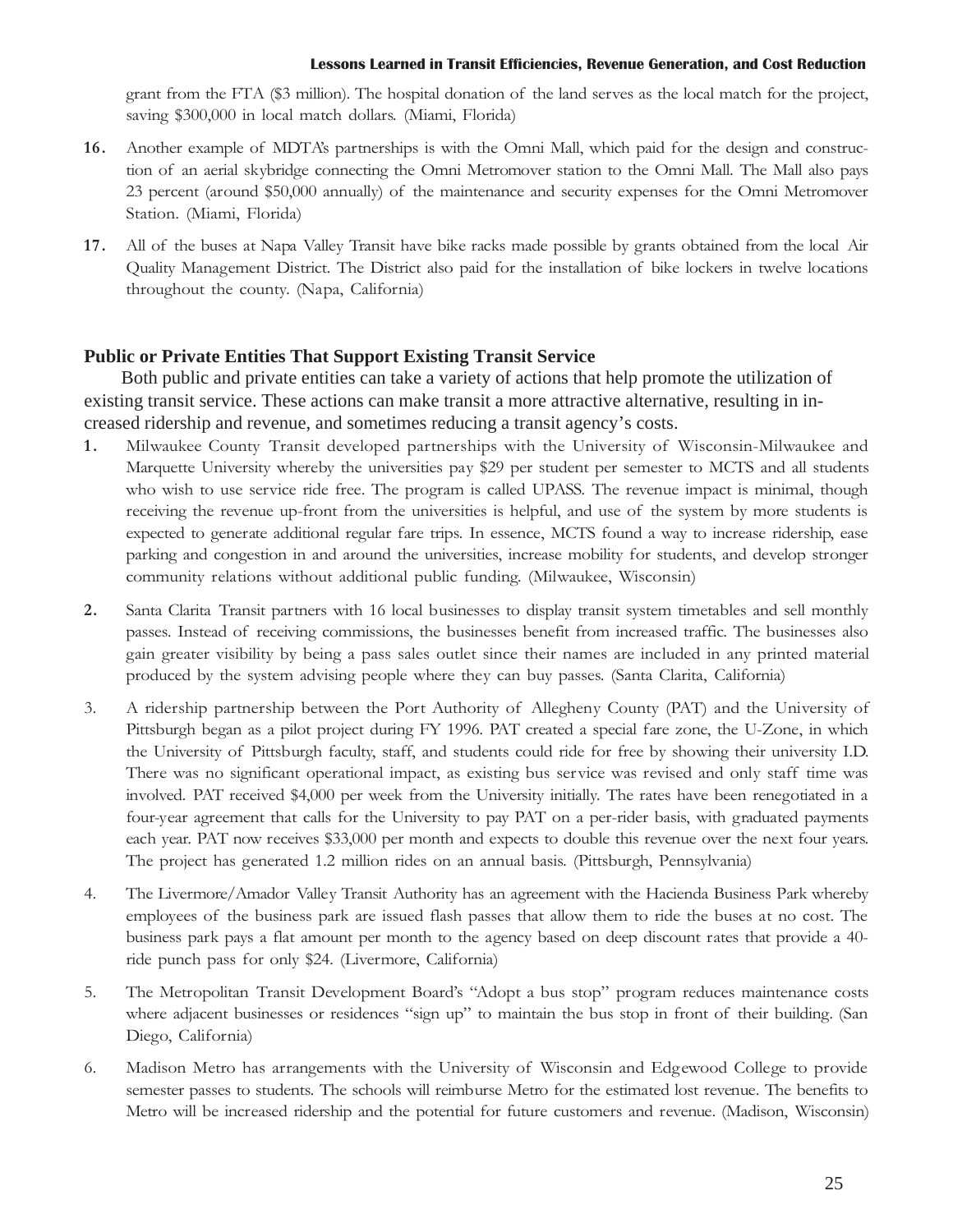- 7. As part of a broader effort to stay in touch with the concerns of passengers and neighborhoods, San Francisco Municipal Railway (MUNI) sent a query letter to community papers to see if they would like a regular MUNI column in their newspapers. Five papers indicated they would, providing MUNI with an inexpensive method of communicating its services to the public. (San Francisco, California)
- 8. King County Metro has entered an agreement with Microsoft (a very high profile employer) to encourage high occupancy vehicle use while generating revenues for Metro in new ways. The FlexPass partnership provides a comprehensive single pass approach for commuters using a variety of non-drive-alone travel modes. Microsoft is currently distributing FlexPasses (a sticker applied to the back of employee badges) to over 16,000 regular and contract employees at eight work sites in the King County area. With their FlexPass, employees have free access to all regular bus service, vanpools, and the Home Free Guarantee program. In similar programs, transit ridership has typically increased by about 140 percent during the first year of FlexPass use. The Metro/Microsoft partnership includes the following provisions:
	- The FlexPass is a deeply discounted pass providing unlimited access to bus service. A pass is provided to all employees, though transit costs are based on actual use only. Costs to the company of increased transit use in following years are discounted, until full costs of actual transit use are borne in the fourth year.
	- New trips have been added (11 trips on four existing routes) tailored to employee schedules, for which the company is providing 80 percent funding. A discounted vanpool program is provided which covers all costs of new riders (up to a 10 times increase in riders) during the first year, then requires Microsoft to fully subsidize these costs on a phased basis over a four-year period. (Seattle, Washington)
- 9. Centro has promoted the concept that companies that pay for employees' parking should also be willing to buy monthly passes for employees who use bus service. Twenty-eight employers are now subsidizing pass purchases for their employees. (Syracuse, New York)
- 10. Napa Valley routinely involves the private sector in sponsorship of events. Some examples are Earth Day promotions (local recycling center), special service for the Fair (service clubs sponsor free trips), Youth Pass (local business pays printing cost in exchange for advertising), Rideshare Week (giveaways for raffles), bus christening party (all of the food, flowers, table decorations, and entertainment for the event is donated), and the annual Tour brochure where advertising on the brochure pays for the printing costs. (Napa, California)
- 11. Regional Transit Service entered into a partnership with Rite Aid, a drugstore chain, to market the agencys tickets and passes. RTS had been losing sales outlets, due to bank mergers and lack of interest. The agreement with Rite Aid costs the agency nothing. Rite Aid has sold nearly \$2 million in tickets and passes for RTS over a three-year period. (Rochester, New York)

### **Key Lessons Learned in Theme II - Partnerships**

- 1. Seek and ye shall find—Entities such as hospitals, malls, universities, employers, tourist attractions, etc., have typically initiated partnerships with transit agencies. Transit agencies might well create considerably more partnerships that can result in new and more effectively-structured service. Hence, transit systems should promote their interest in partnering and stay in touch with the needs of the broader community.
- 2. You're part of the family now—Partnerships help expand a transit agency's image from being just a transportation option to that of an integral community asset. Good transit service can enhance an areas tourist economy, provide critical access to jobs to assist in welfare reform, help employers gain wider access to an area's work force, help shopping centers succeed, contribute to pedestrian friendly environments, provide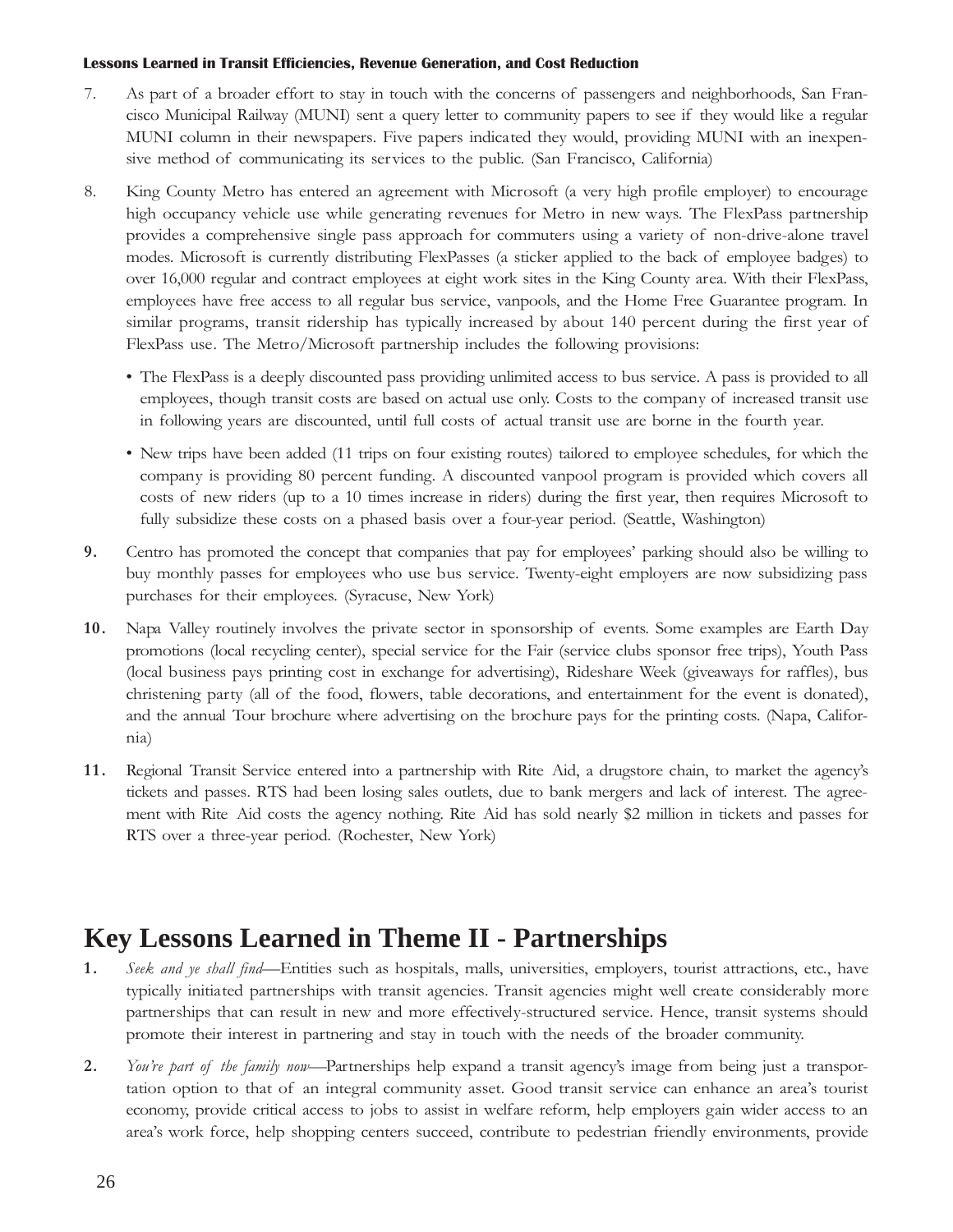savings to users who can then afford better housing, get students to school, decrease the need for parking, help achieve clean air goals, etc. Transit is all about linkages, not just for getting people from point A to point B, but linking public transit with community goals. Those linkages should be positively exploited.

- 3. Leverage the limited funds—The non-traditional sources of financial support from other public and private entities might not only pay for new service, but allow the transit agency to restructure existing service to help gain additional riders and revenue. If local share for capital projects can be obtained from other public or private partners, the transit agency can use their own limited resources for other capital or operating needs.
- 4. Feed the energy—The more local a service is, the more attention the sponsoring agency is likely to give it. There is simply more energy per unit of service helping the service to succeed. Local sponsors are subject to more scrutiny, and they are on the hook for their own investment. Hence, it is often wise to decentralize and customize transit services with the help of local sponsors.
- 5. Stay close to your friends—Transit agencies are very likely to benefit from funding agencies with complimentary community improvement goals, such as Air Quality Districts, state EPAs, Downtown Development Authorities, Councils of Governments, and MPOs. Transit agencies need to attend those meetings and know what their interests are, then make every effort to let them know transit is a willing partner in improving the quality of life in their area.
- 6. Don't be a bureaucratic drag—If joint development at transit centers is an objective, the transit agency should be colorful in its marketing for partners. Don't advertise for developers in typical government language that emphasizes process and constraints. Talk about exciting opportunities, be extremely responsive to expressions of interest, and be flexible in negotiations.
- 7. They really, really like me-Not everyone regards transit as just an expensive public service that too few people use. Some employers see offering transit benefits as a competitive advantage to securing the best employees. Universities want to minimize costs associated with parking facilities and give students inexpensive mobility options. Some businesses welcome the foot traffic generated by transit passengers coming to their store to purchase transit passes. Different media want to share transit information with the listening, reading, or viewing public to make their shows or papers more appealing to the broadest audience possible. Medicaid agencies want the least expensive transportation options for their clients. Some malls want commuters to use their facilities as park-and-ride lots to encourage shopping at their stores. These types of relationships can save transit agencies money while also increasing ridership and revenue.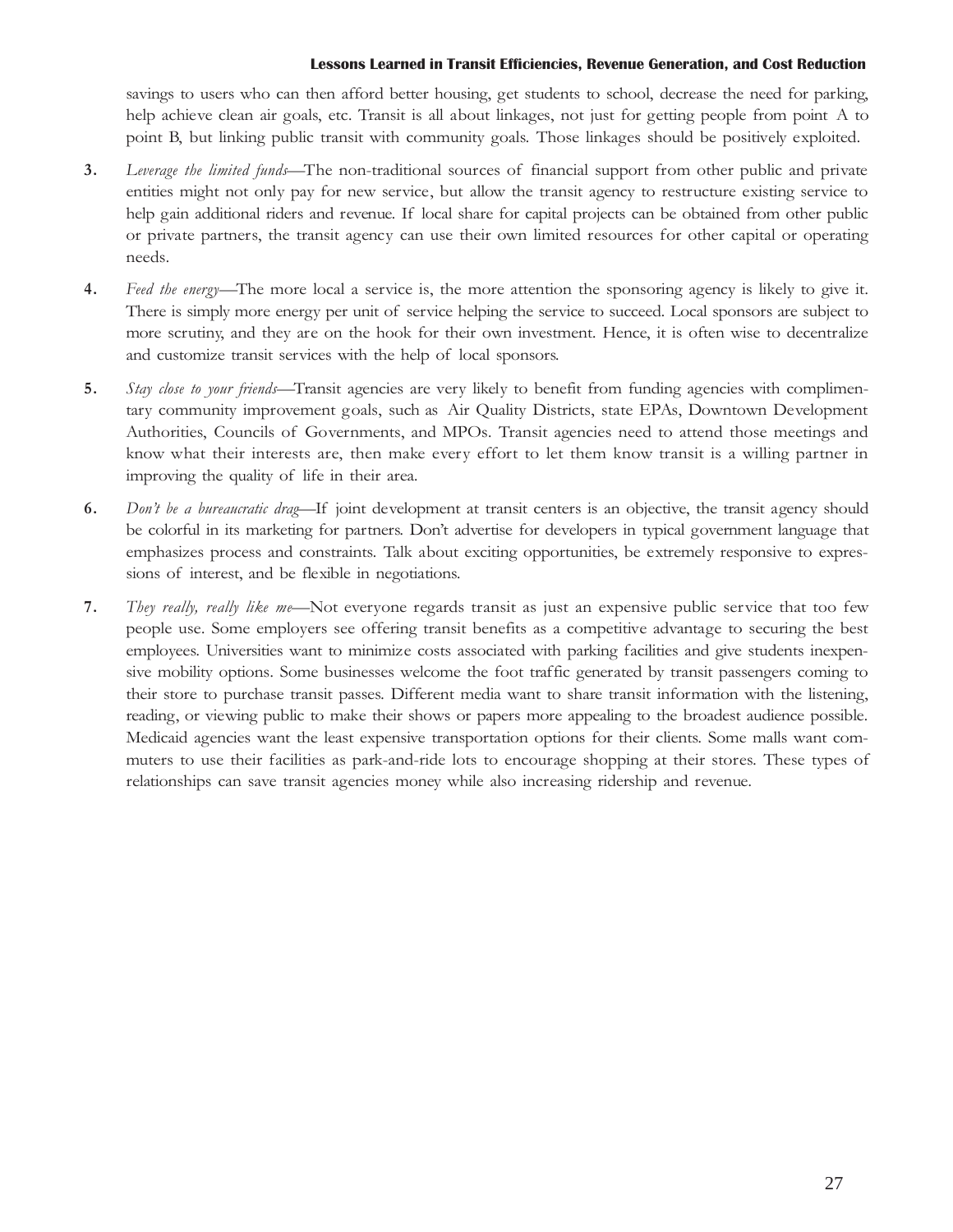# **THEME III**

### **Cooperation**

This theme includes additional examples of transit systems working with other public or private

entities, or their own workforce. It differs from the "Partnership" theme in the sense that the transit system is already engaging in the activity in question. No entirely new service or facility is being created. However, by cooperating with other agencies, or groups, transit systems can either reduce their costs or gain greater benefits, while once again enhancing their image and increasing their chances for support from the external environment. Examples of cooperation are explained in greater detail below.

### **Joint Purchasing**

Transit agencies are procuring goods or services through pre-established state contracts, forming consortiums among multiple agencies to purchase items of common interest, "piggy-backing" on other contracts, and participating in regional efforts to maximize marketing budgets.

- 1 . Ben Franklin Transit uses state contracts to obtain vehicles, other equipment, and office supplies. This saves up to \$7,000 on a 15-passenger vanpool van, and \$2,000 to \$3,000 on a 7 passenger vehicle. This process saves time as well as money since the full bid process is not necessary. BFT also gets reductions of 25-40 percent off wholesale and 50-60 percent off retail for batteries, electrical equipment such as lights, tires, ribbons for computers, etc., by purchasing through state contracts. (Richland, Washington)
- 2. The Miami Valley Regional Transit Authority led efforts to organize a Self Insurance Pool for mid-sized and smaller transit authorities in Ohio (Ohio Transit Insurance Pool formed December 31, 1994). This effort was prompted by the inability to obtain reasonably priced transit liability coverage. The Authority worked with legal counsel and the director of a municipal pool with 14 city members to establish the pool. This has saved \$100,000 annually while providing much broader coverage. RTAs previous transit liability coverage was \$10 million in excess of a \$2 million deductible. The current coverage is \$10 million in excess of a \$250,000 pool deductible and in excess of \$1,000 individual property deductible. In the last ten years, the Authority has had two claims exceed \$1 million in settlement, but less than the previous \$2 million selfretention. (Dayton, Ohio)
- 3. The Regional Transit Commission utilizes another local entity (Washoe County) to jointly purchase fuel. Taking advantage of the countys bid sheets provides an estimated annual savings of \$10,000. (Reno, Nevada)
- 4. Chula Vista provides service in the greater San Diego area under the umbrella of the Metropolitan Transit Development Board. While Chula Vista (and a number of other local providers) is responsible for route scheduling and operations, information for all transit services in the metropolitan area is provided regionally. This allows each operating agency to focus on operations and spreads the cost of marketing over the entire region, allowing certain items (such as transfers, schedules, etc.) to be purchased at a reduced bulk price. (Chula Vista, California)
- 5. The Transit Authority of Northern Kentucky worked with the Southwest Ohio Regional Transit Authority (Cincinnati) to purchase fuel and fareboxes. This increase in purchasing power decreased their total capital costs by \$4,000 and operating cost by \$46,000. (Fort Wright, Kentucky)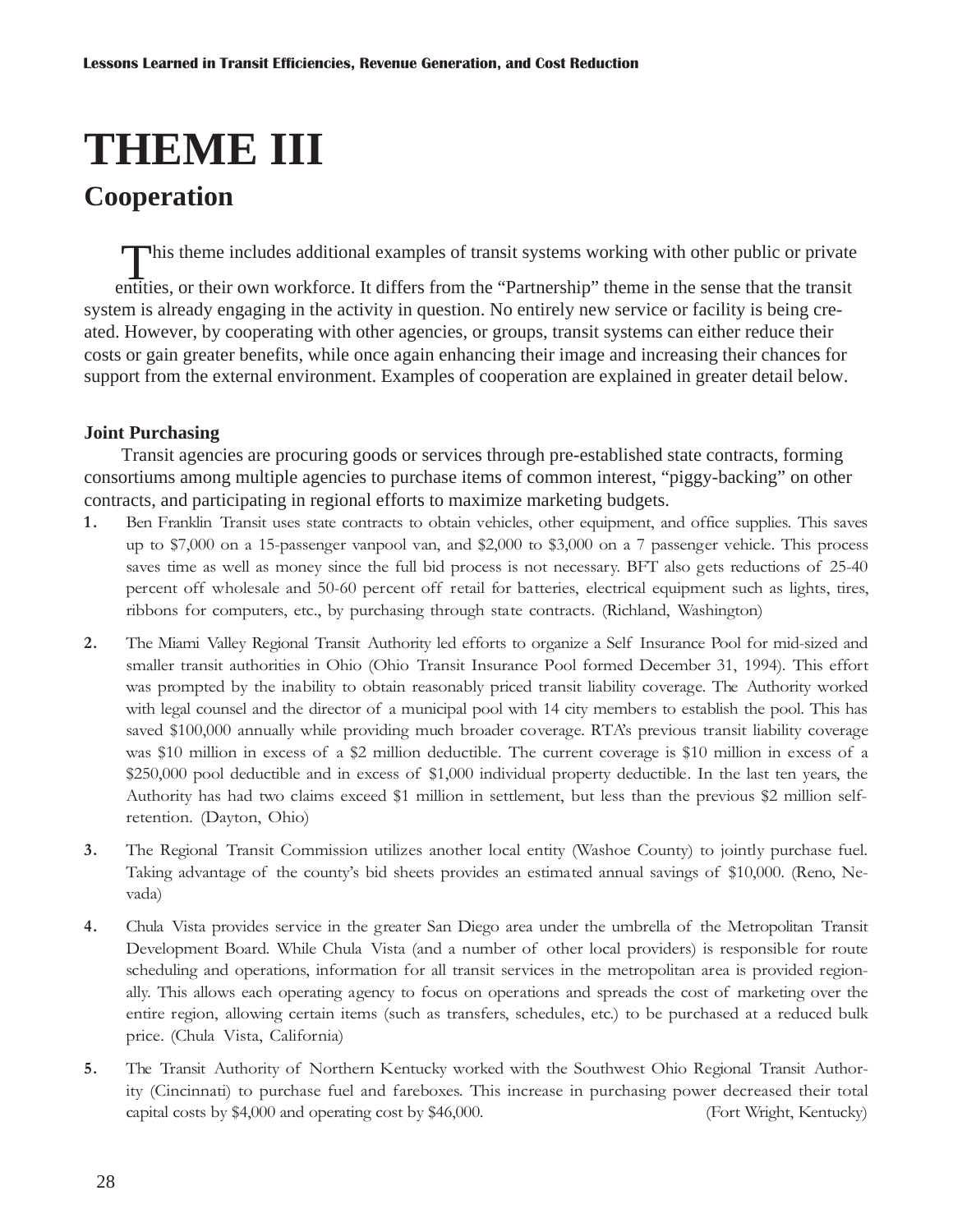- 6. In the procurement of paratransit vehicles, Sunline Transit "piggy backed" on a larger agency's bid packages with minimal cost to Sunline and a savings of \$5,000 per purchase. (Thousand Palms, California)
- 7. Twenty-two public agencies in the state of Pennsylvania formed a Drug and Alcohol Testing Consortium to allow a joint purchase of testing services. While out-of-pocket costs are slightly less per test, the most significant benefit is that all administration of testing procedures is handled by the vendor. The consortium keeps all records on safety-sensitive employees, works with the Medical Review Officer (MRO), makes the random selection, completes reports to the FTA, etc. (York County Transportation Authority, Pennsylvania)

### **Sharing/Trading of Services, Facilities, or Funds**

Transit systems are finding ways to minimize expenses by sharing facilities, trading items of value, and utilizing other public agencies' expertise at virtually no cost. They are also sharing expenses of common service, and in some cases finding ways to fund their operating expenses by trading capital dollars for operating dollars.

- 1. Tri-Delta Transit and Central Contra Costa Transit Authority split the total cost of operating a fixed-route service from one service area to the other. CCCTA provides the bus and half the operating cost and Tri-Delta provides the other half of the operating costs for the service. This allows both agencies to split the cost of service, while helping their customers and demonstrating the spirit of coordination that taxpayers expect. (Antioch, California)
- 2. Being a part of county government, SCAT takes advantage of numerous administrative support services at minimal cost to the transit program, such as Personnel, Payroll, Risk Management, Accounting, Self-Insurance, etc. (Sarasota, Florida)
- 3. The Regional Transportation Commission utilizes Washoe Countys Treasurers Office to invest RTC funds. This saves the agency \$50,000 annually, and provides opportunities for higher earnings rates since funds are part of a larger investment pool. (Reno, Nevada)
- 4. Fairfield/Suisun Transit has developed partnerships with 14 different parties whereby they purchase service from others or others purchase service from them, allowing operational costs to stay the same over time. For example, a neighboring city was operating a single fixed-route service. Fairfield/Suisun assumed management of the single route through an agreement with the neighboring city, thereby adding more service hours without additional costs. (Fairfield, California)
- 5. MTDB exchanged federal capital funds to another operator in California for "flexible" monies. The downside of this transaction is that MTDB received only 80 cents on their dollar in the swap of capital money for operating money, but it did provide them with sufficient operating funds to maintain service in spite of a tight operating budget situation. (San Diego, California)
- 6. Volusia County Transit (VOTRAN) implemented new service in an area of the County (DeLand/Deltona) that had no operations facility, resulting in 284 deadhead miles per day (at a cost of \$14,000 per month). VOTRAN reached an agreement with the Volusia County School Board to allow VOTRAN to utilize a new Deltona facility to house, fuel, and clean their transit buses. The daily deadhead miles were reduced to 120, resulting in a savings of \$8,100 per month, or \$97,200 per year. No rent is paid by VOTRAN, though they realize they are guests and make improvements to the facility where they can. There was a consensus between the County Commission and the School Board that the public wanted to see different public agencies share resources for the common good. This in turn has resulted in a better relationship between VOTRAN and the School Board, manifested by route adjustments to pick up students in areas where there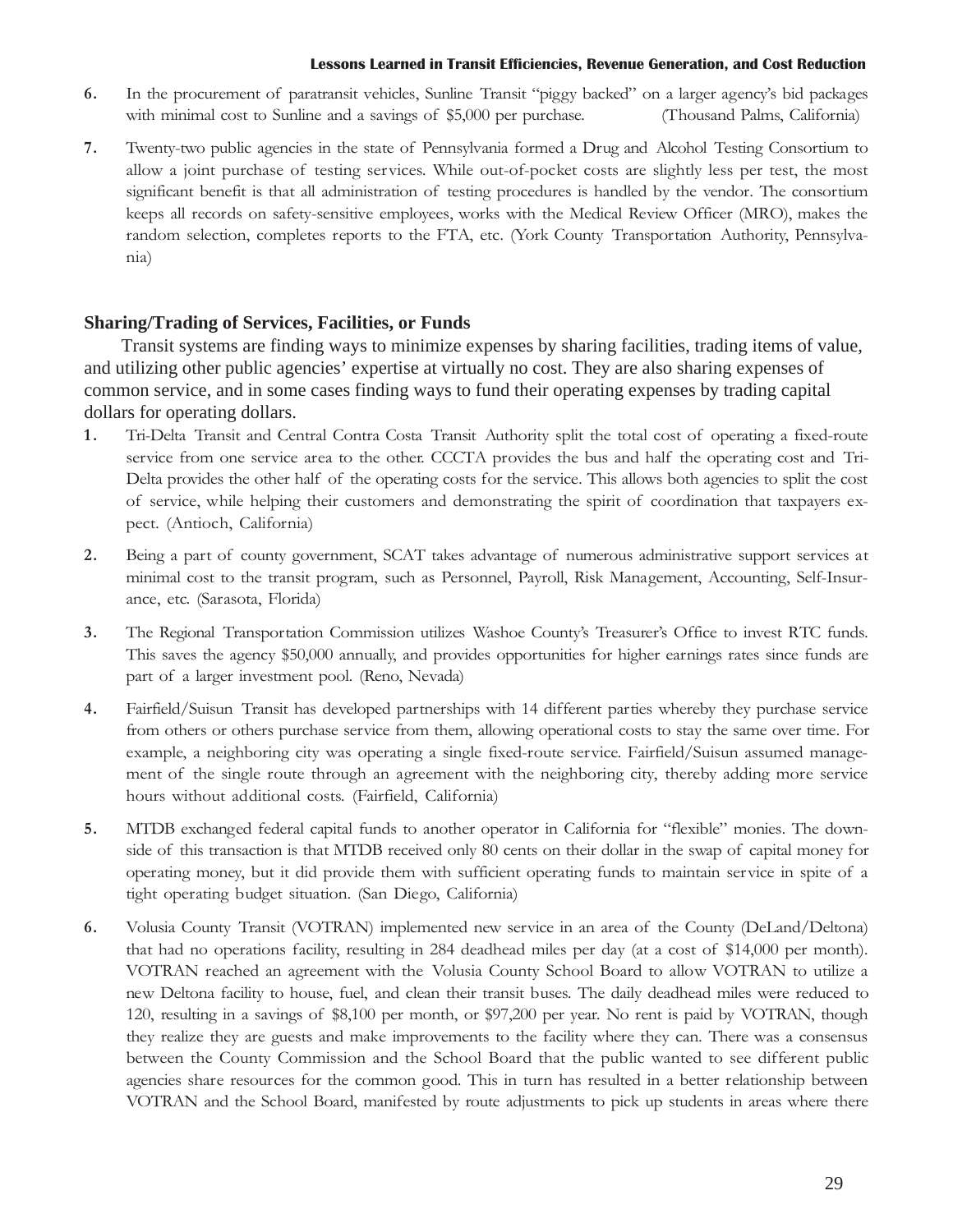is no school bus service and greater coordination in emergency evacuation service planning. (Daytona Beach, Florida)

- 7. VOTRAN terminated a contract with a private marketing consultant firm in favor of working with the Volusia County Public Information Office at a savings of \$12,000 annually. That office does not charge VOTRAN for the marketing services it provides, and it can be included in ads that are produced for other County departments such as the Beach Department, the Ocean Center, and the Airport. This arrangement has elevated VOTRAN's status to be considered as one of the primary public services that contribute to economic development and tourism in the County. (Daytona Beach, Florida)
- 8. MUNI arranged for refresher customer service training for its Telephone Information Personnel by an outside customer relations professional known for his expertise and attention to detail. It was arranged by the trading of bus ad space to publicize CalTrain in exchange for the special training services that Caltrain had under contract. (San Francisco, California)

### **Providing Experience, Employment, or Service Opportunities for Other Agencies**

Volunteerism and apprenticeships are not entirely dead. A number of transit systems are realizing genuine benefits from utilizing summer youth employees, college interns, and volunteers who provide valuable services ranging from data entry, graffiti removal, research, schedule distribution, etc., at very low cost. Similarly, other transit agencies are benefitting from low cost labor provided through sheriffs' work incarceration programs or other community service programs.

- 1. Napa Valley Transit has a travel training/orientation program staffed by ten trained user-volunteers who work one on one with new riders. The "Transit Ambassadors" also assist by staffing booths at events, doing graffiti abatement at the downtown terminal, and helping out in the office by stuffing mailers, daily data entry, etc. This program was originally developed using a \$25,000 grant, and is now self-supporting from money raised through a "Catch the Bus" game the agency has at fairs and events. (Napa, California)
- 2. High school students do real work (graffiti removal, backlogged data entry, other limited term projects) for Milwaukee County Transit through a Summer Youth Employment Program. This allows MCT to get needed work done without hiring additional regular employees or paying excessive overtime. The cost of the program is \$63,000, but the value of the work is \$161,000, resulting in annual savings of \$98,000. The program focuses on minorities and other disadvantaged youths, providing them with real work experience. MCT also assists the students with resume preparation, interviewing, and other job search techniques. The program has the full cooperation and participation of the transit union. (Milwaukee, Wisconsin)
- 3. PENTRAN participates in several internship programs in conjunction with the Department of Social Services, local colleges, technical training schools, and high school job training programs. Through these programs, interns are able to gain valuable work experience while providing much needed clerical support at no cost to PENTRAN. In addition, several internships have resulted in permanent employment which curbs recruitment costs. (Hampton, Virginia)
- 4. The Sheriff's Work Program uses incarcerated individuals and the Sacramento Vocational Services Program uses developmentally-disabled individuals to provide the Sacramento Regional Transit District with station cleaning and right-of-way landscape maintenance services. In lieu of retaining staff or hiring contractors, the District saves \$180,000 per year. (Sacramento, California)
- 5. Suntran utilizes interns from the University of New Mexico who are paid partially by the university and partially by Suntran. The interns have helped in many areas, including delivering schedule books, producing artwork and writing brochures for the marketing office, and providing some planning assistance. Engi-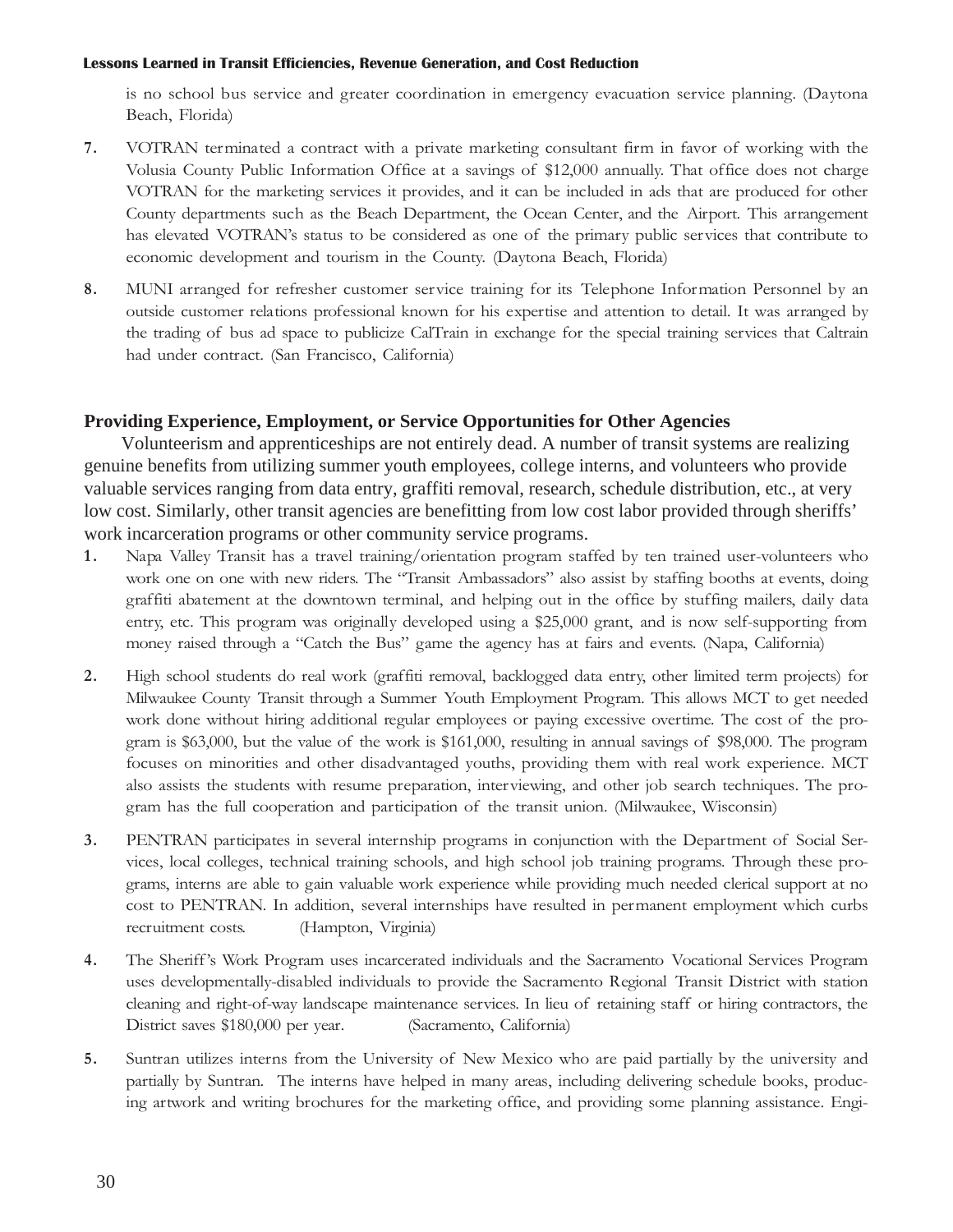neering students have helped research route deviation possibilities for future service. (Albuquerque, New Mexico)

- 6. Sunline Transit uses a disabled intern to staff the paratransit reservation desk, which costs the agency nothing and results in savings of close to \$18,000 per year. (Thousand Palms, California)
- 7. The Metro-Dade Transit Agency has an agreement with Goodwill Industries for obtaining interior cleaning services for all their buses. The Goodwill participants are human service recipients who are working on transitioning into regular work. They work in supervised teams of six, ensuring that MDTAs bus interiors are thoroughly cleaned once every eight days. While these participants earn wages, there are no benefits paid, resulting in costs that are 40 percent lower than MDTA personnel. (Miami, Florida)

### **Coordination of Transit and Paratransit Services**

Serving as a coordinator for paratransit services has allowed some systems to realize savings. They are in a better position to mainstream paratransit passengers to less expensive fixed-route options, coordinate various paratransit providers to encourage multi-loading, and reduce capital expenses by maximizing the use of paratransit vehicles through coordinated use of vehicles among agencies.

- 1 . Centro now serves as the broker for all trips provided through Medicaid funding (there is \$300 million spent annually on Medicaid transportation in the state of New York). Calls for such service in the Syracuse area now come to Centro as broker, and they direct all the trips they can to the bus service (rather than paratransit). In addition, a group called Peace Incorporated now works at the Centro facilities as a separate workforce, but side-by-side with Centro workers. The drivers of Peace Incorporated work under subcontract to Centro at a lower price than Centro employees. In addition, many trips in the future will be the responsibility of HMOs, who Centro is working with now to get into a position to receive a fee for all trips that will be funded through the HMOs. (Syracuse, New York)
- 2. MediCal provides health services to Medicaid recipients in California. MediCal pays Fairfield/Suisun Transit to make sure their patients are at appointments on time. Fairfield/Suisun has incorporated this new ridership into their paratransit service, increasing the passenger load to 3.2 per hour. All trips are recorded and MediCal is billed a fee for each trip provided. There are no additional costs. (Fairfield, California)
- 3. As the Consolidated Transportation Service Agency, Sunline coordinates all transportation services provided by social service agencies in the area. They utilize vehicles owned by private non-profit agencies when those agencies don't need the equipment for their own programs. This has resulted in a capital savings of \$220,000 over the past five years. Sunline also "sells" maintenance service to non-profit agencies to generate up to \$7,500 annually, helping to offset the cost of one of the mechanics. They also rent unused space to community agencies producing revenue of \$10,000 per year. (Thousand Palms, California)
- 4. Pierce Transit identified a group of people who qualified for paratransit under a state program but were being transported through its own program. Through coordination with the state broker, those passengers were transferred to the state service provider, saving \$376,000. (Tacoma, Washington)
- 5. The Metropolitan Bus Authority invoices other agencies for paratransit services MBA provides in areas providing fixed-route service since all agencies receiving federal funds for transportation must have complementary paratransit service. They receive \$511,267 annually, or 1.5 percent of their operating budget, from this source. (San Juan, Puerto Rico)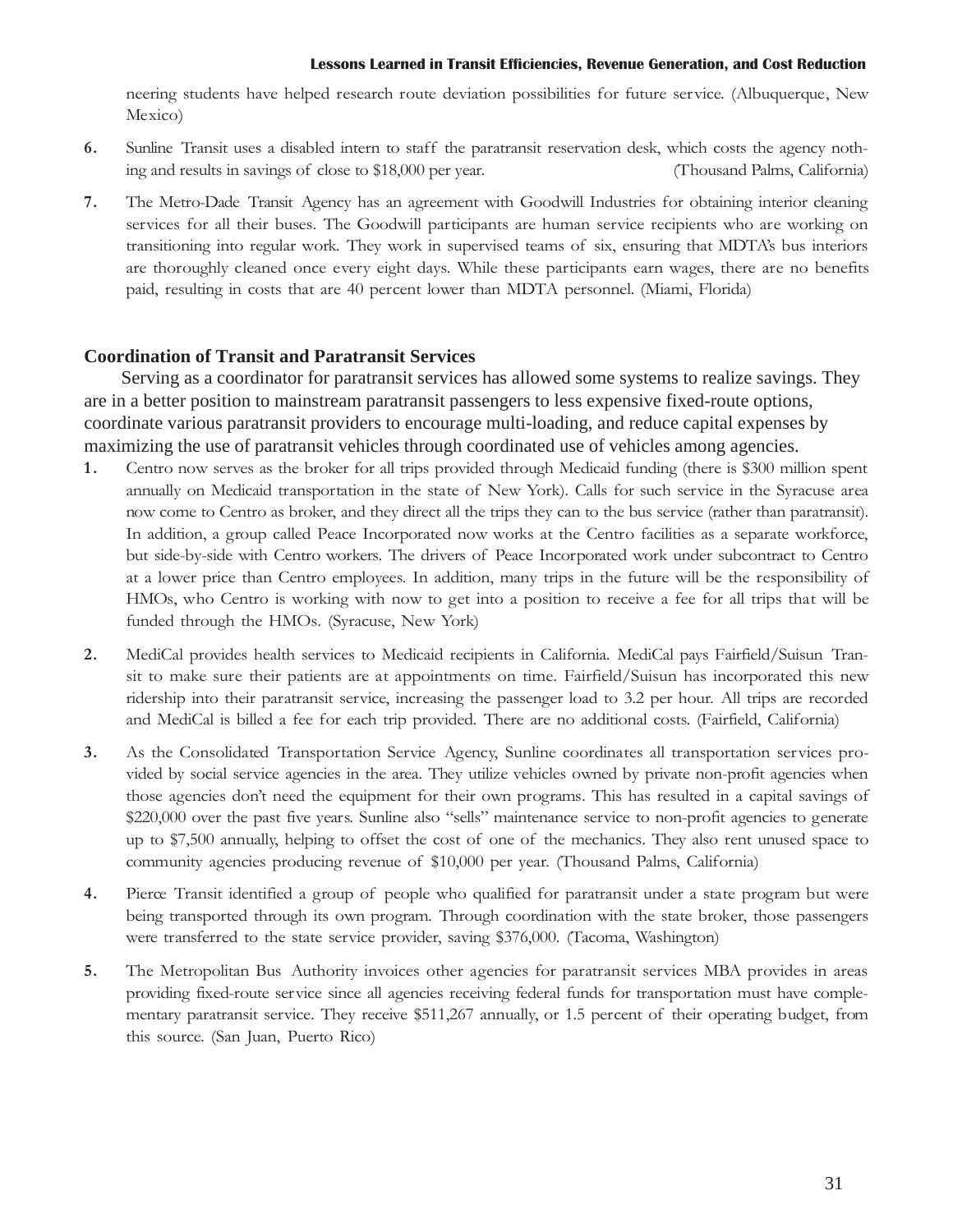### **Cooperative Agreements with Transit Labor Unions**

Cooperation is just as important within a transit agency as it is with the external environment. Almost 70 percent of the cost of operating most transit systems is attributable to labor, the vast majority of which is for employees in collective bargaining units. A number of transit systems have successfully negotiated with their bargaining units to reduce costs through greater use of part-timers, extended wage progressions, two-tiered wages (particularly for smaller vehicle operators), one-time bonuses versus base wage increases, changing to managed health care, and early retirements.

- 1 . Wichita Falls Transit has formed a pool of part-time drivers to fill in when needed (vacations, charters, sickness, etc.). They are part-time in the fullest sense, receiving no benefits. This reduces overtime, benefits, and operating costs, and gives the agency a chance to evaluate a person before he or she is selected for fulltime employment. (Wichita Falls, Texas)
- 2. The Central Ohio Transit Authority now offers all employees a managed health care program. In the past, all employees could go to any doctor at any health care facility and be insured. Under the managed health care program, rates that participating doctors and other medical providers can charge will be negotiated by the managed health care provider. The cost savings of \$1.5 million dollars per year is approximately 3 percent of COTAs annual operating budget. This new health care program was successfully negotiated with the complete cooperation and support of the local union. (Columbus, Ohio)
- 3. San Diego Transit negotiated a five-year agreement with the local Amalgamated Transit Union (ATU) that provides one-time net bonuses annually instead of increases to the base wages. New hire progression has been extended to 8.5 years to reach the top wage rate, starting at 50 percent of the top rate and going up 2.77 percent each six months. Management provided a 4 percent increase to pensions and provided a one-time pension window for operators 50 to 54 to obtain 5 years of age in order to retire early. While this cost \$375,000, they expect many more early retirements which, when coupled with lower starting salary and longer progression, should save almost \$6 million over five years. The number of part-time employees will move from 15 to 20 percent over the five-year term. Employees who have reached their sick leave ceiling no longer lose the new accumulation, but receive a 50 percent buy back. (San Diego, California)
- 4. The Miami Valley Regional Transit Authority negotiated a two-tiered wage system for operators. This was prompted by ADA requirements and the labor agreement limiting subcontracting to \$500,000. Assisted by a labor consultant to develop a system similar to a Cincinnati Metro contract, this arrangement resulted in a wage rate of \$8.10 per hour instead of \$16.20. This achieved an annual cost savings of \$500,000, had ADA expansion been funded at big-bus operator rates. This helped reduce the costs of growing ADA service, permitting the RTA to maintain more fixed-route service. (Dayton, Ohio)
- 5. The Miami Valley RTA negotiated the institution of part-time operators with their union. This was prompted by a need to reduce costs for new contracts with schools for a.m. and p.m. trippers. They now have over 40 part-time employees working 30 hours per week, saving approximately \$500,000 or more annually in avoided costs (if full-time operators had been used). The service has brought in new revenue and ridership for the transit system. (Dayton, Ohio)
- 6. Pierce Transit reached an agreement with its collective bargaining unit which provided a changeover from a select health care plan to a managed health care plan. Employees opting for the existing select health care plan will now pay the premium difference out of pocket. This action will save Pierce Transit in excess of \$200,000 per year. (Tacoma, Washington)
- 7. Pierce Transit also negotiated a second tier wage for entry level operators (about 16 percent of the workforce) in exchange for providing a contracted service directly. The economic benefit was substantial enough to allow an expansion of service which generated an increase in ridership. This has saved the agency \$280,000 annually. (Tacoma, Washington)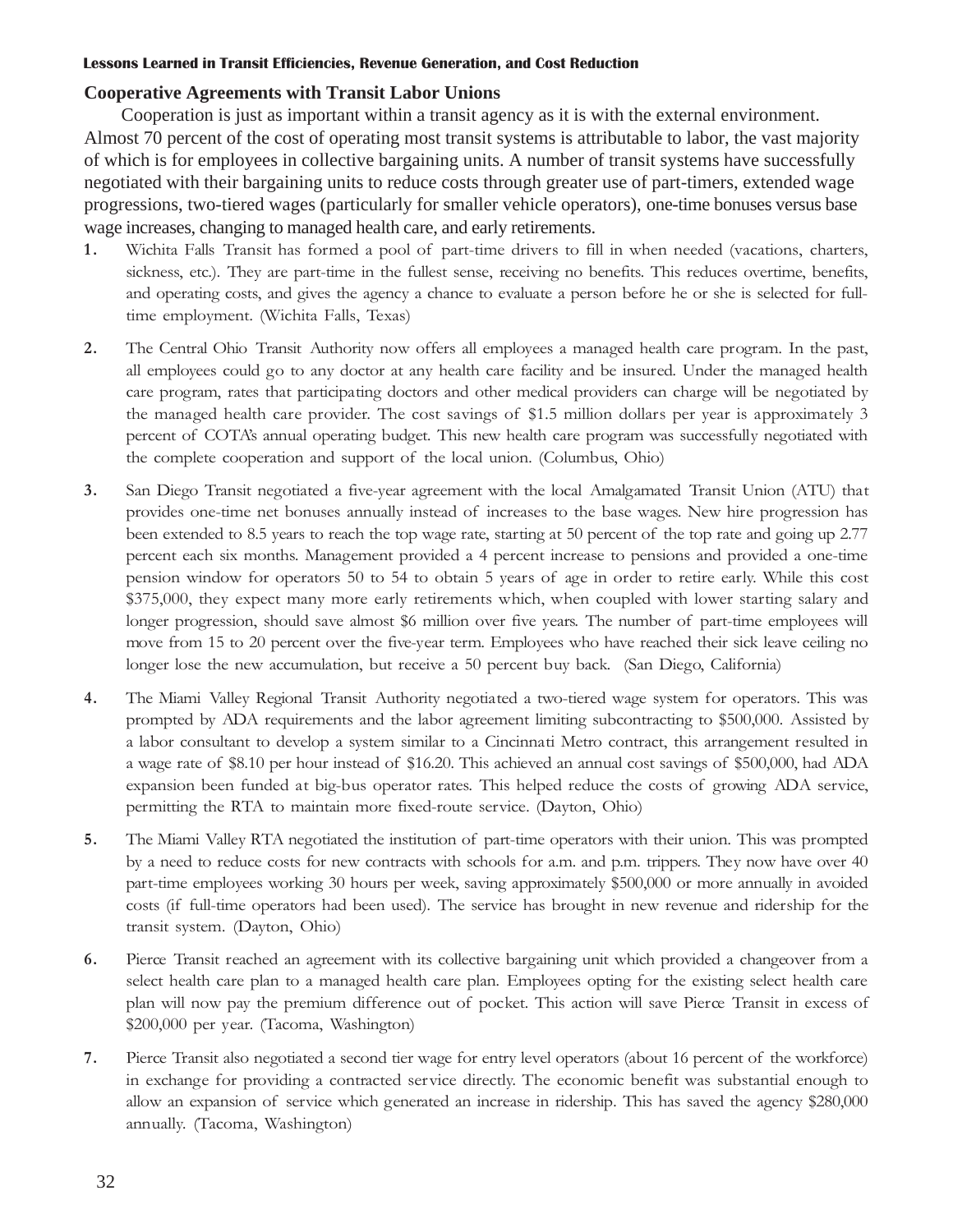- 8. In negotiating wage increases for both represented and non-represented employees, Pierce Transit approved a cash lump sum payment in lieu of a salary schedule percentage increase. This resulted in a savings of \$300,000 per year. (Tacoma, Washington)
- 9. A labor-management task force was created in 1993 in Indianapolis to address double digit increases in the price of group insurance. Since Metro employees pay a share of insurance premiums, there was incentive for the union and management to find ways to reduce insurance costs. The first year of the collaboration saw a reduction of 12 percent (\$250,000) in premiums paid by employees and Metro, and increases have been limited to less than the rate of inflation since. (Indianapolis, Indiana)
- 10. SCAT uses part-time bus operators (14 out of 61 total) for lunch reliefs, morning show-ups, fill-ins for vacation, etc. (Sarasota, Florida)
- 11. The Capital District Transit Authority reached an agreement with its bargaining unit to establish a weekend part-time workforce. This gave full-time operators guaranteed weekends off, and saved the agency \$600,000 per year. (Albany, New York)
- 12. Negotiations between TANK and their bargaining unit changed formerly restrictive language to permit the use of managed health care, saving between \$150,000 and \$200,000 per year. (Fort Wright, Kentucky)
- 13. Sunline Transit froze salaries for administration staff for three years, and union salaries for two years, and saved over \$260,000 during that period. Cooperative relationships between management and labor lowers labor legal costs and results in an efficient workforce. (Thousand Palms, California)
- 14. At DART, a five-year progression for bus operators' wages was negotiated (versus the previous three-year progression), resulting in annual savings of \$1.5 million. (Dallas, Texas)
- 15. DART modified its management of Paid Time Off (PTO). Employees used to be eligible for as much as 26 vacation days and 12 sick days a year, with employees having the right to carry over and "bank" all their hours (making them eligible for huge pay-offs at retirement). PTO will now consist of vacation and sick leave lumped together. New employees will start at 17 total PTO days for the first five years, increasing by three days for every five years, capping at 29 PTO days. DART will buy out all accrued vacation at the end of the year. These steps are estimated to save more than \$11 million over 10 years. (Dallas, Texas)
- 16. The Kansas City Area Transit Authority (KCATA) negotiated a separate wage rate for operators of small buses that represents 60 to 70 percent of the rate paid to regular fixed-route operators. Smaller vehicles (25 seats or less) were placed into service on 10 routes (out of KCATAs total of 38) that serve low density suburban markets where ridership was light. KCATA saves approximately \$17,500 per year, per bus, for a total savings of \$350,000 in 1996. This new rate will also allow KCATA to expand service and hire 50 additional operators. (Kansas City, Missouri)
- 17. The recent negotiation of the labor agreement between WMATA and Local 689 of the ATU provides for improved employee compensation and pension benefits while returning to WMATA a better than net-zero cost contract by the utilization of more part-time operators, a five-year new hire pay rate progression, a costsaving new health care delivery system, and cost-saving modifications in the management of the pension plan to include an early retirement buyout of expensive senior employees. The labor contract term from May 1, 1995 to April 30, 1998 gives WMATA \$14.7 million dollars in savings as follows:

| • New Hire Pay Rate Progression                               | \$2.5 million saved  |
|---------------------------------------------------------------|----------------------|
| • Changes in Pension Management                               | \$41.7 million saved |
| • Managed Health Care Plan                                    | \$14.4 million saved |
| • Improvements in Productivity Work Rules \$8.6 million saved |                      |
| <b>Total Savings:</b>                                         | \$81.9 million       |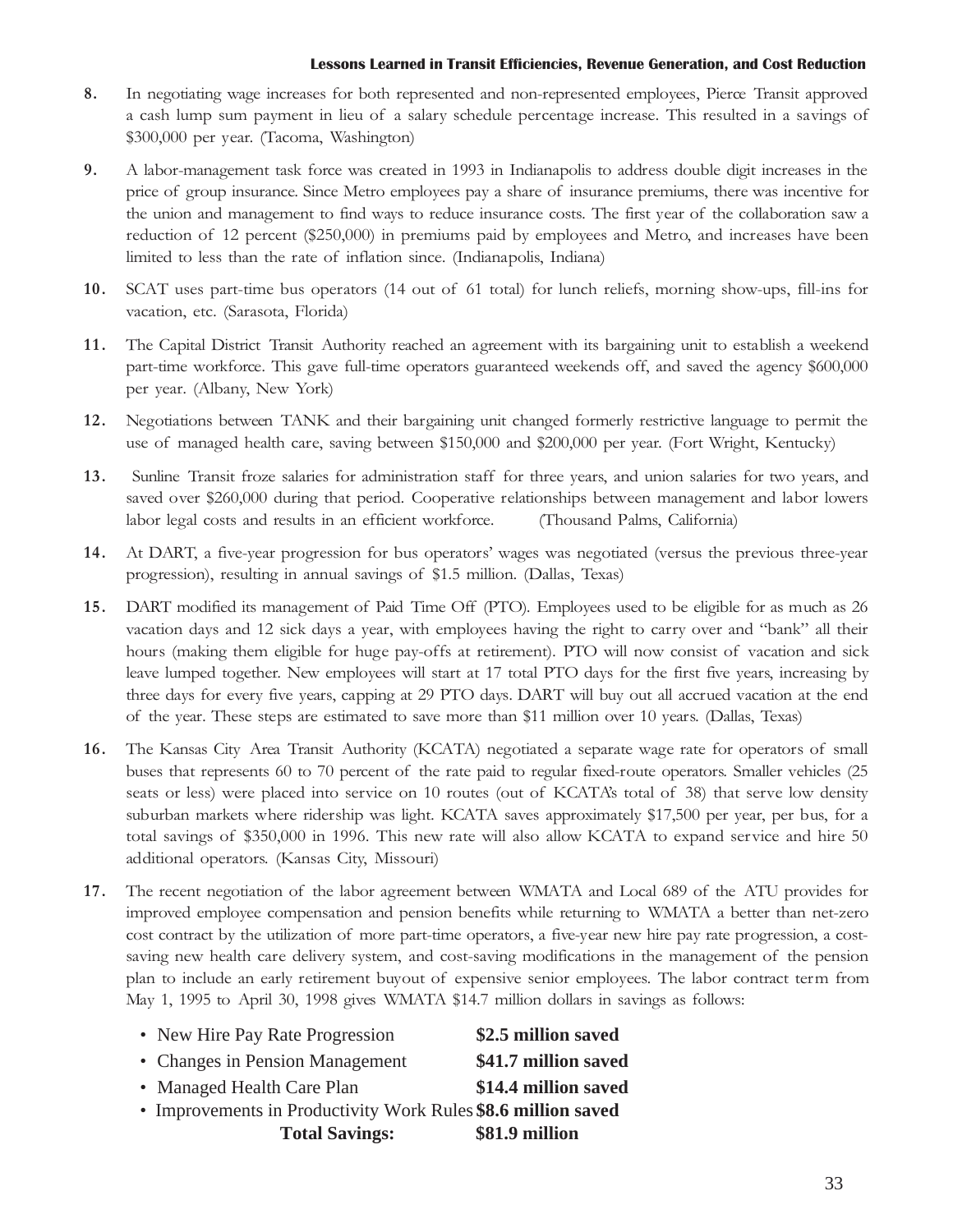•Wage/Longevity Rate Increase/ Pension Benefit Improvements **(\$67.2 million in total costs)**

 **Net Savings: \$14.7 million** (*Washington, D.C.*)

- 18. Long Beach Transit negotiated an agreement calling for an 8.5-year wage progression, starting at 50 percent of the top wage with an increase of 5 percent a year. This results in a savings of \$70,000 per employee over eight years, which makes LBT competitive with private providers. There is only an 8 percent increase in labor costs over the four-year labor agreement. (Long Beach, California)
- 19. Metro-Dade Transit and the Transit Workers Union agreed to the creation of a newParatransit "B" Division with new operator personnel starting salaries set 37 percent below current MDTA operators. The agency shifted previously contracted fixed-route service to the new Paratransit Division with service to be provided using smaller vehicles. (Miami, Florida)
- 20. METRO decided to introduce minibuses into its fleet to lower unit operation and maintenance costs, increase service frequency, and promote a more "user friendly" vehicle in local neighborhoods. It was hoped that minibuses would allow a service to get started and grow itself into larger buses, without consuming a disproportionate amount of scarce resources while the service was maturing. METRO initially bid the service expecting that a private contractor could operate it at a lower cost than METRO. However, METROs union asked to bid on the service and ultimately "won the contract" with a lower cost than the private contractors. The lower cost was achieved via a lower starting rate for minibus operators, a lower and slower progression in pay, and fewer fringe benefits. The use of minibuses has been highly successful in terms of all three of its initial purposes. Overtime, the pay rates, and fringes have been increased for minibus operators (primarily to reduce turnover), but they are still approximately 50 percent of full-size bus operators' costs. This program has saved approximately \$6 million per year, or 3 percent of the annual operating budget. The savings have allowed METRO to add more services within the same budget. (Houston)

### **Key Lessons Learned in Theme III - Cooperation**

- 1. United we stand—It stands to reason that many transit agencies share the same challenges and concerns. There are many opportunities for transit agencies to work together for more competitive rates for items such as insurance, fuel, and drug testing services. Clearly, there is strength in numbers, and purchasing power is increased when multiple agencies join together when making major or frequent purchases.
- 2. Don't reinvent the wheel—Transit systems can minimize administrative costs and avoid duplication by reaching agreements with other public entities to perform certain functions such as investment of funds. Transit systems can also save time and money by taking advantage of existing state contracts for goods and services, or by piggy-backing on recently awarded contracts for major capital items.
- 3. Share and share alike-There might be opportunities to share facilities with other public agencies (such as School Board bus facilities) that not only save transit agencies money in terms of rent and deadhead mileage, but also enhance the image of both agencies in the eyes of the public who want to see cooperation among public services. Transit agencies might be able to share the expenses of service that operates in more than one area. Transit systems can also swap funds within states, and take advantage of special expertise that sister agencies might have.
- 4. Shop for bargains—There are numerous opportunities to find low cost assistance provided through volunteers, students, community service workers, and transitional workers. These arrangements save the transit agency money, and are beneficial to the workers and the community.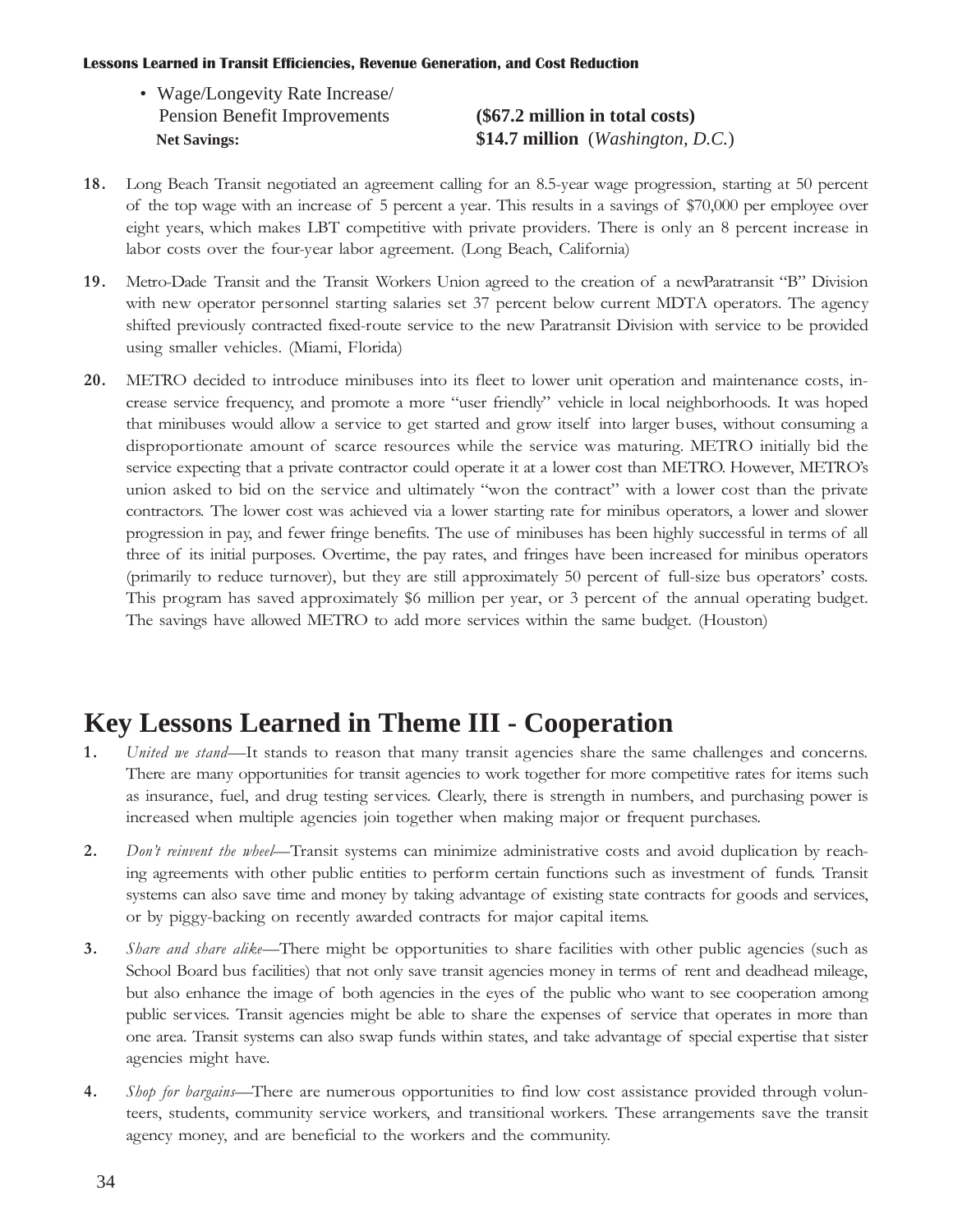- 5. The times they are a changing-Most politics are local and labor negotiations will differ from one locality to the next accordingly. However, extremely tight budgets can certainly help transit agencies bargain more effectively. Many transit systems have succeeded in gaining concessions (wage freezes, cash bonuses, extended wage ranges, part-timers, two-tiered wage structures, managed health care, etc.) and no-cost contracts in recent negotiations. As the national economy changes, job security is more important than wage increases to most unions.
- 6. Common ground—Change is often feared and resisted by labor unions. However, some of the changes in the nature of service areas (lower densities, greater sprawl) can result in service modifications with mutual benefits for labor and management. New methods of providing more flexible transit service with smaller vehicles provide opportunities for competitive bidding, including bids from labor unions. Agreements can be reached for lower wage scales for operators of smaller vehicles. This reduces service costs and expands the number of bargaining unit jobs. Another example of shared interests is greater attention to employees safety and welfare. This can result in healthier employees and reduced expenses associated with absenteeism.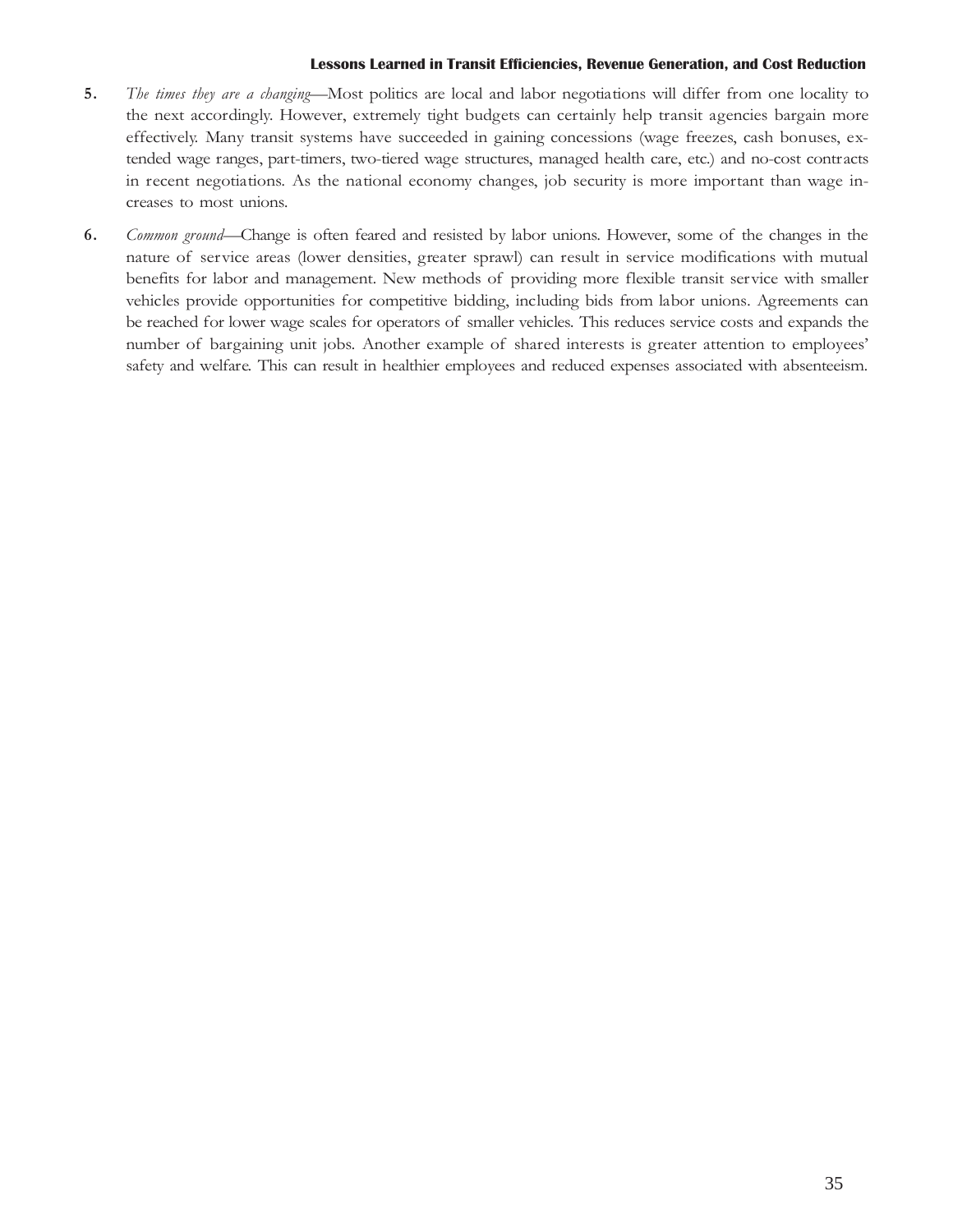# **THEME IV**

### **Service Planning, Marketing, or Delivery Methods**

Not surprisingly, the highest cost element of any transit system is the actual operation of service. The methods transit agencies have used to provide service have not changed dramatically in the past 50 years. However, the areas they serve have changed significantly, becoming more dispersed and harder to serve efficiently. Sources of funding also seem harder to secure. Transit systems must become more disciplined or creative in the traditional methods of providing service, and/or find new and more cost-effective ways to serve the traveling public. This theme shows how transit systems are responding to the need to improve the productivity of their service.

### **More Careful and Prudent Resource Allocation Decisions**

In government, things often don't change unless they absolutely have to change. If there is one positive aspect of the increasingly tight budgets at transit agencies, it is the trend of more prudent decisions being made by staff and policy boards on what services should and should not be provided. More transit agencies are realizing that they must make better decisions on how they allocate their scarce resources. Many of them are reducing operating costs with no negative impact on their ridership.

- 1 . Putnam Area Regional Transit, a small system with eight buses, reviewed route performance, consolidated routes, and reduced hours of service without losing ridership. These actions helped reduce expenses by approximately 5 percent. (Carmel, New York)
- 2. The Port Authority Trans-Hudson Corporation has reduced the train consist size on the off-peak hours to reflect the reduced ridership during those hours. This reduces the expense of power consumption, as well as wear and tear on vehicles. (Jersey City, New Jersey)
- 3. Through research of ridership information, King County Metro determined that regular weekday service levels were not needed on Martin Luther King, Jr. Day and the day after Thanksgiving. Metro adjusted service levels on those two days to a "partial holiday" schedule and operates reduced hours, resulting in a savings of approximately \$35,000 per year. (Seattle, Washington)
- 4. A "Productivity Frequency Index" allows Milwaukee County Transit to make significant service cuts while minimizing ridership impact and putting service dollars where they can be most productive. This index measures the relationship between passengers per bus hour of service (productivity) and the time interval between buses (frequency). The following equation applies:

A P.F.I. between 10 and 12 is the appropriate relationship between productivity and frequency for weekday service in Milwaukee. Utilizing a range is preferable to allow for route fluctuation. If a route's P.F.I. is consistently above 12, it should be considered for service increases. If it is below 10, it should be considered for service reduction. This technique provides a quantitative method to easily adjust and fine tune transit in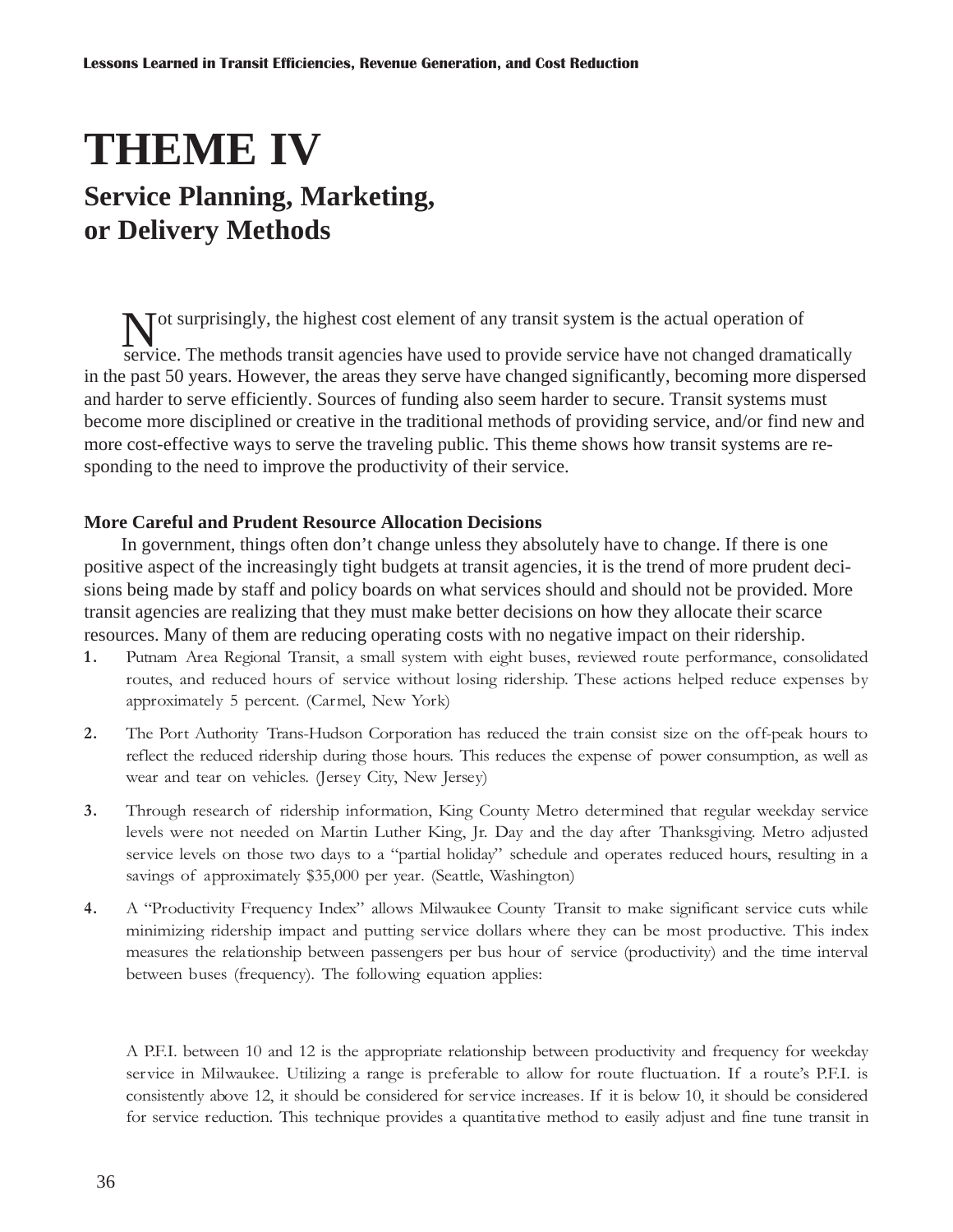relation to demand, and is very useful considering the political nature of service reduction decisions. (Milwaukee, Wisconsin)

- 5. While it took one year from concept to implementation, the time schedules for drivers and mechanics were redesigned at the Metropolitan Bus Authority so overtime would be reduced to a minimum. Overtime costs have been reduced from \$876,781 to \$440,889 for an annual savings of \$435,892, or 1.31 percent of the total operating budget. (San Juan, Puerto Rico)
- 6. SCAT interlines some first morning and last evening bus trips between bus runs to allow expanded service span at reduced cost. (Sarasota, Florida)
- 7. Closely monitoring service and ensuring that the service offered matches the observed or anticipated passenger usage is a major way of controlling expenses at Santa Monica, which a 45 percent farebox return with a 50-cent base fare confirms. The agency uses a three phase public input process, holding general public meetings, followed by more detailed meetings with business and community groups to help them tailor service to the needs of the public. (Santa Monica, California)
- 8. The Maryland Transit Authority provides bus service from four bus divisions. To reduce costs while retaining service levels, scheduling of service from the various divisions has been reviewed to reduce deadhead mileage. Such reductions have been accomplished by shifting selected services between divisions. This ongoing process is expected to result in annual cost savings in excess of \$500,000 when fully implemented. (Baltimore, Maryland)
- 9. New York City Transit reduces train lengths in off-peak hours, thereby requiring less staff. Train cutting improves personal security and reduces car mileage, saving power and car maintenance costs for an annual savings of \$405,000. (New York, New York)
- 10. METRO conducted a major examination of all of its bus routes, schedules, and bus operating facility assignments with the view to reduce deadhead miles. This included such things as altering the bus operating facility assignment of buses to produce a shorter distance and/or faster speed between the facility and the place where the bus went into revenue service, changing the route that the bus took between the facility and the place where it went into service to take advantage of new streets or road work, reducing recovery time, and reducing layover time where excessive. Schedules were changed as a result of this review. This substantially improved the efficiency of the schedules and thereby reduced deadhead miles/hours. This effort saved approximately \$1.8 million in 1995, or 0.9 percent of the annual operating budget. The entire savings were reinvested in new services. (Houston, Texas)
- 11. The Orange County Transportation Authority utilized a consultant (IBI Group) to review system performance to attract more riders, improve efficiency and effectiveness, and to provide more bus options for discretionary users without a cost increase. After receiving extensive public input, the consensus was to eliminate unproductive routes, provide more small buses circulating in neighborhoods (eight new community routes), provide faster and more direct service on major arterials, and restructure transit services to provide a three-tiered family of services. They determined they could not be everything to everybody. The result has been a 10 to 15 percent increase in ridership and a 5 percent reduction in net operating costs, amounting to a \$5 million annual savings for OCTA. (Orange County, California)

### **Modifying the Basic Method of Service**

While some systems are simply making more business-like decisions within traditional methods of service, other agencies are making fundamental changes to the ways they provide service due to changing urban form and travel behavior. Some of the methods that are working well are changing radial service to grid service, modifying fixed-route service to point deviation (either all day or during peak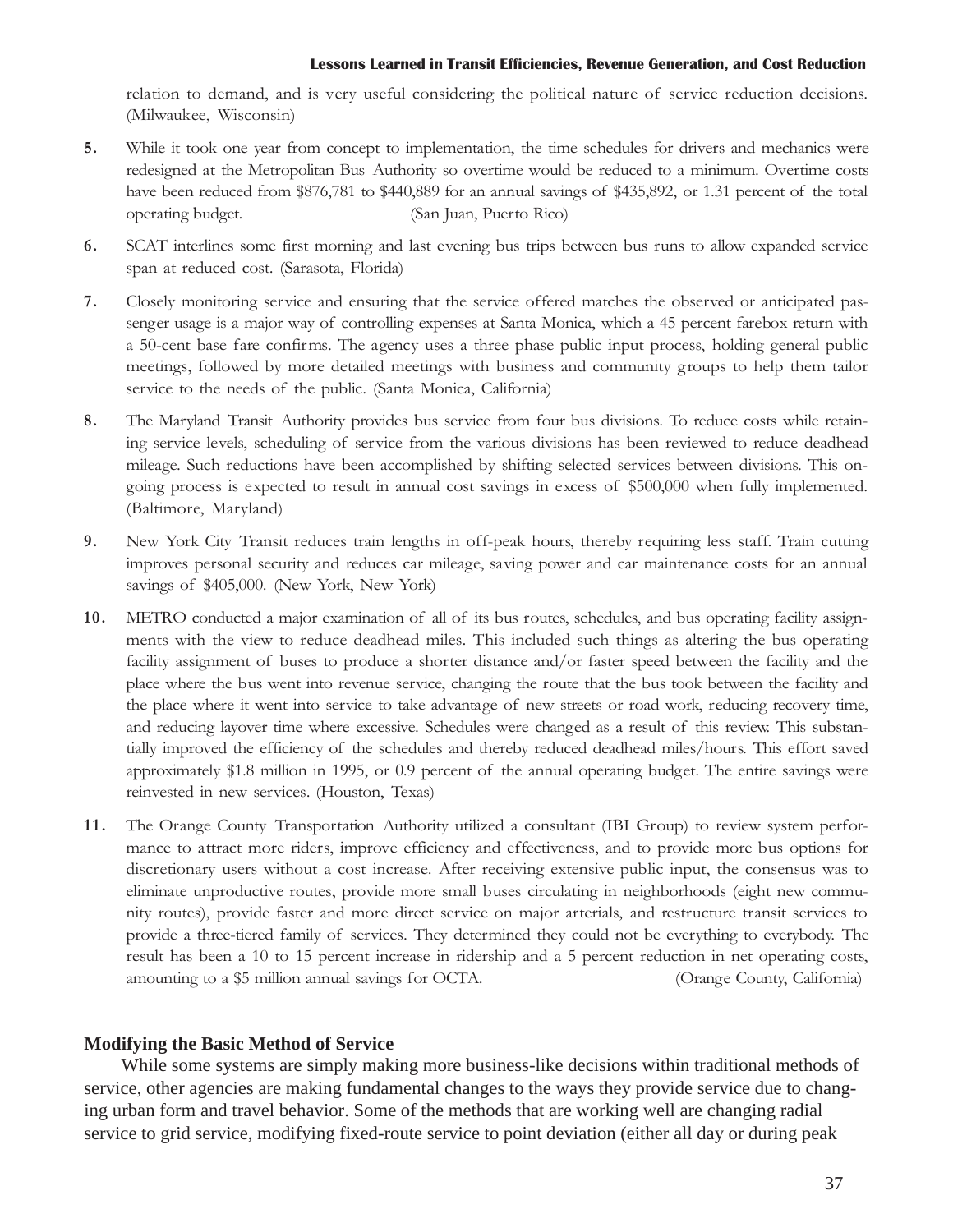only), providing demand-responsive service in lower density areas, and replacing express service with vanpools. Point deviation has the added benefit of reducing paratransit expenses.

- 1 . The Kosciusko Area Bus Service changed its eight-vehicle system from fixed-route to point deviation in August 1995 and realized success beyond their most optimistic hopes. Ridership increased by 41 percent while total vehicle miles decreased by 24 percent. Fare recovery per passenger increased by 12 percent, partially due to increased ridership and partially due to a deep discount fare structure instituted along with the service structure. KABS was able to expand both its operational hours and its service area due to these changes. KABS no longer runs buses when they were not being used, and can match buses with actual passenger needs. All buses are lift-equipped, allowing them to provide better service to the disabled population while eliminating administrative costs associated with ADA certification. (Warsaw, Indiana)
- 2. After thoroughly reviewing ADA legislation and regulations and holding public hearings, Wichita Falls decided to modify its fixed-route system to a route deviation system. Bus "stops" were changed to bus "route" signs, thereby abandoning the fixed-route structure. They now deviate up to two blocks from the published route and rejoin the route where convenient. With no bus stops, they pick up anywhere, mid-block, etc. This service structure complies with ADA requirements, obviating the need for a complementary paratransit service. Only one staff person was added, a dispatcher that schedules the route deviation pick ups that must be requested a day in advance. The agency saved the cost of establishing a complementary paratransit service, estimated to cost between \$750,000 and \$1,000,000 per year. (Wichita Falls, Texas)
- 3. Corpus Christi Transit modified its fixed-route service to allow point deviation at the end of a route on an island. Passengers must call in advance to make reservations. This helps build ridership and mainstreams paratransit users to regular transit service. (Corpus Christi, Texas)
- 4. Ben Franklin Transit serves some areas of their community through a taxi feeder service. This eliminates the need for putting a fixed route into place until the demand requires one. In addition, the agency has established a TRANS+ night demand-responsive service that operates Monday through Saturday from 7:00 p.m. to 11:00 p.m. Extending regular fixed-route service (which ends at 7:00 p.m.) to 11:00 p.m. would cost an estimated \$2 to \$3 million. The service is contracted out, and only incurs costs when it is used. (Richland, Washington)
- 5. The Fort Worth Transit Authority (The T) has purchased vans and small buses to operate on a flexible, demand-responsive basis in low density suburban neighborhoods. Passengers can arrange trips by either calling dispatch, boarding the bus along its fixed route, or telephoning the operator who is equipped with a cellular phone to arrange for transportation. Purchase price of the vehicles ranged from \$21,000 for a 15 passenger van to \$60,000 for a small bus. The cost of advertising the service was less than \$10,000. Service has been experimental on three routes and will be expanded in the future. The operational impact is that the "The T" is now utilizing a greater number of small vehicle operators with an approximate 1 percent reduction in overall costs. (Fort Worth, Texas)
- 6. "The T" has replaced some low productivity express buses with vanpools. The vanpools are provided from a park-and-ride location to major industrial plants just as the buses were previously provided. The fare for the vanpool is subsidized down to the monthly bus fare (\$40.00). The average cost for an express bus ride was \$9.00 per trip. The van substitution ride costs less than \$1.25 per trip. (Fort Worth, Texas)
- 7. The largest single saver of money at Sunline Transit was the realigning of bus routes to a modified pulse system. This allowed the agency to provide almost identical service, yet dramatically reduces the hours and miles, with one trunk line and a series of feeder routes. (Thousand Palms, California)
- 8. KCATA has established a new service called Metroflex, utilizing 12-passenger vehicles to serve areas of relatively low transit demand. These vehicles provide fixed-route service during peak hours and route devia-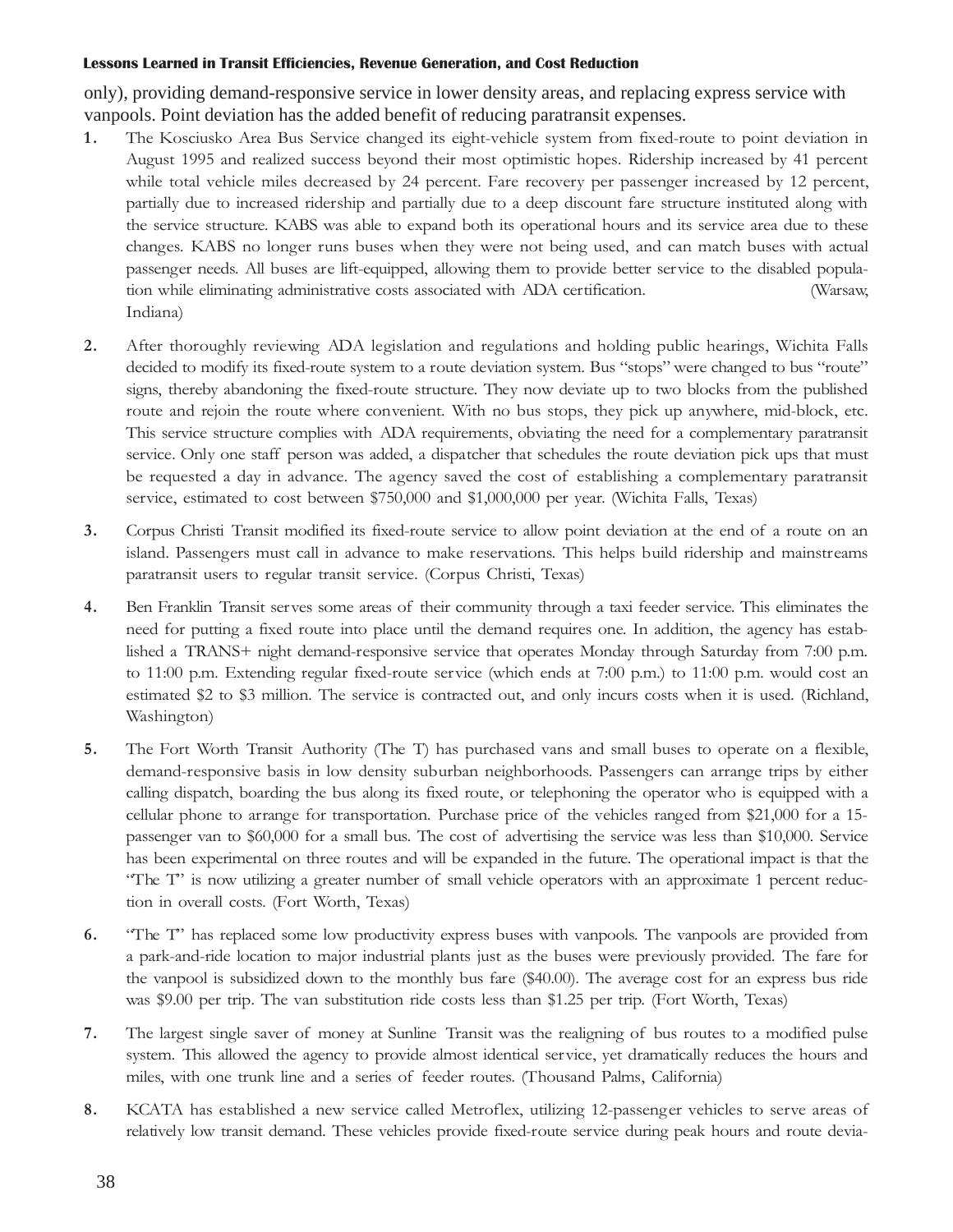tion services during off-peak hours. They operate at a rate of 55 percent less than the rate of large bus operation expenses. (Kansas City, Missouri)

- 9. In 1995, Suntran revised their entire route system to a more grid-like service. While retaining the same number of service hours and miles, ridership increased 4 percent, while farebox revenue increased 7.3 percent. (Albuquerque, New Mexico)
- 10. In more rural areas, Community Transit has replaced traditional fixed-route service with point deviation service, referred to as "checkpoint" service, using smaller vehicles. The operators are paid the same wage, but there are still savings of \$15,000 per year, per route, and the productivity over the previous paratransit service has tripled. (York, Pennsylvania)
- 11. In 1996, Connecticut Transit conducted the most extensive market research in its history, yielding significant information that will form the basis for new and improved services. For example, all bus routes currently converge in downtown Hartford and New Haven. Their research indicates it will be much more effective to offer direct service to suburban hubs that do not pass through downtown. (Hartford, Connecticut)
- 12. METRO's service area is 1,250 square miles with multiple large activity/employment centers. Radial bus service to other areas than downtown is extremely expensive, due to the dispersion of centers and the long travel distances. In 1995, the METROVan program was implemented in partnership with the following entities: (1) the employer "sponsors" the METROVan program for employees, providing subsidies to help reduce the cost to employees and offering guaranteed rides home, (2) the private vendor leases vans to van drivers at fixed rates based on mileage, (3) one employee per van serves as the van driver and receives free rides and can use the van for personal use for free except for gas; other employee riders pay a fare to the driver which is based on the total operations and maintenance cost of the van, less the contribution by the employer and METRO, and (4) METRO's contribution is based on which plan option the employer selects (such as, whether the employer offers guaranteed ride home or not) and the cost of the van. METRO now has 146 METROVans carrying approximately 55,000 passenger trips per month. METRO saves (in terms of reduced subsidy) approximately \$1.29 per van passenger trip as compared to the average subsidy of a fixedroute bus passenger trip. At current ridership rates, this represents approximately 0.4 percent of the annual operating budget. (Houston, Texas)
- 13. As noted earlier, Broward County Transit has reached agreements with a number of cities within the county to establish a level of service consistent with the level of demand in relatively low density areas. The cities are far more familiar with their areas and have ongoing relationships with businesses and communities, which can apply energy more effectively at the local level to promote transit usage. This method of service has allowed BCT to discontinue operating large buses in areas that do not require them. In addition to reducing costs by 90 percent, ridership has typically quadrupled due to the more effective local promotion and the more flexible type of service provided with smaller, more neighborhood friendly vehicles. (Pompano Beach, Florida)
- 14. Bike racks were placed on all Livermore/Amador Valley Transit Authority buses two years ago. The agency now carries over 260 bicyclists per month. Accessibility by bike effectively increases the service area of the transit agency with no new buses or routes. The agency believes that at least half the bicyclists are new riders. (Livermore, California)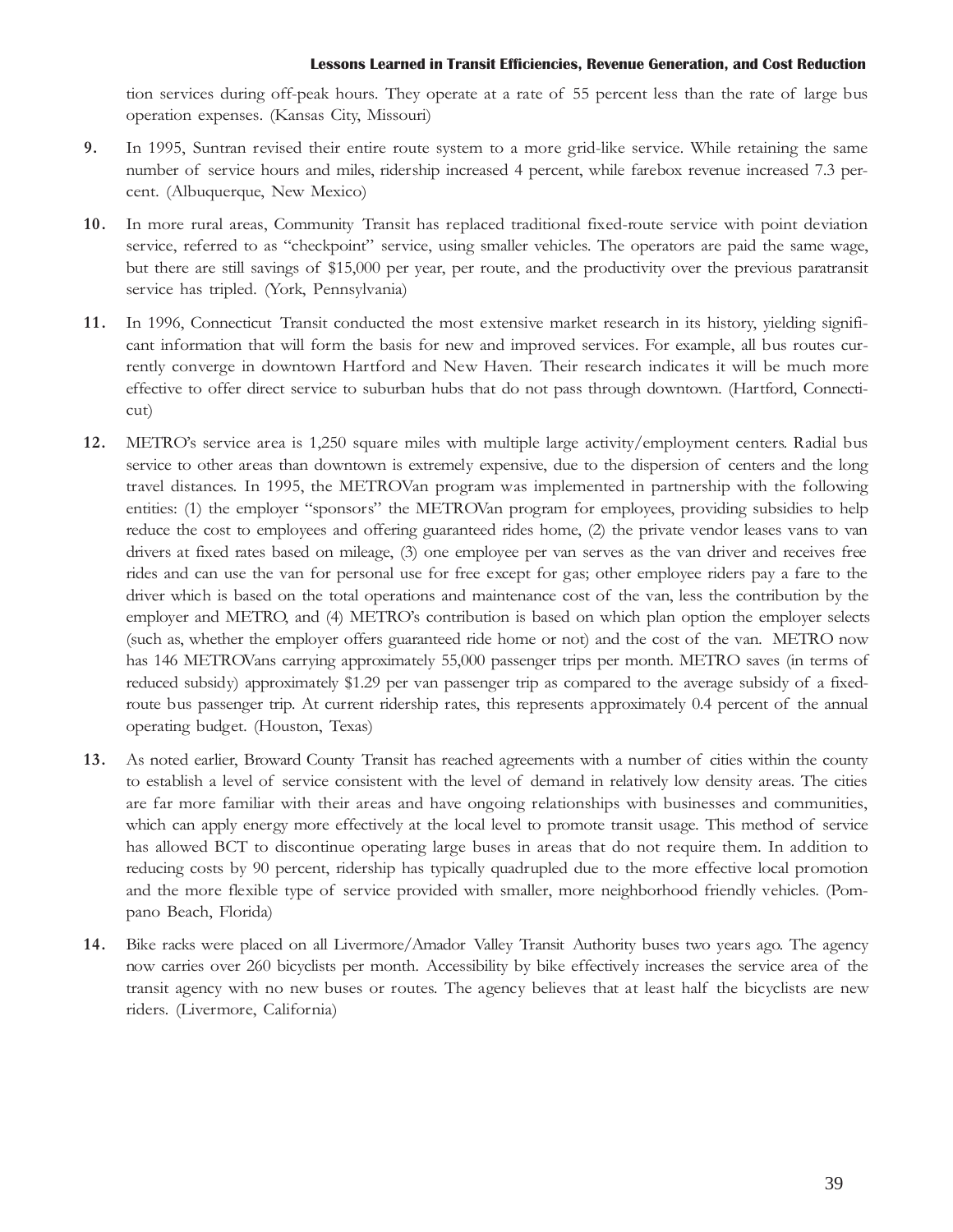### **Contracting for Services Through Competitive Bid**

One transit agency director in the western United States noted that the policy board there believes that government exists to provide public services, not a job for life. Some transit agencies seek competitive bids for all of their service every few years, while others contract out only a portion of their service, but still benefit from more effective negotiations with their bargaining units as a result.

- 1 . Chula Vista has contracted out both transit operations and maintenance functions for many years. In order to increase competition and lower costs, the agency now purchases and retains ownership of all buses. Contracts are re-bid every five years. Generally, the contractor changes each bidding cycle (since their costs go up and new bidders can come in with lower prices). Transit services cost only \$2.55 per mile. Services are currently provided by San Diego Transit, which was able to win the bid based on the establishment of a bus operator classification called Community-Based Drivers who drive 35-foot buses at a significantly lower wage. (Chula Vista, California)
- 2. The Capital District Transit Authority contracts out service in suburban areas to companies that provide service with smaller buses, at a savings of \$8 per hour, or \$35,000 per year. (Albany, New York)
- 3. MetroLink contracts with Amtrak to operate commuter rail service that utilizes two-man crews with a single conductor and an engineer. Twenty-five percent of all tickets are checked, and fare evasion has been determined to be less than 1 percent. The contract is performance-and incentive-based, and has been peer reviewed and found to be as efficient as it can be. (Los Angeles, California)
- 4. The City of Indianapolis diverted 25 percent of Metros funding to itself. The city used that money to bid out routes financed by those funds and operated by Metro. The process forced Metro's labor union and management to work together to create an economically competitive contractual arrangement, allowing Metro to save 200 jobs and the taxpayers 15 percent of operations expenses, representing approximately \$1.5 million dollars per year. (Indianapolis, Indiana)
- 5. Napa Valley Transit contracts out all of its services (including janitorial services), with the agency having only two permanent staff members. ATC/Vancom provides all day-to-day management, drivers, dispatch, maintenance, training, information operators, buswashers/fuelers, and road supervision. The City owns all equipment and facilities, with the exception of office space rented by ATC for driver training and the break room. The contract features a series of penalties and incentives for performance (on-time performance, wheelchair lift failures, miles between road calls, increased patronage, etc.). (Napa, California)
- 6. PENTRAN contracted out its paratransit services which not only saved the agency money on direct program costs, but also realized the following soft dollar savings: (1) increased parking/storage space for vehicles, (2) reduced computer equipment and technical requirements, and (3) the opportunity to rent office space previously occupied by paratransit personnel. (Hampton, Virginia)
- 7. Under the agencys privatization program, both private bus companies and NJ Transit bid on specified bus routes, with the agencys proposals used as the benchmark cost for the service. Currently, NJ Transit contracts out 14 bus service and 9 minibus service contracts representing approximately 13 percent of the total bus service provided by the agency, resulting in annual savings of approximately \$6.7 million when compared to NJ Transit's benchmark. (Newark, New Jersey)
- 8. At Indianapolis Metro, paratransit services were subjected to competitive bidding, with the existing union allowed to bid. All work was ultimately awarded to an outside provider at savings that ranged between 30 and 50 percent. In addition, 15 percent of Metro's fixed-route services were bid out and awarded to a private provider at a savings of approximately 20 percent of the routes' former operating costs. (Indianapolis, Indiana)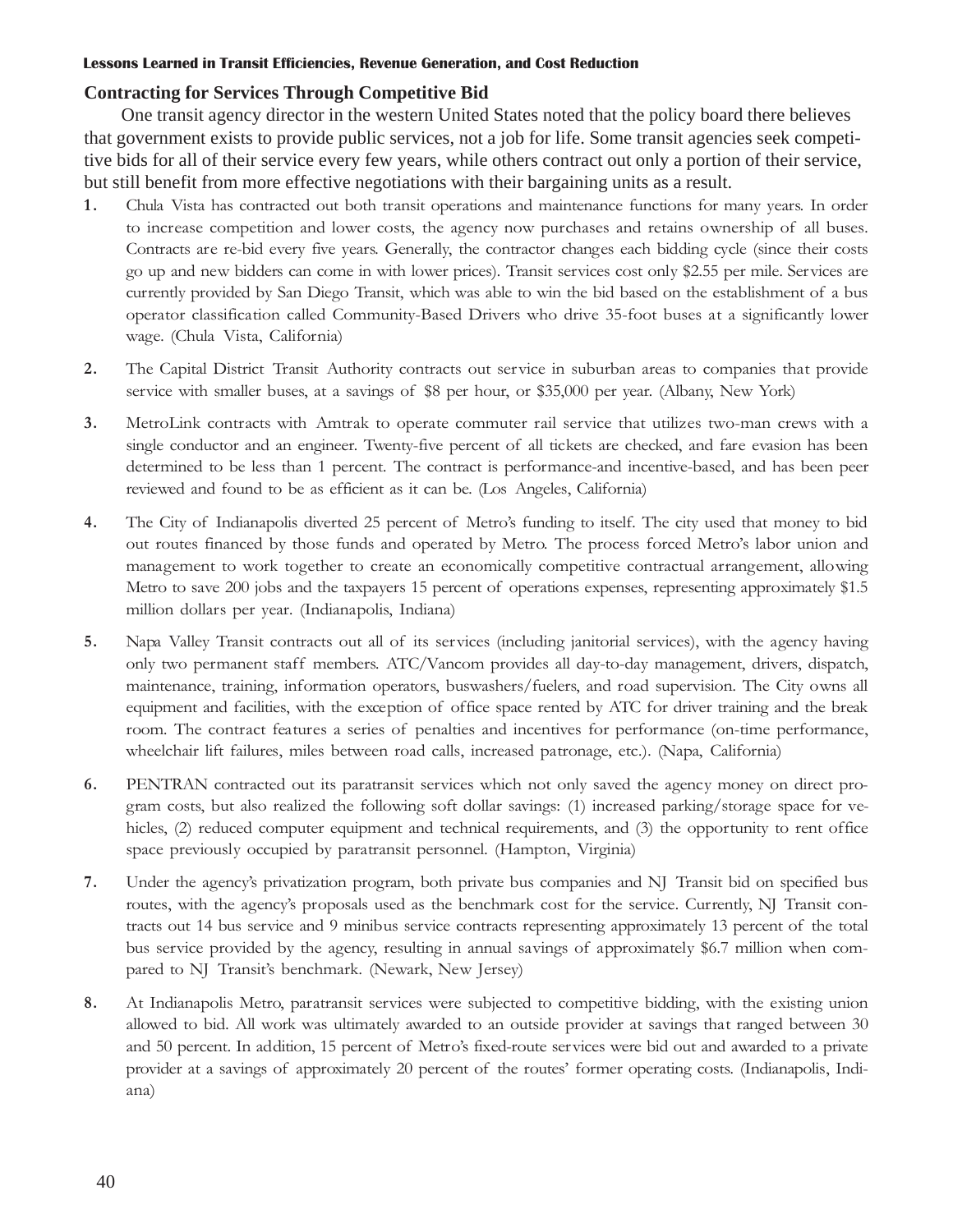### **Mainstreaming Paratransit Users to Fixed-Route Service**

The costs of providing complementary paratransit services are considerable. Some transit systems have developed methods of attracting people to regular transit service who might otherwise use the far more expensive paratransit services. Such methods result in winning solutions for the transit agency, which reduces expenses and increases ridership, and for the passengers, who increase their mobility options through access to regular transit service.

- 1. The Citrus Connection offers "Red Carpet" service on Saturdays. Fixed-route buses deviate up to two blocks to pick up or drop off passengers who have special needs. The primary benefit is that it reduces the demand for paratransit service on Saturdays. (Lakeland, Florida)
- 2. The combining of three paratransit subscription routes into one community route resulted in savings of \$40,000 per year at Sunline Transit. The use of taxis for off-peak times for ADA service resulted in savings of up to \$10,000 a year. (Thousand Palms, California)
- 3. As the designated Community Transportation Coordinator, VOTRAN is responsible for the oversight of the Medicaid transportation contract. If Medicaid recipients are using paratransit services to go to at least three Medicaid compensable appointments and can access the fixed-route bus, they are encouraged to purchase a Medicaid Bus Pass. The client pays \$2.00 for unlimited usage during the month. Medicaid clients who take advantage of the Medicaid bus pass program relinquish their paratransit rights (though they can switch back if the bus service doesn't meet their needs). The Medicaid Bus Pass program generated \$120,000 in revenue for VOTRAN and saved Medicaid \$862,389 in one year. (Daytona, Florida)
- 4. The "Local Motion" service has been expanded to include route deviations, enabling many users that were previously demand-response users to be mainstreamed to modified fixed-route service, saving the agency a minimum of \$151,000 annually. (Madison, Wisconsin)
- 5. At Metro-Dade Transit, the Metropass Program transitions Medicaid clients on a voluntary basis away from the expensive paratransit service to the relatively inexpensive fixed-route public transportation service. From May 1993 to June 1996, the Metropass Program provided a monthly fixed-route public transit pass to 21,665 Medicaid clients, thereby saving the State of Florida \$3,825,326 in paratransit costs. This program also generated over one million dollars in revenue to MDTA, resulting in a win-win-win solution. MDTA established a similar program for passengers that used its own Special Transportation Services (STS). The project encourages people with disabilities, who are STS certified, to use fixed-route service at no cost using their ADA identification card. In seven months time, the total number of STS trips decreased by 10 percent, resulting in a savings of \$884,000. (Miami, Florida)

### **Marketing and Fares**

The attractiveness of transit service can be enhanced through the fare structure. Passes of various durations (one day, weekend, four-day visitor, weekly, summer, etc.) have proven to be extremely popular. Family fares (kids ride free) and "friends ride free" programs, as well as deep discount fares for frequent passengers, have increased ridership and revenue for some transit systems. There is growing evidence to suggest that the traditional elasticities between fares and ridership don't always apply, particularly when careful packaging of fare structures are developed.

1. The Long Island Rail Road used a more creative and aggressive approach to attract ridership to off-peak travel. Forms of promotion traditional to active marketing outreach, but new to the LIRR (giveaway items, ceremonial kickoffs of seasonal service, recognition of long time customers, discount specials, etc.), were initiated to draw new customers. The services promoted included beach travel, evening and weekend travel into New York City (for entertainment), regional sporting events, holiday-time travel to attractions in New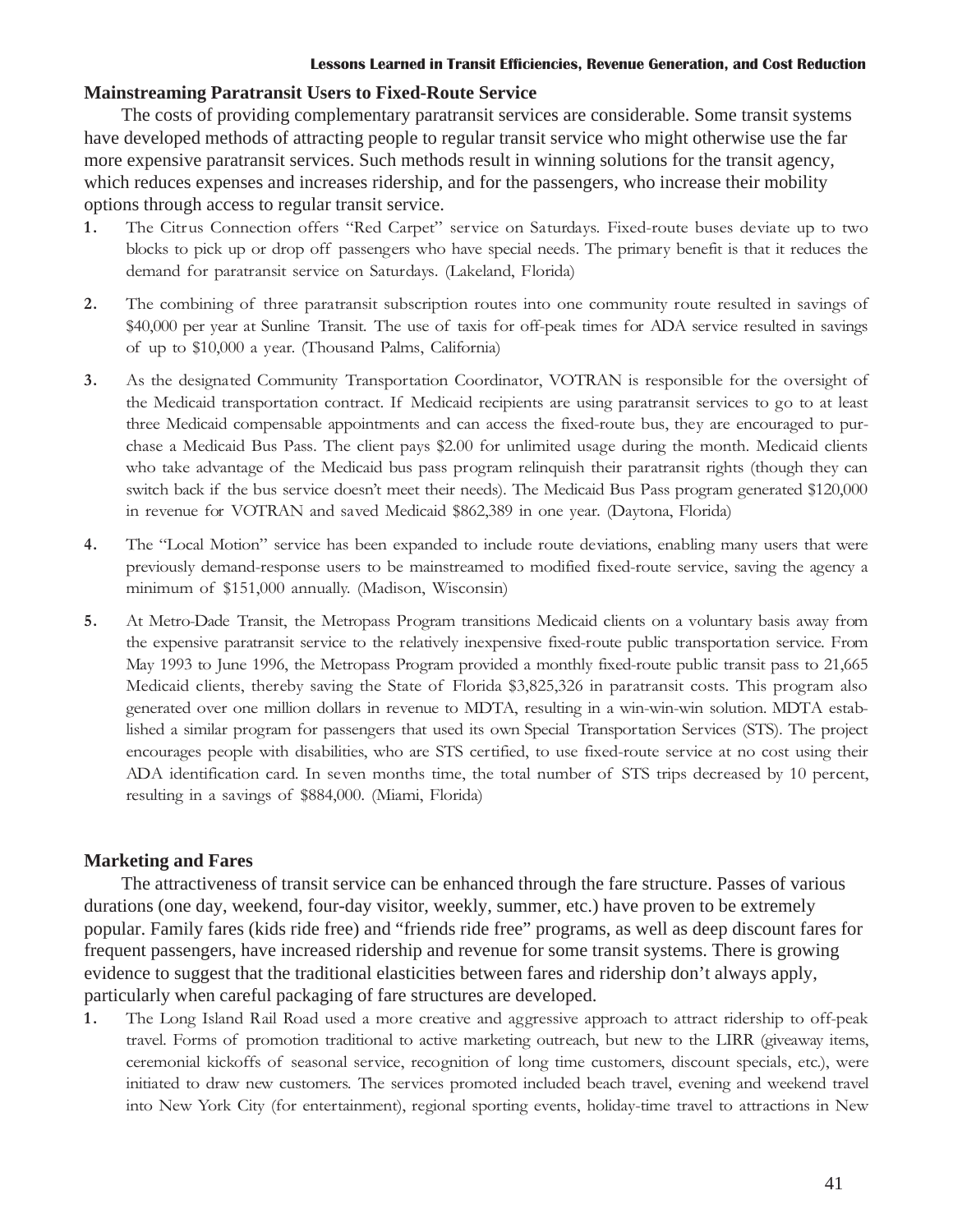York City, and special tours in the region. Off-peak revenues have grown \$2.3 million during this period, attributable to this promotional outreach. (Jamaica, New York)

- 2. A four-day visitor bus pass program has been instituted by Oahu Transit Services. It costs about \$20,000 for printing scratch-off passes, but is expected to result in sales of 50,000 units (\$500,000 per year) for a net additional revenue of \$100,000. (Honolulu, Hawaii)
- 3. A \$5 Weekend Pass was implemented by Metra in 1991. In FY 1995, a total of 625,055 Weekend Passes were sold, a 39 percent increase over 1992. Pass sales in FY 1996 are 20 percent above 1995. Fifty-five percent of Weekend Pass buyers said that the ticket influenced them to ride Metra. Over 33 percent purchased six or more passes throughout a year. This pass, promoted in conjunction with Weekend Family Fares (kids under 12 ride free per fare-paying adult) continues to attract non-users to Metra. (Chicago, Illinois)
- 4. During summer, Metra offers travel guides from downtown stations, discount "value added" coupons, and extends Weekend Family Fares to include weekdays (kids under 12 ride free per fare-paying adult). Sales of one-way tickets increased 10 percent from 1993 to 1995. Key findings from survey data highlighted that 70 percent who used Metra were influenced by the travel guide to take the train, and 82 percent who visited attractions claimed that the coupons influenced them to visit. (Chicago, Illinois)
- 5. The RTD implemented the Eco Pass program in 1991 to increase bus use in order to reduce air pollution and traffic congestion, while increasing transit ridership. The Eco Pass is an annual photo I.D. transit pass purchased for all full-time employees in an organization with an option to exclude part-time employees. The employee may then ride free with unlimited rides on any Local, Express, Regional, Light Rail, or DIA service. It also includes the Guaranteed Ride Home Program which guarantees any Eco Pass holder a free ride home in emergency situations via taxi. The program has not incurred any operating or capital costs, but has generated \$2.9 million in revenue since it was implemented. (Denver, Colorado)
- 6. Summer Youth passes were promoted by the Indianapolis Public Transportation Corporation in partnership with the State of Indiana Attorney General's Office, who provided anti-drug abuse funds. The significant media coverage helped the agency sell 1,000 passes the first year (at \$20 apiece for unlimited use in the summer), and sales have increased to 3,000, thereby increasing ridership. (Indianapolis, Indiana)
- 7. Fairfield/Suisun Transit structured a strategic fare policy that rewards frequent users. The base cash fare was increased, but tickets can be purchased in bulk at a discount. Revenue has increased, and ridership has increased between 10 and 21 percent each of the last eight years. The use of tickets has decreased boarding time for passengers, allowing the agency to avoid increasing headways or adding buses to maintain schedule. (Fairfield, California)
- 8. Livermore/Amador Valley Transit implemented a deep discount "Farebuster" program. The agency raised their basic cash fare to \$1.00, but offered a ten-ride ticket package for only \$6.00, and a 40-ride punch pass for only \$24.00. Although it cost \$25,000 to market the new fare media, the agency realized an \$80,000 increase in the sale of passes in a year. Annual ridership increased 15 percent while farebox revenue increased 16 percent, with only a very minor increase in service. (Livermore, California)
- 9. Contrary to examples provided above, the "The T" eliminated any discounts for tokens which are purchased in lots of ten. They are now offered simply as a convenience for passengers at the full adult fare. There have been no detrimental operational impacts, and revenue has increased modestly, by approximately \$8,000 per year. (Fort Worth, Texas)
- 10. From Memorial Day to Labor Day a "friends ride free" program is offered on all Sundays by the Metropolitan Transit System to boost system use on the weakest day of riding. This program is based upon a successful promotion over Thanksgiving and Christmas when it was found that ridership was up an aggregate 14 percent and fare revenue was up 15 percent for those periods over the year earlier. (San Diego, California)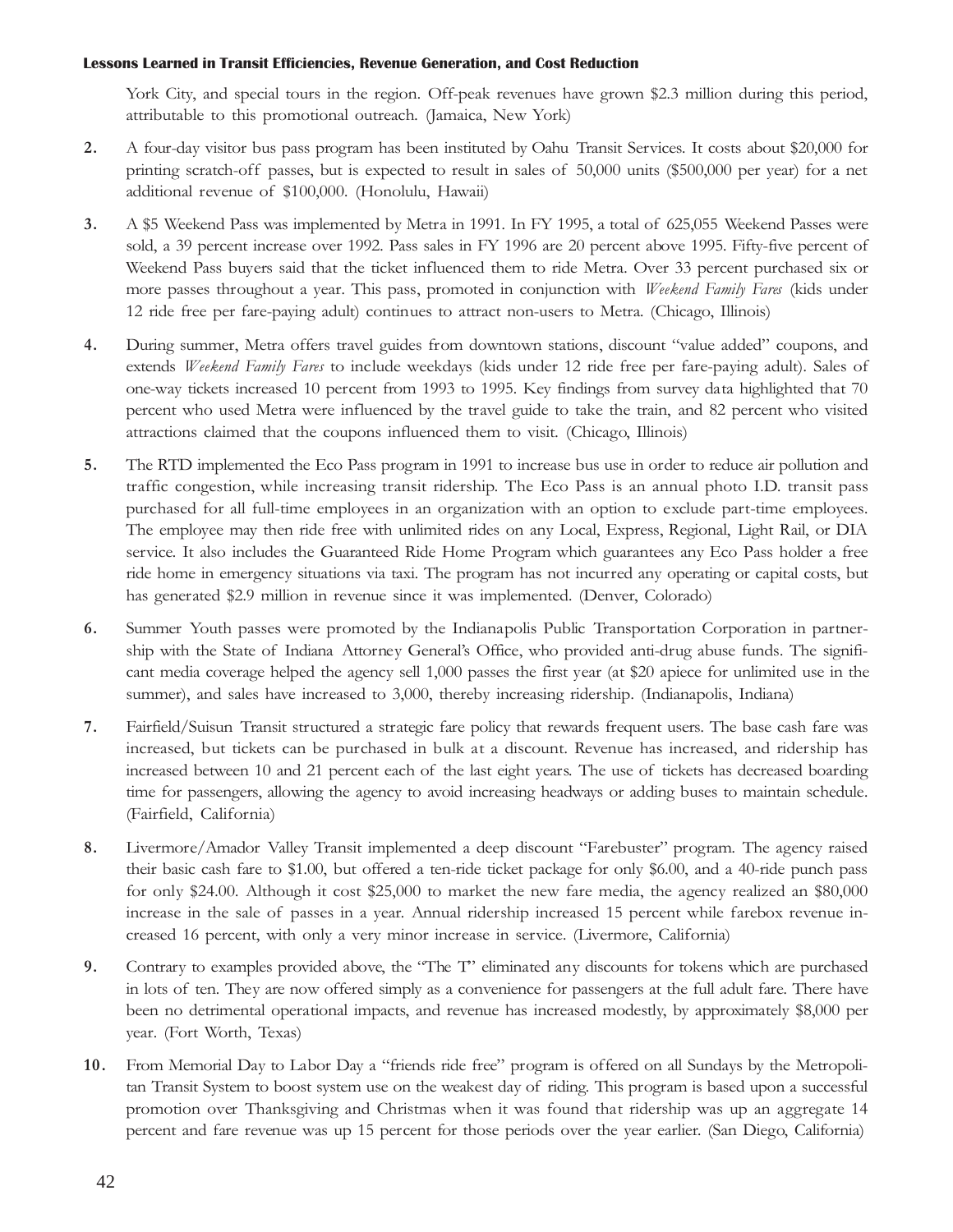- 11. Deep discount fares have increased revenue modestly, while helping to stabilize ridership at Madison Metro. The number of remote sales outlets was increased from 75 to 125. (Madison, Wisconsin)
- 12. The Pinellas Suncoast Transit Authority abolished transfers and instituted an all-day pass. The base fare is \$1.00 and the daily pass can be purchased on any bus for \$2.50. Fareboxes can issue the passes which are then entered into the farebox every time the passenger boards. The farebox return has increased from 16 to 24 percent and ridership has increased by approximately 6 percent in the first six months of this fare method. Additional benefits of the all-day pass is that it eliminates transfer abuse and transfer theft, reduces disputes between bus operators and passengers, and speeds boarding. (St. Petersburg, Florida)
- 13. COTA restructured fares in May 1996 to generate additional revenue. The 13 percent increase in fares is expected to generate close to a million dollars over a one-year period. The fare structure has been accepted by the public with very little negative publicity or comment. The public recognizes the loss of federal operating funds, as well as the loss of a levy effort on the ballot in 1995. (Columbus, Ohio)
- 14. Long Beach Transit increased its fares from \$.75 to \$.90 with no loss of ridership (neighboring Los Angeles MTA base fares are \$1.35, enabling LBT to raise fares while still being reasonable in the eyes of passengers). The agency also tightened the enforcement of student fare collection by requiring students to show current IDs. Finally, the agency adopted a policy of achieving a 33 percent farebox return, requiring more discipline in its resource allocation process. (Long Beach, California)

### **Key Lessons Learned in Theme IV — Service Planning, Marketing, or Delivery Methods**

- 1. Take a closer look within—Many agencies have realized significant savings by reducing service without losing ridership or revenue. This has been accomplished through close scrutiny of route performance, deadhead mileage, overtime expenses, and holiday ridership, and making adjustments accordingly. Adopting service guidelines have introduced more objective discipline into resource allocation decisions. The identification and elimination of inefficient service can result in savings or provide the resources needed for new service. Transit agencies might wish to consider using consultants who can provide special expertise and perhaps a more objective analysis of existing services.
- 2. One size doesn't fit all—The day of the standardized bus fleet is rapidly fading. Express buses might be replaced by van pools. Forty-foot buses might need to be replaced by larger articulated vehicles. Paratransit vans might be replaced by community route minibuses (which can also reduce paratransit expenses). Taxis might be the most appropriate way to serve areas of relatively low demand during the evening. In short, transit must try to meet different levels of demand with the appropriate level of supply.
- 3. Find your niche—You can't be everything to everyone. In most urban areas, transit has lost market share, even if ridership might be increasing slightly. A clear majority of people prefer other modes of travel. Transit must focus on who it serves best and design its services and marketing plans accordingly. True marketing starts by knowing what the realistic market for your service is.
- 4. Competition is good-Clearly, there are limitations to competitive contracting in many areas due to labor protection agreements. However, an increasing number of agencies report positive experiences as a result of competive contracting. Some agencies bid out their entire service on a regular basis, while others bid out only a portion. Even bidding out only a portion of the service helps introduce some market rationale in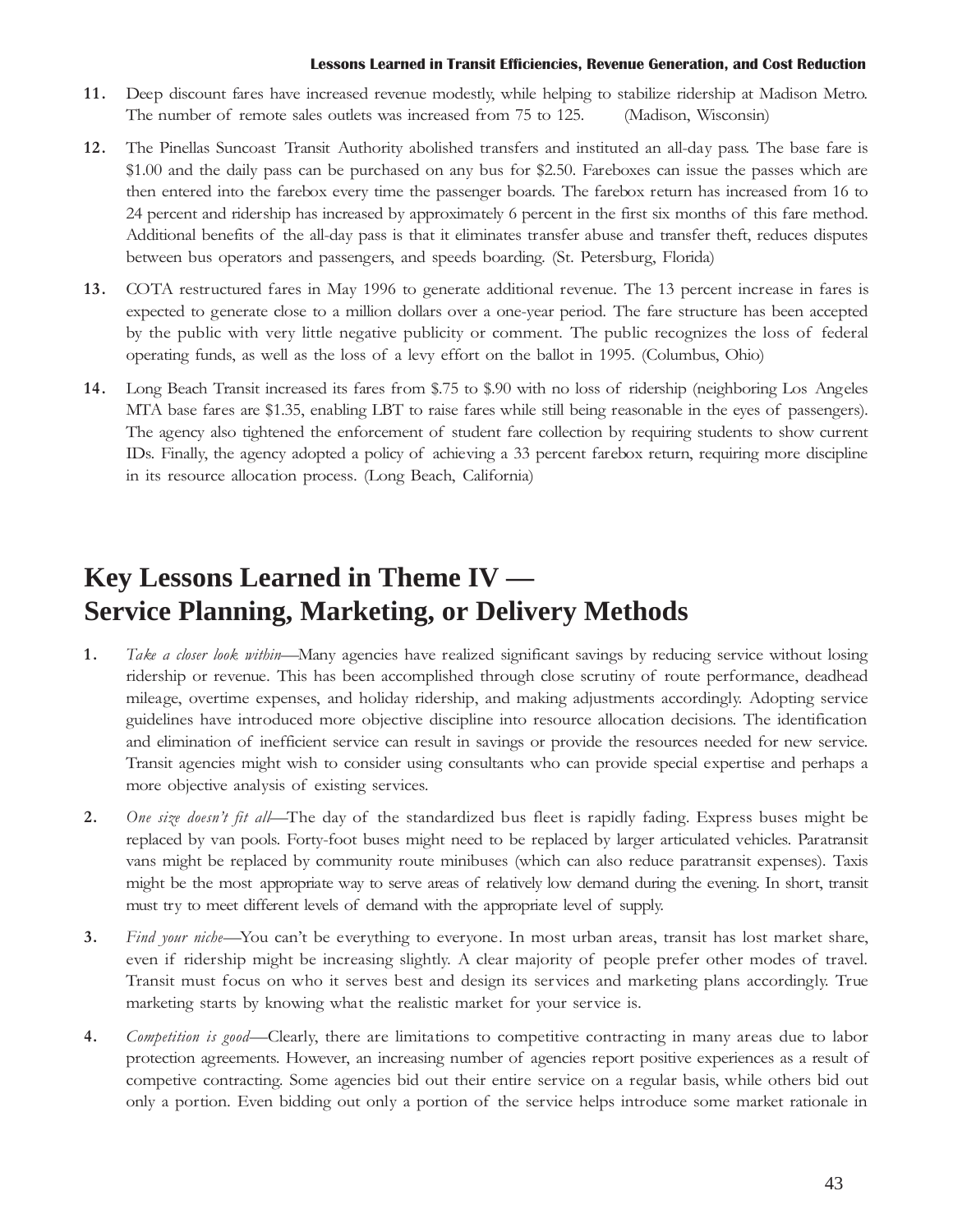negotiating labor contracts with existing unions. Service contracts that are performance- and incentivebased have produced good results. Savings of 20 to 50 percent are generally reported.

- 5. Be bold—Consider a makeover. Some transit agencies have completely changed their method of providing service, either for all areas and all hours, or only for certain areas or off-peak hours. These methods not only reduce costs, but often result in more passengers and revenue. Methods such as route deviation or point deviation can be more attractive than traditional fixed-route services and can help minimize paratransit services. Private employers are more likely to contribute to the cost of more flexible, customized service.
- 6. Fares matter-A passenger's method of payment can have significant impacts on ridership and revenue. Deep discounts for frequent users (balanced by higher base fares), employer-subsidized travel, and introductory offers such as "friends ride free" during slack periods have resulted in increased ridership and farebox revenue. This demonstrates that there are many markets among transit users, and more flexible fare strategies can produce good results.
- 7. People like passes—Many agencies offer passes that attract people during times of light ridership (such as weekends), or are designed around the unique nature of their customer base (e.g., four-day passes for tourists). The all-day pass has proven to be highly successful not only in terms of ridership and revenue, but in terms of driver-passenger relations, improved running time, and reduced transfer abuse. Some fareboxes have the capability of issuing such passes. If not, outlets for purchasing such passes should be maximized throughout the service area.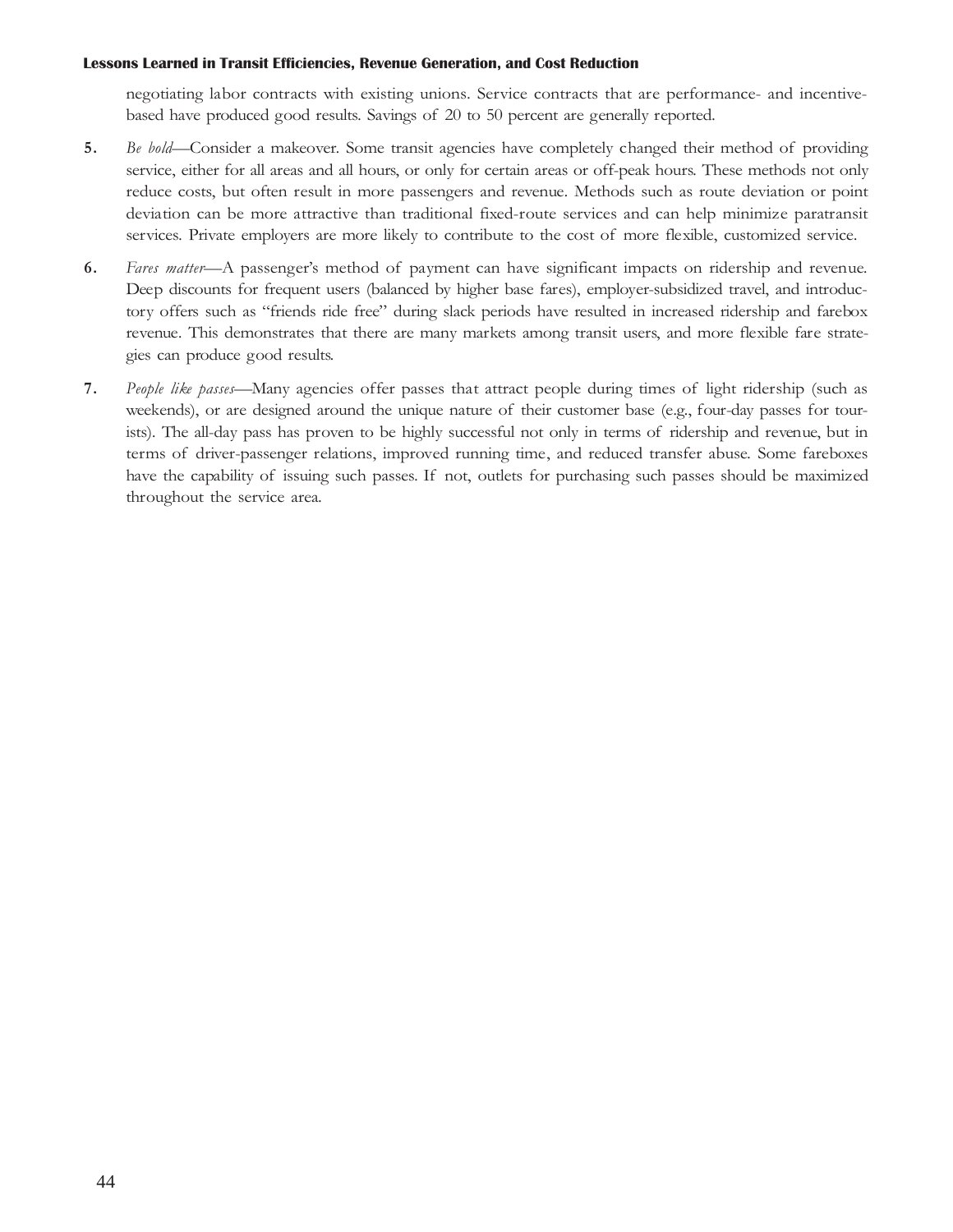# **THEME V Maximizing Capital Budgets**

Although federal operating assistance has been cut, capital dollars have generally been available and are more politically palatable to those who question the level of support transit should receive. Strategic use of capital funds can reduce operating costs while increasing productivity, and sometimes results in profits. This theme shows how transit systems are utilizing capital dollars as investments that allow them to maintain or improve service levels. Virtually every transit agency takes advantage of utilizing the flexibility offered by the Federal Transit Administration to use their capital grant funds to pay for what used to be operating maintenance expenses. However, there are many other techniques being used which are described in more detail below.

### **Use of New Technology**

Transit is not a huge market, and high technology applications are sometimes slow to develop when a large market does not exist for their applications. However, many transit systems credited new technologies for generating cost savings, including automated vehicle location systems, automated passenger counters, automated scheduling, desktop publishing, automated customer information service, and video surveillance, among others described in more detail below.

- 1. Palm Tran has recently installed IRD Teleride automated scheduling and run cut software, which has enabled them to implement efficiencies they estimate are worth over \$200,000 per year. (West Palm Beach, Florida)
- 2. All buses in Napa Valley are equipped with signal preemption equipment which automatically triggers traffic signals to go green for buses when they are five or more minutes late. This allows the buses to stay on schedule, and helps avoid the costs of placing extra buses in service to maintain headways. (Napa, California)
- 3. Tri-Delta Transit purchased a fixed-route schedule writing program and realized a savings of 30 hours of staff time three times per year. Operational costs were also reduced by decreasing layover, deadhead, and total hours. The program cost \$20,000 to implement, but has resulted in ongoing savings for the system. (Antioch, California)
- 4.44. Milwaukee County Transit installed an automated scheduling system which allows them to put work together more efficiently and to write operators' schedules more quickly. This has significantly reduced scheduled pay hours for operators. It has also allowed them to virtually eliminate overtime in the Scheduling Department, despite the fact that they have had major route and schedule changes on almost every pick and even a number of extra picks. The estimated annual savings is over \$900,000. (Milwaukee, Wisconsin)
- 5. Automatic passenger counters in King County record passenger boarding and alighting activity at bus stops. The APCs are a cost effective way to collect ridership information that would ordinarily require riding monitors or extensive involvement from vehicle operators. The APCs provide information for service planning, facilities planning, and regulatory reporting such as National Transit Database (NTD) and Title VI. The cost of the program is \$200,000 annually. If done manually with riding monitors, it would be \$2,000,000 annually. For NTD alone the cost would be approximately \$90,000. (Seattle, Washington)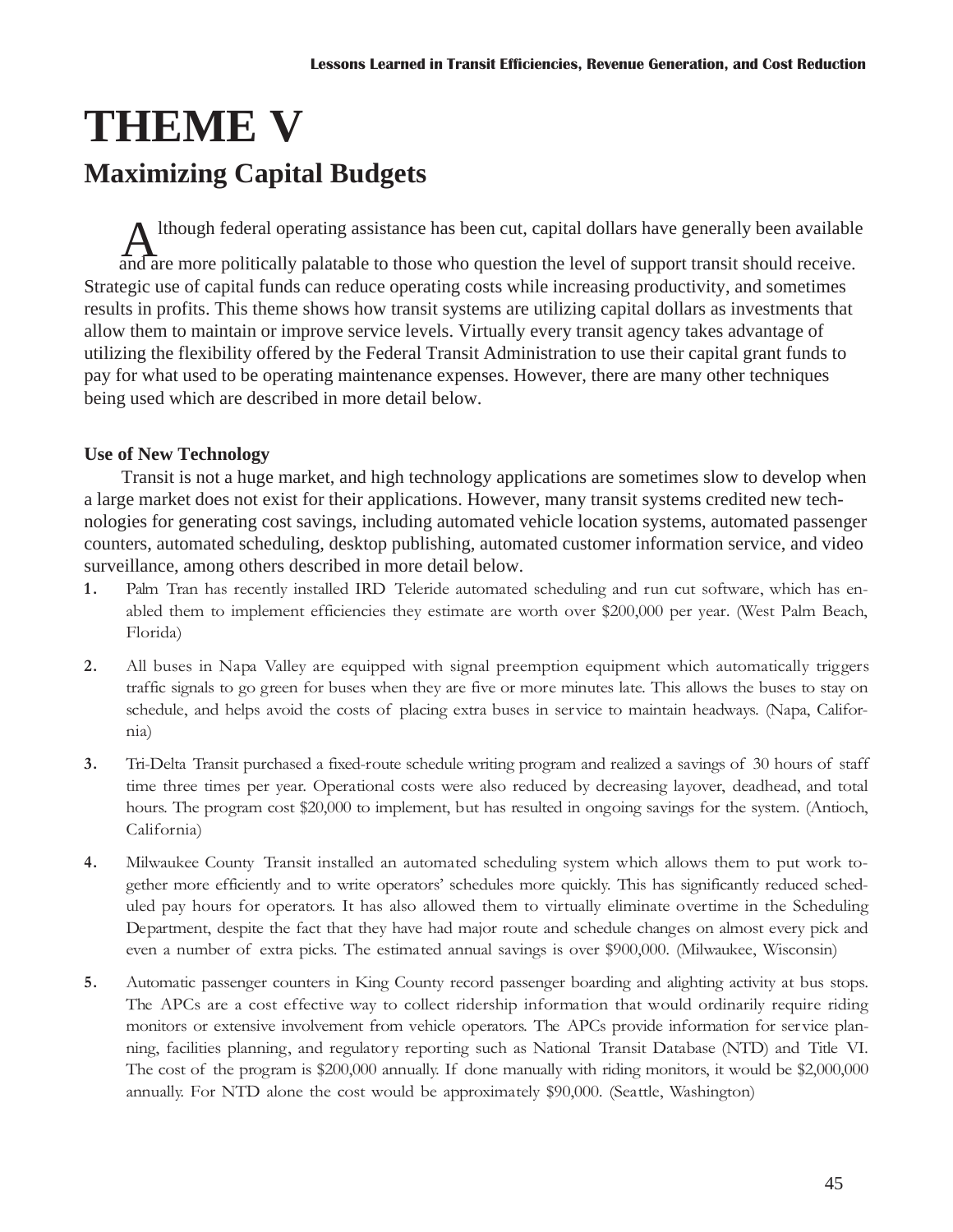- 6. BUS TIME is King Countys automated customer information system. Customers can phone in and receive computer voice generated information on bus routes and schedules. Over 600,000 calls are handled each year, with annual operations and maintenance costs of approximately \$180,000. BUS TIME takes the place of approximately 17 telephone information staff positions that would cost \$680,000, resulting in an annual savings of \$500,000. (Seattle, Washington)
- 7. CDTA utilizes a software program that locks confirmed paratransit schedules into an automated voice response service. Passengers wishing to confirm their trips can have their questions answered automatically, allowing staff to focus on other activities. (Albany, New York)
- 8. CDTA utilizes paratransit scheduling software that has enabled the agency to achieve a 7 percent increase in on-line passengers per hour. (Albany, New York)
- 9. Easily understood timetables and maps are available at all Santa Monica libraries and are now available on the Internet. These methods help promote the use of transit and reduce queuing for telephone information. (Santa Monica, California)
- 10. Desk Top Publishing is used extensively at Sunline Transit for producing forms, ride guides, maps, passenger alerts, PowerPoint productions, etc. They rarely contract out any printed products since they can produce professional, full-color products with Desk Top. This has resulted in over \$30,000 in annual savings. Sunline Transit estimates that it would cost twice what they pay their in-house graphics professional to get all items printed through outside vendors. (Thousand Palms, California)
- 11. KCATA installed signpost AVL technology in the 1980s that provided schedule adherence information. Analysis of that information allowed KCATA to take 4 buses out of service while still maintaining published headways, producing an annual savings of approximately \$350,000. (Kansas City, Missouri)
- 12. Long Beach Transit saves approximately \$50,000 per year by using transfer machines installed in their buses instead of printed transfers manually distributed by bus operators. The majority of the savings comes from reduced printing costs. However, it also makes tr ansfers much more secure. The transfer machines serve as revenue protection and control items as well. LBT recovered their costs for the machines within 3 years and have used them for 12 years. (Long Beach, CA)
- 13. MetroLink Commuter Rail utilizes automated ticket vending machines at all of its stations. Operating and maintenance costs are less than 10 percent of fares collected, and they have been determined to be very effective. Credit cards may be used, and over 70 percent of all passengers purchase monthly passes. Data from the ticket machines are analyzed by MetroLink staff to complete National Transit Database reports, eliminating the need to hire surveyors. FTA has accepted MetroLink's ridership analysis as statistically valid. (Los Angeles, California)
- 14. Seventy percent of all calls to MetroLink are answered by automated customer information voice technology, saving the agency considerable funds in personnel expenses. (There was no previous manual system to allow cost comparisons.) (Los Angeles, California)
- 15. At Madison Metro Transit, numerous functions have been computerized to allow greater efficiencies, particularly as the agency has been downsized. Computerized functions include ticket and pass inventories, mechanics' payroll, fixed asset inventory, ridership and fare information, and purchasing records. In addition, automated voice response units enable the customer service center to spend more time on individual special inquiries, while standard requests for information are automated. The agency is also installing integrated software for planning, dispatch, route and trip scheduling, and payroll, as well as Internet access for certain employees and E-mail for the majority of employees. The net operating savings is \$402,000, or 2 percent of the operating budget. (Madison, Wisconsin)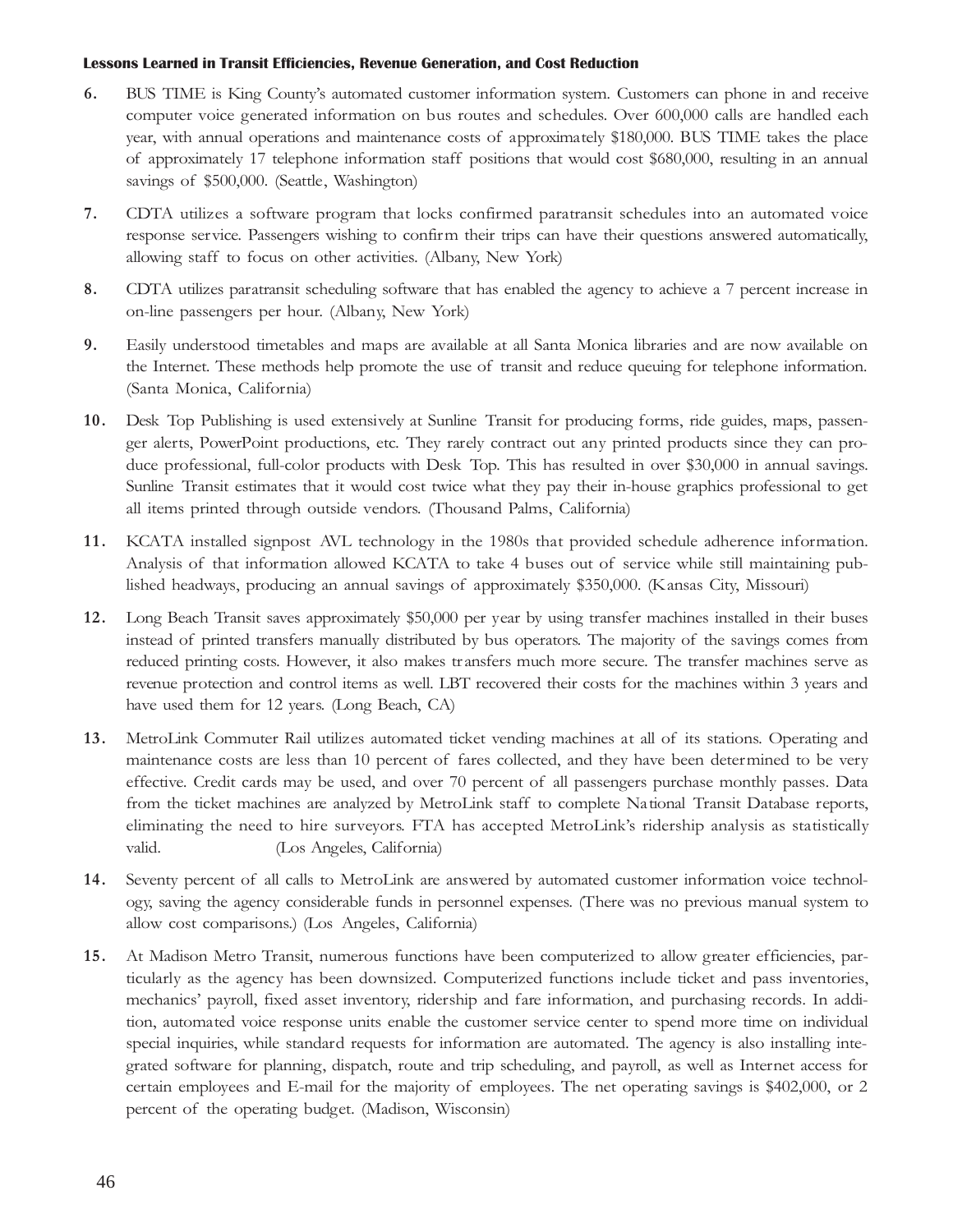- 16. Madison Metro Transit installed a closed-circuit TV in the money room, and one will be purchased for the service lane to reduce losses due to theft and to promote safety of the employees. In addition, Silent Witness (a camera system) was installed on certain buses to help reduce problems that arise on buses. It could aid in lawsuits and the recovery of vandalism costs, providing potential for large savings. (Madison, Wisconsin)
- 17. Community Transit utilizes an automatic lubricating device placed within each bus that hits all lube points on a bus on a continuous timed basis while it is in service. This device, and an extension of preventive maintenance intervals from 3,000 to 6,000 miles, saves \$2,500 per year per bus. (York, Pennsylvania)
- 18. The Jacksonville Transportation Authority utilizes automated passenger counters to provide more detailed analysis of boardings and deboardings which has allowed the agency to reduce service by approximately 5 percent while losing vir tually no ridership. (Jacksonville, Florida)
- 19. DART installed a G/Sched Optimizer in 1996 to set the exact number of runs per type they needed to maintain their work rules. They were able to realize about a 2 percent savings compared with previous runs. They are able to create approximately twenty runcuts in a day with excellent pay-to-platform ratios. (Dallas, Texas)
- 20. During the spring of 1995, CTA utilized Telecutter from IRD Teleride to cut all of its bus schedules. To determine the effectiveness of Telecutter, nine weekday routes were recut using Telecutter. There were no changes made to those routes, allowing a clean before and after comparison of pay hours saved. This program provided a savings of 47.6 hours per day, or 1.67 percent when compared to previous pay hours. (Chicago, Illinois)
- 21. COTA implemented a Transit Operating System written in COBOL on a VAX/VMS-based system. It is installed in two garages, and tracks around 400 bus operators. By having instant access to timekeeping reports, management was able to make adjustments in time to even the workload and reduce payroll by \$4,000 every two weeks for an annual savings of \$100,000 per year by reducing guarantee payments. (Columbus, Ohio)
- 22. Palm Tran installed the Teleride Customer Information System in 1996. Within weeks of implementation, the system was operating well enough to allow Palm Tran to eliminate six temporary customer service operator positions. Palm Tran believes the cost of acquiring the system will be returned within the first year of operation. (West Palm Beach, Florida)

### **Relatively Low-Tech Solutions That Save Labor and/or Parts Costs**

Advanced electronics are not the only technical solutions for reducing costs. Investments in brake lathes, metal benches, portable shelter cleaning equipment, and using waste oil for heating facilities are among the many examples of low-tech solutions that are saving transit agencies money:

- 1 . Sheboygan Transit acquired a Star brake lathe which turns the brake drums and the brake shoes as a matched pair. This operation allows for more even wear and longer brake life. The truck type brake lathe that was replaced would leave high spots on the brake shoes which would lead to poor break-in wear, glazing, and shorter brake life. By increasing the mean time between brake jobs, the number of brake jobs for the life cycle of the vehicle is reduced. This reduces labor associated with the brake overhaul process. The initial acquisition cost of the brake lathe was \$45,000. With the agency paying only 10 percent of the capital cost, the brake lathe has more than paid for itself in the savings noted above. (Sheboygan, Wisconsin)
- 2. The Metropolitan Bus Authority drilled a deep water well and installed a water pump at a cost of \$15,780, primarily to provide water needed for bus washing. Savings over prior costs of water service provided by the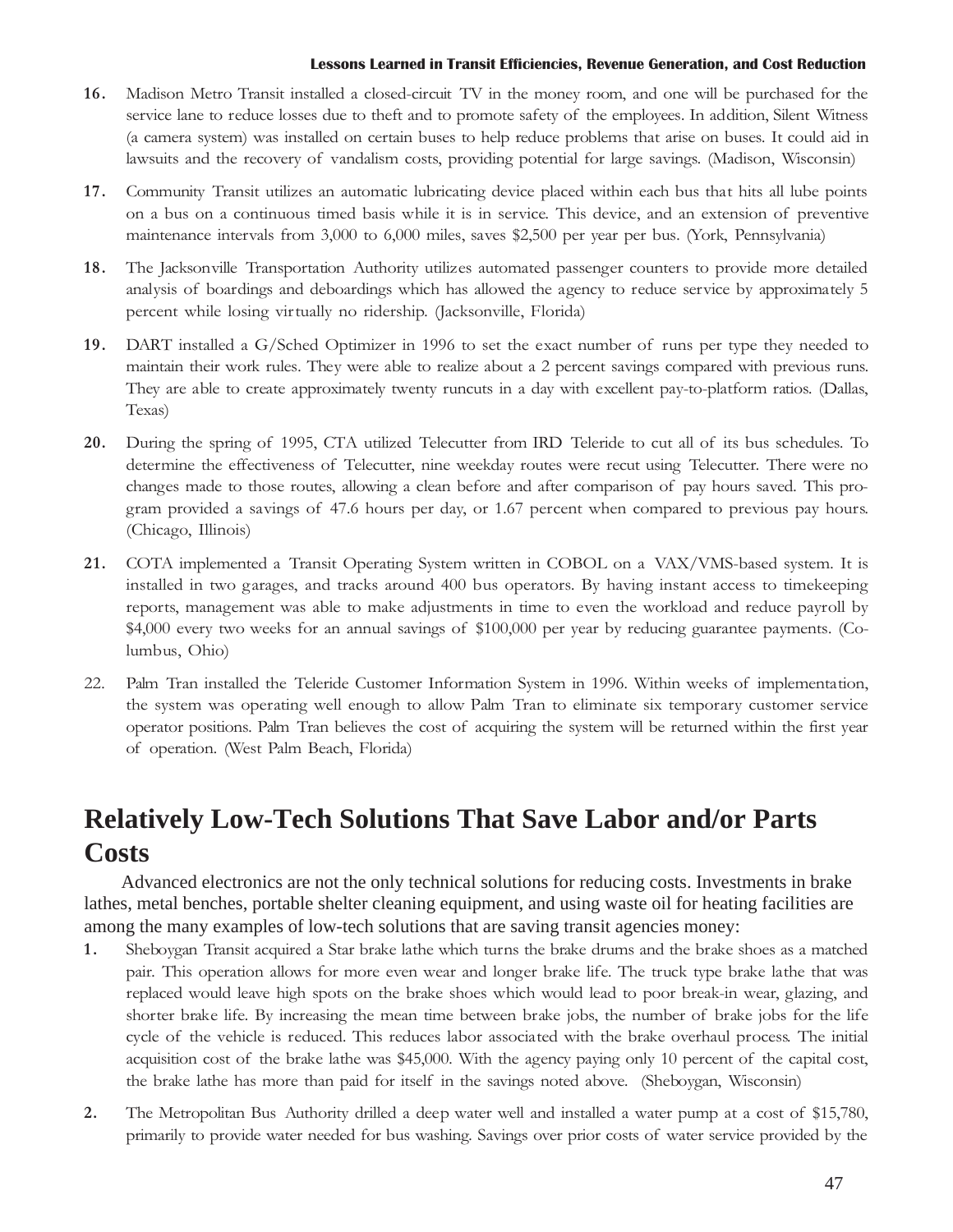local utility is approximately \$48,000 per year, or 0.14 percent of the annual operating budget. (San Juan, Puerto Rico)

- 3. RTC will replace existing concrete/wood bus stop benches with low-maintenance metal grate benches in Reno. This will reduce the considerable amount of time and materials the agency incurs repainting benches marred with graffiti from youth gang activity at frequently targeted bus stops. (Reno, Nevada)
- 4. Shelter window washing is a time consuming activity at RTC (up to three times weekly). Bus shelter windows are now cleaned with a portable power washing unit, using recycled water, with glazing spot-cleaned between power washing. The power washing reduces the time necessary to keep the shelters clean, and the recycled water minimizes glazing streaking. (Reno, Nevada)
- 5. Investing in RECARO seats has reduced workers' compensation back injuries significantly at Sunline Transit. (Thousand Palms, California)
- 6. MetroLink utilizes mini-high platforms at its stations with bridge plates for people in wheelchairs, eliminating the need for mechanical lifts which require maintenance. (Los Angeles, California)
- 7. The introduction of high pressure, hot water, mobile wash teams has increased the effectiveness of the station cleaning operation at New York City Transit. With the expansion of the mobile wash vehicle fleet to 50, it will be possible to realign night station cleaning operations so that mobile wash teams substitute for cold water wash teams, to reduce the overall cost of cleaning by \$1,163,000. (New York, New York)
- 8. MUNI has had considerable problems with assaults on bus operators, resulting in injuries and expenses. Their maintenance personnel have designed and installed a full operator area enclosure to protect them from assaults on a demonstration basis on 60-foot articulated MAN buses. (San Francisco, California)
- 9. Community Transit uses waste oil for heating the maintenance building, thereby reducing the cost of heating, and eliminating the cost of disposing of such waste oil. (York, Pennsylvania)

### **Acquiring Vehicles that Reduce the Cost of Operations and Maintenance**

Fleet standardization is not as popular as it once was. Transit agencies are benefitting from "rightsizing" their fleets to ensure that supply fits the demand for service. More agencies are realizing savings in fuel from smaller vehicles and alternative fuel vehicles.

- 1 . Sheboygan Transit has started replacing 35-foot coaches with smaller (24- to 27-foot), more fuel-efficient vehicles where demand requires no more than that size bus. They were not successful in negotiating a wage differential for operators based on size of buses. However, they estimate the 25-foot buses purchased in 1996 provide 50 percent better fuel economy in the 6.5 to 7.0 mile per gallon range, versus 4.2 miles per gallon among the 35-foot coaches. This will save them \$35,000 per year, or 1.5 percent of their annual operating budget. (Sheboygan, Wisconsin)
- 2. Ben Franklin Transit is acquiring a 26-passenger megavan to convert passengers from two 15-passenger vans into a single 26-passenger van. The megavan is used to transport employees to a federal nuclear reservation. The cost of operating and maintaining the vehicle (\$14,000) is completely recovered from fares paid by the passengers, as well as the capital replacement costs. The megavan is operated by one of the passengers, just as in a vanpool. This also helps avoid the \$150,000 annual cost of operating an express bus. (Richland, Washington)
- 3. Golden Gate Transit has purchased new 45-foot buses with 57 seats versus the 39 seats in current buses, resulting in annual savings from a reduction of more than 200,000 vehicle miles and 6-7 bus operator positions without any increase in vehicle maintenance costs. (San Francisco, California)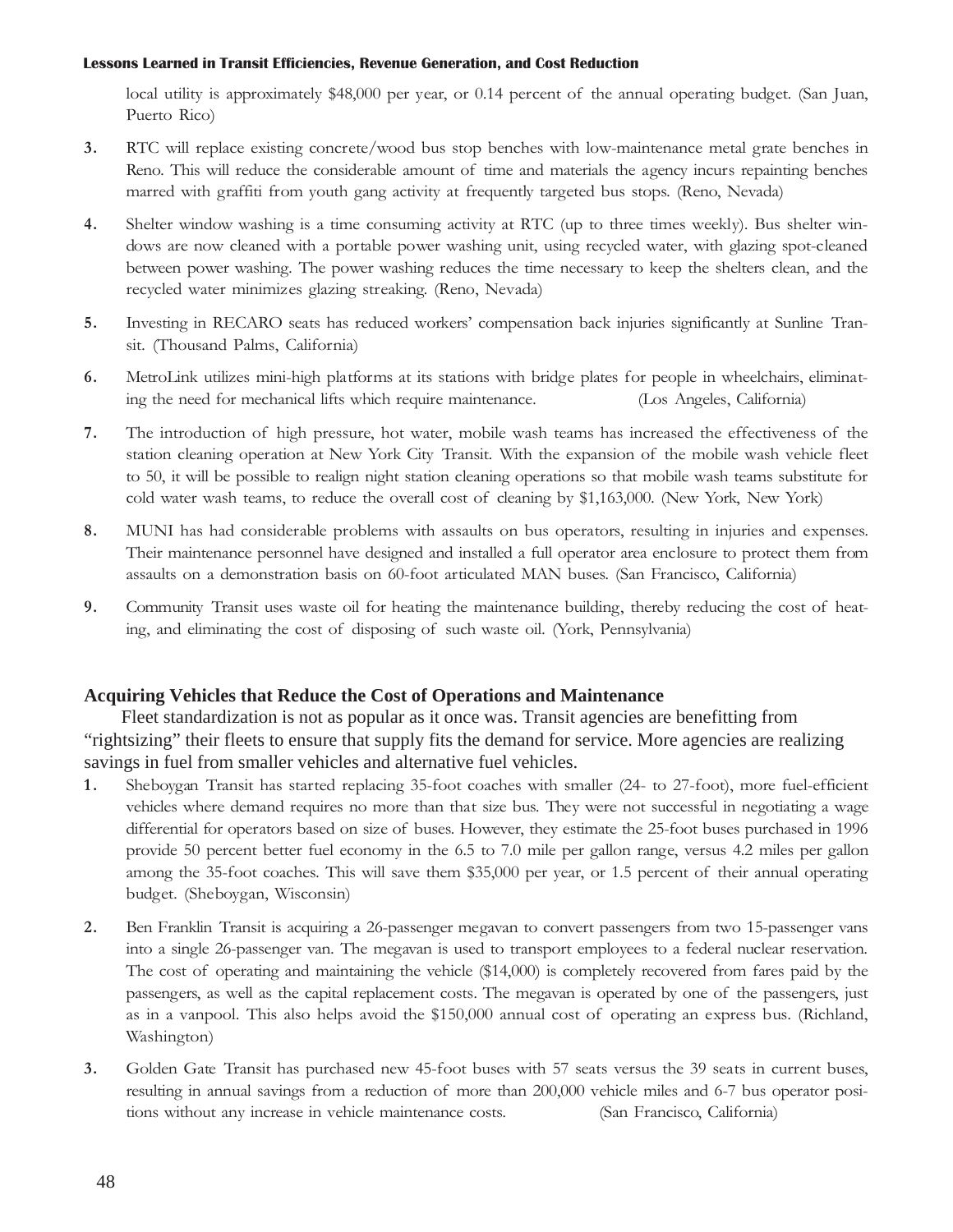4. SCRTs fleet of 95 CNG buses (comprising 47 percent of the total bus fleet) have proven to be reliable, with lower maintenance costs than their diesel counterparts. In addition, the price of CNG (on an equivalent energy basis) is considerably less than that of diesel fuel, resulting in a savings in operating costs of about \$2 million per year. However, the total additional capital cost of acquiring the fleet and fueling facility was about \$7.5 million more. Consequently, it will take about four years to "break even" on the investment. (Sacramento, California)

### **Facility Investment to Reduce Operating Costs**

New transit facilities can be extremely expensive, but the savings to be realized from adding or consolidating facilities can provide far greater returns in reduced operating expenses. Of course, the transit agency typically pays only the local share for these facilities, thereby multiplying the cost savings achieved.

- 1 . Palm Tran operates in one of the largest counties east of the Mississippi, and is actively expanding its service. It determined that building a new satellite operating facility would be cost effective. Although \$1 million in local match was required to build the \$5 million facility, the location saves the agency \$800,000 per year in operating costs due to reduced deadhead mileage, or \$16 million in current terms over the useful life of the facility. (West Palm Beach, Florida)
- 2. The KYD Yard is a joint-use facility for Metra Electric District maintenance-of-way and mechanical departments. Located within the new \$34.8 million facility are shops and welfare facilities for mechanical, signal, communications, electrical, track, buildings and bridges, and substation maintenance personnel; outdoor storage; office space; and a new fueling facility. Also located at KYD Yard is a heavy car repair shop which replaced a leased facility, a passenger ticketing/communications center, and the district police department. In total, operating and maintenance functions previously performed at six different locations were consolidated at this one facility, saving \$1.4 million annually (2 percent of the overall budget). Additional savings come from improved inventory control, operational and management control, and more efficient utilization of labor and equipment. (Chicago, Illinois)
- 3. Sunline Transit's opening of the Indio-Clean Air Center has resulted in the second largest area of savings to the agency with the reduction of deadhead hours and miles. This facility houses 12 out of 40 buses which now begin and end their routes in their service areas. The same facility houses Sunline's paratransit service and saves the agency over \$60,000 a year by owning versus leasing. (Thousand Palms, California)
- 4. The consolidation of SEPTA management into one office building at 1234 Market Street will result in a \$95 million reduction in operating expenses over the estimated 30-year useful life of the building, due to eliminated rent payments. (Philadelphia, Pennsylvania)

### **Capitalization of Operating Expenses**

The majority of transit agencies are taking advantage of the flexibility now available in using capital funds for maintenance expenses that have been operating expenses in the past. A few good examples are provided below.

- 1 . LYNX uses urbanized area formula capital funds for the capital cost of contracting to cover the capital costs of paratransit, leasing administrative and operating space, and purchasing associated capital and maintenance equipment. Total savings realized is \$2.8 million annually. (Orlando, Florida)
- 2. Tolls generated by local expressway authorities are used as soft match for Section 9 capital dollars, saving \$2,054,500 annually at LYNX. The downside of this technique is that the toll revenue credits are not "real dollars," resulting in a total capital budget that is reduced by 10-20 percent. However, the savings to a local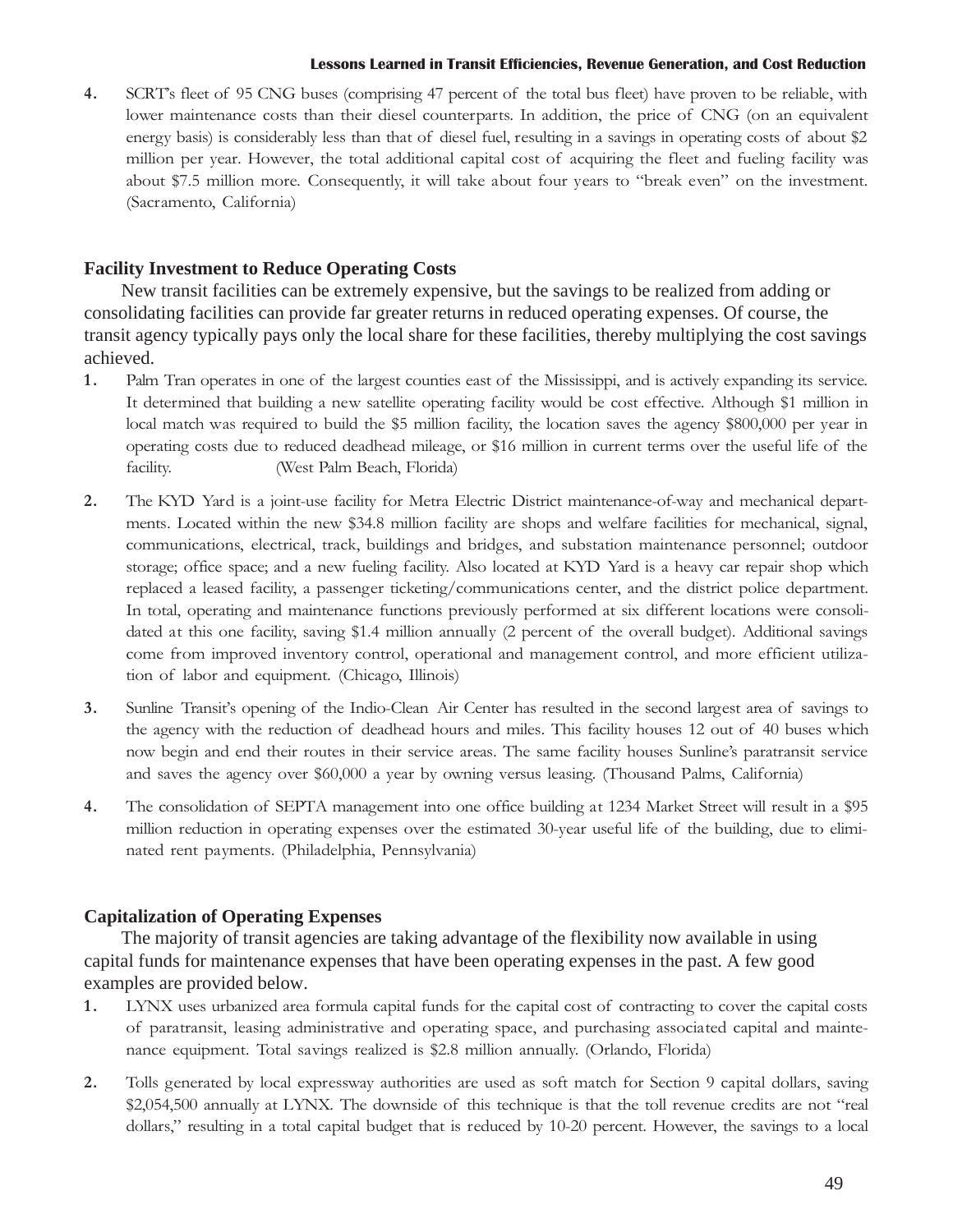transit agency by not having to fund the local share for federal capital dollars is substantial. The Metro-Dade Transit Agency has done the same thing, saving \$2.3 million in 1996. (Orlando and Miami, Florida)

3. The Metro-Dade Transit Agency also optimizes operating funds through the use of federal capital revenue for planning and capital maintenance activities, including \$2.5 million of capitalized Metrobus, Metrorail, and Metromover vehicle repairs. (Miami, Florida)

### **Vehicle Maintenance Techniques That Extend the Life of Vehicle Systems and Parts**

A number of systems identified various bus components and maintenance practices that help reduce costs by extending the life of vehicle systems and parts, such as transmission retarders, synthetic fuel, oil analysis, aluminum wheels, etc.

- 1 . At Napa Valley Transit, engine, transmission fluid, and coolant analysis are performed periodically on all buses. They perform opacity testing monthly on all buses, and penalize their contractor for any failed opacity tests. (Napa, California)
- 2. PENTRAN estimates that aluminum wheels on thirty-nine 1991 Flxible Metro buses will produce a projected annual cost savings of \$70,000 as a result of extended brake life, elimination of heat-related tire damage, zero painting costs, and increased fuel efficiency. (Hampton, Virginia)
- 3. Recycling oil filters and utilizing cleanable and reusable oil filters have proven to be less expensive than disposable oil filters in the long run at Connecticut Transit.(Hartford, Connecticut)
- 4. Transmission retarders have been used to extend brake life and reduce the number of brake jobs at a savings of \$76,445 per year at LYNX. (Orlando, Florida)
- 5. At LYNX, oil samples are taken every 3,000 miles and sent to Chicago to determine if fuel has slipped into the crankcase, which can ruin an engine within 48 hours of use, requiring a full engine rebuild. Estimated savings are \$100,000 per year. (Orlando, Florida)
- 6. Community Transit uses a synthetic transmission fluid that doubles the interval between fluid changes. Transmission retarders have doubled brake life. (York, Pennsylvania)

### **Key Lessons Learned in Theme V—Maximizing Capital Budgets**

- 1. The evidence is mounting—Transit systems often agonize over the value of investing in certain technologies. It is clear that a number of agencies have very positive reports on the benefits of certain technologies such as automated passenger counters, automated scheduling, and automated telephone customer service. There are fewer, but still positive, experiences with transfer machines, automated ticket vending machines, desktop publishing, automated vehicle location systems, and traffic signal pre-emption equipment. More systems firmly maintain that alternative fuel vehicles are less expensive to operate and less expensive over the life cycle of the bus. Many of these technologies are applicable to paratransit as well as transit.
- 2. Low tech counts, too—Ideas requiring less sophisticated solutions can come from anywhere in a transit agency, and all should be explored for their effectiveness. Employee suggestion awards can encourage the development of creative ideas centered around standard equipment.
- 3. Rightsize the fleet and facilities-Just as agencies carefully review how they allocate service hours in their communities, they should also examine how they comprise their fleet and allocate their major facilities. Smaller buses save fuel, while larger buses can provide extra capacity at reduced costs. Train consists can be reduced in size to reduce electrical costs and general wear and tear, while providing a greater sense of security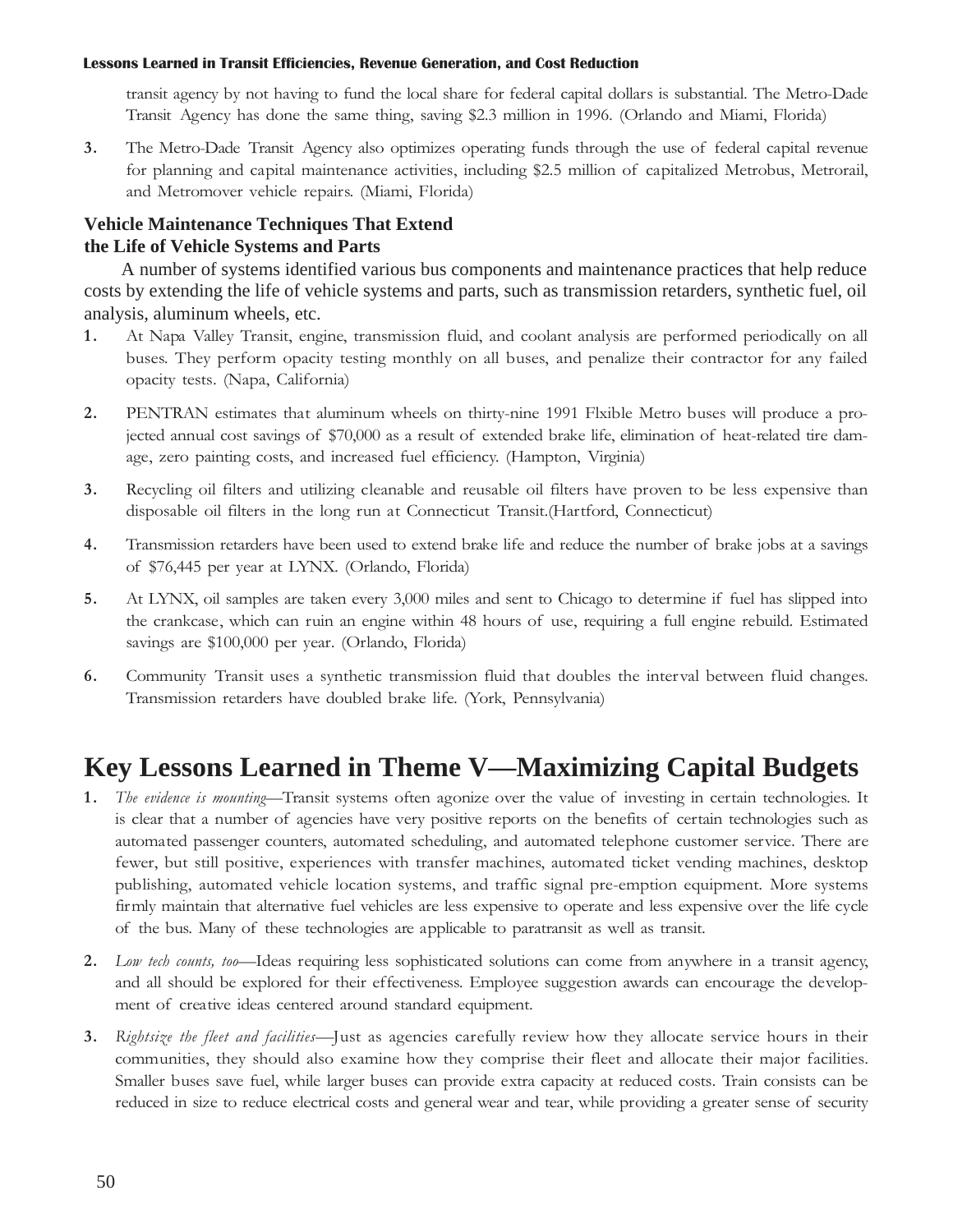for passengers. Similarly, transit agencies should carefully determine if there are more savings in consolidating or decentralizing facilities.

- 4. Capitalize operating expenses if desirable-Capital budget dollars can be used to pay for the capital costs associated with a contracted service. Soft match such as toll revenue credits can reduce local dollars needed for securing capital grants. More transit maintenance expenses, previously paid for with local operating dollars, can now be paid for with federal capital grants.
- 5. Long live the thing-Transit agencies report savings as a result of reducing the frequency of certain maintenance procedures or extending the life of vehicle components. Examples include recycled oil filters, synthetic lubricants, transmission retarders, aluminum wheels, and frequent oil analysis. Transit agencies would be well served to establish an electronic clearinghouse among their maintenance functions to share information on what is working (and what is not).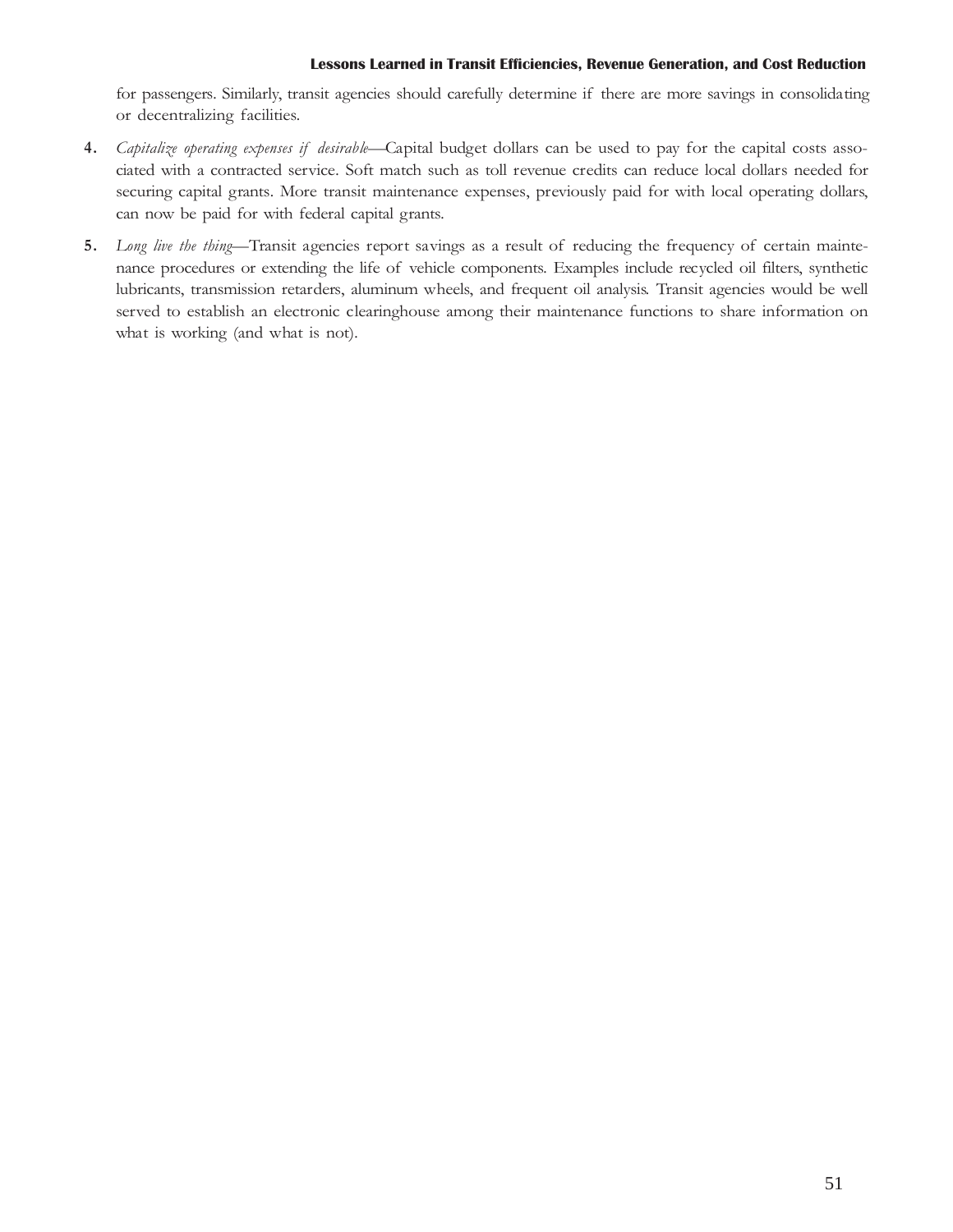# **THEME VI Improved Management of Internal Resources**

This theme is rather broad and includes the activities transit agencies are taking to reduce ex-

penses through better management of their organization, resources, and processes. As one transit manager of a northeastern transit agency who had to enact considerable cost cutting has noted, the general media and business reaction was "Its about time you stopped begging and started managing." While that might be a little harsh, the fact of the matter is that transit agencies were able to be a bit lax in years past. Managers must now explore all opportunities to trim unnecessary expenses. The techniques described in this theme reflect a response to the need to question the status quo. They deal with a more thorough examination of internal matters, versus opportunities for partnerships or cooperative ventures.

### **Reorganization/Reduction in Force**

Many transit agencies have no choice but to reduce the size of their staff in order to balance their budget. The general approach is to downsize administrative staff first. This avoids reducing actual service, and it also avoids possible penalties associated with contractual obligations when eliminating bargaining unit employees. Attrition and retirement provide opportunities for less painful staff reductions, but more proactive measures have also been successful.

- 1 . Sheboygan Transit modified position responsibilities upon the retirement of a maintenance supervisor. The existing evening supervisor was laterally transferred to maintenance supervisor, and the safety and training officer was laterally transferred into the evening supervisor position. With only two operator classes a year, the safety and training officer position was eliminated saving \$30,000 per year, or approximately 1.5 percent of the budget. There has been no apparent reduction in service quality or supervisory performance. (Sheboygan, Wisconsin)
- 2. Through attrition, COTA is shifting job responsibilities to do more with less. It is projected that COTA will save \$450,000 (or 1 percent of the annual operating budget) in reduced staff cost. As administrative employees leave, through retirement or to other job opportunities, each position is evaluated thoroughly to determine if that position's responsibility can be spread out amongst existing staff people. It is recognized that the downsizing of administrative staff is limited. However, up to this point there has been no decrease in productivity. (Columbus, Ohio)
- 3. A reorganization effort that took three years was coordinated in-house by senior management, Human Resources, and the unions, resulting in an annual savings of \$6.6 million at BART. Sixty-seven Administrative/Management positions were reduced, as well as 27 Line Service positions across all departments. The District offered a severance package to 20 managers, which included three weeks pay for every year of service (contractual) and accrued vacation, sick leave, and holidays. The cost of the severance package totaled \$2.1 million which was expended entirely during FY 1996. Beginning with FY 1996, annual savings total \$6.6 million, or 2.5 percent of the proposed operating budget. These actions also enabled the District to streamline the management structure to support a movement towards flattening the organization. (Oakland, California)
- 4. The Metro+Plus and fixed-route units were combined at Madison Metro, allowing the position of Metro+Plus Operations Manager to be eliminated. The Transit Store, which was within 10 blocks of the Administrative Offices was closed, enabling the elimination of another position and the cost of rent for the facility. Five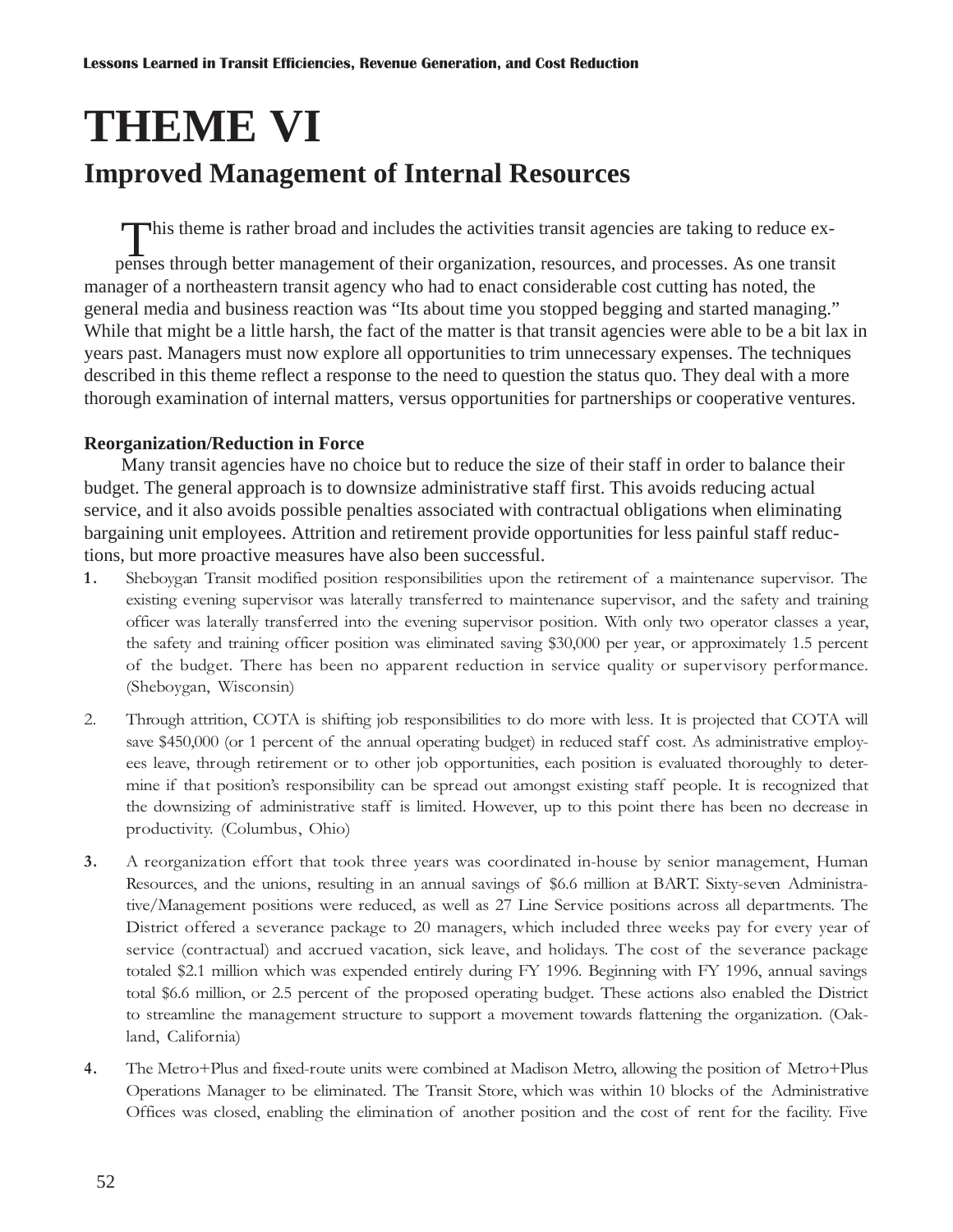other positions were also eliminated. These actions resulted in savings of \$420,000 annually, or 2 percent of the budget. (Madison, Wisconsin)

- 5. A major organizational review has aimed at streamlining management and ensuring that the front-line employees have the tools, training, and support required to provide quality bus service at New York City Transit. The agency has significantly reduced the central staff devoted to budget, human resources, material control, information systems, and labor relations. Division or borough level staff have also been reduced by 75 percent. These actions will save \$5,318,000 annually. (New York, New York)
- 6. New York City Transit is reorganizing the depot structure to create a separate route management unit to provide self-sufficient depots and centralize the road control function. Depot staff will ensure that buses and operators are fit for service; route managers will focus on reliability. This will generate a savings of \$2,141,000 annually. (New York, New York)
- 7. As part of Dade County government, MDTA participated in an early retirement program which was used by 125 MDTA employees. The county offered to pay program participants \$300 per month or full payment of the County's cost of single health coverage in a County approved group health plan (medical and dental) for a minimum of eight years and payment of 100 percent of the employees' sick leave balance as well as other leave balances. MDTA was encouraged by the County to also delay refilling budgeted positions as long as possible to generate offsetting savings for leave payouts unless it resulted in clear service disruptions. The use of overtime and temporary agency employees was also prohibited. (Miami, Florida)
- 8. METRO staff, together with consultants, reviewed operational support functions over a two-year time period and eliminated 204 salaried positions, or approximately 17 percent of its total salaried work force. This was achieved without a material negative impact on any of METRO's programs. Through careful analysis of METROs needs versus resources, position eliminations involved recombining work previously dispersed among several positions to eliminate vacant positions, a sizable early retirement offer to free some positions for elimination (accompanied by the recombining of management functions previously dispersed among multiple positions) and to allow replacement for other positions at lower salaries, and some layoffs of persons whose functions were no longer required by the size or nature of METRO's programs. This effort saved approximately \$10.5 million per year, or 4.5 percent of the operating budget. (Houston, Texas)
- 9. SEPTA has targeted 510 administrative positions for elimination in FY 1997. Most of this reduction will be achieved through retirements, including an early retirement package offered to employees. The consolidation of SEPTA management into one office building has also resulted in administrative savings. There were expenses involved in this downsizing program, including additional pension costs, incentive stipends offered to employees not eligible for early retirement, actuary costs, unemployment costs, and out-placement costs, totaling \$3.5 million. However, the agency anticipates saving \$25 million in 1997, or 3.5 percent of its annual operating budget. (Philadelphia, Pennsylvania)
- 10. Attrition-based headcount reductions totaling more than 700 positions were conceived and initiated in 1990 and continued through 1995 in order to slow the rate of operating cost growth at Long Island Rail Road. Avoidance of layoffs and/or furloughs was desirable to avert incurring multi-year, contractually-defined payments (of up to 60 percent of pay for up to five years) to employees whose jobs were eliminated. This inhouse technique resulted in significant reductions to payroll and benefit expenses. Allowing natural attrition to occur to achieve downsizing is not an innovative technique. However, it does minimize the impact on individuals as the process transpires. (Jamaica, New York)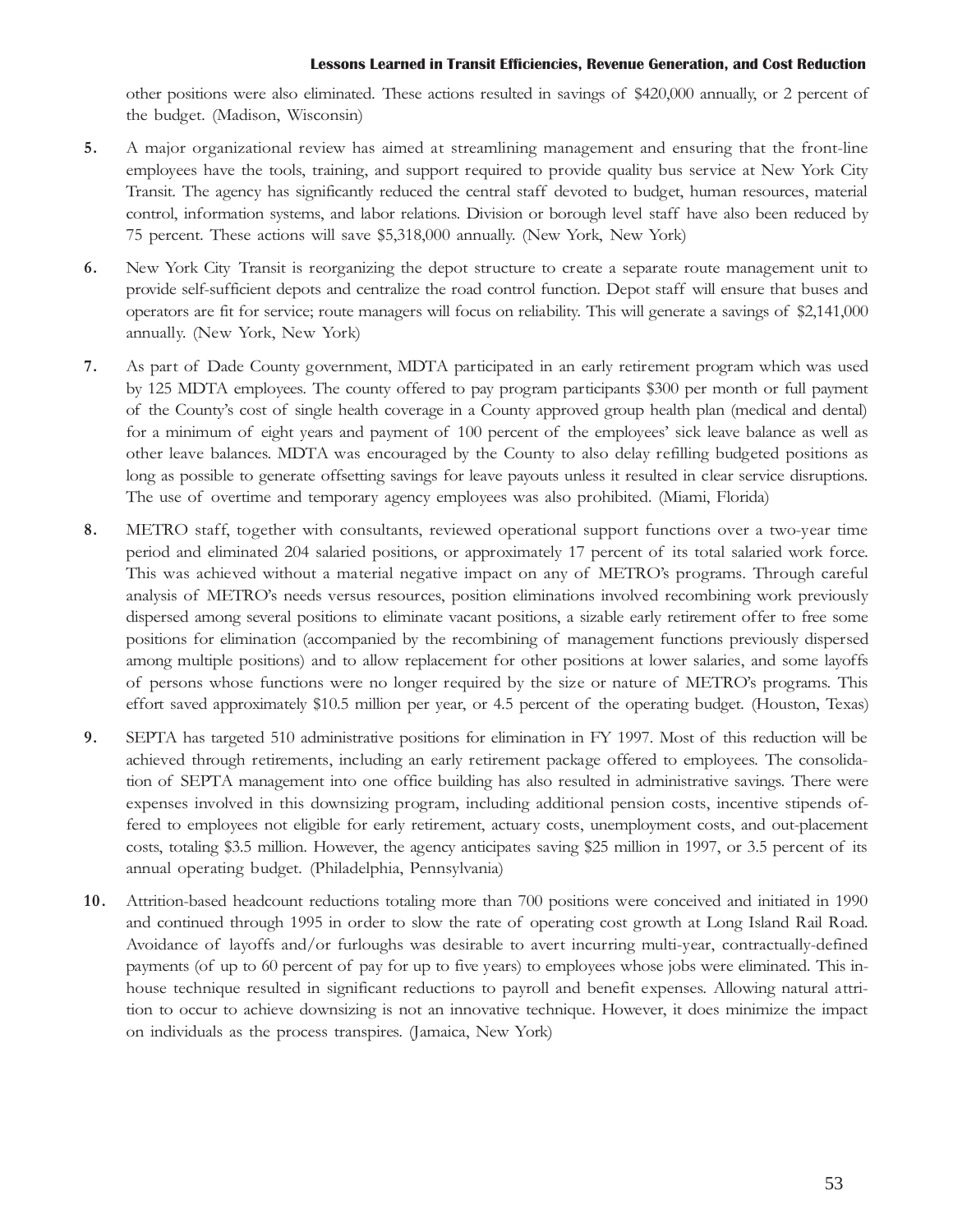### **Contract/Outsource or Retain Functions**

Each transit system needs to examine its functions and conduct a cost benefit analysis of whether it is better to perform the functions with in-house staff or through an outside source, if possible.

- 1 . Sportran outsources mapping, scheduling, and demographic functions to the regional MPO through an interlocal agreement. They also outsource their planner to the MPO and pay for services with capital funds. (Shrevepor t, Louisiana)
- 2. The Regional Transportation Commission contracts out its money counting process to Armored Car Carrier. This saves approximately \$20,000 annually in staff time. (Reno, Nevada)
- 3. Metro Area Transit retained its money counting functions, but reduced its costs by hiring part-time retirees to perform this function. (Omaha, Nebraska)
- 4. New York City Transit outsources the audit function and reduces cycle counts in order to save \$250,000 annually and reduce five quota positions. (New York, New York)
- 5. NYCT also outsources the facility management and maintenance functions in order to reduce total costs by 10 percent (\$343,000 annually). (New York, New York)
- 6. One of the private carriers that had provided commuter rail service under contract to Metra transferred its operation to Metra through a sale and acquisition transaction. The acquisition (for \$28 million) resulted in significant cost savings due to elimination of property depreciation reimbursement, management fee compensation, and coach leases, and reduced administrative expense. Estimated savings are about \$2 million per year, or 3 percent of the annual budget. Additional savings were realized through improved resource management and other economy of scale opportunities, improved operational and management control, and improved labor utilization, providing over \$6 million annually in lower budgeted costs than under the previous private carrier arrangement. (Chicago, Illinois)
- 7. NYCT terminated its contract for bus undercarriage coating and incorporated undercoating into the scope of programmatic maintenance for a savings of \$931,000 annually. (New York, New York)
- 8. Sportran contracted out the paratransit operations function, but retained the maintenance and passenger certification functions. (Shreveport, Louisiana)

### **Improved Methods of Procurement**

Purchasing parts, consumables, and services constitutes the second highest expense for transit agencies, after labor. The prices paid for these items can be reduced through alternative methods of procurement. Agencies often benefit from investing in consultants with special expertise.

- 1 . Sheboygan Transit broadened the amount of competition in the acquisition of bus parts. To speed up the process they developed a method of obtaining fax quotations from various vendors for bus parts. The agency believes it saved as much as \$20,000, or a little less than 1 percent of the agency budget, on bus parts as a result of this process. (Sheboygan, Wisconsin)
- 2. Commercial Insurance (General, Property, Crime, and Auto) costs were reduced by over \$200,000 per year by following a new two-tiered procurement procedure that combines the best features of low bid and negotiation methods. The first phase involves the evaluation of brokers' proposals resulting in the selection of three brokers to provide services to Pace. Pace works with the three brokers to develop specifications for each specific type of insurance required. Unlike the open bidding approach, in which each broker is one of many to be considered, Pace's approach encourages brokers to devote the time necessary to develop the best possible specifications and obtain the best possible price. After obtaining input from the three brokers, a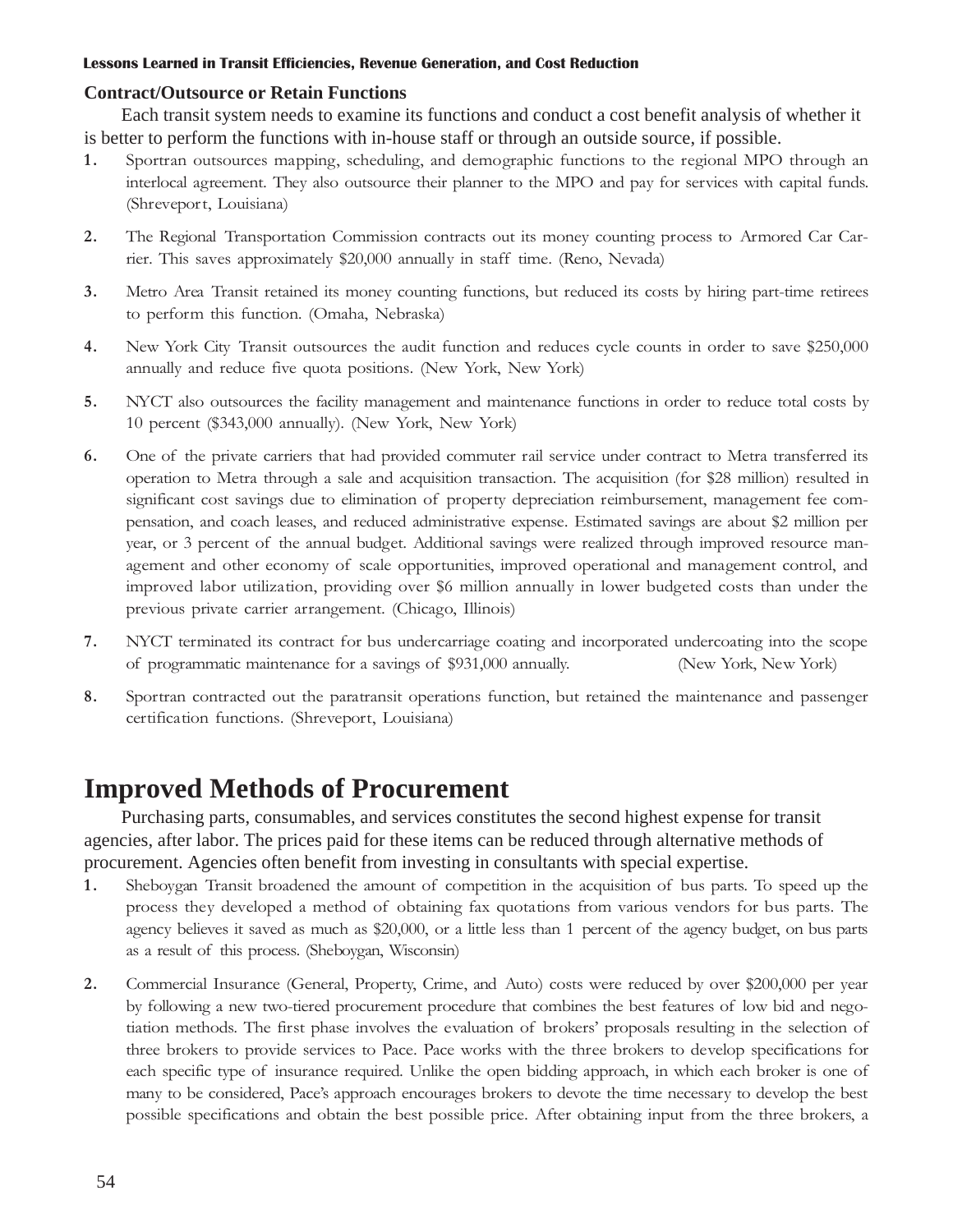base bid specification is prepared and all three brokers are required to submit a price for the base bid specification. They are also allowed to propose alternative terms and conditions. The knowledge that the competition is limited to three identified brokers encourages more intense competition than would normally be found for a relatively small account such as Pace. Coverage has improved as well. The auto coverage limit has been increased from \$1 million to \$2 million, and the self-insured retention for the general liability policy has been reduced from \$10,000 to zero. All rates are fixed for three years. (Arlington Heights, Illinois)

- 3. At Connecticut Transit, a broker was selected jointly by management and the union to renew employee benefit coverages. By analyzing benefits, bidding coverages, and negotiating rates with various providers, the broker has saved the agency more than \$700,000 with no diminution of benefits. Best of all, the broker's fee is paid by the carriers. (Hartford, Connecticut)
- 4. LYNX is leasing a Greyhound garage and 5-acre site for \$77,250 per year instead of buying a comparable property and facility for \$1.2 million. If used for 5 years, it will save \$813,750. A similar 5.85-acre site that was a former trucking maintenance business also came available with a capacity of 80 buses. A five-year lease and improvements will cost LYNX \$2.4 million versus \$10 million for a new site, saving \$7,600,000 over five years. (Orlando, Florida)
- 5. The Miami Valley Regional Transit Authority consolidated medical insurance coverage with one carrier and competitively bid when renegotiating the labor agreement. An insurance consultant was hired who worked first with management. The consultant structured an ideal program to win premium reductions, then solicited and evaluated bids. The consultant then participated in joint meetings of management and labor where presentations were made by insurance companies. The consultant's fee was \$10,000, but the authority realized a savings of over \$500,000 annually. (Dayton, Ohio)
- 6. The Metropolitan Bus Authority decided to purchase, rather than lease, tires for its bus fleet. A lease contract was canceled and tires were acquired by purchase or were retreaded. The agency spent \$6,637 to purchase a new tire changing machine, but the change resulted in a savings of approximately \$250,000 annually, or 0.84 percent of the annual budget. (San Juan, Puerto Rico)
- 7. New Jersey Transit has utilized fuel hedging techniques for a number of years. By using oil futures to lock in at a fixed price, the agency has been able to stabilize fuel costs. The agency has the option, depending on market conditions, of locking in prices or floating with the market. Between FY 1990 and FY 1996, diesel fuel costs for the agency decreased by approximately \$2 million, or 10 percent, despite an increase in service levels and gallons of fuel used during this period. (Newark, New Jersey)
- 8. MARTA enters into annual agreements with commodity brokers by competitive bid to "hedge" the price of diesel fuel. MARTA is currently using a "fixed-for-floating swap" in which a hedge price is negotiated (fixed) and each month the hedge price is compared with the average Atlanta cost for diesel (floating). If the average cost exceeds the hedge price, the broker pays MARTA the difference for the number of gallons of diesel in the contract for that month (which was determined based on MARTAs budget for diesel). The reverse occurs if the average cost is less than the hedge price. Fuel hedge saving have totaled \$2,276,611 since 1987. Through nine months of FY 1996, MARTA saved \$276,756. MARTA claims other utilities can also be hedged. (Atlanta, Georgia)
- 9. Fuel costs soared from \$0.72 per gallon in 1991 to \$1.09 per gallon by mid-fiscal year and continued to fluctuate thereafter at PAT. Diesel fuel swaps are implemented completely using in-house staff who arrange bidders, perform analyses, set pricing parameters, and stage the bid process. Only 20 hours of staff time are needed to complete the arrangement. PAT has experienced budget reductions of \$0.12 per gallon since FY 1991 and has realized a net benefit of \$350,000 over this period. (Pittsburgh, Pennsylvania)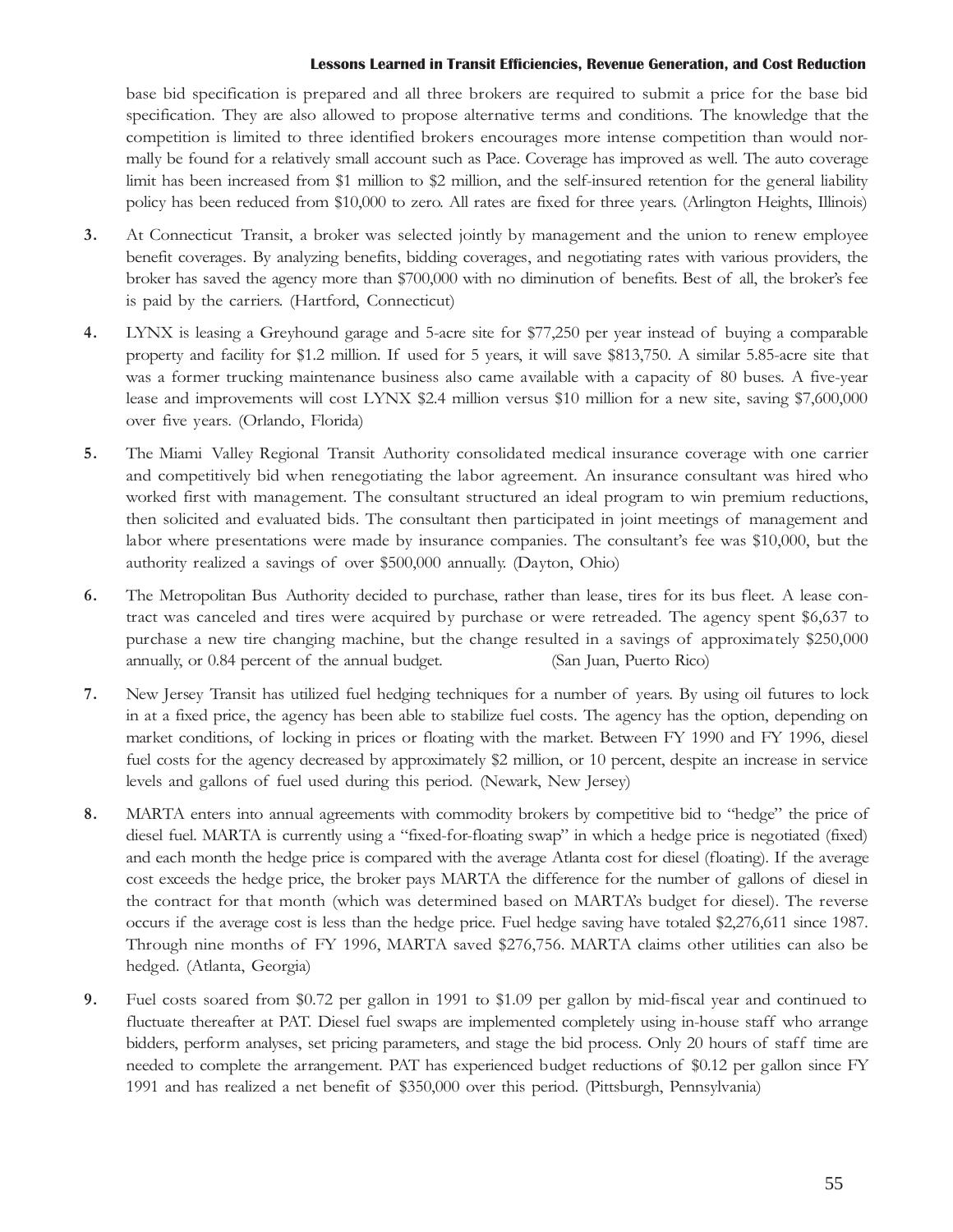- 10. Tri-Delta Transit reviewed the cost of maintenance items and found that the contractor could purchase some items at a much lower cost. Through a contract amendment, ECCTA reduced the cost of some maintenance items by 15 percent. (Antioch, California)
- 11. DART has taken advantage of the availability of Commercial Paper to establish a \$300 million line of credit. The Commercial Paper has a maximum life of 270 days at interest rates of only 3.5 percent. DART continually rolls these funds to maintain access to a low interest rate for borrowing money to build the new light rail and commuter rail systems. (Dallas, Texas)
- 12. SEPTA has realized health care savings as a result of aggressive use containment, successful negotiations with major providers, and selective increases in the co-pay for Paid Prescription and Dental. Over \$40 million has been saved since FY 1993. (Philadelphia, Pennsylvania)
- 13. With an annual electric power bill of \$22 million, BART hired a consultant who, over a 10-year time frame and at a cost of approximately \$150,000, assisted BART in applying for an allocation of 4 megawatts of electric power from the Western Area Power Administration. Once the allocation was received, a one-year effort was required to pass legislation requiring the local utility to deliver power from Federal Marketing Power Agencies to multiple points while continuing to treat the power as though delivered to a single meter. This resulted in annual savings of \$1.2 million, or about 0.6 percent of the total operating budget. With the legislation in place, BART applied for and received a temporary allocation of 55 megawatts from Western and has entered into a 20-year contract with Bonneville Power Administration, another Federal Marketing Power Agency, to supply most of BART's power needs. This will result in annual savings of \$5 to \$7 million (2.5 to 3.3 percent of the annual operating budget). (Oakland, California)
- 14. San Diego Transit financed the purchase of 130 new coaches by using Certificates of Participation, which help the agency make necessary major purchases, beat the cost of inflation, and reduce maintenance expenses on an aging bus fleet. (San Diego, California)
- 15. Durham Area Regional Transit purchases tires with capital dollars, then sells virgin carcasses to trucking companies, tire recappers, etc., at double the cost of the local share for the tire when it was purchased new. New tires are always on buses, and the agency saves by making no local contribution to tire purchases. (Durham, North Carolina)

### **Managing Major Expenses**

Certain expenses are common among most transit agencies, particularly liability due to accidents, injuries, and absences. These and other cost factors such as energy utilization or marketing represent substantial portions of operating budgets that have been effectively reduced through focused efforts.

- 1 . Connecticut Transit enjoys lower electricity rates by agreeing to run building generators when general demand for power is high. The local utility company provides very advantageous rates to customers who are willing to run generators during peak demand periods (mainly in the summertime). Connecticut Transit maintains standby generators in each division to operate essential equipment in the event of a disruption of electrical power. (Hartford, Connecticut)
- 2. The Miami Valley Regional Transit Authority had a good workers' compensation claims record, but they were subsidizing the state fund. The agency found a loophole in state statutes requiring all public bodies to be members of the state system. The new system costs about \$300,000 per year, including stop-loss insurance, etc., but they realize a gross savings of \$845,000 (or a net savings of \$545,000 annually). (Dayton, Ohio)
- 3. Metro achieves ongoing savings through the implementation of an energy demand management program, installing electronic recording meters to provide for coincident demand, combining accounts to eliminate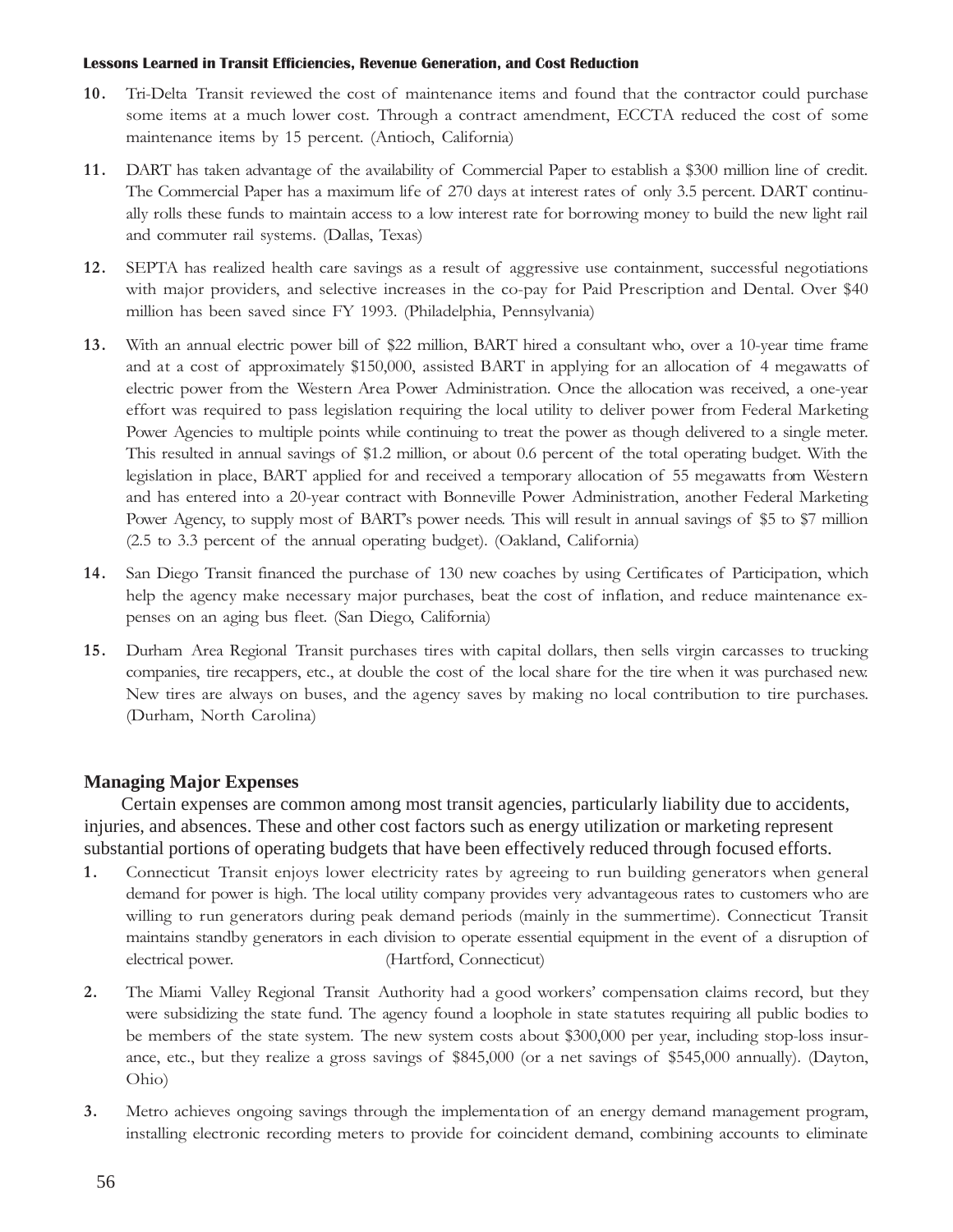duplicate service charges, cycling equipment to shift the onset of heavy loads to off-peak periods, rescheduling work tasks to off-peak periods, reducing peak loads by controlling HVAC usage in maintenance yards, and consolidating hundreds of electric accounts into one billing invoice. The program requires hiring one person to establish a close working relationship with the utility company and to become knowledgeable of rate structures, components of rates, different periods for peak pricing, etc. Current cost savings are about \$1 million annually, or 0.3 percent of the overall budget. (Chicago, Illinois)

- 4. A small in-house staff of industrial engineers in NJ Transit has implemented both demand-side management and supply-side management programs to produce annual savings in excess of \$2 million per year in electric bills, plus another \$500,000 in natural gas bills. The demand-side management concentrated on replacing standard fluorescent lamps and magnetic ballasts with energy-efficient tubes and electronic ballasts. The agency has also installed computerized building control systems in bus garages, major terminals, and other facilities to operate the lights, heating, ventilating, and air conditioning systems. On the supply side of management, negotiations with the electric utilities resulted in a three-year contract which reduces the cost of traction power by about \$500,000 per year. Over the course of three years, a capital expenditure of \$5 million has produced \$2.5 million per year in operating savings. (Newark, New Jersey)
- 5. PATs hourly employees are required to furnish a certificate from an attending physician for illnesses of two or more working days in order to be compensated for absences due to illness. An inordinate amount of requests were being completed by the same physician. A decision was made to conduct an intensive review of all sick pay requests from the most recent two-year period. A special audit/review was performed by inhouse staff. As a result of the special audit, 10 percent of all sick pay requests are now reviewed quarterly on a continuing basis. Knowing that sick leave requests are now subject to audit, employees' use of sick leave has been affected. PAT had averaged 4,500 requests annually prior to review and is averaging approximately 3,600 requests post review. This effort is estimated to save \$280,000 per year. (Pittsburgh, Pennsylvania)
- 6. The Regional Transportation Commission performed a baseline marketing study to measure the public image of the agency and gain a better understanding of the types of individuals who used the public transit service. The information from that study helped determine where the agency's advertising/promotion efforts and funds were best placed, resulting in a net savings in advertising dollars of approximately \$45,000 a year. Remaining marketing dollars were shifted to more effective and less costly promotional/marketing efforts. (Reno, Nevada)
- 7. CDTA now self insures itself for workers' compensation and has established a Retrospective Plan. The carrier now does claims management and provides excess coverage. Claims are now significantly lower than former premiums, and the agency is saving approximately \$100,000 annually. (Albany, New York)
- 8. Sunline assumes the risk of liability claims at the \$125,000 self-insured retention level. This has contributed, in conjunction with in-house claims adjusting and safe driving records bolstered by training, between \$50,000 and \$75,000 a year to savings in insurance premium deposits. Sunline challenges every claim they feel is illegitimate (rather than settling), and their hard stance on these matters has discouraged further claims from being filed. (Thousand Palms, California)
- 9. BART is self-insured for both industrial and non-industrial disability (first six months) claims. A Third Party Administrator (TPA) is contracted to provide day-to-day case management and claims administration services. Directed by the Human Resources Department, the TPA is effective in driving the claims process to ensure that employees are provided the benefits for which they are eligible while also monitoring costs and return-to-work abilities. With the award of a contract to a new TPA in April 1995, all earlier "tail claims (previously handled by three other administrators) were forwarded to the new TPA which has resulted in an increase in case closures and claim settlements. In addition, the utilization of a Preferred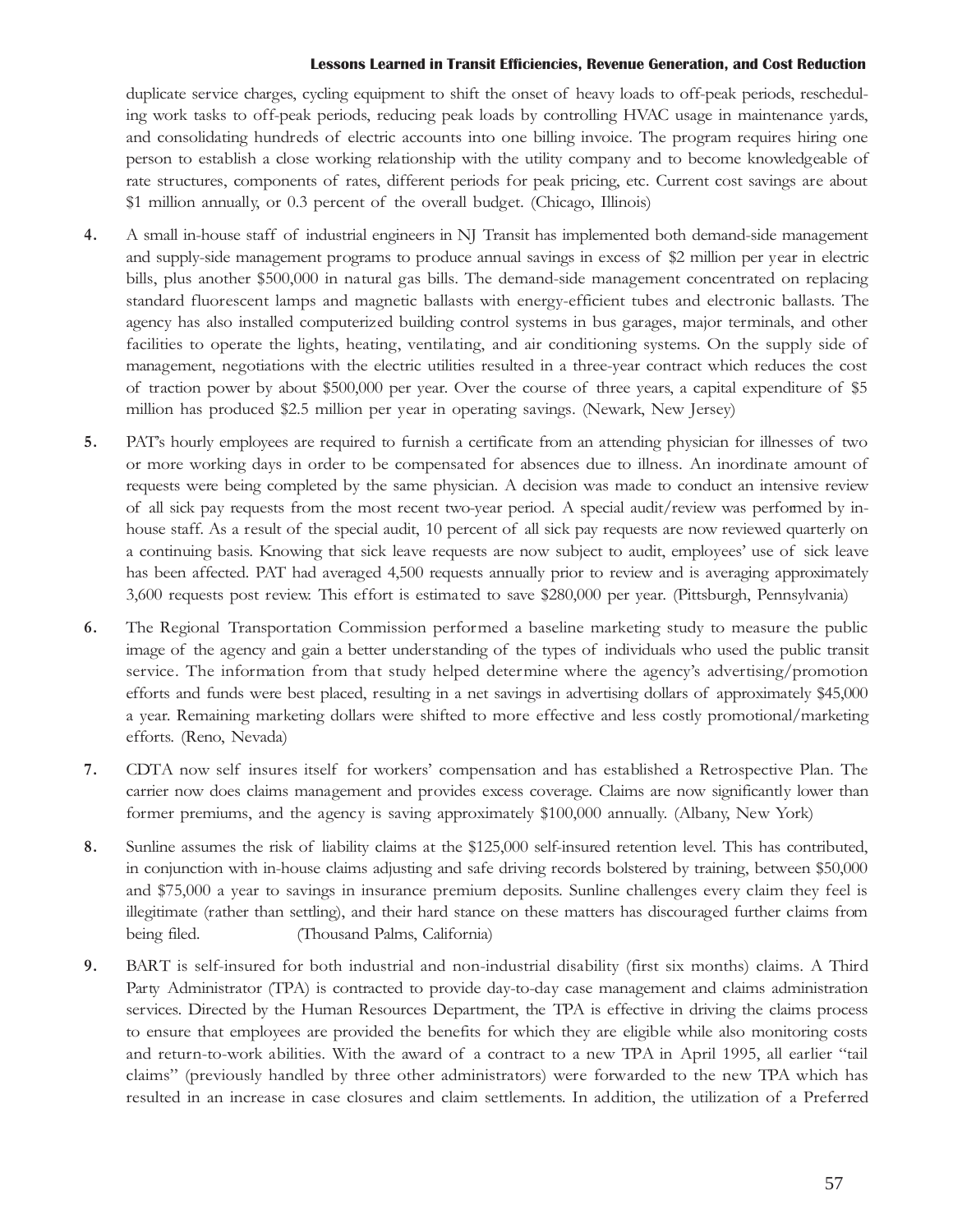Provider Network reduces treatment costs through the discount agreements negotiated with the treaters. (Oakland, California)

- 10. A Temporary Modified Assignment Program enables BART's recovering workers or those with minor injuries to return to modified or alternate assignments for a period of up to 90 days. This program reduces overall costs by minimizing the need for replacement payroll costs while also paying the disabled worker temporary disability benefits. The program creates a "win-win" as the employee's recuperation is often enhanced by the ability to return to an active duty status, the employee returns to a regular pay status, and District work is accomplished rather than being delayed as a result of the absence. The combined efforts on the Disability Programs Management efforts have saved the District approximately \$1 million per year in costs that would have otherwise been allocated to Workers Compensation claims payment and/or reserve funding. (Oakland, California)
- 11. In 1991, Long Beach Transit's expenses for liability were \$1.2 million and \$1.3 million for workers' compensation (out of a total budget of \$26 million). In 1996, LBT's expenses for liability have been reduced to \$1 million and \$800,000 for workers' compensation (out of a total budget of \$36 million). This \$700,000 savings is attributed to tracking all risk costs closely and instituting light duty assignments for those on workers' compensation, while emphasizing training, accident investigation, and aggressively challenging false claims. This requires someone dedicated to tracking these matters, staying on top of attorney's costs, and making good evaluations. (Long Beach, California)
- 12. Metro Area Transit has experienced a reduction in absenteeism from 12 to 8 percent. This is attributed to two initiatives. First, the agency has mandatory meetings (held at three different times in one day) every quarter for every employee. The importance of safety is stressed (overtime is not paid for safety-related meetings) and the general manager gets the opportunity to share information and ideas with his workforce. One such idea is the importance of good attendance. Second, MAT stations a doctor at the agency offices two half-days a week, and a nurse five days a week. The doctor performs physicals which helps to reduce absenteeism, health care costs, and workers' compensation. (Omaha, Nebraska)1
- 13. Accidents were costing Metro Area Transit \$400,000 a year. That cost has been reduced by \$374,000 a year, to a level of \$26,000 annually. They attribute this to challenging every questionable claim against the agency, and by stressing the importance of safety at their quarterly meetings with all employees. Their safety record has also allowed them to reduce their insurance costs from \$350,000 to \$62,000 annually (for an annual savings of \$288,000). (Omaha, Nebraska)
- 14. Various techniques have been implemented at the Maryland Mass Transit Administration to reduce electrical consumption, including: (1) operating Metro rail car vehicles in coasting mode, (2) shutting down various Metro rail car systems during yard storage, and (3) assuring shop lighting is turned off during hours when not in use. Implementation of these cost-saving items is estimated to have resulted in over \$500,000 in annual savings. (Baltimore, Maryland)
- 15. Sound management investment policies and an oversubscription of the Bus Operator Pension Fund has enabled Golden Gate Transit to negotiate a reduction in its contribution to the Bus Operator Pension Fund, saving \$3.5 million over a three-year period. (San Rafael, California)
- 16. With joint union and management efforts, workers' compensation payouts have been reduced at SEPTA from \$26 million in FY 1995 to \$23 million in FY 1996, with a further reduction to \$21 million in the FY 1997 budget. The Authority has achieved savings by reducing employee lost time injuries, and hiring a third party administrator to handle medical bills for employees on workers' compensation. However, the cornerstone of the program involves providing temporary duty jobs to employees who are injured and establishing a proactive approach in returning employees to their original permanent positions. (Philadelphia, Pennsylvania)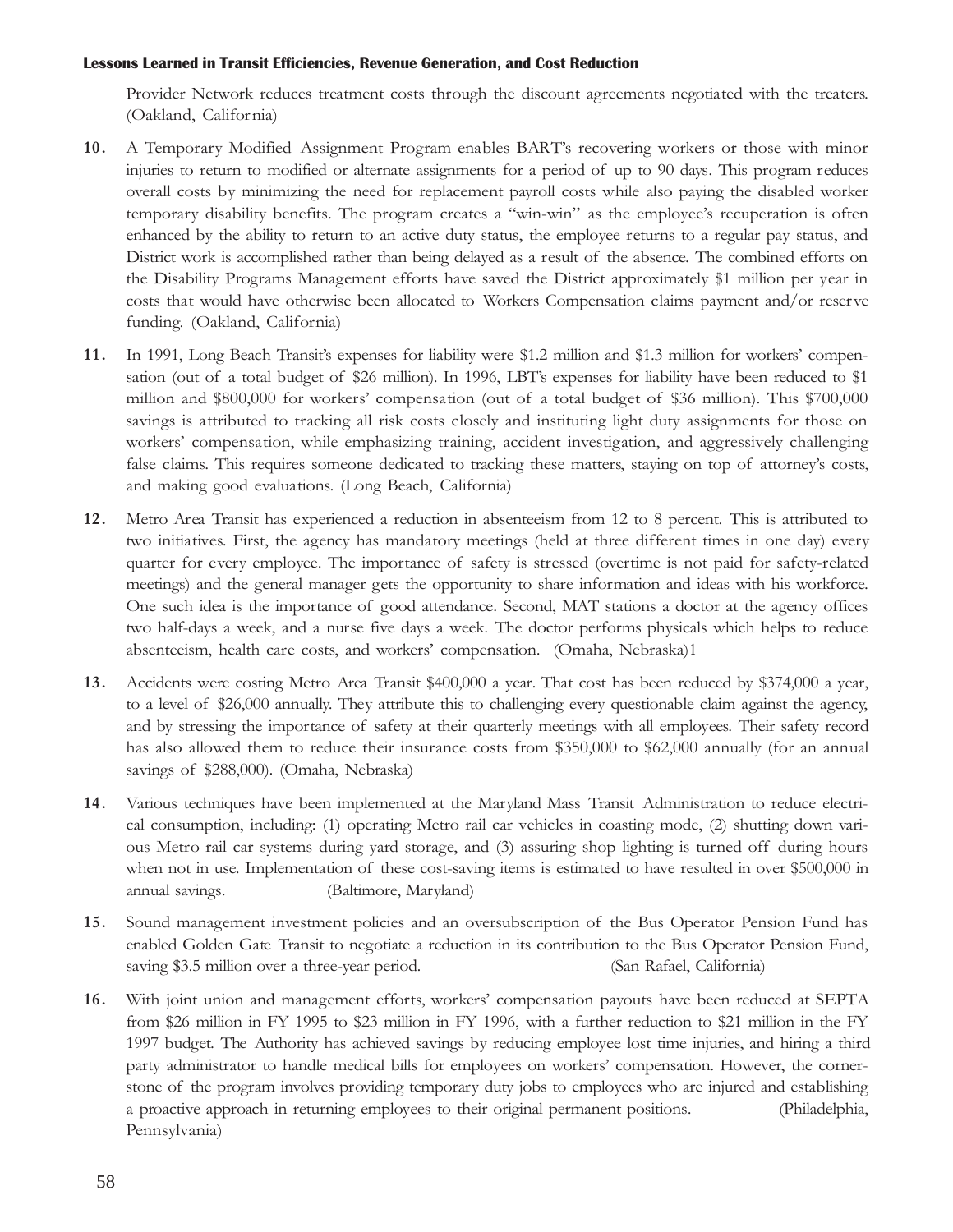- 17. Palm Tran instituted safety programs four years ago and noticed a substantial decrease in liability experience pitted against premium. The agency converted its workers' compensation to a Retro Plan which has the capability of saving up to 80 percent on workers' compensation premiums. In the first quarter of 1996, Palm Tran ran at 1.1 percent experience against premium. The savings are substantial and could reach \$500,000 per year. (West Palm Beach, Florida)
- 18. After automobile insurance premiums skyrocketed to \$1 million in 1986, RTC established a Self-Insured Retention (SIR) program in which RTC pays any loss up to \$100,000 and contracts for insurance coverage above that amount up to \$10 million. RTC simultaneously initiated a Safety Program to update driver training, and implemented two award programs for safe driving, including monetary bonuses. RTC also took a strong stance against potentially false accident claims, going to court even if their expenses exceeded what they could settle for. Total claims and paid losses have declined, and the agency has saved \$3.7 million dollars over 10 years. In comparison to 1988, the premium has decreased by \$395,169. (Reno, Nevada)

### **Reengineering Internal Processes**

Although details were often sketchy, some transit agencies reported that they were re-thinking various processes to determine how they could be accomplished less expensively. Reengineering normally refers to radical changes in the way an enterprise accomplishes its mission. The types of changes reported were more in line with total quality management reviews, but they do demonstrate transit's growing ability to question how it is doing business.

- 1 . At Long Island Rail Road, organizational analysis and process re-engineering are two techniques used to supplement the attrition-based staff reductions. It has been used to review administrative functions for efficiency opportunities including operating department functions (track installation, motor rebuilds) and contract reviews. (Jamaica, New York)
- 2. SCAT employs the concept of multi-tasking through designating one bus operator position as a "Utility" Bus Operator" who is responsible for bus benches, shelters, bus stop signs, and other miscellaneous duties. This position also fills in for driving assignments when needed. (Sarasota, Florida)
- 3. Bus maintenance intervals have been modified at the Maryland Mass Transit Administration. Scheduled maintenance intervals have been extended from 6,000 to 9,000 miles with an estimated annual cost savings of approximately \$2.5 million. This change has been in effect for a year and little if any increase in other maintenance costs have been noted as a result. (Baltimore, Maryland)
- 4. At Madison Metro Transit, one full-time Sales Outlet Coordinator position was replaced by a part-time cashier in 1991, by using UPS and mail services to distribute tickets and passes to and from sales outlets in 1991 and computerizing the process of issuing tickets and passes. This technique saves \$12,000 annually. (Madison, Wisconsin)
- 5. At New York City Transit, the midnight shift is responsible for a very low proportion of total issues from storerooms. By pre-issuing commonly-used materials, the Material Division can close the 33 storerooms located in bus depots and car maintenance shops on the midnight tour. (New York, New York)
- 6. New York City Transit raised the petty cash limit to \$500 and allowed the use of credit cards to purchase small items. This reduced the procurement quota by 10 positions at a savings of over \$600,000 annually. (New York, New York)
- 7. Sportran (Shreveport, Louisiana) now relies more heavily on contacts with other transit systems instead of consultants to find solutions to problems. The Center for Urban Transportation Research, through funding from the Florida Department of Transportation, will tie all transit systems in Florida electronically to allow the 20 agencies to share e-mail. This more flexible form of communication will provide more effective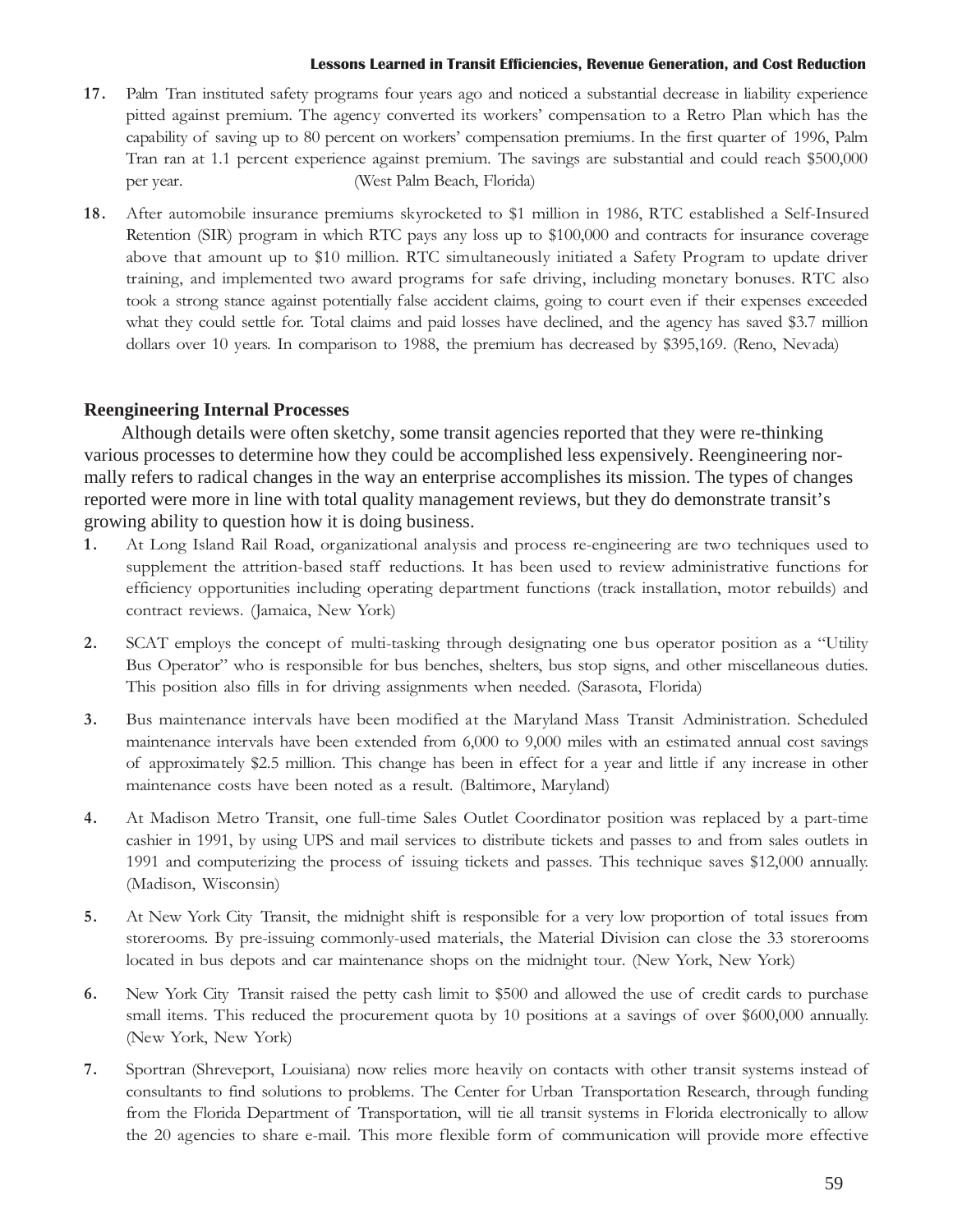communication among the agencies to obtain assistance on problems from each other, and share information on successes (and failures) among transit systems within the state.

- 8. By utilizing a Total Quality Management process, Pierce Transit has reduced a rebuild process from six weeks and \$928 per unit to no wait time and \$357 per unit. The agency also aggressively pursued warranties on vehicles as well as components, saving more than \$200,000. (Tacoma, Washington)
- 9. A Currency Unfolder Incentive Program was designed by PAT to reduce the cycle time for depositing farebox receipts and to recognize exceptional performance in the routine task of preparing currency for deposit. Each Currency Unfolder was required to process a minimum of \$8,000 dollar bills daily. The following incentives were paid for average monthly processing:

| <b>Average Daily \$ Value</b> | <b>Incentive</b> |
|-------------------------------|------------------|
| 8,000                         | $-()$            |
| 10,000                        | \$50             |
| 12,000                        | Additional \$25  |
| 14,000                        | Additional \$25  |

The program resulted in a reduction of three Currency Unfolder positions at an approximate annual savings of \$86,000. Other benefits included improved cash flow, reduction of cycle time from farebox to the bank, improved attendance, and a reduction in departmental overtime. (Pittsburgh, Pennsylvania)

- 10. Citifare has developed a new approach to driver run picks that is "Outside the Box." Drivers construct their own work weeks from a list of available pieces of work and days off. Management still decides how the bus blocks are divided into pieces — late or early straights, how small or large the pieces are, minimum/ maximum hours per week, etc. — but how those pieces are selected or linked for a work week is left to the drivers. Typical bids total 38.85 hours. Report, turn-in, and travel time amount to 3.5 percent of total hours and the amount of bid overtime is less than two-tenths of one percent. Spread time or intervening time penalties are not required, there are no hours guaranteed, and breaks are not built into the runs. The flexibility which drivers have in the process made these practices unnecessary or undesirable. Estimated annual savings are \$296,700. (Reno, Nevada)
- 11. Regional Transit Service initiated a TQM program during FY 1996 to control the costs of parts and repair parts usage. Buses were overheating, causing parts to breakdown, with attendant costs of replacing buses in service. The problem was found to be the use of improperly-mixed concentrates in the bus cooling systems. The agency switched to pre-mixed products with the proper balances of water and ethylene glycol. Nearly \$500,000 was saved as a result of the initiative. (Rochester, New York)

### **Key Lessons Learned in Theme VI—Improved Management of Internal Resources**

- 1. Take advantage of less painful opportunities—Normal attrition and retirements provide opportunities to reconsider responsibilities and assignments among remaining staff. Early retirement incentive plans are another means of quietly reducing administrative costs. These types of actions should be considered on a regular basis to help avoid more drastic changes that might be needed at a later time.
- 2. Use outside help if appropriate—Having expert advise from organizational specialists can provide objective recommendations on highly sensitive issues, particularly when layoffs are likely to be necessary. Agencies undergoing substantial reductions in force should keep employees informed of the status of organizational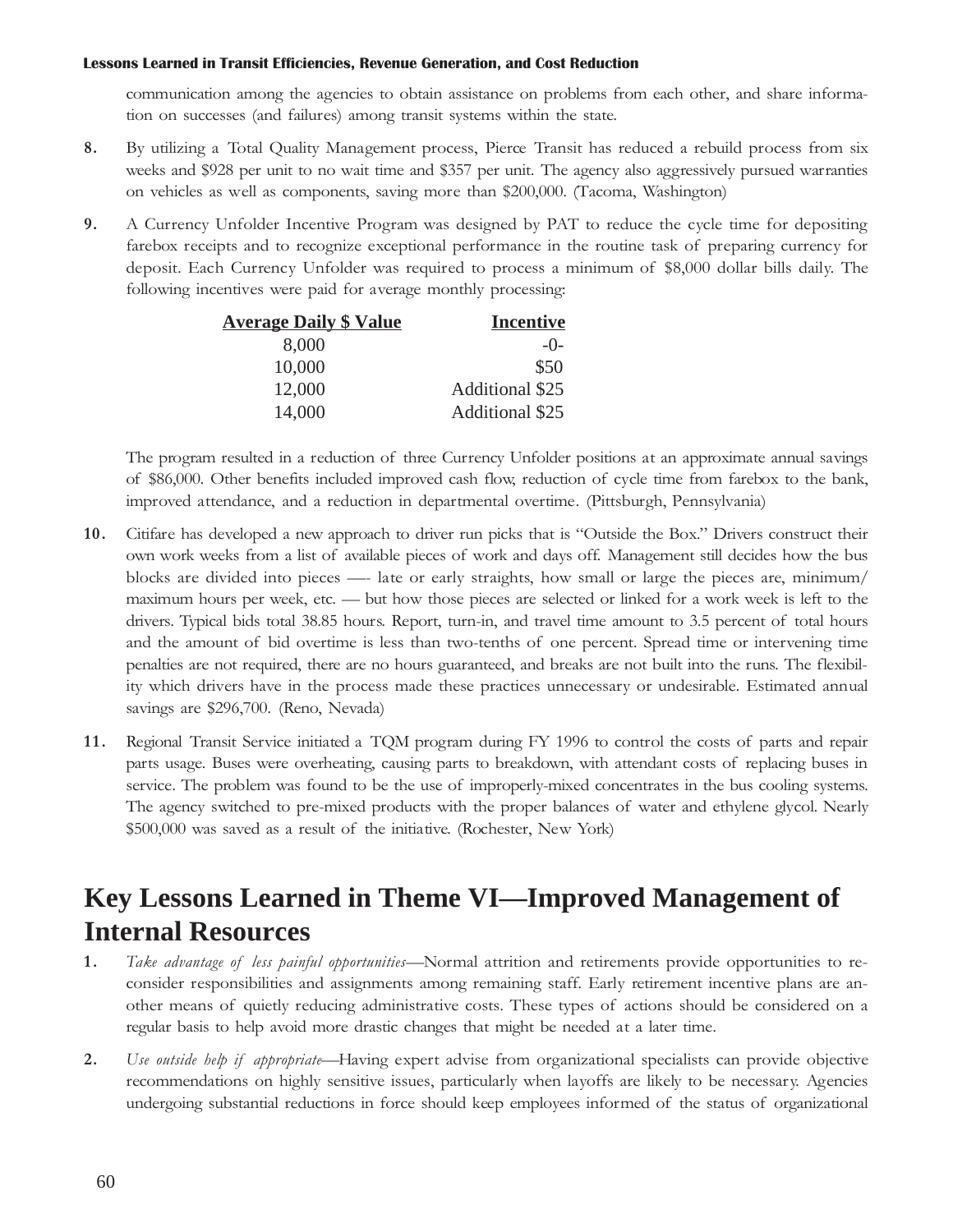review, and provide as much assistance as possible in out-placing employees who will no longer be with the organization.

- 3. Do what you do best, and outsource the rest-There are many functions currently performed by transit personnel that could be done by other public sector agencies or private specialists. Each function should be reviewed accordingly.
- 4. Go with the pros—When reviewing major expenses such as insurance that is also acquired by many other public and private agencies, take advantage of the greater availability of expertise (such as brokers) that can save your agency substantial dollars.
- 5. Minimize the surprise—The purchase of fuel is a major part of transit agencies' budgets. Fuel hedging can stabilize the price of fuel and help avoid unexpected expenses in the middle of a budget year.
- 6. Follow the money—While there are opportunities for savings throughout a transit agency, it makes sense to look at the areas of greatest expense to realize the greatest savings. Liability insurance, fuel, workers' compensation, health insurance, absenteeism, and energy management serve as primary examples. It often makes good sense to hire experts or to increase in-house capabilities in such areas. The more you know about the company you purchase from, the more apt you are to be able to work with them in acquiring the best deal.
- 7. Assume the responsibility—Many, if not most, transit agencies have enacted self-insurance programs. This causes them to be accountable for every claim, but also provides the opportunity to save money if their claims are less than the amount they budgeted for self-insurance. This greater accountability creates an environment of wanting to minimize risks and maximize rewards. This has resulted in more emphasis on safety, fewer accidents and absences, and reduced costs. Transit agencies are also well served by challenging all questionable claims against them, regardless of the possibility of settling for payments less than the cost of defending against the claim.
- 8. Reduce absenteeism-A number of transit systems have had success using third party administrators to provide day-to-day case management and claims administration services. Light duty or temporary modified assignments discourage those who might abuse workers' compensation benefits, while providing valuable service to the agency. Auditing sick pay requests on a random basis has proven effective in reducing the use of sick leave. Having doctors or nurses perform physicals on-site has also proven successful in reducing absences and keeping employees healthier.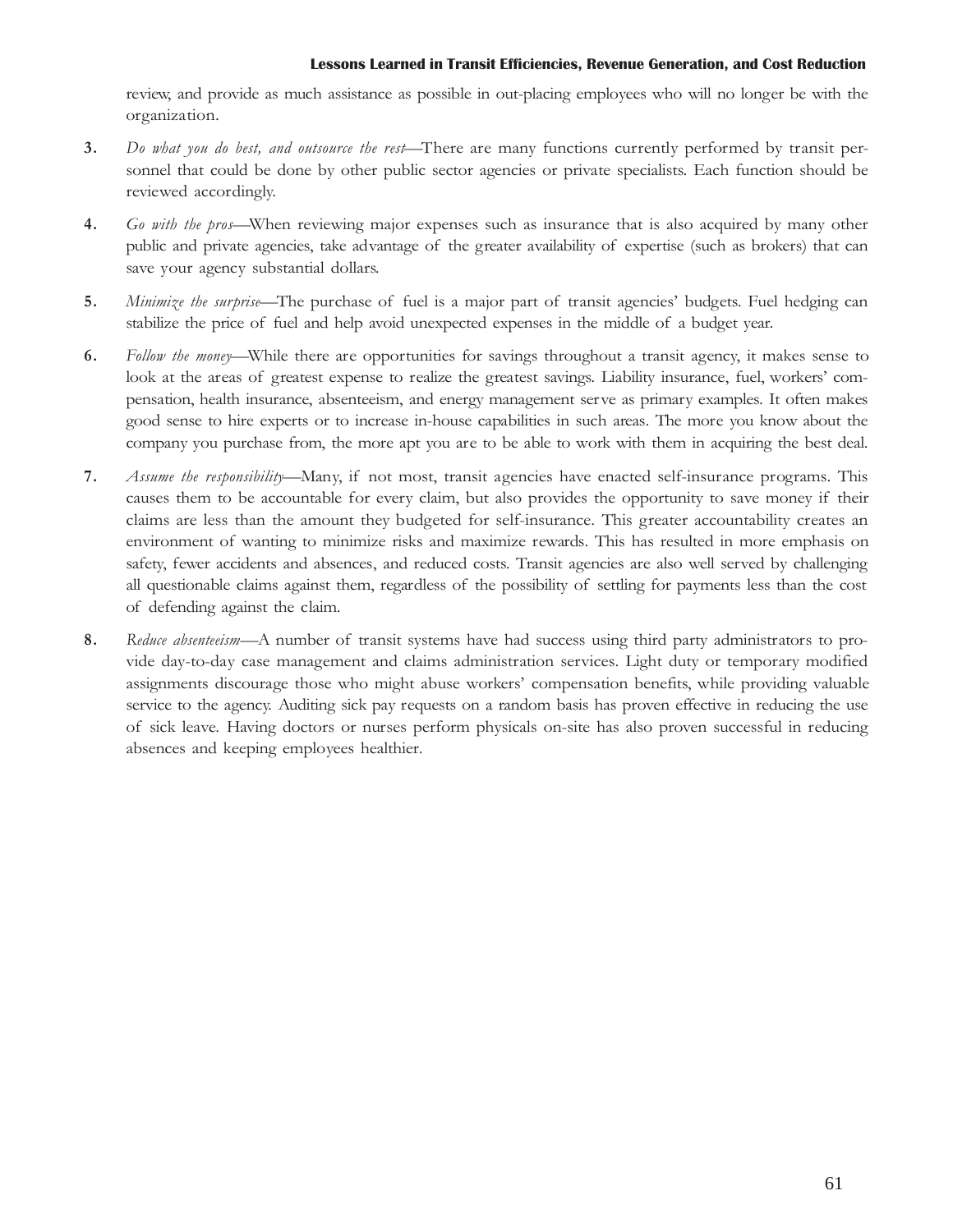# **Conclusions**

Transit agencies clearly have many experiences to share that can help their counterparts reduce

costs or generate new revenues, without resorting to raising fares or cutting service. The bottom line results are typically new revenue or savings of between 5-10 percent of an operating budget (though it could be considerably more). While this does not completely solve transit agencies' funding problems, it certainly helps the bottom line and avoids passing costs on to passengers.

It is very difficult to try to condense this report into a few words of wisdom. It was difficult enough to condense all the ideas submitted by transit agencies into six different themes. However, there is at least one thing that is striking in its irony. The term "Mass Transit" conveys an image of a singular type of one-size-fits-all service, which might have been an appropriate term more than fifty years ago when land use and public transportation were more closely aligned with each other. A monolithic service provider could serve the needs of most people living in more compact communities. Given today's urban sprawl, there is no hope that a single type of transit service provided by an insular agency can succeed. The automobile has clearly spoiled us, but can also teach us what people want. People crave flexibility and convenience. Their needs frequently change. Classical mass transit is only applicable in certain markets. Transit agencies now need to focus on providing options, staying in tune with changing market needs, and providing service supply that is consistent with demand. As Rob Gregg, Planning Director for LYNX in Orlando, has said, "Mass Transit has to change its focus to Mass Customization." There needs to be more emphasis on *personalizing* transit's interactions with passengers and the communities it serves.

Many of the types of actions that have resulted in increased revenue or cost savings are a result of customized agreements with a host of new partners, more flexible service and fares, or creative cooperative agreements with public and private entities. Many of these activities succeed on the basis of working hard to establish relationships with as many different entities as possible. Fortunately, these relationships do not only result in cost-saving or revenue-generating opportunities. They also help to build broader support for public transit in the community. They create more energy from more sources to promote transit options.

Transit agencies that are having success in developing these types of relationships are taking advantage of the natural linkages that exist between themselves and other entities. America is a nation characterized by mobility. After food, shelter, clothing, and a job, mobility might be the next most important necessity. One-sixth of the nation's economy is based on transportation functions. It should be no wonder that there are linkages to explore and relationships to build. Transit systems can leverage their capital, their service, their ability to link people to places, and their goodwill to establish new opportunities to reduce costs or generate revenue. Transit agencies must find ways to maximize positive energy from every one of their employees and as many members of the community as possible. Sometimes all they need to do is ask. The more transit systems show they care about others, the more others will show they care about the transit system. The more others care about the transit system in a community, the greater its chances of securing friends, partners, and funds.

The pressure on transit systems' budgets is not expected to end anytime soon. All transit systems must continue to become more self-reliant. This is consistent with the broader national themes of greater individual responsibility, welfare reform, and devolution of authority from federal to more local jurisdictions. Just as individuals will need to improve their skills, so are transit agencies being asked to be more creative and self-reliant. This report hopes to contribute toward the accomplishment of these goals.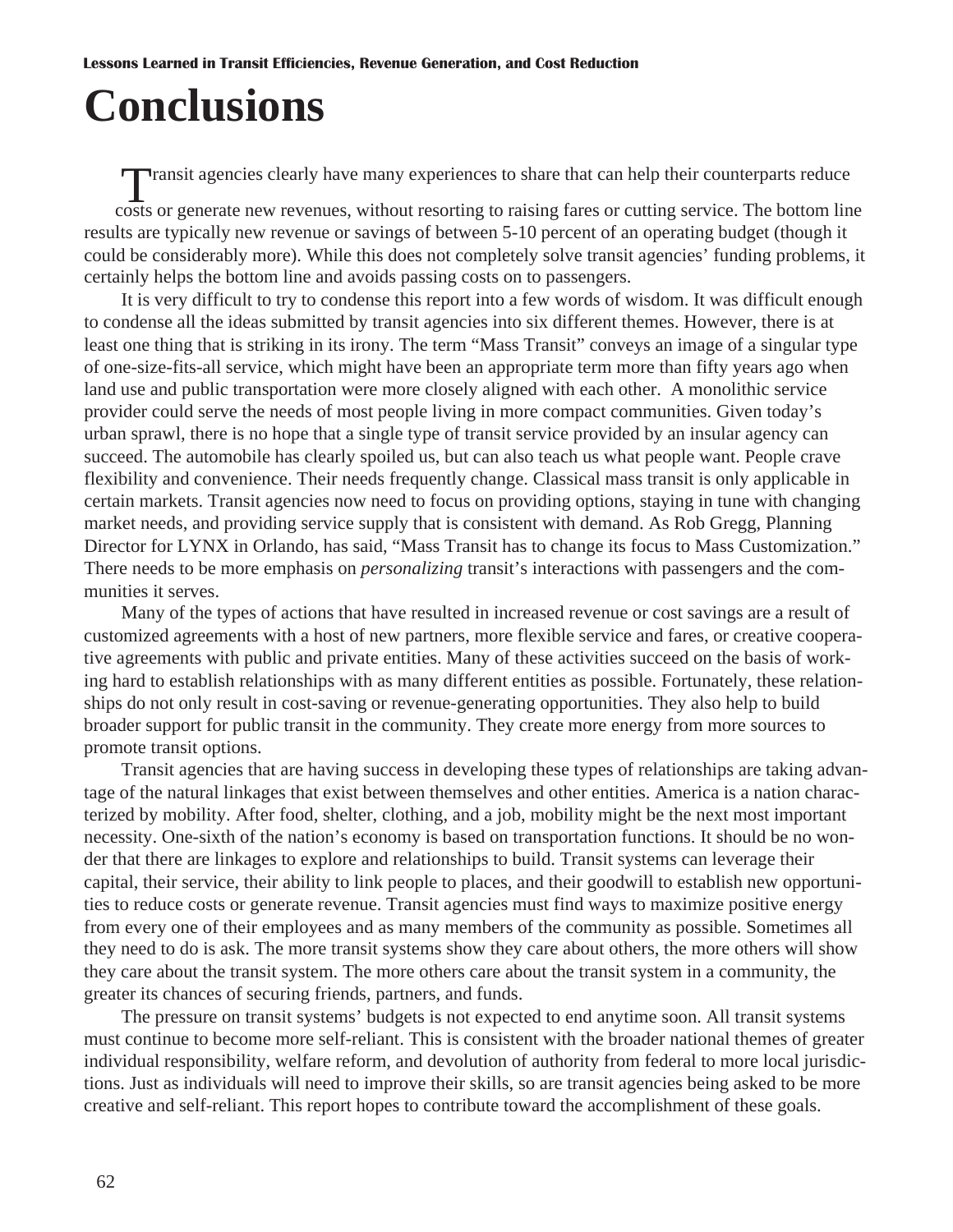# **Appendix B**

### **Survey Participants**

### **City of Albuquerque Transit and Parking Department (Albuquerque, NM)**

John Parker, Service Development Manager Phn. (505) 764-6105 Fax (505) 764-6146

### **Ann Arbor Transportation Authority (Ann Arbor, MI)**

Gregory E. Cook, Executive Director Phn. (313) 973-6500 Fax (313) 973-6338

### **Bay Area Rapid Transit (Oakland, CA)**

Roy Nakadegawa, Director, District 3 Phn. (510) 464-6000

### **Ben Franklin Transit**

Ed Frost/David Rodrick Allen R. Walch, Administrative Services Manager Phn. (509) 735-4131 Fax (509) 735-1800

### **Broward County Division of Mass Transit (Pompano Beach, FL)**

Lorraine Smith, Transit Manager, Administration Phn. (954) 357-8300 Fax (954) 357-8305

### **The BUS - City and County of Honolulu (Honolulu, HI)**

Public Transit Authority Phn. (808) 523-4445 Fax (808) 596-2380 **Capital Area Transportation Authority (Lansing, MI)** John Kirk, Maintenance Supervisor Phn. (517) 394-1100 Fax (517) 594-3733

### **Capital District Transportation Authority (Albany, NY)**

Jack Riley, Director of Planning and Development Phn. (518) 482-1125 Fax (518) 482-9039

### **Central New York Regional Transportation Authority (Syracuse, NY)**

Joe Calabrese, Executive Director Phn. (315) 442-3300 Fax (315) 442-3337

### **Central Ohio Transit Authority (Columbus, OH)**

Raymond C. Miller, Assistant General Manager Phn. (614) 275-5806 Fax (614) 275-5894

### **Chula Vista Transit (Chula Vista, CA)**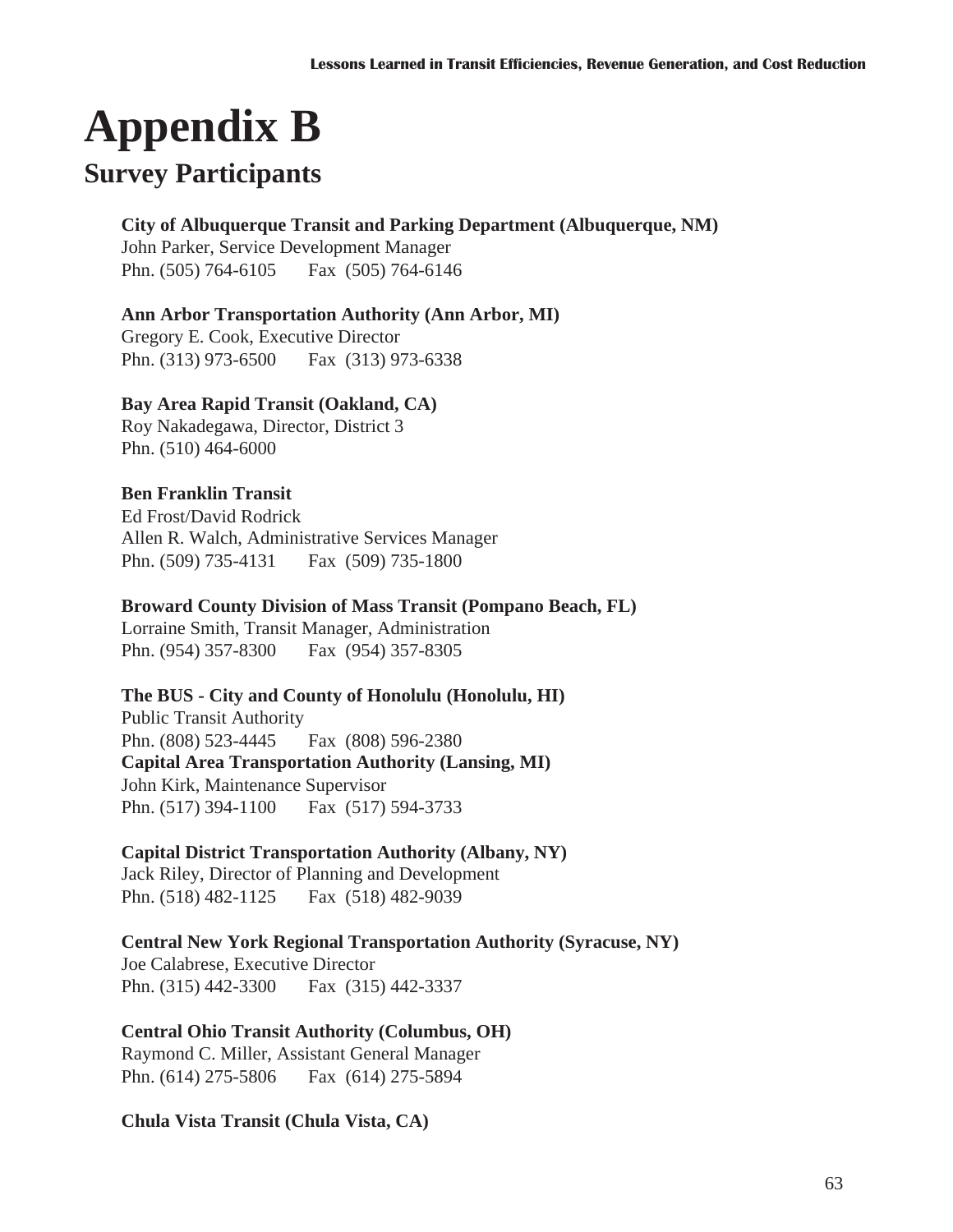William Gustafson, Jr., Transportation Coordinator Phn. (619) 691-5260 Fax (619) 691-5171

### **Corpus Christi Regional Transportation Authority (Corpus Christi, TX)**

Linda Watson, General Manager Len Brandrup, Director of Operations Phn. (512) 883-2287 Fax (512) 883-9938

### **CTTRANSIT (CT)**

David Lee, General Manager Phn. (860) 522-8101 Fax (860) 247-1810

### **Durham Area Transit Authority (Durham, NC)**

Allen Carter, General Manager Phn. (919) 688-1475 Fax (919) 688-2611

### **Eastern Contra Costa Transit Authority (Antioch, CA)**

Steve Ponte, Senior Transit Planner Phn. (510) 745-6622 Fax (510) 757-2530 **Escambia County Area Transit (Pensacola, FL)** Kenneth P. Westbrook, Resident Manager Phn. (904) 436-9394 Fax (904) 436-9847

### **Fort Worth Transportation Authority (Fort Worth, TX)**

John P. Bartosiewicz, General Manager Phn. (817) 871-6221 Fax (817) 871-6217

### **Fairfield/Suisun Transit System (Fairfield, CA)**

Kevin S. Daughton, Transportation Planner Phn. (707) 428-7590 Fax (707) 428-7607

**Golden Gate Bridge Highway and Transportation District (San Rafael, CA)**

Cynthia B. Petersen, Associate Planner Phn. (415) 257-4465 Fax (415) 257-4416

### **Indianapolis Public Transportation Corporation (Indianapolis, IN)**

Ted Rieck, President & General Manager Phn. (317) 635-2100

### **King County Department of Metropolitan Services/Metro (Seattle, WA)**

Rick Walsh, General Manager, Transit Phn. (206) 684-1619

### **Kosciusko Area Bus Service (Warsaw, IN)**

Tom Sherron, General Manager Phn. (219) 267-4990 Fax (219) 267-4990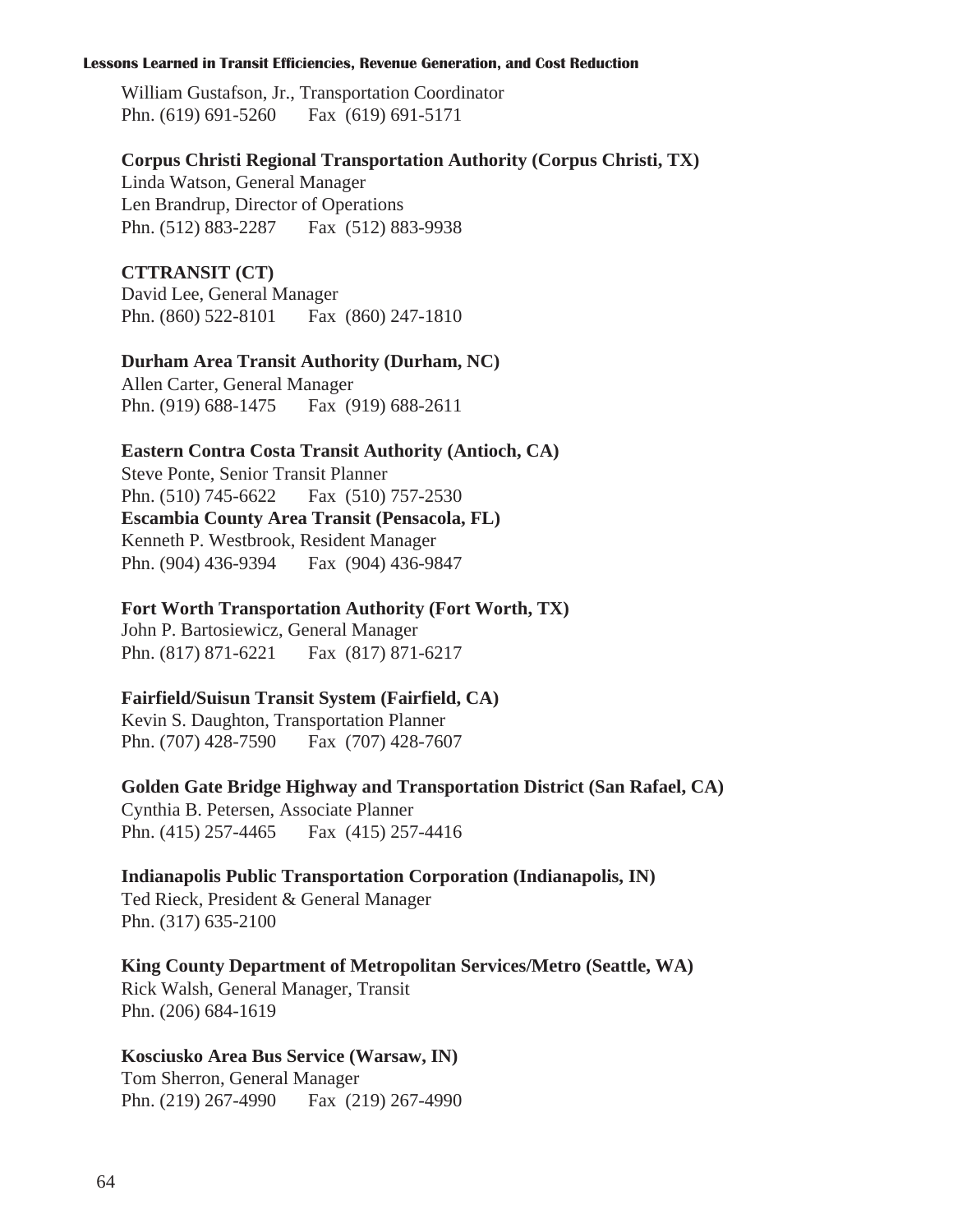### **Lakeland Area Mass Transit District (Lakeland, FL)**

Steve Githens, Transit Director Phn. (941) 688-7433 Ext. 121 Fax (941) 683-4132

### **Livermore/Amador Valley Transit Authority (Livermore, CA)**

Austin O'Dell, Planning Manager Phn. (510) 455-7555 Fax (510) 443-1375

### **Long Island Rail Road (Jamaica, NY)**

Thomas F. Prendergast, President Phn. (718) 558-8252 Fax (718) 657-9047

### **LYNX/Central Florida Regional Transportation Authority (Orlando, FL)**

Rob Gregg, Director of Planning and Development Phn. (407) 841-2279 Fax (407) 245-0327

### **Madison Metro Transit (Madison, WI)**

Ruth Ann Wohlers, Transit Finance Manager Phn. (608) 267-8766 Fax (608) 267-8778

### **MARTA/Metropolitan Atlanta Rapid Transit Authority (Atlanta, GA)**

Ken Sadeckas Phn. (404) 848-5780 Fax (404) 848-5421

### **Mass Transit Administration (Baltimore, MD)**

Thomas E. Holsclaw, Chief, Financial Management Phn. (410) 767-3742 Fax (410) 333-0504

### **Metra (Chicago, IL)**

Phillip A. Pagano, Executive Director Phn. (312) 322-6900

### **Metro-Dade Transit Agency (Miami, FL)**

Pamela Levin, Chief, Management and Information Services Phn. (305) 375-5675 Fax (305) 375-4605

### **Metropolitan Bus Authority (San Juan, PR)**

Hector R. Rivera, President Phn. (809) 767-7979 Fax (809) 751-0527

### **Metropolitan Transit Authority (Houston, TX)**

Francis M. Britton, III, Assistant General Manager, Office Management Budget Phn. (713) 739-4000 Fax (713) 739-4925 **Metropolitan Transit Development Board (San Diego, CA)** Thomas F. Larwin, General Manager Phn. (619) 234-3407 Fax (619) 234-3407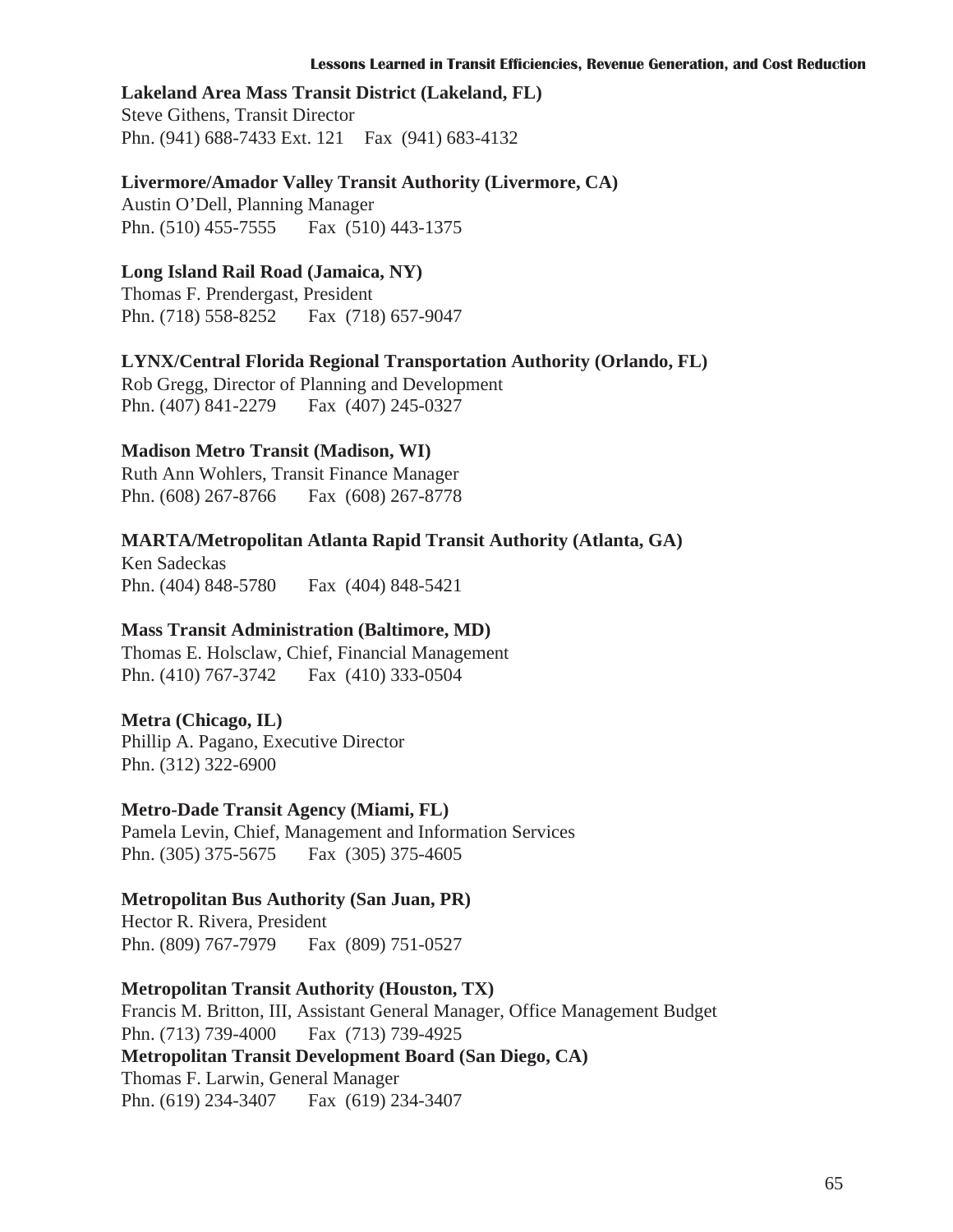### **Miami Valley Regional Transit Authority (Dayton, OH)** Richard M. DeLon, Chief Financial Officer

Phn. (513) 226-1333 Fax (513) 443-3121

### **Milwaukee County Transit System (Milwaukee, WI)**

Anita Gulotta-Connelly Phn. (414) 937-3291 Fax (414) 344-0148

### **City of Napa, the VINE, and Napa Valley Transit (Napa, CA)**

Celinda Dahlgren Phn. (707) 257-9520 Fax (707) 257-9522

**NJ Transit (Newark, NJ)** H. Charles Wedel Phn. (201) 491-7000 Fax (201) 491-8218

### **New York City Transit/MTA (Brooklyn, NY)**

Barbara R. Spencer, Executive Vice President Phn. (718) 243-4321 Fax (718) 596-2146

### **PACE Suburban Bus Division of RTA (Arlington Heights, IL)**

Joseph DiJohn, Executive Director Phn. (847) 228-2301 Fax (847) 364-7276

### **PalmTran (West Palm Beach, FL)**

Irving A. Cure, Executive Director Phn. (407) 233-1199 Fax (407) 233-1140

### **Peninsula Transportation District Commission (Hampton, VA)**

Sybil H. Ellsworth, Grants Administrator Phn. (804) 722-2837 Fax (804) 722-9662 **Pierce Transit (Tacoma, WA)** Don S. Monroe, Executive Director Phn. (206) 581-8080 Fax (206) 581-8076

### **Port Authority of Allegheny County (Pittsburgh, PA)**

Claudia L. Hussein, Director of Finance Phn. (412) 237-7324 Fax (412) 237-7101

### **Port Authority/Trans-Hudson Corporation (Jersey City, NJ)**

Hugh P. McCann, Deputy General Manager Phn. (201) 216-6249 Fax (201) 216-6266

### **PART/Putnam County Planning Department (Carmel, NY)**

John M. Pilner, Transportation Planner Phn. (914) 878-3480 Fax (914) 878 6721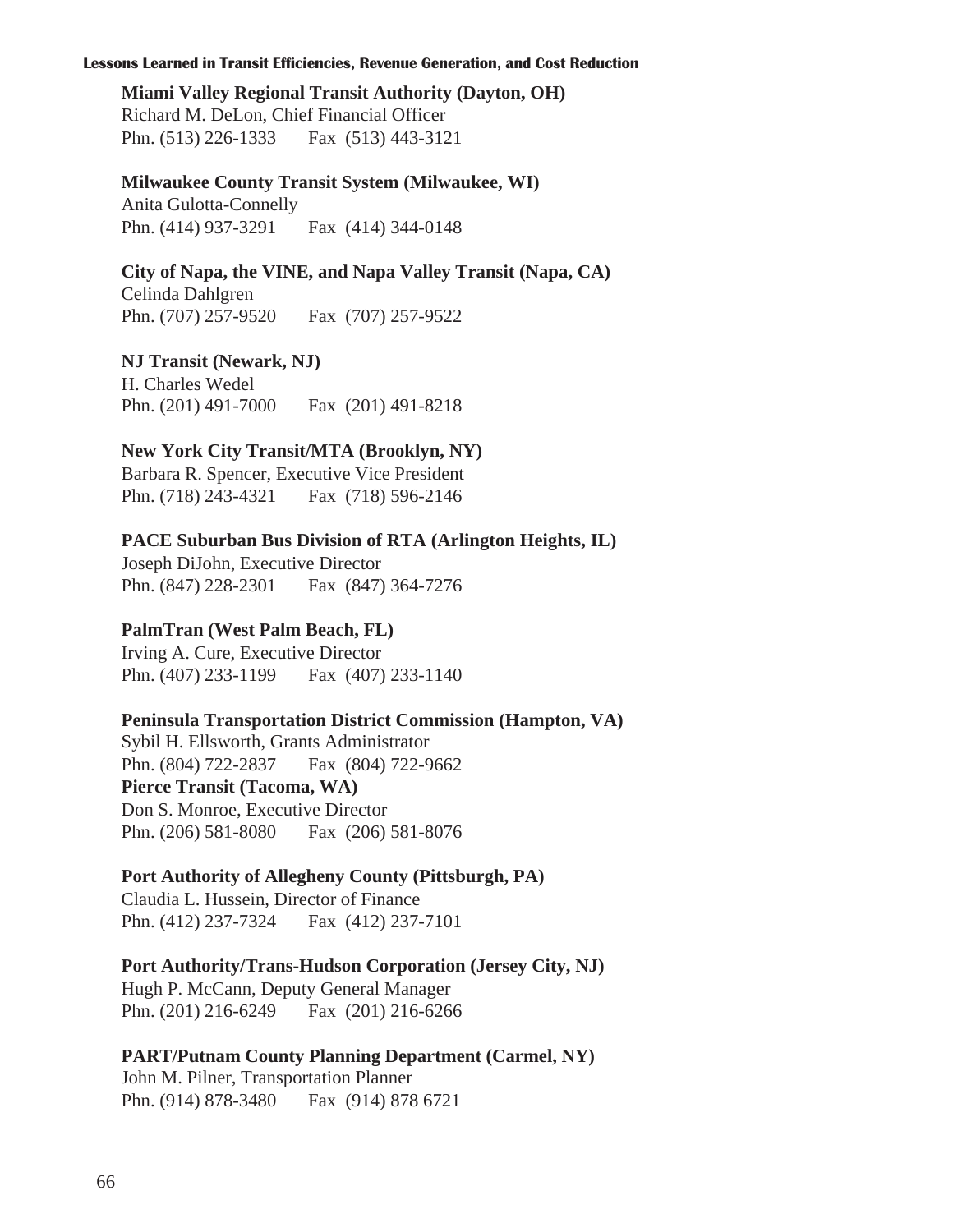### **Regional Transportation District (Denver, CO)**

John W. Davis, Senior Operations Analyst Phn. (303) 299-2124 Fax (303) 299-2061

### **Regional Transit (Sacramento, CA)**

Douglas L. Wentworth, Director of Planning, Finance and Administration Phn. (916) 321-2800

### **Regional Transportation Commission (Reno, NV)**

Celia G. Kupersmith, Executive Director Phn. (702) 348-0400

**Rochester-Genesee Regional Transportation Authority (Rochester, NY)**

John A. Garrity, Executive Director Phn. (716) 654-0200 Fax (716) 654-0289

### **San Diego Transit (San Diego, CA)**

Clifford J. Telfer, Vice President, Finance/Administration Phn. (619) 238-0100 Fax (619) 696-8159 **San Francisco Municipal Railway (San Francisco, CA)** Clare Leung,Assistant to the Deputy Director, Finance, Administration and Personnel Phn. (415) 923-2561 Fax (415) 923-2562

### **Santa Clarita Transit (Santa Clarita, CA)**

Nicole Kvarda, Administrative Analyst, Transit Division Phn. (805) 294-2507 Fax (805) 294-2517

### **Santa Monica Municipal Bus Lines (Santa Monica, CA)**

Robert L. Ayer, Assistant Director of Transportation Phn. (310) 451-5444 Fax (310) 451-3163

### **SCAT/Sarasota County Area Transit (Sarasota, FL)**

Jay Goodwill, Executive Director Phn. (941) 316-1007 Fax (941) 316-1238

### **Sheboygan Transit System (Sheboygan, WI)**

Steven A. Billings, Director Phn. (414) 459-3285 Fax (414) 459-0231

### **Springs Transit (Colorado Springs, CO)**

Jerry Mooney, General Manager Phn. (719) 475-0635 Fax (719) 575-0430

### **SporTran (Shreveport, LA)**

Gene Eddy, Manager Phn. (318) 673-7400 Fax (318) 673-7424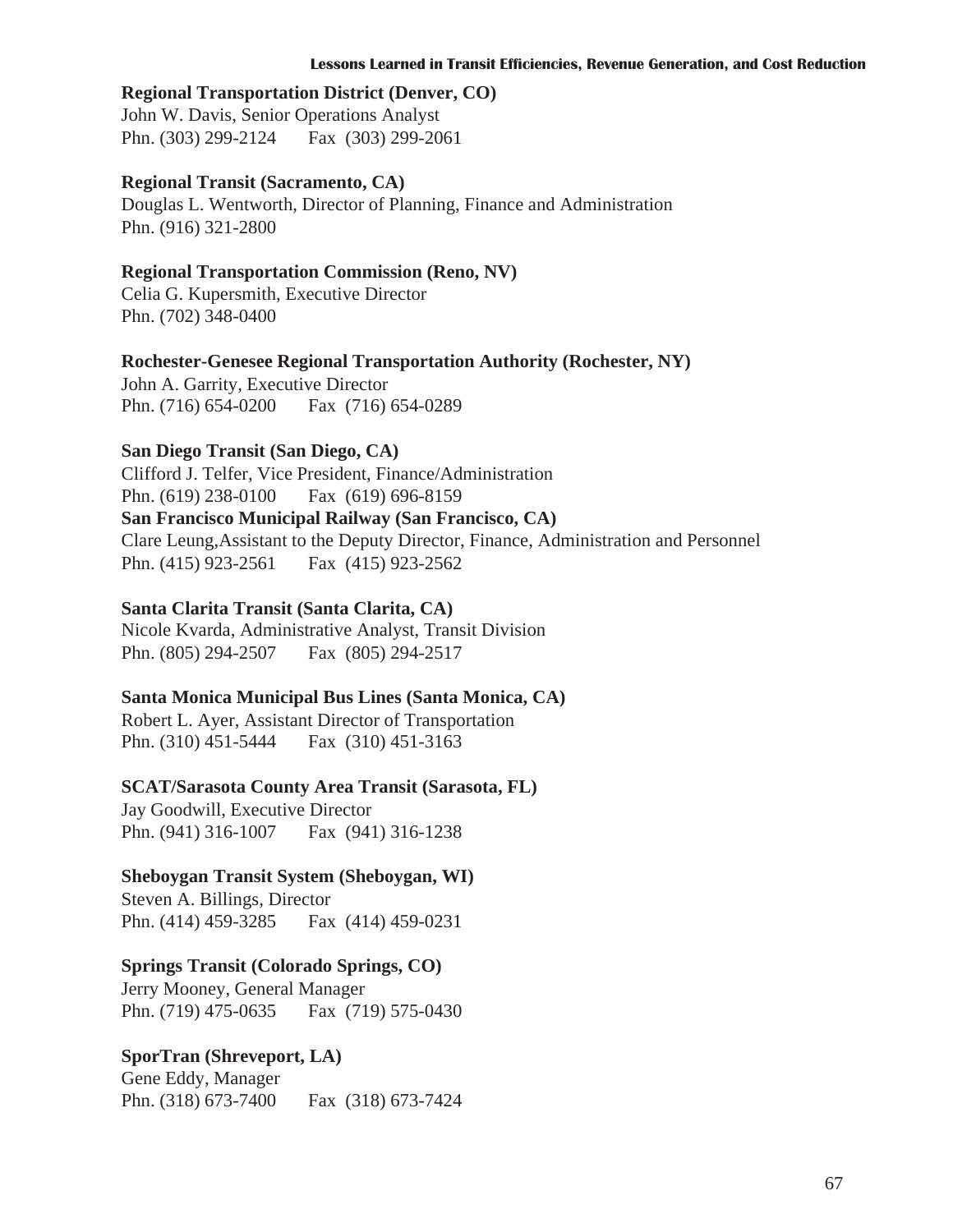**SCAT/Sun Cities Area Transit System (Sun City, AZ)** Dale R. Shocklay, President Phn. (602) 977-8363

### **Transit Authority of Northern Kentucky (Fort Wright, KY)**

Mark Donaghy, General Manager Phn. (606) 341-8265 Fax (606) 331-1526 **Topeka Metropolitan Transit Authority (Topeka, KS)** Ronald D. Butts, General Manager Phn. (913) 233-2011 Fax (913) 233-3063

### **VIA Metropolitan Transit (San Antonio, TX)**

Barbara E. Hassmann, Director of Finance Phn. (210) 277-5371 ext.7000 Fax (210) 270-0215

### **VOTRAN/East Volusia Transportation Authority (South Daytona, FL)**

Becky Weedo, Transportation Planner Phn. (904) 756-7496 Fax (904) 756-7487

### **Washington Metropolitan Area Transit Authority (Washington, D.C.)**

Robert L. Polk, Acting General Manager Phn. (202) 962-1234

### **City of Wichita Falls (Wichita Falls, TX)**

Robert E. Parker, Director of Traffic, Transportation, and Aviation Phn. (817) 761-7611

### **York County Transportation Authority (York, PA)**

Stephen Bland, Executive Director Phn. (717) 846-5562 Fax (717) 848-4853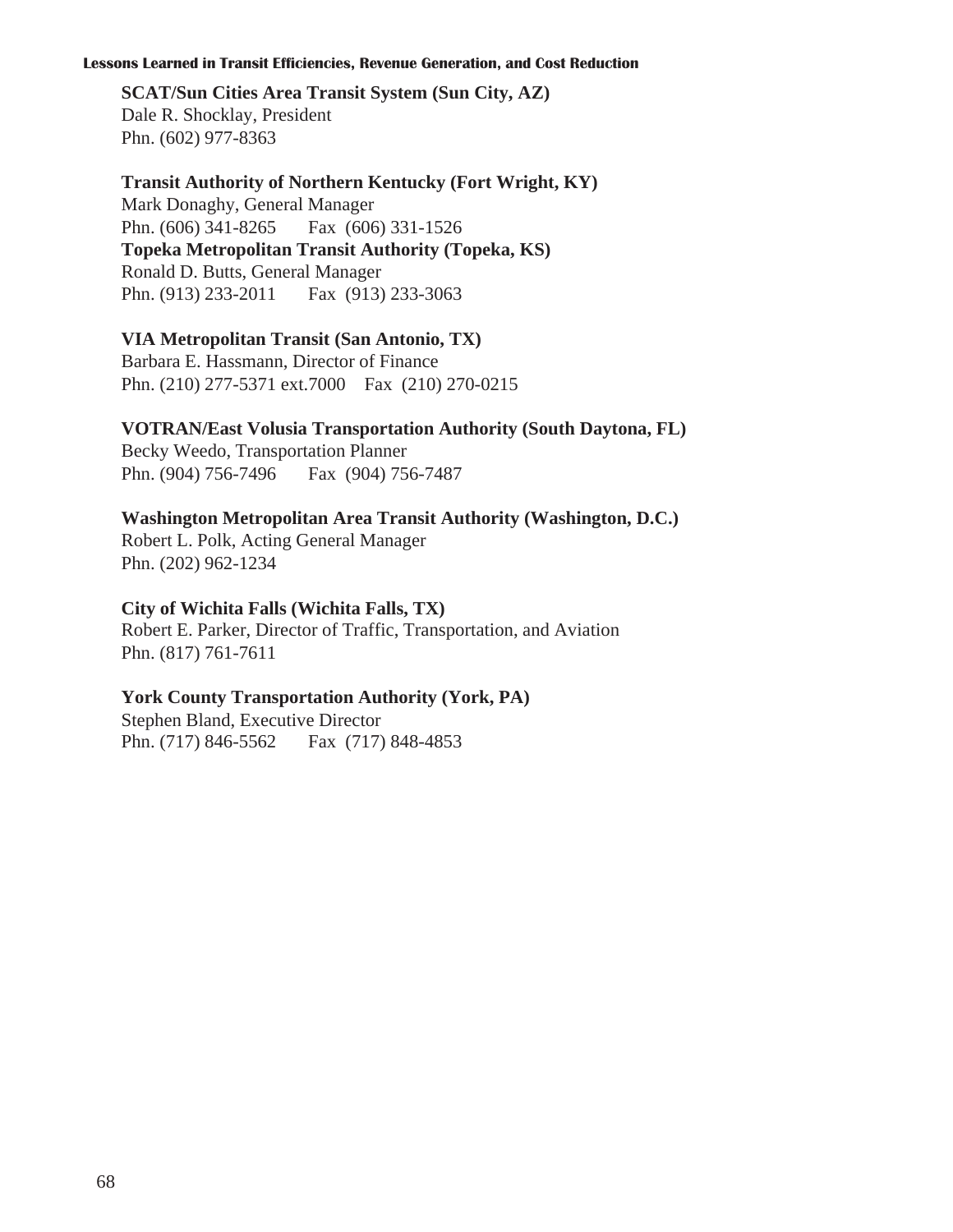# **Acknowledgments**

The Center for Urban Transportation Research (CUTR) would like to acknowledge the assistance of many people who helped in various ways to enhance the quality of this report. The drafts of the survey instrument were tested and completed by Celia Kupersmith, General Manager of Citifare and the Regional Transportation Commission (Reno, Nevada), Gregg Cook, General Manager of the Ann Arbor Transportation Authority, Jay Goodwill, Director of Sarasota County Area Transit, and Ron Nawrocki, Director of Budget and Management Analysis for MARTA.

CUTR thanks Tony Kouneski and Dennis Kouba of APTA for their help in increasing the response to the survey by advising the transit community about the survey and project in an article in the June 10, 1996 issue of Passenger Transport.

In addition, the following transit professionals reviewed the draft of the report and offered constructive comments for improving the final report:

> Sheila Barbarini Transit Planning Manager Regional Public Transportation Authority (Phoenix)

> > Susan Hafner General Manager Riverside Transit Agency

Carla L. Lakatos Director Marketing/Planning Miami Valley Regional Transit Authority

Neal Manske Interim Public Transit Director Public Transportation Department (Phoenix)

Perry Maull Director Regional Transit System (Gainesville, FL)

> John Neff Director of Policy Analysis APTA

Richard Schreiner Director of Service Development Housatonic Area Regional Transit District

JoAnn Woodhall Transportation Planner Kitchener Transit (Ontario, Canada)